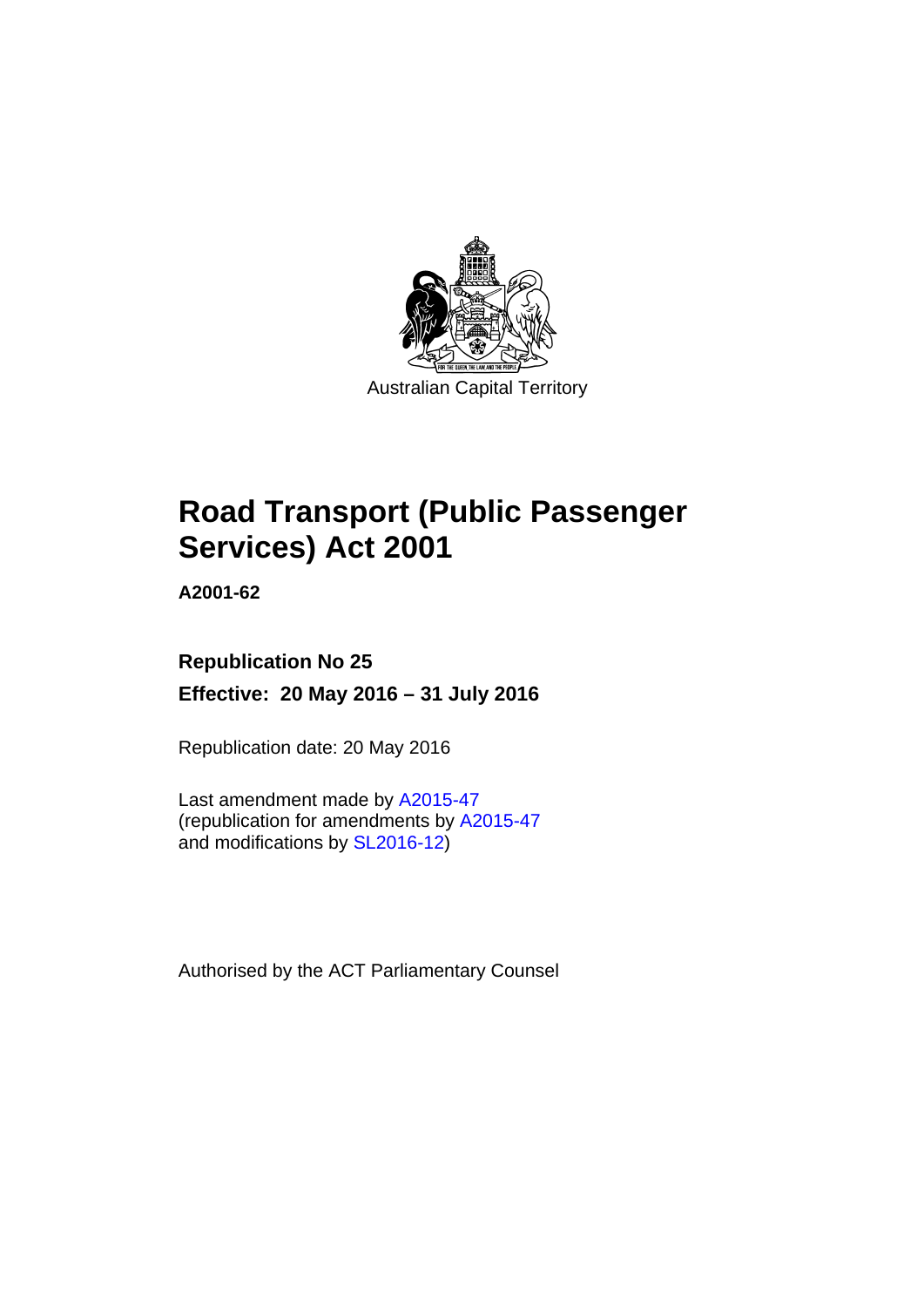#### **About this republication**

#### **The republished law**

This is a republication of the *Road Transport (Public Passenger Services) Act 2001* (including any amendment made under the *[Legislation Act 2001](http://www.legislation.act.gov.au/a/2001-14)*, part 11.3 (Editorial changes)) as in force on 20 May 2016*.* It also includes any commencement, amendment, repeal or expiry affecting this republished law to 20 May 2016.

The legislation history and amendment history of the republished law are set out in endnotes 3 and 4.

#### **Kinds of republications**

The Parliamentary Counsel's Office prepares 2 kinds of republications of ACT laws (see the ACT legislation register at [www.legislation.act.gov.au](http://www.legislation.act.gov.au/)):

- authorised republications to which the *[Legislation Act 2001](http://www.legislation.act.gov.au/a/2001-14)* applies
- unauthorised republications.

The status of this republication appears on the bottom of each page.

#### **Editorial changes**

The *[Legislation Act 2001](http://www.legislation.act.gov.au/a/2001-14)*, part 11.3 authorises the Parliamentary Counsel to make editorial amendments and other changes of a formal nature when preparing a law for republication. Editorial changes do not change the effect of the law, but have effect as if they had been made by an Act commencing on the republication date (see *[Legislation Act 2001](http://www.legislation.act.gov.au/a/2001-14)*, s 115 and s 117). The changes are made if the Parliamentary Counsel considers they are desirable to bring the law into line, or more closely into line, with current legislative drafting practice.

This republication does not include amendments made under part 11.3 (see endnote 1).

#### **Uncommenced provisions and amendments**

If a provision of the republished law has not commenced, the symbol  $\mathbf{U}$  appears immediately before the provision heading. Any uncommenced amendments that affect this republished law are accessible on the ACT legislation register [\(www.legislation.act.gov.au\)](http://www.legislation.act.gov.au/). For more information, see the home page for this law on the register.

#### **Modifications**

If a provision of the republished law is affected by a current modification, the symbol  $\mathbf{M}$ appears immediately before the provision heading. The text of the modifying provision appears in the endnotes. For the legal status of modifications, see the *[Legislation Act 2001](http://www.legislation.act.gov.au/a/2001-14)*, section 95.

#### **Penalties**

At the republication date, the value of a penalty unit for an offence against this law is \$150 for an individual and \$750 for a corporation (see *[Legislation Act 2001](http://www.legislation.act.gov.au/a/2001-14)*, s 133).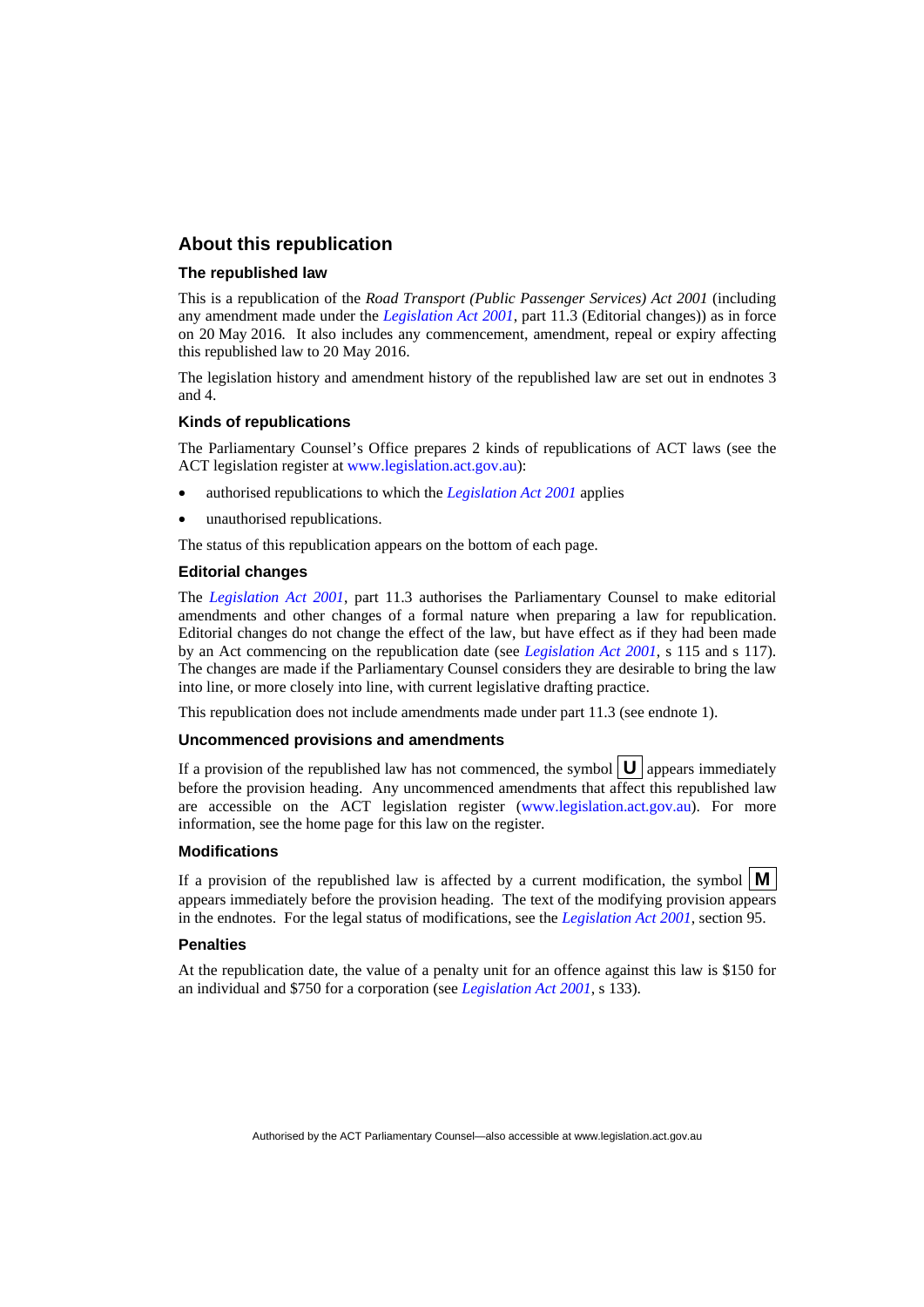

# **Road Transport (Public Passenger Services) Act 2001**

# **Contents**

| Part 1                      | <b>Preliminary</b>                                                                       |            |
|-----------------------------|------------------------------------------------------------------------------------------|------------|
| 1                           | Name of Act                                                                              | 2          |
| 2                           | Objects                                                                                  | 2          |
| 3                           | Dictionary                                                                               | 3          |
| 4                           | <b>Notes</b>                                                                             | 3          |
| 4A                          | Offences against Act—application of Criminal Code etc                                    | 3          |
| 5                           | Functions of road transport authority                                                    | 4          |
| 6                           | Registers of accredited people, demand responsive service<br>authorisations and licences | 5          |
| 7                           | Security and disclosure of information in registers                                      | 6          |
| 8                           | Competition and Consumer Act authorisation                                               | 6          |
| 9                           | Combinations of accreditations, authorisations and licences                              | 6          |
| 10                          | What is a <i>public passenger service</i> ?                                              | 7          |
| Part 2                      | <b>Bus services</b>                                                                      |            |
| Division 2.1                | <b>Basic concepts</b>                                                                    |            |
| 10A                         | Meaning of bus and public bus                                                            | 8          |
| R <sub>25</sub><br>20/05/16 | Road Transport (Public Passenger Services) Act 2001<br>Effective: 20/05/16-31/07/16      | contents 1 |

Page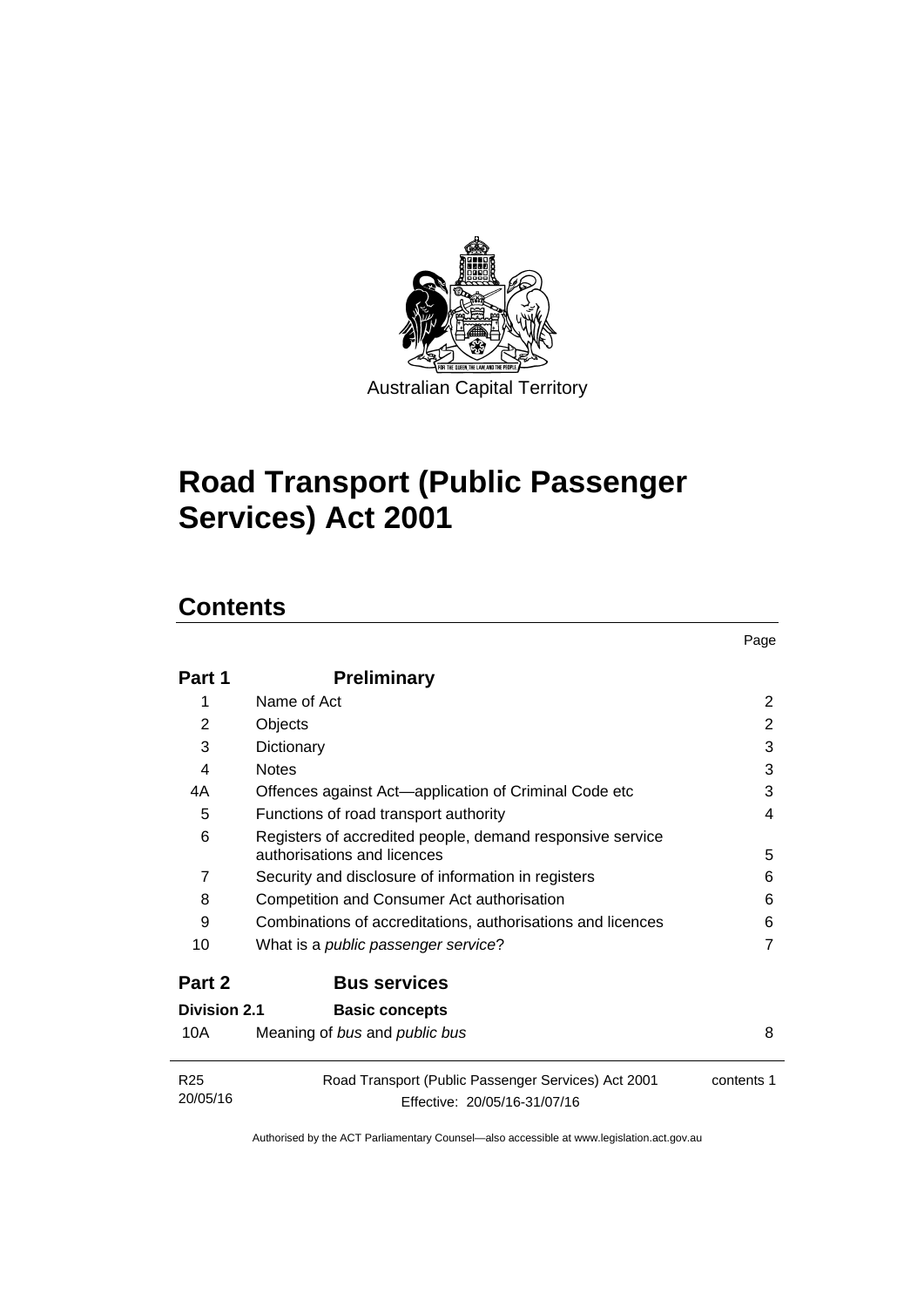|                     |                                                                  | Page            |
|---------------------|------------------------------------------------------------------|-----------------|
| 11                  | Meaning of bus service                                           | 8               |
| 12                  | What is a regular route service?                                 | 8               |
| 13                  | What is a tour and charter service?                              | 8               |
| 14                  | What is a long-distance service?                                 | 8               |
| <b>Division 2.2</b> | <b>Accreditation of bus service operators</b>                    |                 |
| 15                  | Bus operators-purposes of accreditation                          | 9               |
| 16                  | Regulations about accreditation system                           | 9               |
| <b>Division 2.3</b> | Service contracts for regular route services                     |                 |
| 17                  | Service contracts-regular route services                         | 11              |
| <b>Division 2.4</b> | Entitlement to operate certain bus services                      |                 |
| 18                  | Entitlement to operate regular route services                    | 12              |
| 19                  | Entitlement to operate tour and charter services                 | 13              |
| 19A                 | Territory's entitlement to operate bus service                   | 13              |
| 20                  | Unaccredited operators not to operate certain bus services       | 13              |
| 21                  | Pretending to be an accredited bus service operator              | 14              |
| 22                  | Operators of regular route services to hold service contracts    | 14              |
| <b>Division 2.5</b> | <b>Regulation of bus services</b>                                |                 |
| 23                  | Regular route services-power to determine maximum fares          | 15              |
| 24                  | Regulations about operation of bus services by accredited people | 15              |
| 25                  | Regulations about operation of public buses                      | 16              |
| 26                  | Regulations about bus drivers                                    | 17              |
| 27                  | Regulations about conduct of passengers                          | 17              |
| Part 3              | <b>Taxi networks</b>                                             |                 |
| <b>Division 3.1</b> | <b>Basic concepts</b>                                            |                 |
| 28                  | Meaning of taxi network                                          | 19              |
| 29                  | Meaning of taxi booking service                                  | 19              |
| <b>Division 3.2</b> | <b>Accreditation of taxi network providers</b>                   |                 |
| 30                  | Taxi network providers-purposes of accreditation                 | 19              |
| 31                  | Taxi network providers-regulations about accreditation system    | 20              |
| Division 3.3        | <b>Entitlement to operate taxi networks</b>                      |                 |
| 32                  | Entitlement to operate taxi networks                             | 21              |
| 33                  | Operating taxi network without entitlement                       | 21              |
| 34                  | Pretending to be an accredited taxi network provider             | 21              |
| contents 2          | Road Transport (Public Passenger Services) Act 2001              | R <sub>25</sub> |
|                     | Effective: 20/05/16-31/07/16                                     | 20/05/16        |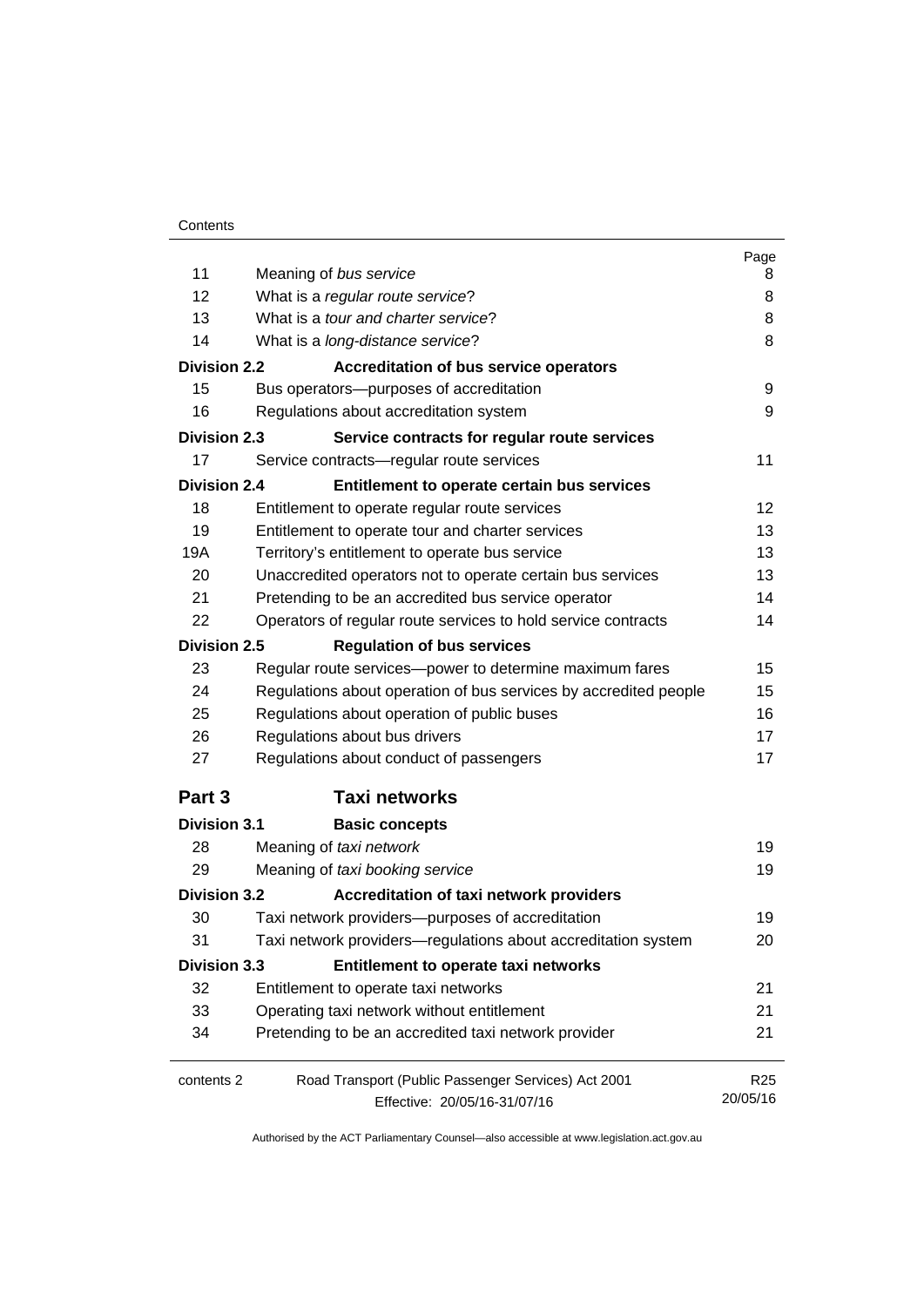|                     |                                                                   | Contents   |
|---------------------|-------------------------------------------------------------------|------------|
|                     |                                                                   | Page       |
| <b>Division 3.4</b> | <b>Regulation of taxi networks</b>                                |            |
| 35                  | Regulations about operation of taxi networks by accredited people | 22         |
| 36                  | Regulations about operation of taxi networks                      | 23         |
| Part 4              | <b>Licensing of taxi vehicles</b>                                 |            |
| <b>Division 4.1</b> | <b>Basic concepts</b>                                             |            |
| 37                  | Meaning of taxi licence                                           | 25         |
| 38                  | Meaning of restricted taxi licence                                | 25         |
| <b>Division 4.2</b> | <b>Taxi licences</b>                                              |            |
| 39                  | Maximum numbers of taxi licences                                  | 25         |
| 40                  | Issue of taxi licences                                            | 25         |
| 41                  | Transferability of taxi licences                                  | 25         |
| 42                  | Use of vehicles as taxis                                          | 26         |
| 43                  | Pretending vehicles are licensed taxis                            | 27         |
| 44                  | Regulations about taxi licences                                   | 27         |
| Part 5              | <b>Taxi services</b>                                              |            |
| <b>Division 5.1</b> | <b>Basic concepts</b>                                             |            |
| 45                  | Meaning of taxi                                                   | 29         |
| 46                  | Meaning of restricted taxi                                        | 29         |
| 47                  | Meaning of taxi service                                           | 29         |
| 48                  | Meaning of restricted taxi service                                | 29         |
| <b>Division 5.2</b> | <b>Accreditation of taxi service operators</b>                    |            |
| 49                  | Taxi service operators--purposes of accreditation                 | 30         |
| 50                  | Taxi service operators-regulations about accreditation system     | 30         |
| <b>Division 5.3</b> | Entitlement to operate taxi services                              |            |
| 51                  | Entitlement to operate taxi services                              | 32         |
| 52                  | Unaccredited operators not to operate taxi services               | 32         |
| 53                  | Pretending to be an accredited taxi service operator              | 32         |
| 54                  | Taxi service operators to be affiliated with taxi network         | 33         |
| 55                  | Pretending to be affiliated with taxi network                     | 33         |
| <b>Division 5.4</b> | <b>Regulation of taxi services</b>                                |            |
| 56                  | Regulations about operation of taxi services by accredited people | 33         |
| 57                  | Regulations about operation of taxis                              | 35         |
| R25                 | Road Transport (Public Passenger Services) Act 2001               | contents 3 |
| 20/05/16            | Effective: 20/05/16-31/07/16                                      |            |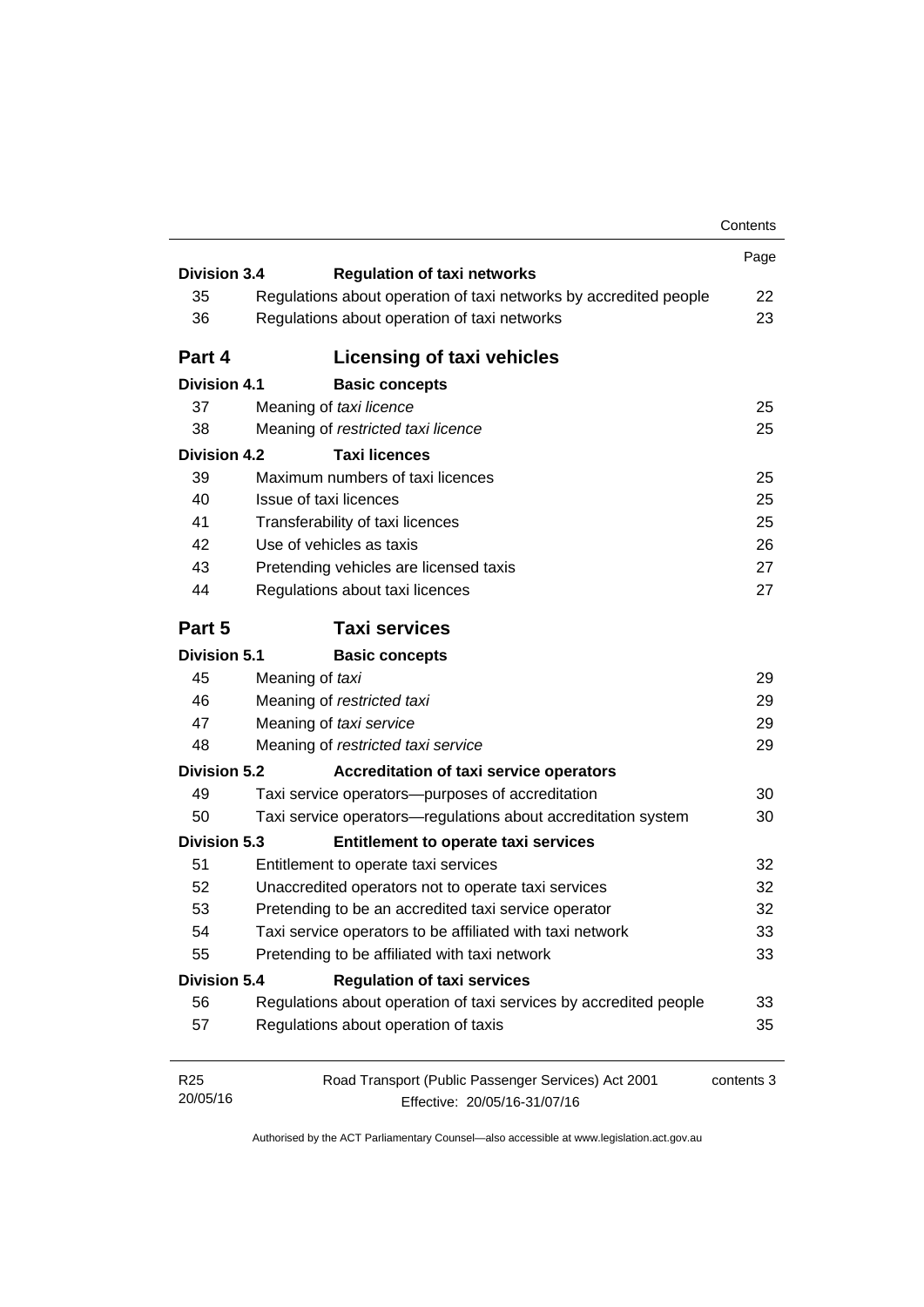| 58                  | Regulations about taxi drivers                                        | Page<br>36 |
|---------------------|-----------------------------------------------------------------------|------------|
| 59                  | Regulations about conduct of taxi passengers                          | 36         |
| 60                  | Power to determine maximum taxi fares                                 | 36         |
|                     |                                                                       |            |
| Part 6              | <b>Licensing of hire cars</b>                                         |            |
| <b>Division 6.1</b> | <b>Basic concepts</b>                                                 |            |
| 61                  | Meaning of hire car licence                                           | 38         |
| 62                  | Meaning of restricted hire car licence                                | 38         |
| <b>Division 6.2</b> | <b>Hire car licences</b>                                              |            |
| 63                  | Transferability of hire car licences                                  | 38         |
| 64                  | Use of vehicles as hire cars                                          | 39         |
| 65                  | Pretending vehicles are licensed hire cars                            | 39         |
| 66                  | Regulations about hire car licences                                   | 40         |
| Part 7              | Hire car services                                                     |            |
| <b>Division 7.1</b> | <b>Basic concepts</b>                                                 |            |
| 67                  | Meaning of hire car                                                   | 42         |
| 68                  | Meaning of restricted hire car                                        | 42         |
| 69                  | Meaning of hire car service                                           | 42         |
| 70                  | Meaning of restricted hire car service                                | 43         |
| Division 7.2        | Accreditation of hire car service operators                           |            |
| 71                  | Hire car service operators—purposes of accreditation                  | 43         |
| 72                  | Hire car service operators—regulations about accreditation system     | 43         |
| <b>Division 7.3</b> | Entitlement to operate hire car services                              |            |
| 73                  | Entitlement to operate hire car services                              | 45         |
| 74                  | Unaccredited operators not to operate hire car services               | 45         |
| 75                  | Pretending to be an accredited hire car service operator              | 46         |
| Division 7.4        | <b>Regulation of hire car services</b>                                |            |
| 76                  | Regulations about operation of hire car services by accredited people | 46         |
| 77                  | Regulations about operation of hire cars                              | 47         |
| 78                  | Regulations about hire car drivers<br>48                              |            |
| 79                  | Regulations about conduct of hire car passengers                      | 48         |
|                     |                                                                       |            |

| contents 4 |  |  |  |
|------------|--|--|--|
|------------|--|--|--|

Road Transport (Public Passenger Services) Act 2001 Effective: 20/05/16-31/07/16

R25 20/05/16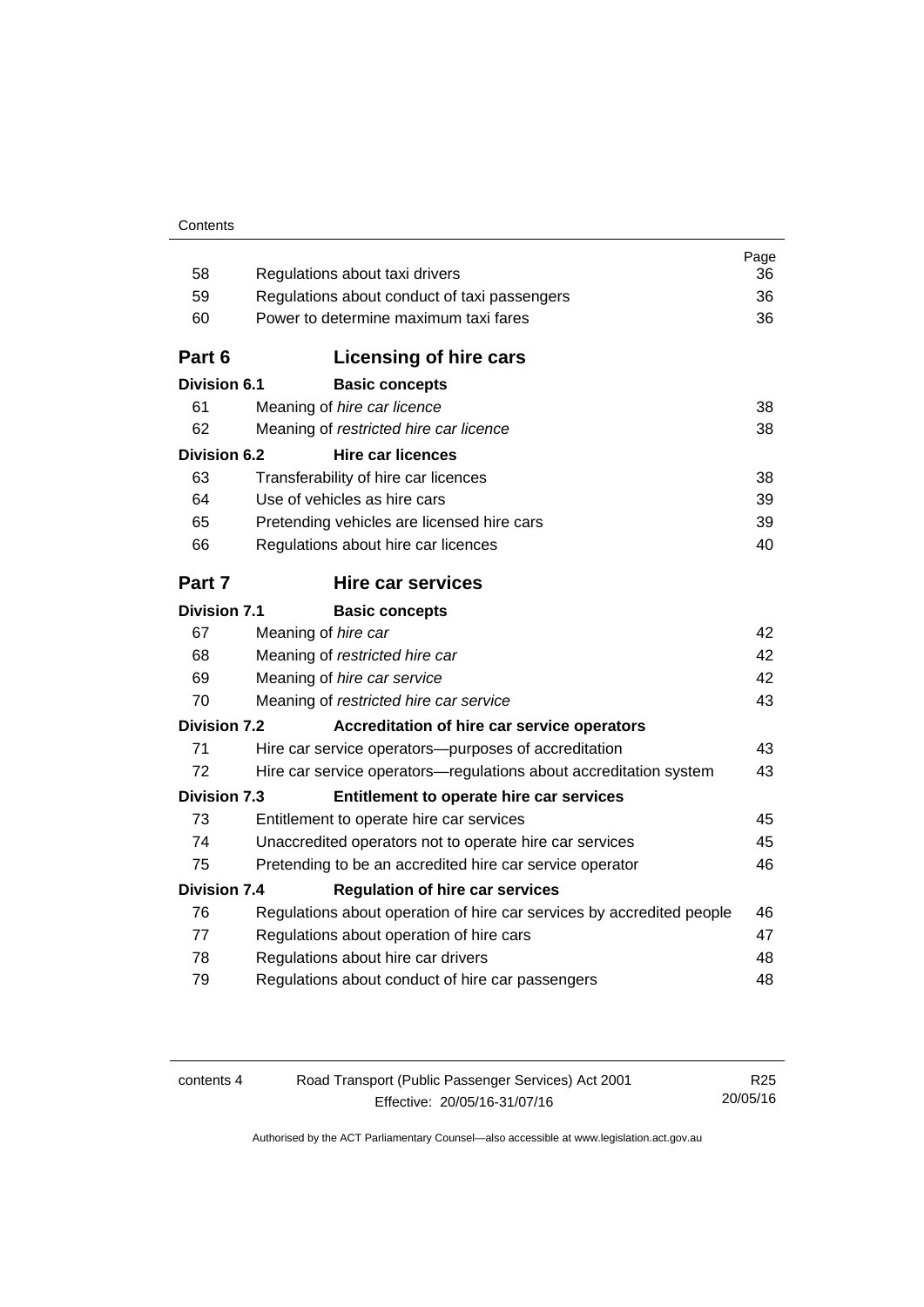|                     |                                                                    | Page       |
|---------------------|--------------------------------------------------------------------|------------|
| Part 8              | <b>Demand responsive services</b>                                  |            |
| <b>Division 8.1</b> | <b>Basic concepts</b>                                              |            |
| 80                  | Meaning of demand responsive service                               | 50         |
| 81                  | Meaning of demand responsive service vehicle                       | 50         |
| <b>Division 8.2</b> | Authorisations to operate demand responsive services               |            |
| 82                  | Demand responsive service authorisations                           | 50         |
| 82A                 | Territory's entitlement to operate demand responsive service       | 51         |
| 83                  | Demand responsive services-guidelines for giving authorisations    | 51         |
| 84                  | Demand responsive services—regulations about authorisations        | 52         |
| 85                  | Use of vehicles for demand responsive services                     | 53         |
| 86                  | Representing vehicle as demand responsive service vehicle          | 53         |
| <b>Division 8.3</b> | Accreditation of demand responsive service operators               |            |
| 87                  | Demand responsive service operators-purposes of accreditation      | 54         |
| 88                  | Demand responsive service operators-regulations about              |            |
|                     | accreditation system                                               | 54         |
| <b>Division 8.4</b> | Service contracts for demand responsive services                   |            |
| 89                  | Service contracts-demand responsive services                       | 55         |
| <b>Division 8.5</b> | Entitlement to operate demand responsive services                  |            |
| 90                  | Entitlement to operate demand responsive services                  | 57         |
| 91                  | Operating demand responsive service without entitlement            | 58         |
| 92                  | Representing entitlement to operate demand responsive service      | 58         |
| <b>Division 8.6</b> | <b>Regulation of demand responsive services</b>                    |            |
| 93                  | Demand responsive services-minimum fares                           | 59         |
| 94                  | Regulations about operation of demand responsive services          | 59         |
| 95                  | Regulations about operation of demand responsive service vehicles  | 61         |
| 96                  | Regulations about demand responsive service vehicle drivers        | 62         |
| 97                  | Regulations about conduct of demand responsive vehicle passengers  | 62         |
| Part 8A             | Additional public passenger vehicle                                |            |
|                     | insurance                                                          |            |
| 110                 | Definitions-pt 8A                                                  | 64         |
| 111                 | Public passenger vehicle insurance compulsory                      | 64         |
| 112                 | Police officer or authorised person may require evidence of public |            |
|                     | passenger vehicle insurance                                        | 65         |
| R <sub>25</sub>     | Road Transport (Public Passenger Services) Act 2001                | contents 5 |
|                     |                                                                    |            |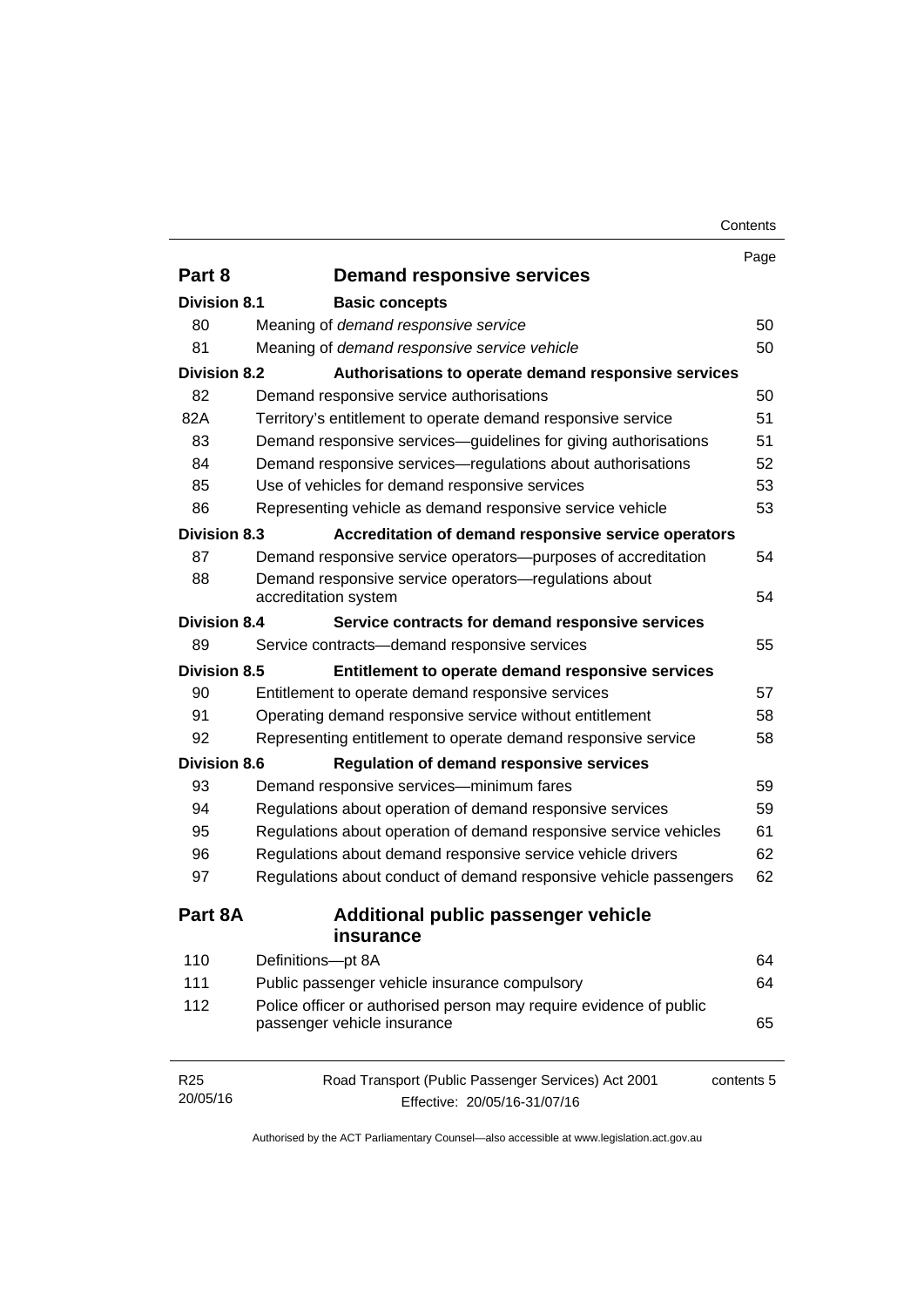#### **Contents**

|                   |                                                                                                          | Page |
|-------------------|----------------------------------------------------------------------------------------------------------|------|
| Part 9            | <b>Enforcement</b>                                                                                       |      |
| 115               | Purpose of powers under pt 9                                                                             | 66   |
| 116               | Power to require records or information                                                                  | 66   |
| 117               | Power to inspect maintenance facilities                                                                  | 67   |
| 118               | Power to inspect and test vehicles                                                                       | 68   |
| 119               | Power to require vehicles or equipment to be inspected and tested                                        | 70   |
| 120               | Attachment and removal of noncompliance notices                                                          | 71   |
| 121               | Police officer or authorised person-power to require name and<br>address etc                             | 72   |
| Part 10           | <b>Miscellaneous</b>                                                                                     |      |
| 125               | Unauthorised public passenger services                                                                   | 73   |
| 126               | Regulation-making power                                                                                  | 74   |
| 127               | Minister may exempt vehicles and people from Act                                                         | 75   |
| 128               | Regulations may exempt vehicles and people from Act                                                      | 75   |
| 129               | References to Motor Traffic Act, Traffic Act etc                                                         | 75   |
| 130               | <b>Transitional regulations</b>                                                                          | 76   |
| 131               | Transitional-Road Transport (Public Passenger Services) (Taxi<br>Industry Innovation) Amendment Act 2015 | 76   |
| <b>Dictionary</b> |                                                                                                          | 77   |
| <b>Endnotes</b>   |                                                                                                          |      |
| 1                 | About the endnotes                                                                                       | 81   |
| $\overline{2}$    | Abbreviation key                                                                                         | 81   |
| 3                 | Legislation history                                                                                      | 82   |
| $\overline{4}$    | Amendment history                                                                                        | 86   |
| 5                 | Earlier republications                                                                                   | 108  |
| 6                 | Renumbered provisions                                                                                    | 110  |

| Modifications of republished law with temporary effect | 110 |
|--------------------------------------------------------|-----|

contents 6 Road Transport (Public Passenger Services) Act 2001 Effective: 20/05/16-31/07/16

R25 20/05/16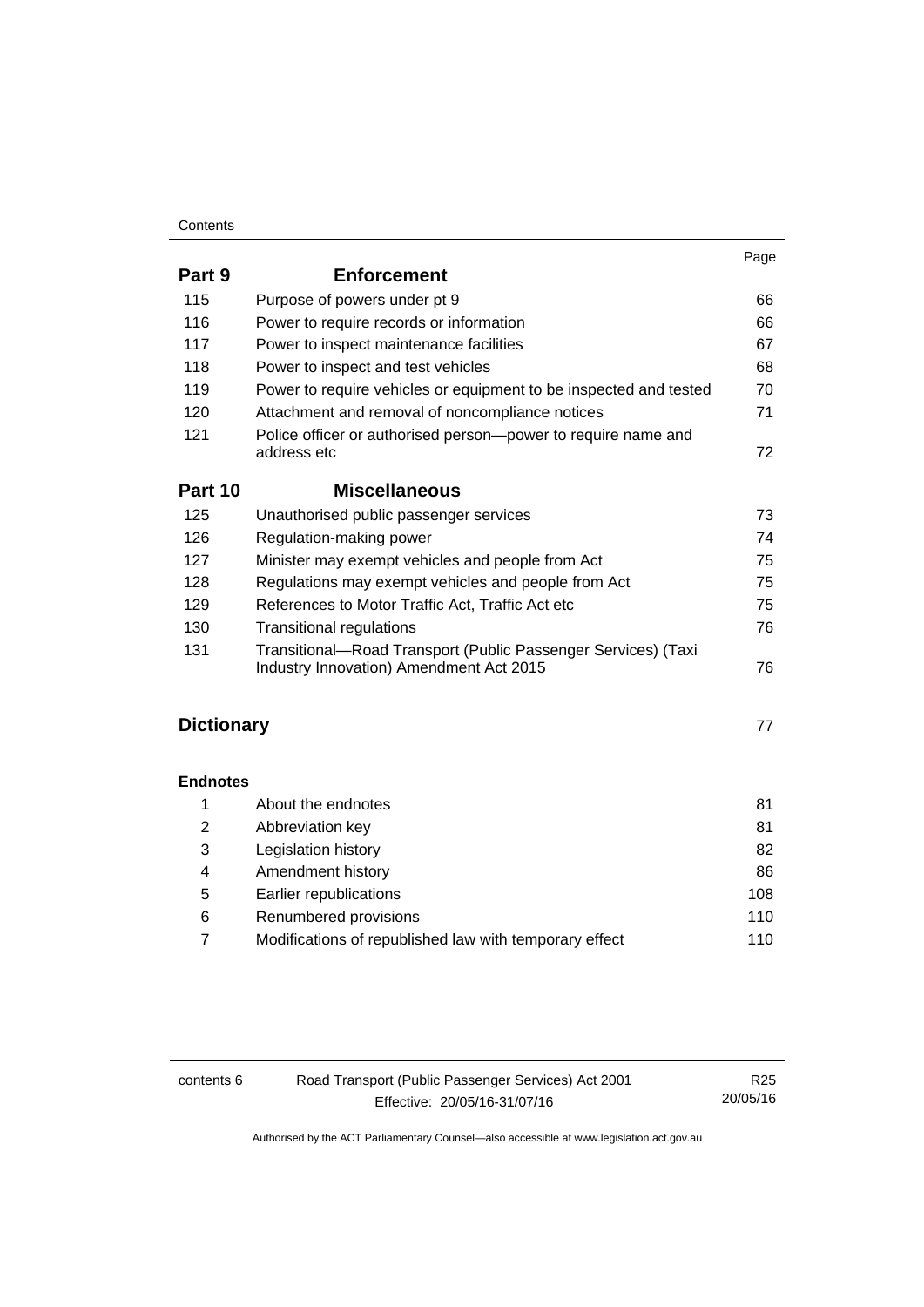

# **Road Transport (Public Passenger Services) Act 2001**

An Act to regulate public transport services, and for other purposes

R25 20/05/16

l

Road Transport (Public Passenger Services) Act 2001 Effective: 20/05/16-31/07/16

page 1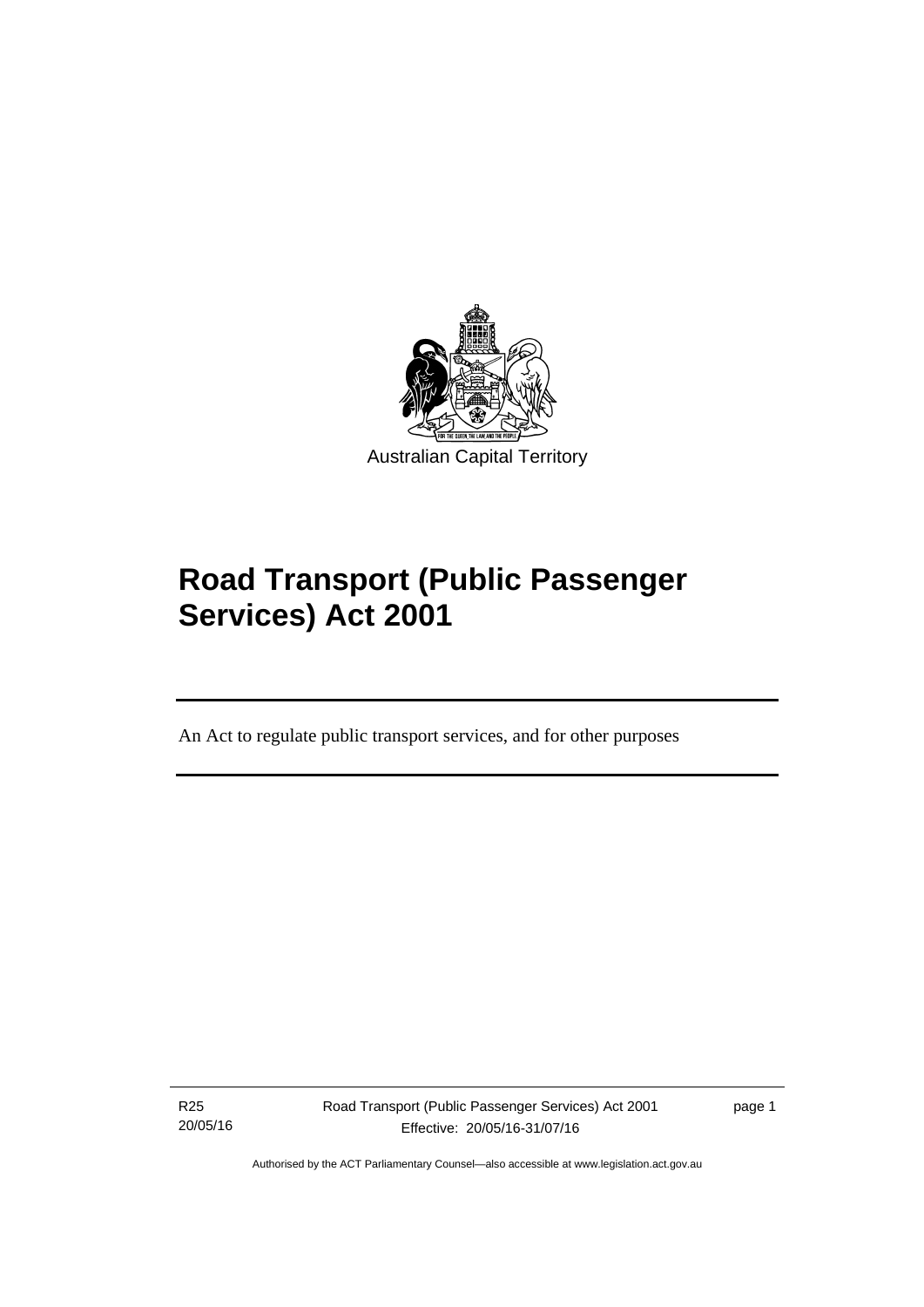#### Part 1 **Preliminary**

Section 1

# <span id="page-9-0"></span>**Part 1** Preliminary

#### <span id="page-9-1"></span>**1 Name of Act**

This Act is the *Road Transport (Public Passenger Services) Act 2001.* 

- *Note 1* This Act is part of the road transport legislation. See the *[Road](http://www.legislation.act.gov.au/a/1999-77)  [Transport \(General\) Act 1999](http://www.legislation.act.gov.au/a/1999-77)* for various provisions about the administration and enforcement of the road transport legislation generally.
- *Note 2* Other road transport legislation includes the following:
	- *[Road Transport \(Alcohol and Drugs\) Act 1977](http://www.legislation.act.gov.au/a/1977-17)*
	- *[Road Transport \(Driver Licensing\) Act 1999](http://www.legislation.act.gov.au/a/1999-78)*
	- *[Road Transport \(General\) Act 1999](http://www.legislation.act.gov.au/a/1999-77)*
	- *[Road Transport \(Safety and Traffic Management\) Act 1999](http://www.legislation.act.gov.au/a/1999-80)*
	- *[Road Transport \(Third-Party Insurance\) Act 2008](http://www.legislation.act.gov.au/a/2008-1)*
	- *[Road Transport \(Vehicle Registration\) Act 1999](http://www.legislation.act.gov.au/a/1999-81)*.
- *Note 3* Other laws dealing with road transport include the *[Dangerous Goods](http://www.legislation.act.gov.au/a/2009-34)  [\(Road Transport\) Act 2009](http://www.legislation.act.gov.au/a/2009-34)* and the *[Heavy Vehicle National Law \(ACT\).](http://www.legislation.act.gov.au/a/db_49155/default.asp)*
- *Note 4* A reference to an Act includes a reference to the statutory instruments made or in force under the Act, including any regulation (see [Legislation Act,](http://www.legislation.act.gov.au/a/2001-14) s 104).

#### <span id="page-9-2"></span>**2 Objects**

The objects of this Act include—

- (a) to provide for the accreditation of the operators of public passenger services and taxi networks that operate in or partly in the ACT; and
- (b) to provide for the licensing of vehicles used as taxis and hire cars in or partly in the ACT; and

R25 20/05/16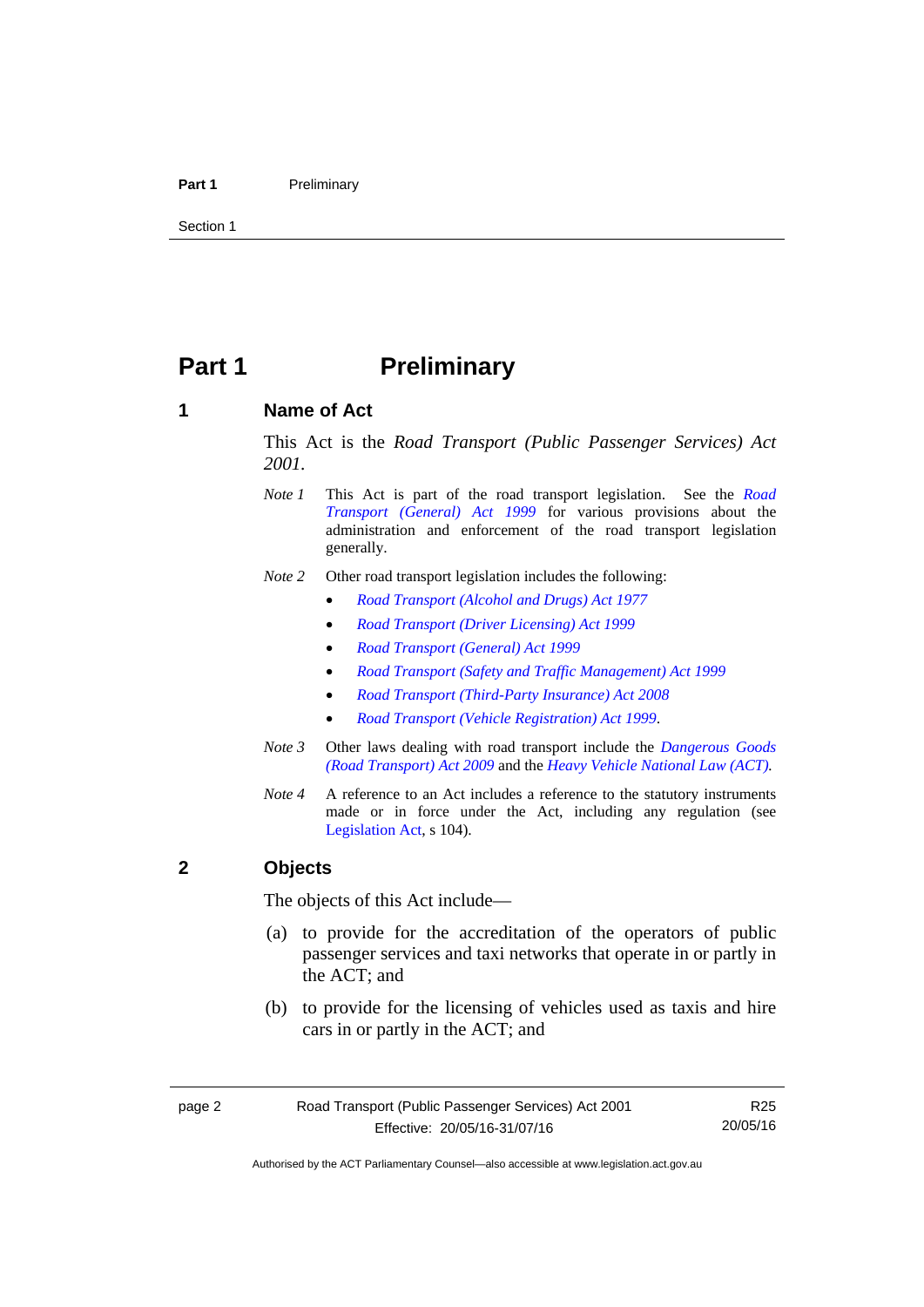(c) to encourage public passenger services that meet the reasonable expectations of the community for safe, reliable and efficient public passenger services.

#### <span id="page-10-0"></span>**3 Dictionary**

The dictionary at the end of this Act is part of this Act.

*Note 1* The dictionary at the end of this Act defines certain terms used in this Act, and includes references (*signpost definitions*) to other terms defined elsewhere in this Act or in the road transport legislation.

> For example, the signpost definition '*bus service*—see section 11' means that the term 'bus service' is defined in section 11 of this Act.

*Note* 2 A definition in the dictionary (including a signpost definition) applies to the entire Act unless the definition, or another provision of the Act, provides otherwise or the contrary intention otherwise appears (see [Legislation Act,](http://www.legislation.act.gov.au/a/2001-14) s  $155$  and s  $156$  (1)).

#### <span id="page-10-1"></span>**4 Notes**

A note included in this Act is explanatory and is not part of this Act.

*Note* See the [Legislation Act](http://www.legislation.act.gov.au/a/2001-14), s 127 (1), (4) and (5) for the legal status of notes.

#### <span id="page-10-2"></span>**4A Offences against Act—application of Criminal Code etc**

Other legislation applies in relation to offences against this Act.

*Note 1 Criminal Code*

The [Criminal Code](http://www.legislation.act.gov.au/a/2002-51), ch 2 applies to the following offences against this Act (see Code, pt 2.1):

- s 33 (Operating taxi network without entitlement)
- s 54 (Taxi service operators to be affiliated with taxi network)
- s 64 (Use of vehicles as hire cars)
- s 65 (Pretending vehicles are licensed hire cars)
- s 74 (Unaccredited operators not to operate hire car services)
- s 75 (Pretending to be an accredited hire car service operator)
- s 85 (Use of vehicles for demand responsive services)

R25 20/05/16 Road Transport (Public Passenger Services) Act 2001 Effective: 20/05/16-31/07/16

page 3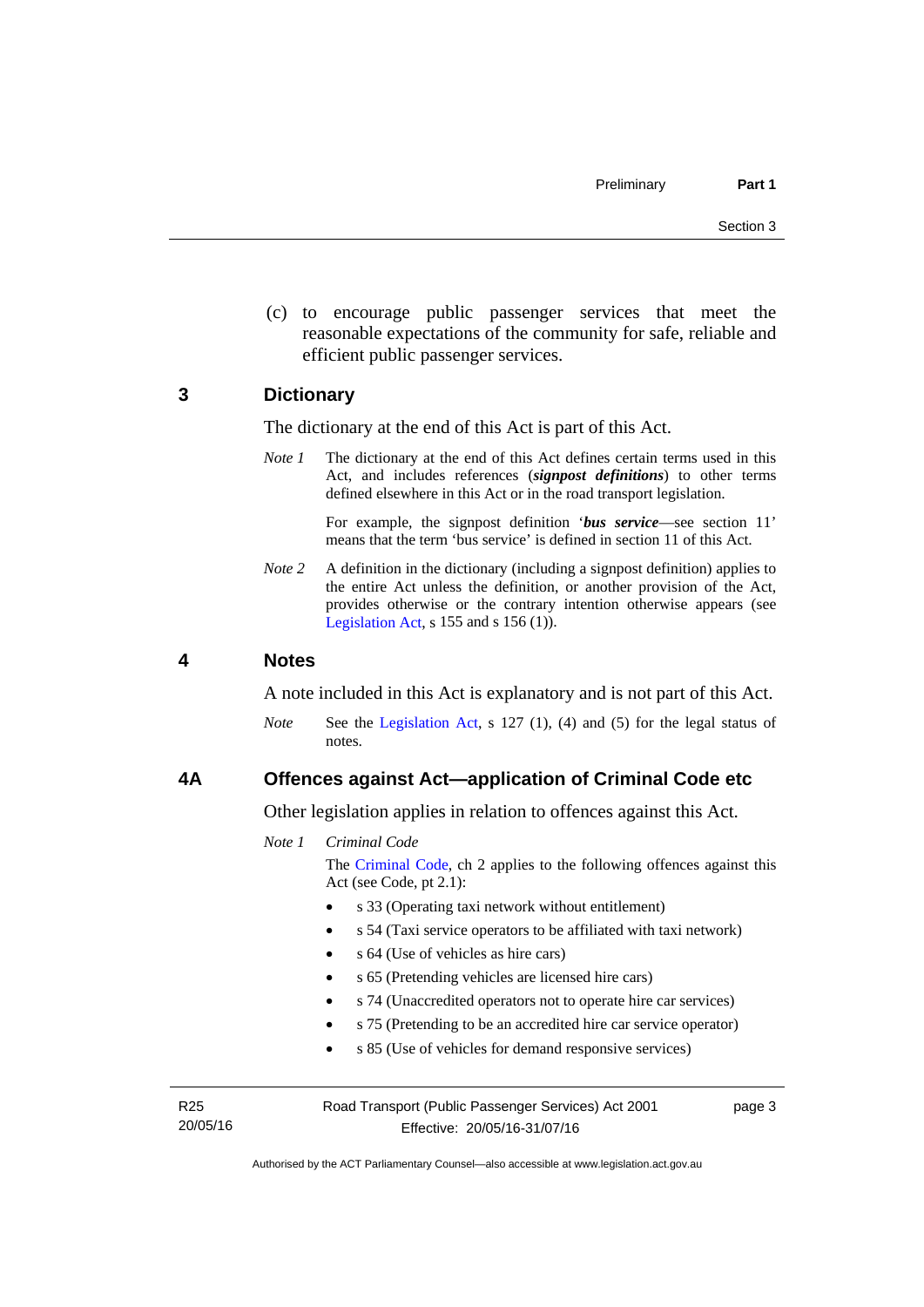Section 5

- s 86 (Pretending vehicle is demand responsive service vehicle)
- s 91 (Operating demand responsive service without entitlement)
- s 92 (Pretending to be entitled to operate demand responsive service)
- a provision of pt 9 (Enforcement)
- s 125 (Unauthorised public passenger services).

The chapter sets out the general principles of criminal responsibility (including burdens of proof and general defences), and defines terms used for offences to which the Code applies (eg *conduct*, *intention*, *recklessness* and *strict liability*).

*Note 2 Penalty units* 

The [Legislation Act](http://www.legislation.act.gov.au/a/2001-14), s 133 deals with the meaning of offence penalties that are expressed in penalty units.

#### <span id="page-11-0"></span>**5 Functions of road transport authority**

The functions of the road transport authority under this Act are—

- (a) to administer the accreditation schemes established under this Act for the accreditation of the operators of public passenger services and taxi networks; and
- (b) to administer the licensing schemes established under this Act for the licensing of taxis and hire cars; and
- (c) to administer demand responsive service authorisations given under this Act; and
- (d) to keep registers of accreditations given, and licences issued, under this Act; and
- (e) to keep a register of demand responsive service authorisations given under this Act; and
- (f) to provide information about accredited and licensed people, and authorised demand responsive service operators, in accordance with this Act and other laws in force in the ACT; and

R25 20/05/16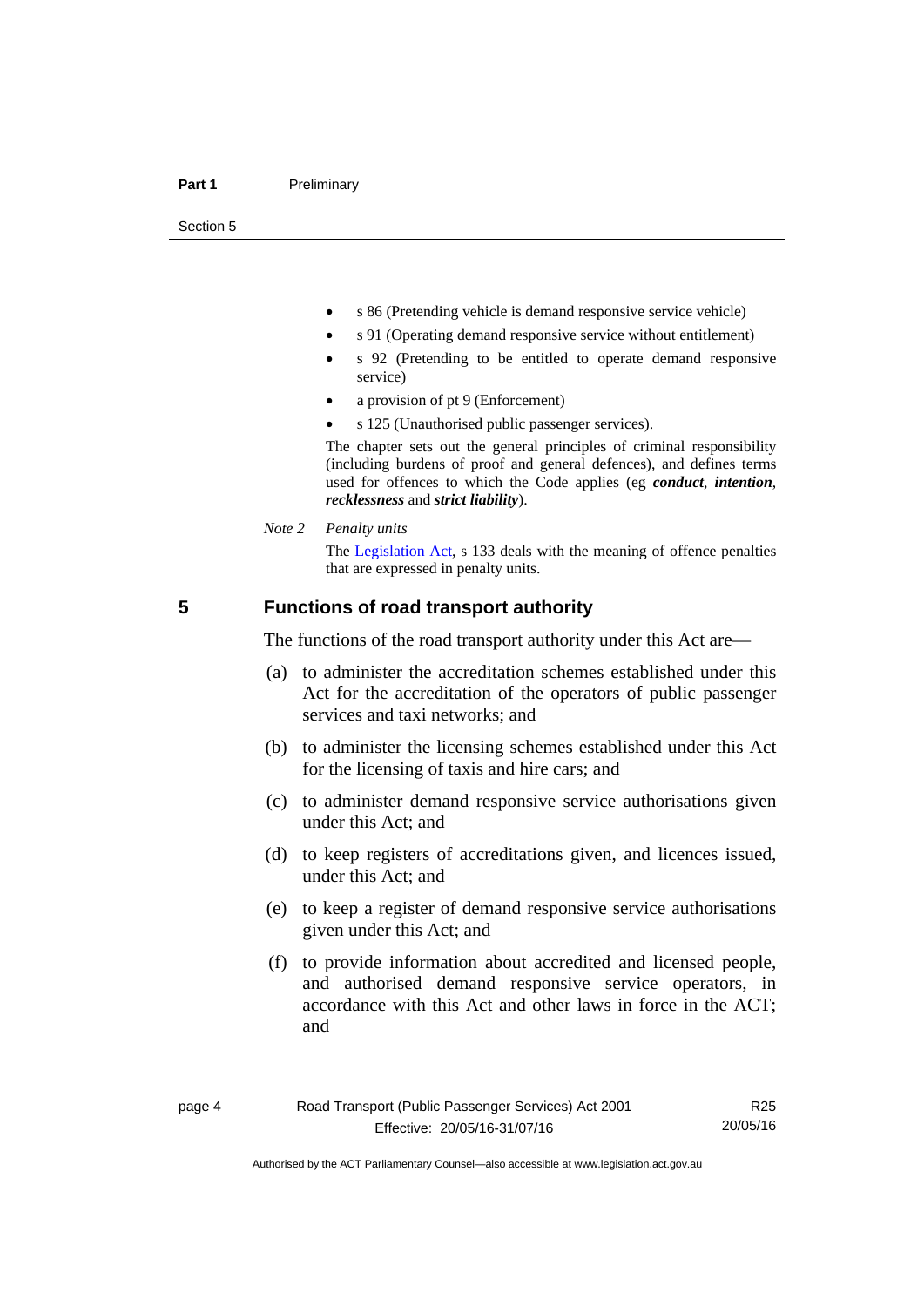(g) to exercise any other functions given to the authority under this Act.

#### <span id="page-12-0"></span>**6 Registers of accredited people, demand responsive service authorisations and licences**

(1) A register under this Act may include information given to the road transport authority or the Minister under this Act and any other information the authority considers appropriate.

*Note* Section 5 (d) and (e) requires registers for the following to be kept:

- accredited bus service operators
- accredited demand responsive service operators
- accredited hire car operators
- accredited taxi network providers
- accredited taxi service operators
- demand responsive service authorisations
- hire car licences
- restricted hire car licences
- restricted taxi licences
- taxi licences.
- (2) A register may be kept in the form of, or as part of, 1 or more computer databases or in any other form the road transport authority considers appropriate.
- (3) The road transport authority may correct any mistake, error or omission in a register subject to the requirements (if any) prescribed by regulation.
- (4) This section does not limit the functions of the road transport authority in relation to a register.

page 5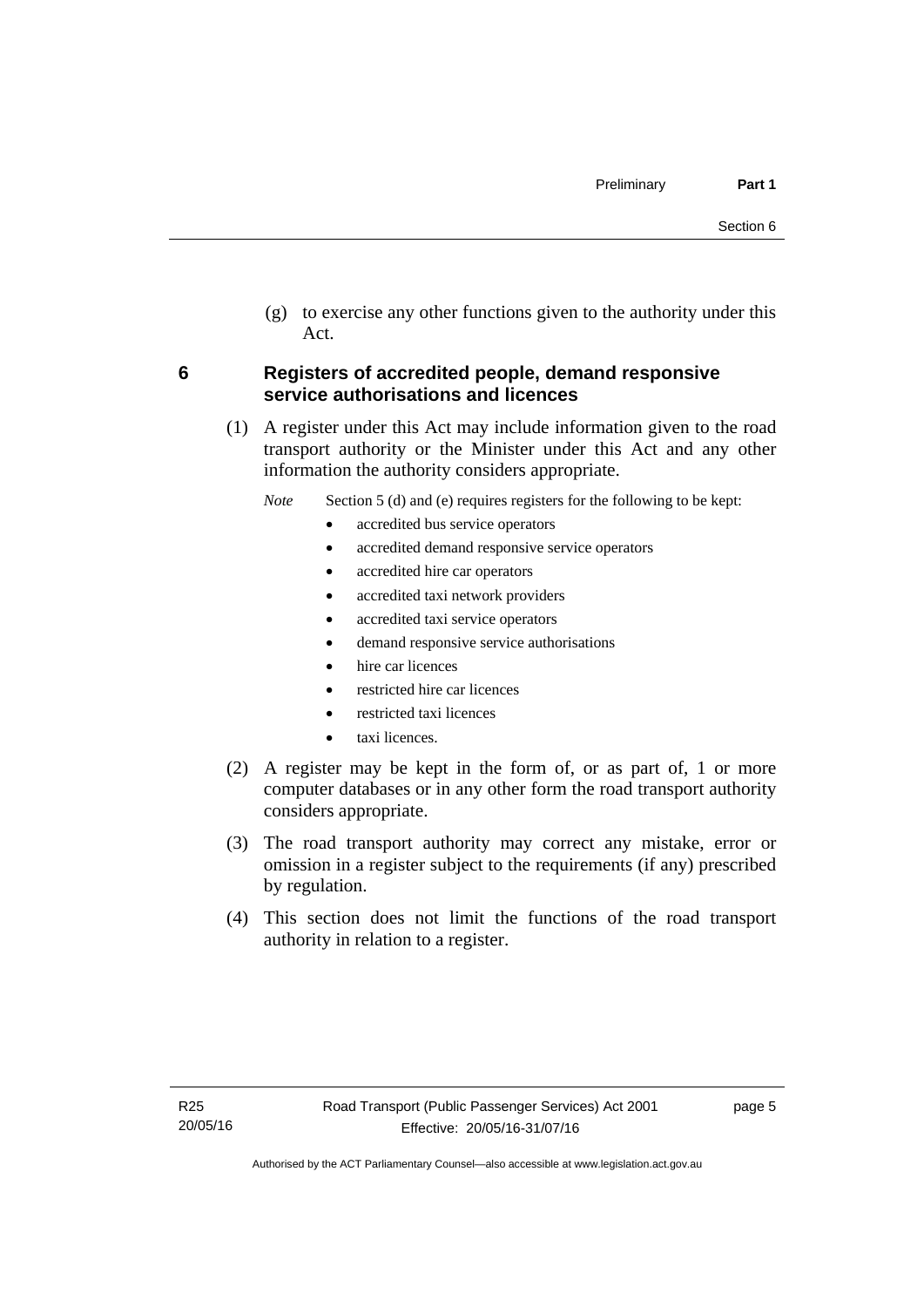#### <span id="page-13-0"></span>**7 Security and disclosure of information in registers**

The road transport authority must ensure that information in a register under this Act is kept securely and disclosed only in accordance with this Act or another law in force in the ACT.

- *Note 1* The Territory privacy principles apply to the road transport authority (see *[Information Privacy Act 2014](http://www.legislation.act.gov.au/a/2014-24/default.asp)*, sch 1).
- *Note 2* Access to the register may be sought under the *[Freedom of Information](http://www.legislation.act.gov.au/a/alt_a1989-46co)  [Act 1989](http://www.legislation.act.gov.au/a/alt_a1989-46co)* (which also provides that certain information is exempt from disclosure).

#### <span id="page-13-1"></span>**8 Competition and Consumer Act authorisation**

For the *[Competition and Consumer Act 2010](http://www.comlaw.gov.au/Details/C2013C00004)* (Cwlth) and the Competition Code of the Australian Capital Territory, the following are authorised by this Act:

- (a) everything done under this Act;
- (b) all service contracts made under this Act;
- (c) everything done under a service contract, or a provision of a service contract, authorised by this Act.
- *Note 1* For the Competition Code of the Australian Capital Territory, see the *[Competition Policy Reform Act 1996](http://www.legislation.act.gov.au/a/1996-21)*, s 5 and s 10.
- *Note 2* A reference to an Act includes a reference to statutory instruments made or in force under the Act, including regulations (see [Legislation Act,](http://www.legislation.act.gov.au/a/2001-14) s 104).

#### <span id="page-13-2"></span>**9 Combinations of accreditations, authorisations and licences**

This Act does not prevent a person from holding any combination of accreditations, authorisations and licences under this Act.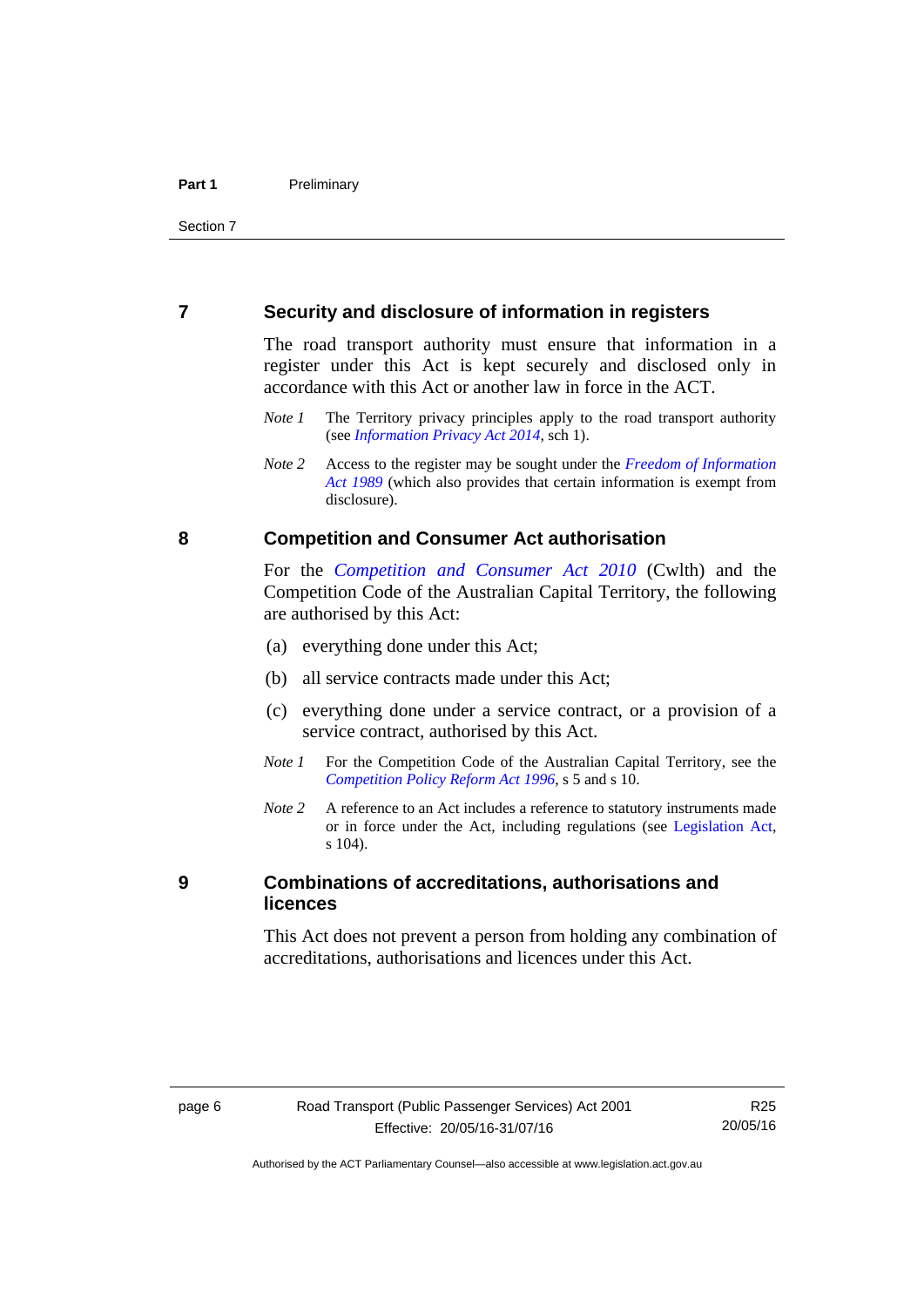#### <span id="page-14-0"></span>**10 What is a** *public passenger service***?**

A *public passenger service* is a service for the transport of passengers for a fare or other consideration by public passenger vehicles along a road or road related area.

R25 20/05/16 page 7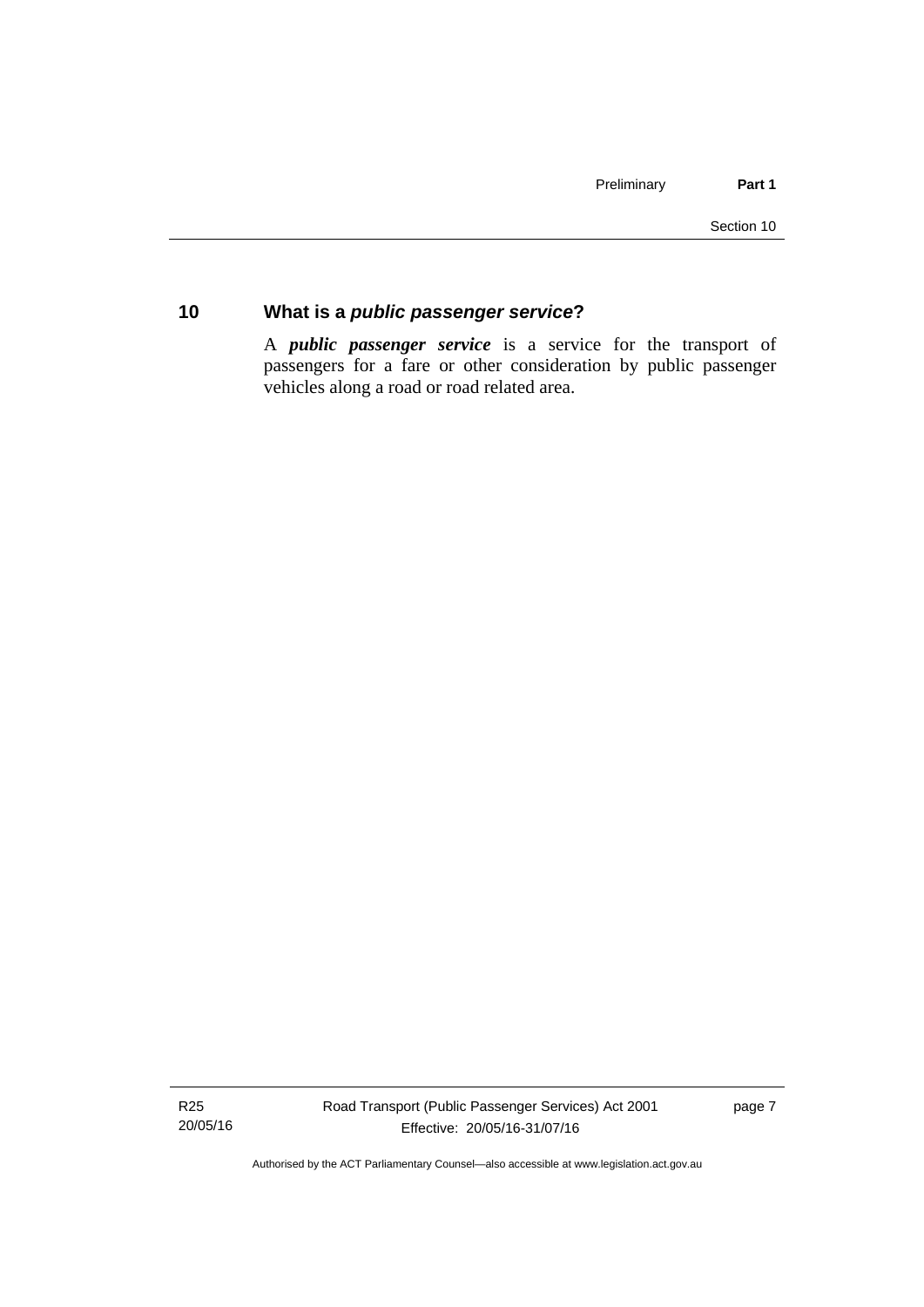**Part 2** Bus services<br> **Division 2.1** Basic concer **Division 2.1** Basic concepts Section 10A

# <span id="page-15-0"></span>**Part 2 Bus services**

### <span id="page-15-1"></span>**Division 2.1 Basic concepts**

#### <span id="page-15-2"></span>**10A Meaning of** *bus* **and** *public bus*

In this Act:

*bus* means a motor vehicle built mainly to carry people that seats over 9 adults (including the driver).

*public bus* means a bus used to provide a bus service.

#### <span id="page-15-3"></span>**11 Meaning of** *bus service*

A *bus service* is a public passenger service (other than a demand responsive service) operated using buses.

#### <span id="page-15-4"></span>**12 What is a** *regular route service***?**

A bus service is a *regular route service* if it is conducted according to regular routes and timetables, but does not include—

- (a) a bus service designed mainly to transport tourists; or
- (b) a long-distance service.

#### <span id="page-15-5"></span>**13 What is a** *tour and charter service***?**

A bus service is a *tour and charter service* if the bus service is not a regular route service or a long-distance service.

<span id="page-15-6"></span>**14 What is a** *long-distance service***?**

A bus service is a *long-distance service* if—

- (a) it is conducted according to regular routes and timetables; and
- (b) each passenger travels at least 40km.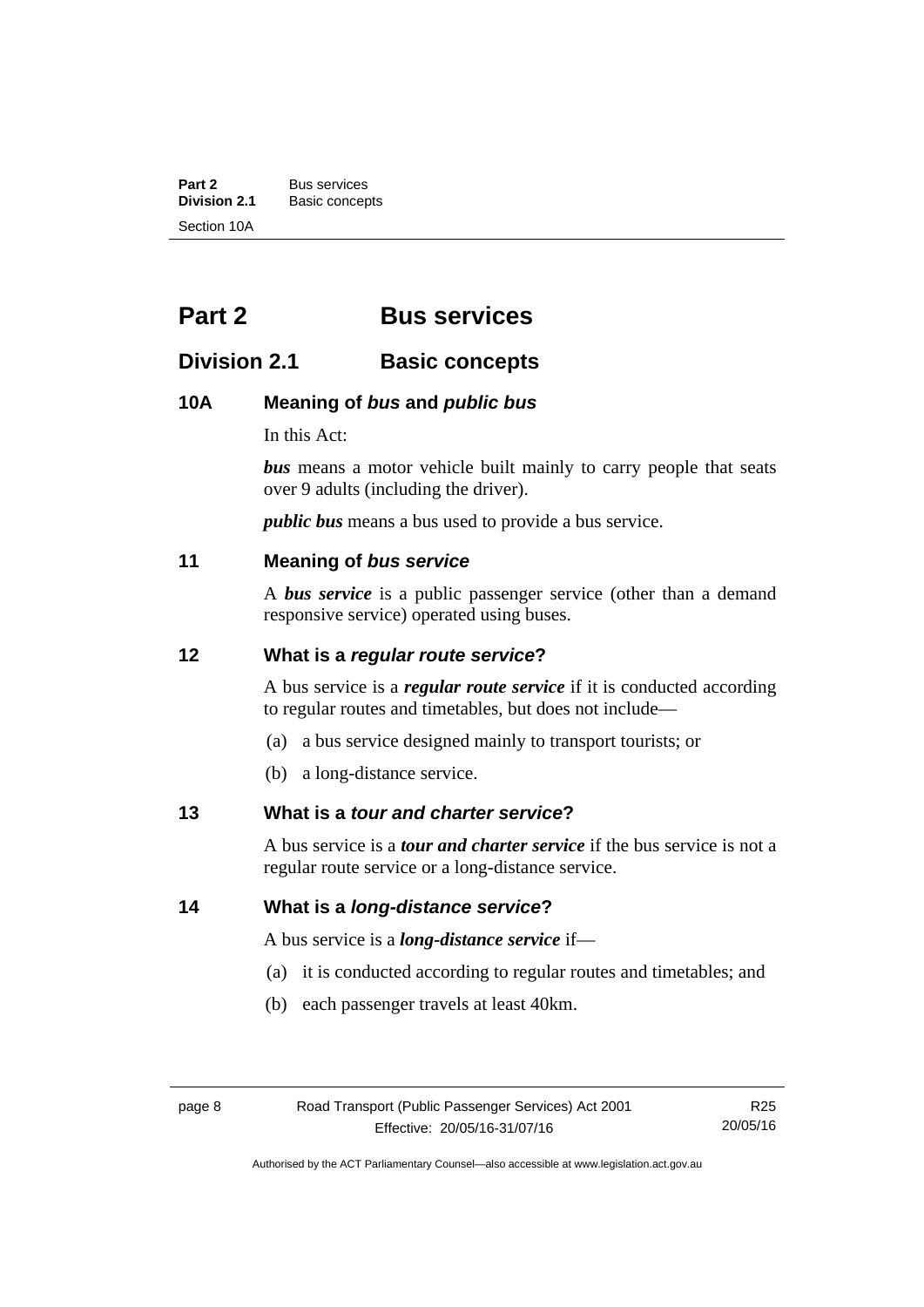# <span id="page-16-0"></span>**Division 2.2 Accreditation of bus service operators**

#### <span id="page-16-1"></span>**15 Bus operators—purposes of accreditation**

The purpose of accreditation under the regulations to operate a bus service is to ensure that—

- (a) the accredited person has the financial capacity to meet the service standards for the service; and
- (b) the accredited person, and each person who is concerned with, or takes part in, the management of the service, are suitable people to operate the service; and
- (c) the accredited person, and each person who is concerned with, or takes part in, the management of the service, have demonstrated the capacity to comply with the relevant regulations and, in particular, the regulations about—
	- (i) the safety of passengers and the public; and
	- (ii) the maintenance of public buses.

#### <span id="page-16-2"></span>**16 Regulations about accreditation system**

- (1) A regulation may provide a system for the accreditation of operators of bus services, including, for example—
	- (a) the kinds of accreditations; and
	- (b) the bus services that a person who holds a kind of accreditation is entitled to operate; and
	- (c) the conditions of accreditations; and
	- (d) matters relating to the giving, refusal or surrender of accreditations; and

page 9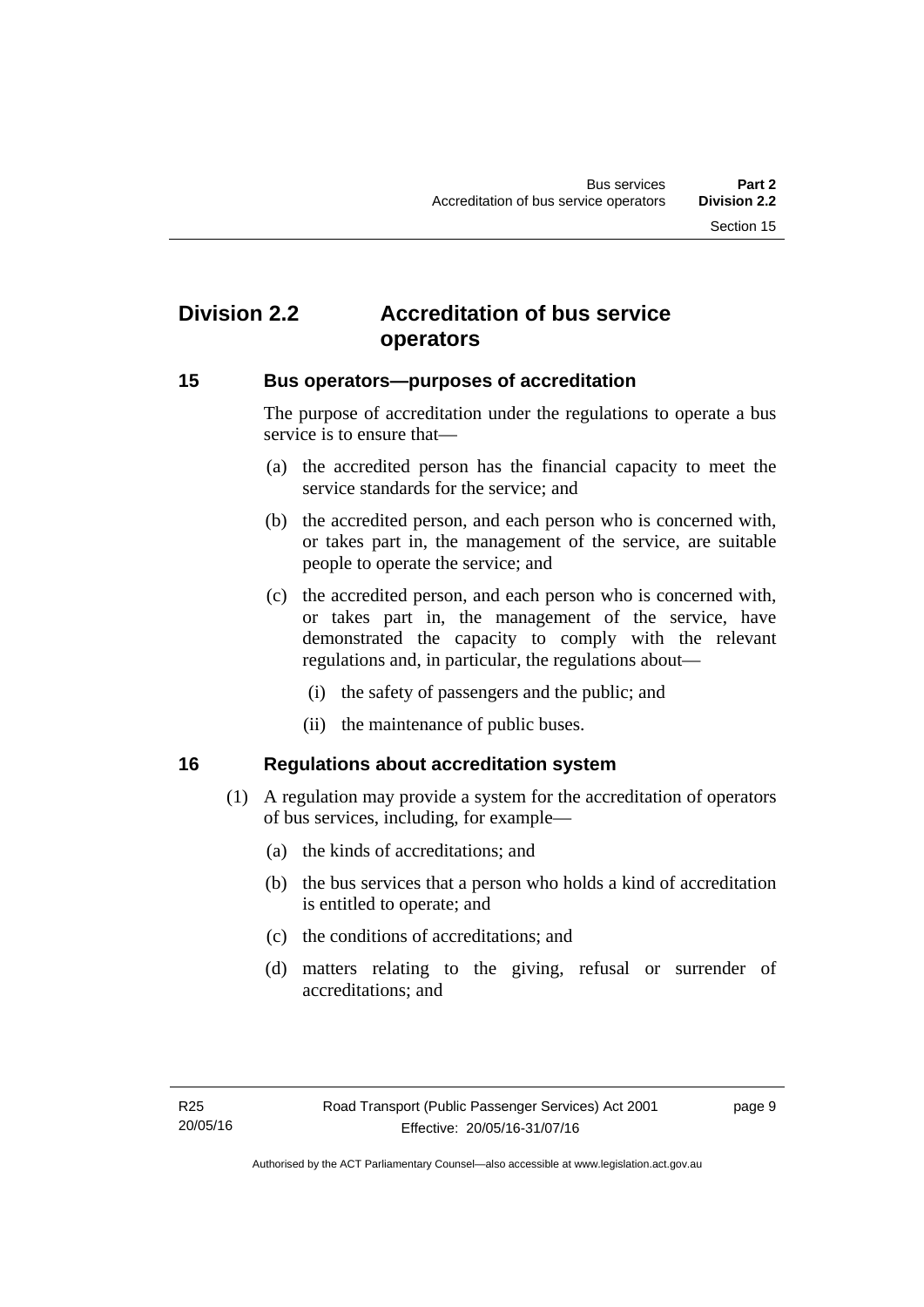- (e) the action that may be taken in relation to accreditations in circumstances prescribed by regulation, including—
	- (i) the suspension or cancellation of an accreditation; and
	- (ii) the imposition of a condition on, or the amendment of a condition of, an accreditation; and
	- (iii) an order that an accredited person pay to the Territory an amount of not more than—
		- (A) for an individual—\$5 000; or
		- (B) for a corporation—\$25 000; and
	- (iv) the reprimanding of an accredited person.
- *Note* An example is part of the Act, is not exhaustive and may extend, but does not limit, the meaning of the provision in which it appears (see [Legislation Act,](http://www.legislation.act.gov.au/a/2001-14) s 126 and s 132).
- (2) A regulation may make provision in relation to the accreditation of people to operate bus services, including, for example—
	- (a) requirements about the suitability of the applicant and each person who will be concerned with, or take part in, the management of the services; and
	- (b) capacity to meet service standards; and
	- (c) financial viability.
- (3) For subsection (1) (a), the regulations must provide for the accreditation of people to operate the following kinds of bus services:
	- (a) regular route services;
	- (b) tour and charter services.
- (4) However, this section does not require the regulations to provide an accreditation system for all kinds of bus services.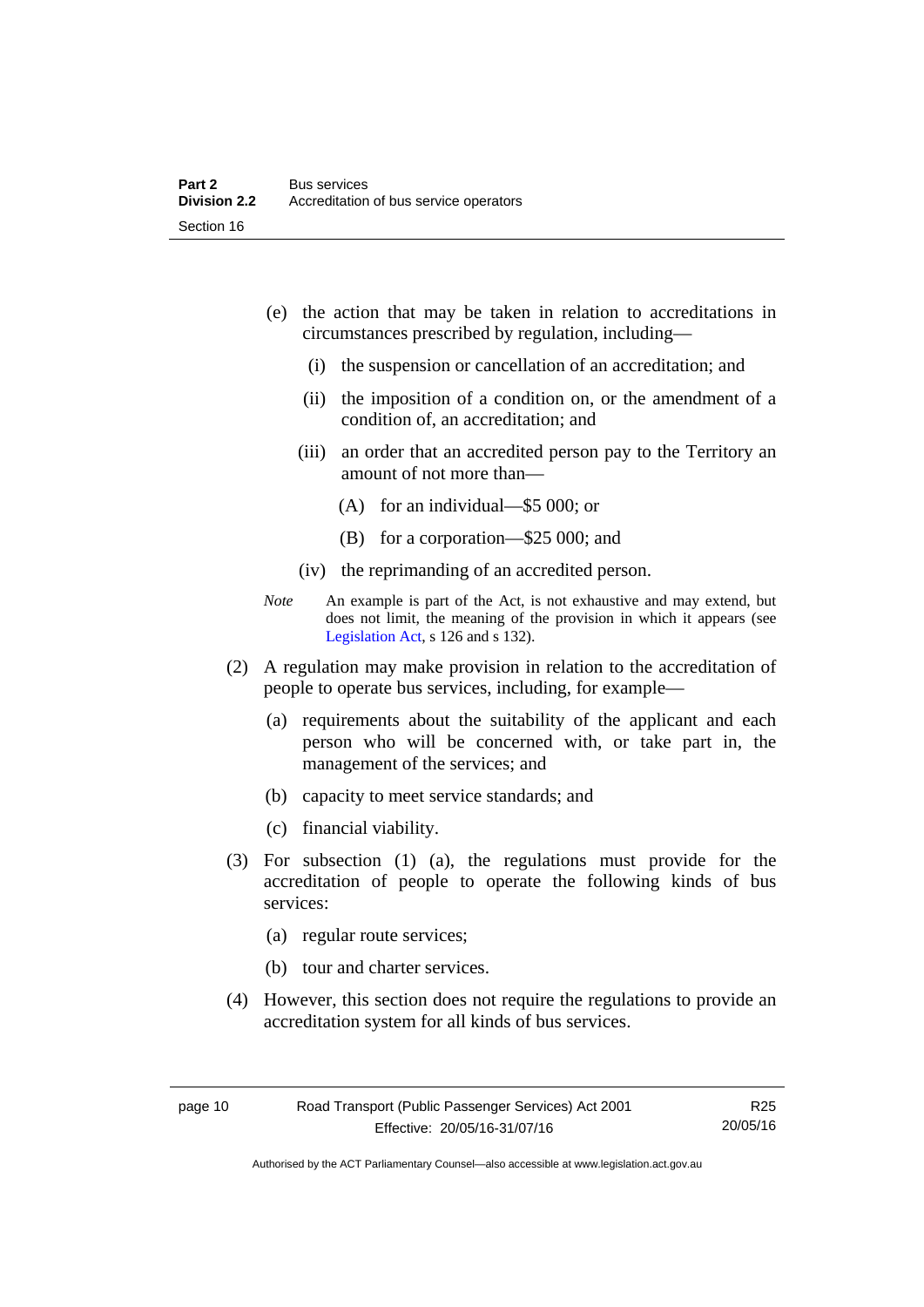# <span id="page-18-0"></span>**Division 2.3 Service contracts for regular route services**

#### <span id="page-18-1"></span>**17 Service contracts—regular route services**

- (1) The road transport authority may, on behalf of the Territory, enter into a contract (a *service contract*) for the operation of a regular route service with a person accredited to operate regular route services.
- (2) A service contract must state whether the right given under the contract to operate a route is an exclusive right to operate the route or a stated part of the route.
- (3) A service contract may make provision in relation to the operation of a regular route service and the administration of the contract, including, for example—
	- (a) service requirements under the contract; and
	- (b) the transfer, suspension, cancellation and surrender of the contract; and
	- (c) the fees (if any) payable under the contract; and
	- (d) the adjustment of payments and refunds in relation to any contract fees; and
	- (e) financial or other penalties for breaches of the contract; and
	- (f) the records (including accounts) to be made and kept, how they are to be made and kept, and their inspection; and
	- (g) the provision of information and reports to the road transport authority about the regular route service and the verification of the information and reports; and
	- (h) the publication and the collection of fares payable by passengers; and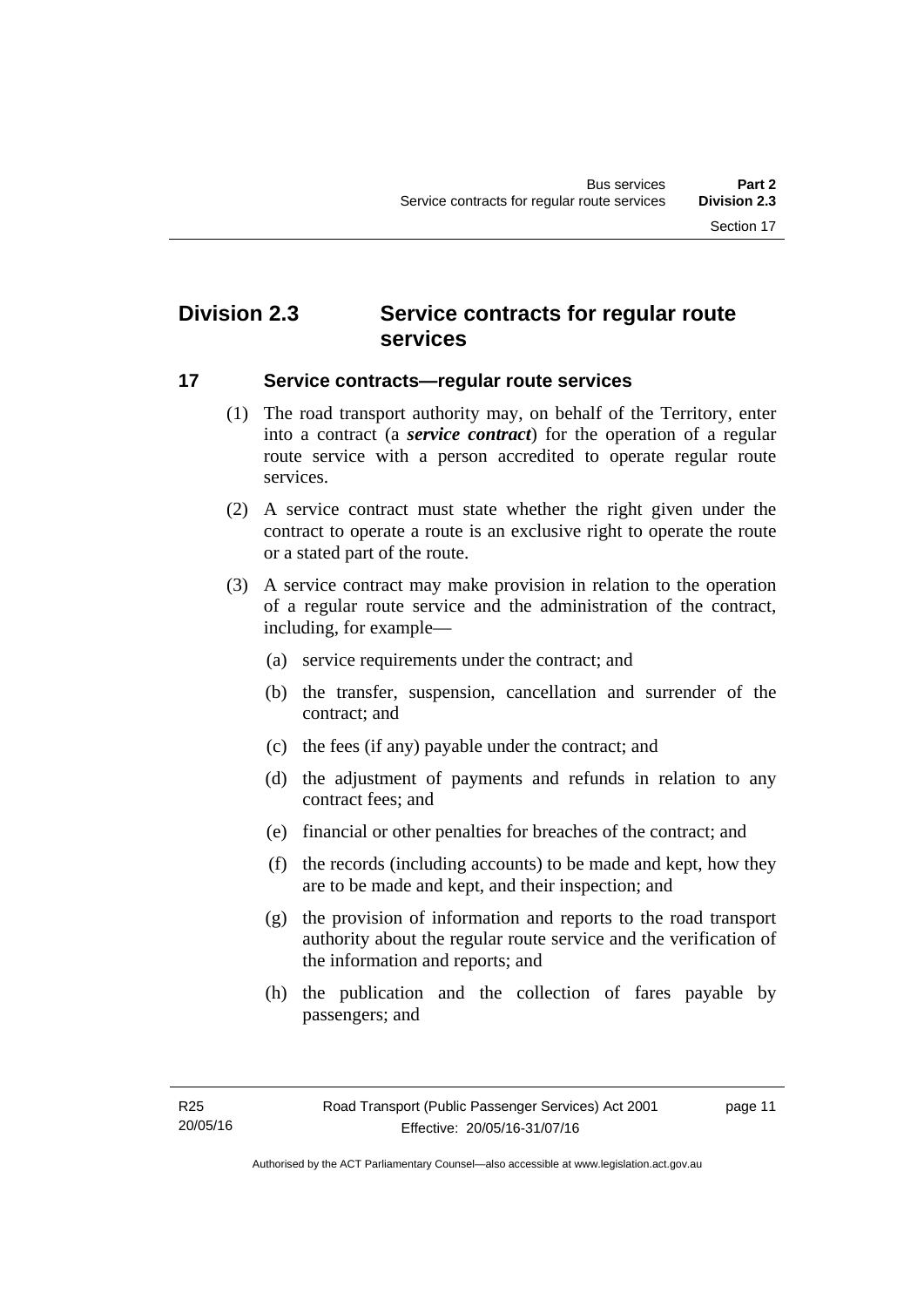- (i) the sale of tickets and the conditions under which tickets must be sold; and
- (j) free or reduced fares for travel; and
- (k) the issue and acceptance of free or concession passes.
- *Note* An example is part of the Act, is not exhaustive and may extend, but does not limit, the meaning of the provision in which it appears (see [Legislation Act,](http://www.legislation.act.gov.au/a/2001-14) s 126 and s 132).
- (4) Subsection (3) does not limit the matters about which a service contract may make provision.

## <span id="page-19-0"></span>**Division 2.4 Entitlement to operate certain bus services**

#### <span id="page-19-1"></span>**18 Entitlement to operate regular route services**

- (1) A person is entitled to operate a regular route service, in or partly in the ACT, if—
	- (a) the person is accredited under the regulations to operate regular route services; and
	- (b) the person holds a service contract for the service.
- (2) However, the Territory is entitled to operate a regular route service whether or not the Territory—
	- (a) is accredited under the regulations to operate regular route services; or
	- (b) holds a service contract for the service.
- (3) If the Territory operates a regular route service, part 2 (Bus services) applies in relation to the Territory's operation of the service as if—
	- (a) the Territory were accredited to operate the service; and
	- (b) the Territory held a service contract for the service; and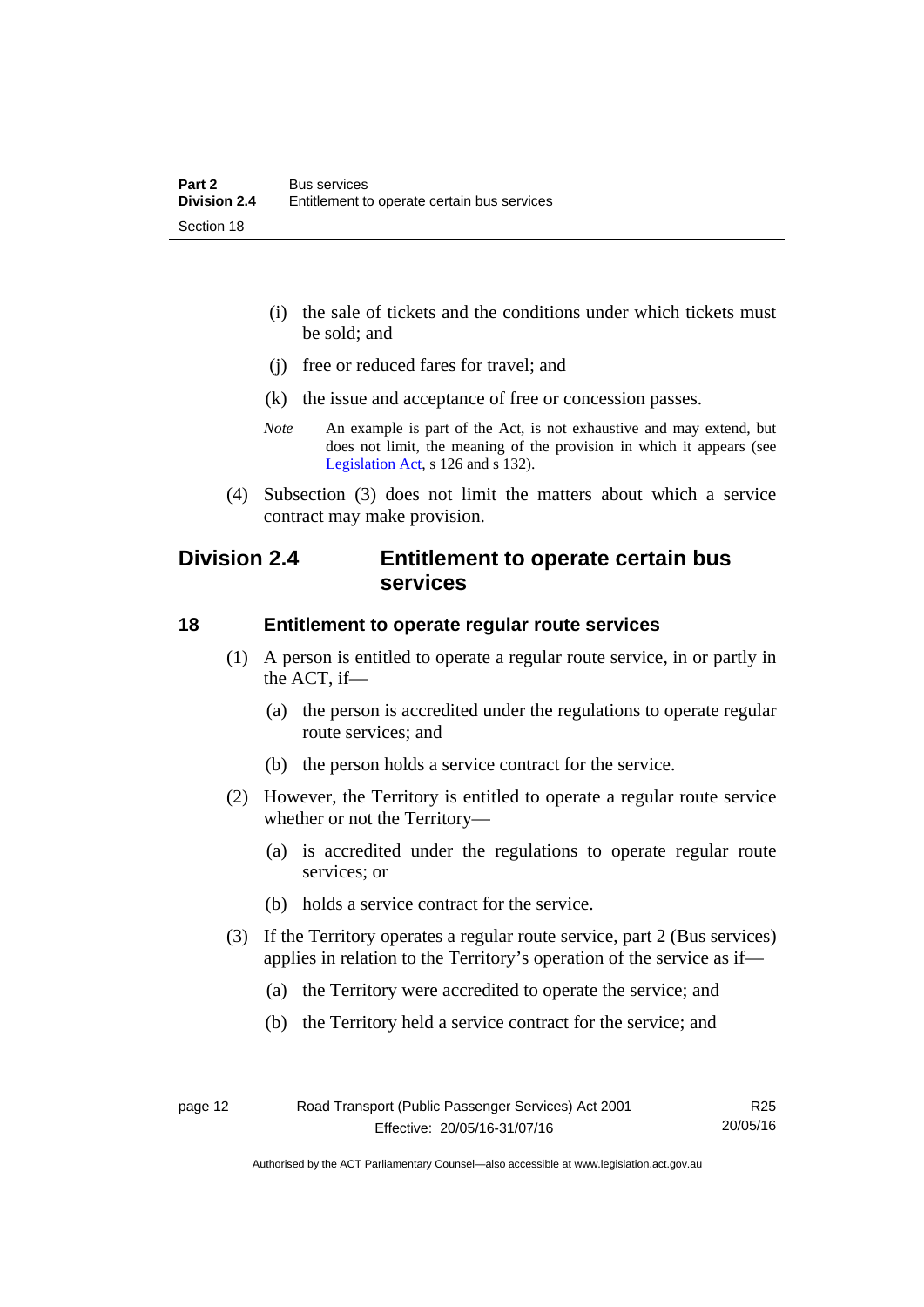(c) all necessary changes, and any changes prescribed by regulation, were made.

#### <span id="page-20-0"></span>**19 Entitlement to operate tour and charter services**

- (1) A person is entitled to operate a tour and charter service, in or partly in the ACT, if the person is accredited under the regulations to operate tour and charter services.
- (2) However, the Territory is entitled to operate a tour and charter service, whether or not the Territory is accredited under the regulations to operate tour and charter services.
- (3) If the Territory operates a tour and charter service, part 2 (Bus services) applies in relation to the Territory's operation of the service as if—
	- (a) the Territory were accredited to operate the service; and
	- (b) the Territory held a service contract for the service; and
	- (c) all necessary changes, and any changes prescribed by regulation, were made.

#### <span id="page-20-1"></span>**19A Territory's entitlement to operate bus service**

If the Territory operates a bus service, the territory may operate the service under a name prescribed by regulation.

#### <span id="page-20-2"></span>**20 Unaccredited operators not to operate certain bus services**

(1) A person must not operate, in or partly in the ACT, a regular route service unless the person is accredited under the regulations to operate regular route services.

Maximum penalty: 50 penalty units.

page 13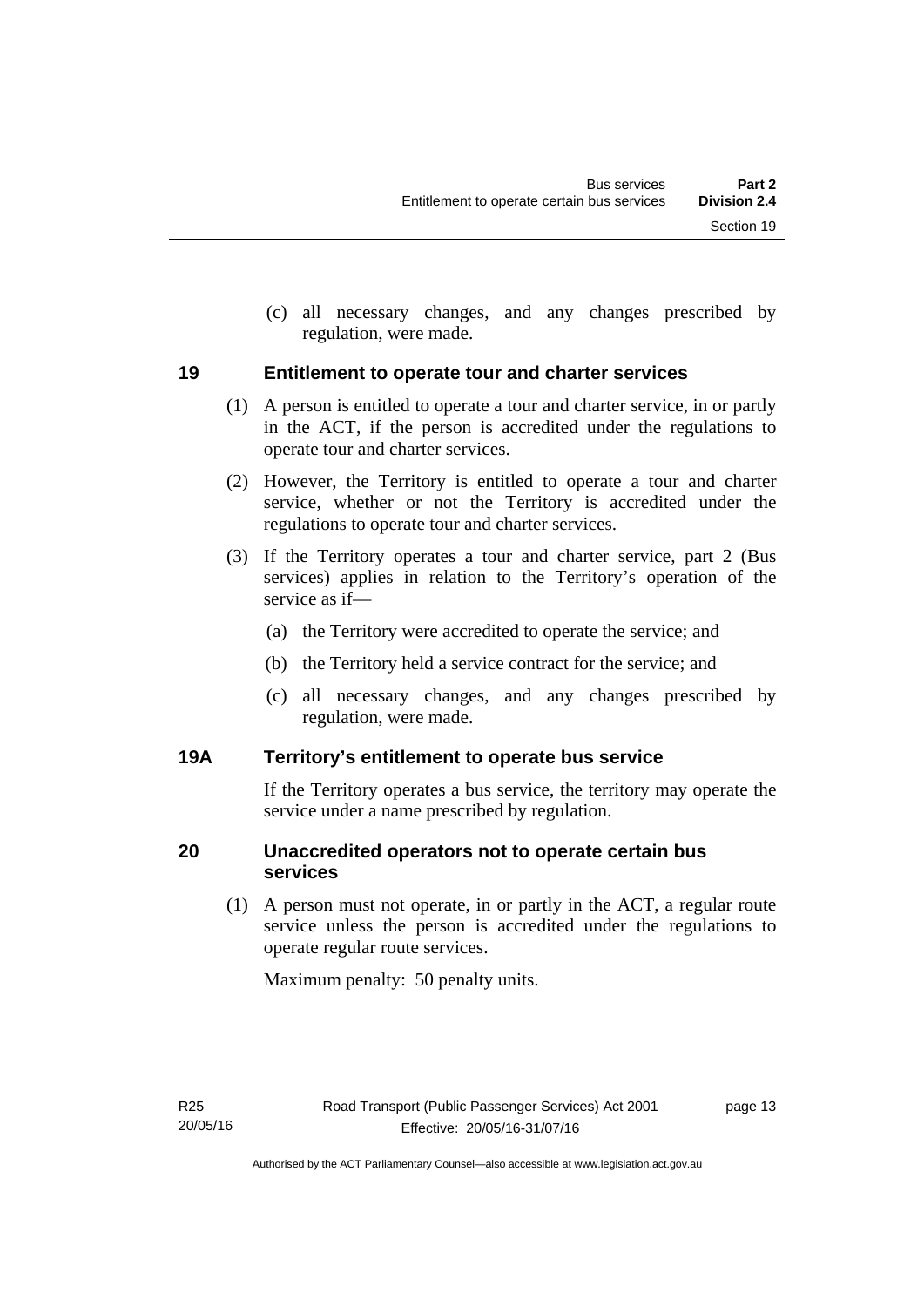(2) A person must not operate, in or partly in the ACT, a tour and charter service unless the person is accredited under the regulations to operate tour and charter services.

Maximum penalty: 50 penalty units.

 (3) This section does not apply to the operation of a bus service by the Territory.

#### <span id="page-21-0"></span>**21 Pretending to be an accredited bus service operator**

A person must not pretend to be accredited under the regulations to operate a bus service.

Maximum penalty: 30 penalty units.

#### <span id="page-21-1"></span>**22 Operators of regular route services to hold service contracts**

(1) A person must not operate, in or partly in the ACT, a regular route service unless the person holds a service contract for the service.

Maximum penalty: 50 penalty units.

- (2) However, if a regular route service is discontinued because of a variation or termination of a service contract, the road transport authority may make arrangements with an appropriately accredited person to operate a temporary regular route service to replace the discontinued service even though the person does not hold a service contract for the replacement service.
- (3) This section does not apply to the operation of a regular route service by the Territory.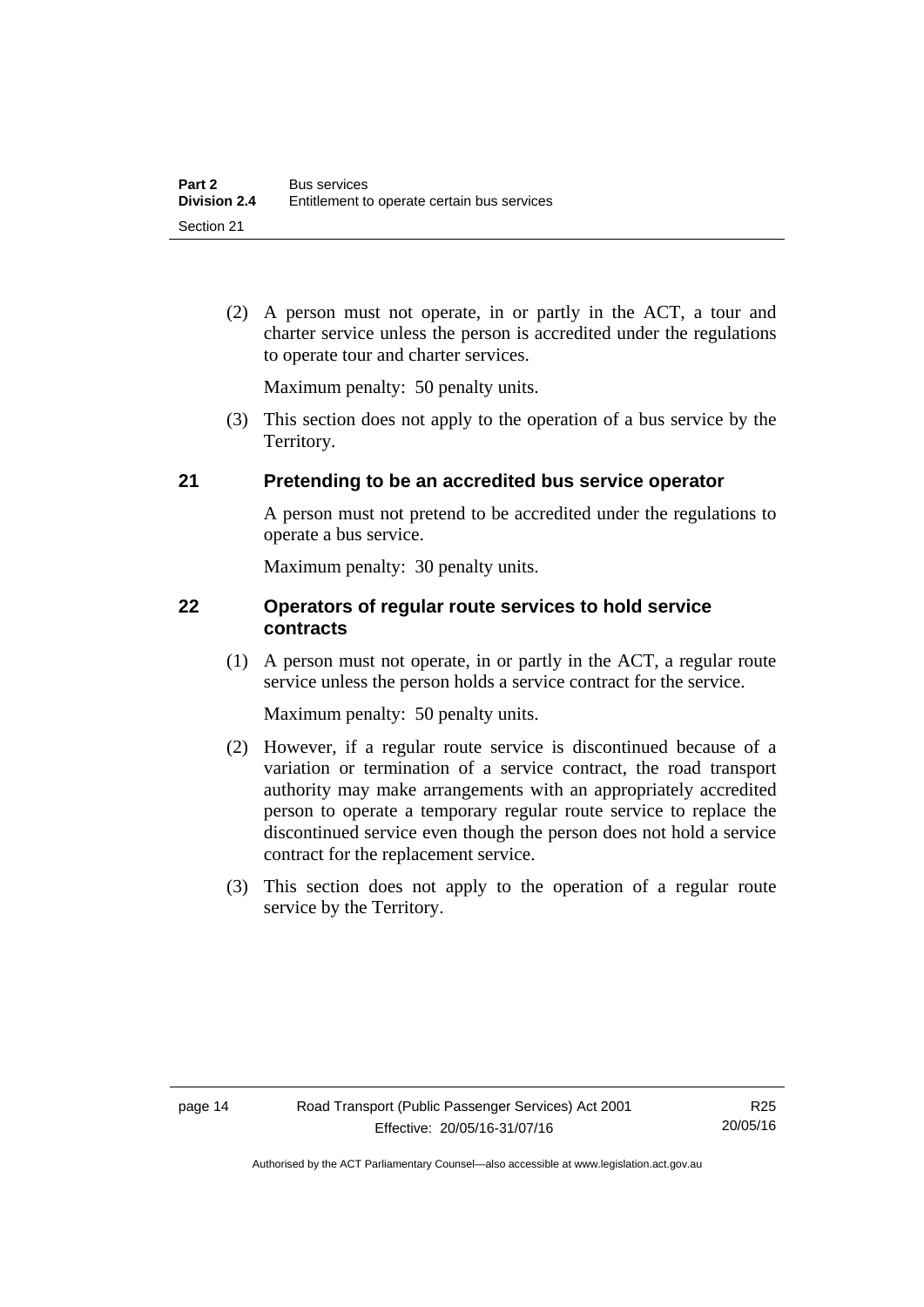# <span id="page-22-0"></span>**Division 2.5 Regulation of bus services**

#### <span id="page-22-1"></span>**23 Regular route services—power to determine maximum fares**

- (1) The Minister may determine maximum fares, and ways of calculating maximum fares, payable by passengers on regular route services.
- (2) A determination is a disallowable instrument.
	- *Note* A disallowable instrument must be notified and presented to the Legislative Assembly, under the [Legislation Act.](http://www.legislation.act.gov.au/a/2001-14)

#### <span id="page-22-2"></span>**24 Regulations about operation of bus services by accredited people**

A regulation may make provision in relation to the operation of bus services by accredited bus service operators, including, for example—

- (a) the conduct of bus services, including, for example—
	- (i) the safety of passengers (including, for example, by the use of particular kinds of security devices) and the public; and
	- (ii) the qualifications, training and experience of bus drivers and other people providing services on behalf of accredited bus service operators; and
	- (iii) maximum driving times and minimum rest times of bus drivers; and
	- (iv) insurance; and
	- (v) the issue of tickets; and
	- (vi) customer complaints and inquiries; and
- (b) the preparation and publication of, and compliance with, timetables for regular route services; and

R25 20/05/16 Road Transport (Public Passenger Services) Act 2001 Effective: 20/05/16-31/07/16 page 15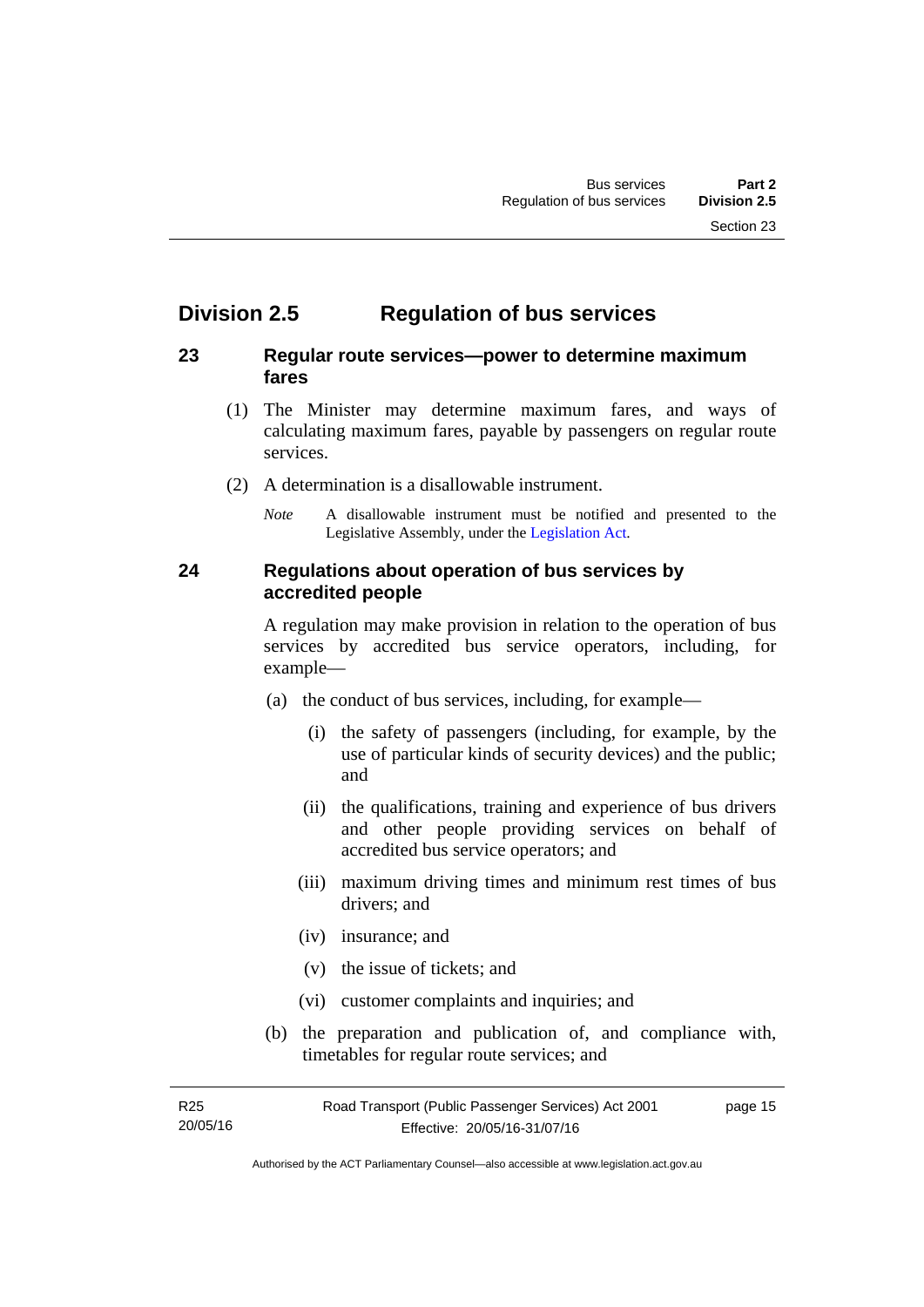- (c) the obligations of drivers of public buses and other people providing services on behalf of accredited bus service operators; and
- (d) the requirements that public buses, and their equipment and fittings (internal and external), must comply with; and
- (e) the maintenance and cleaning of public buses; and
- (f) maintenance, parking and other facilities for public buses; and
- (g) the making and keeping of records and their inspection; and
- (h) the auditing of records and systems; and
- (i) requirements for display of accreditation numbers on advertisements for the service; and
- (j) the provision of information and reports to the road transport authority.
- *Note* An example is part of the Act, is not exhaustive and may extend, but does not limit, the meaning of the provision in which it appears (see [Legislation Act,](http://www.legislation.act.gov.au/a/2001-14) s 126 and s 132).

#### <span id="page-23-0"></span>**25 Regulations about operation of public buses**

A regulation may make provision in relation to the operation of public buses, including, for example—

- (a) the regulation or prohibition of the use of public buses on certain roads or road related areas; and
- (b) the picking-up and dropping-off of passengers and other matters relating to the transport of passengers; and
- (c) the records to be made and kept by, how they are to be made and kept, and their inspection; and
- (d) the transport of passengers' luggage or other goods, and animals; and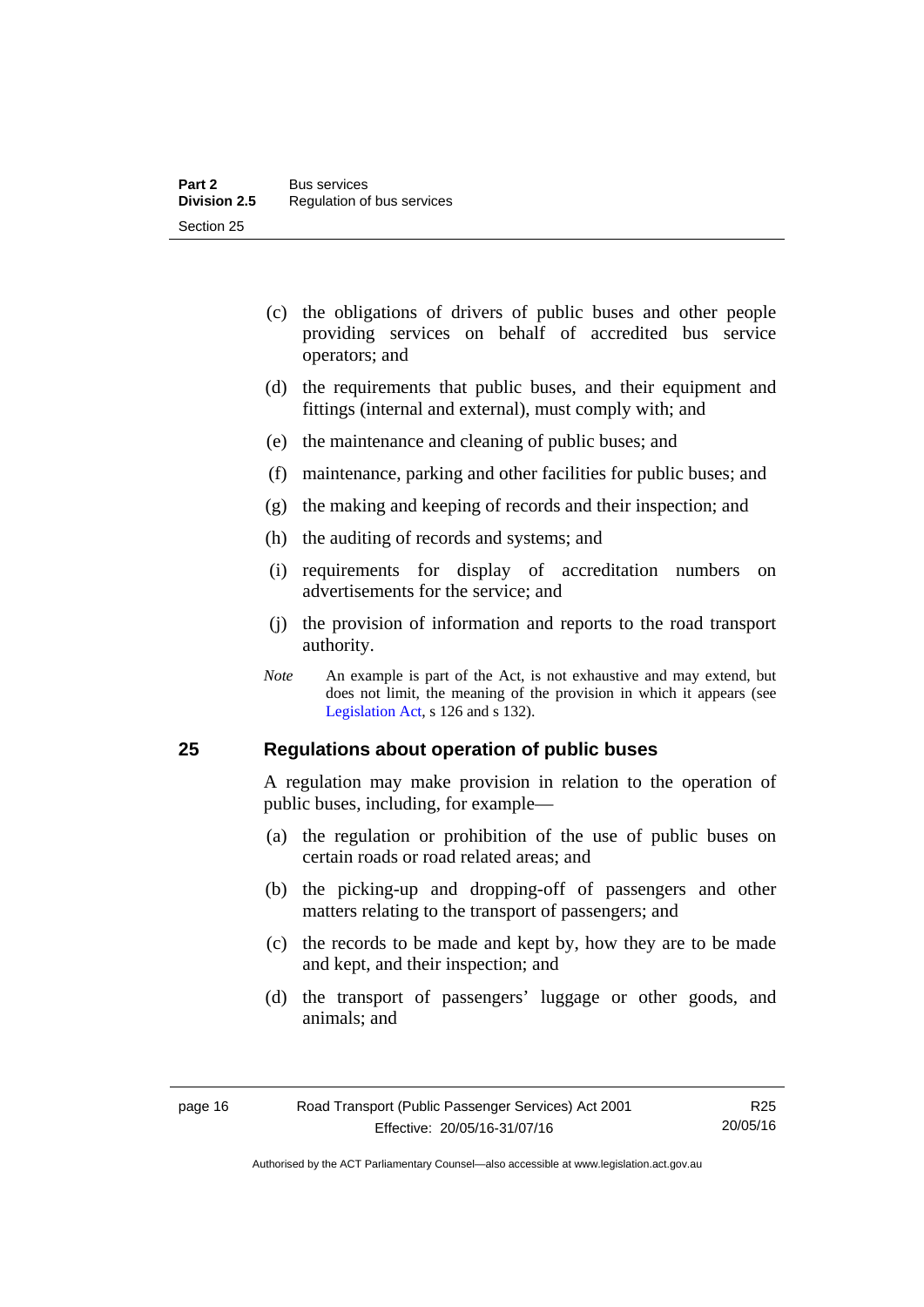- (e) the regulation or prohibition of the transport of passengers standing in or on any part of a public bus; and
- (f) the maximum speed of public buses; and
- (g) the prohibition of anyone from soliciting for passengers or for a hiring; and
- (h) the design, equipment and fittings (internal or external) of public buses; and
- (i) the sections, terminal points and bus stops on bus routes; and
- (j) the regulation or prohibition of notices, signs and advertisements inside or on the outside of public buses.
- *Note* An example is part of the Act, is not exhaustive and may extend, but does not limit, the meaning of the provision in which it appears (see [Legislation Act,](http://www.legislation.act.gov.au/a/2001-14) s 126 and s 132).

#### <span id="page-24-0"></span>**26 Regulations about bus drivers**

A regulation may make provision in relation to drivers of public buses, including, for example—

- (a) the powers, duties and conduct of drivers; and
- (b) how drivers must dress.
- *Note* An example is part of the Act, is not exhaustive and may extend, but does not limit, the meaning of the provision in which it appears (see [Legislation Act,](http://www.legislation.act.gov.au/a/2001-14) s 126 and s 132).

#### <span id="page-24-1"></span>**27 Regulations about conduct of passengers**

A regulation may make provision in relation to the conduct of passengers on public buses, including, for example—

(a) the regulation or prohibition of eating and drinking; and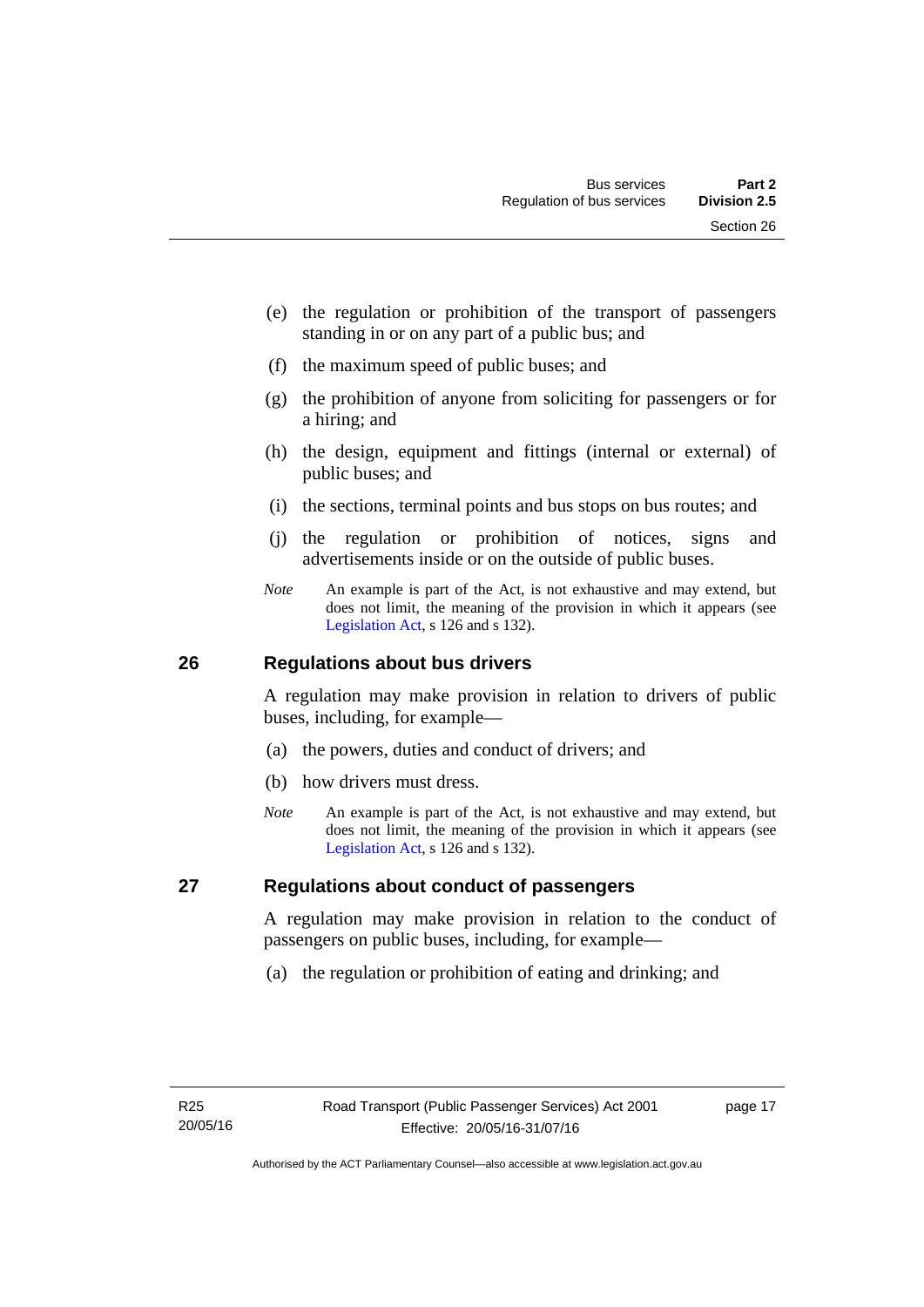- (b) the authority of public bus drivers, police officers and authorised people to direct people contravening a regulation to leave a bus and to remove them if they fail to leave.
- *Note* An example is part of the Act, is not exhaustive and may extend, but does not limit, the meaning of the provision in which it appears (see [Legislation Act,](http://www.legislation.act.gov.au/a/2001-14) s 126 and s 132).

page 18 Road Transport (Public Passenger Services) Act 2001 Effective: 20/05/16-31/07/16

R25 20/05/16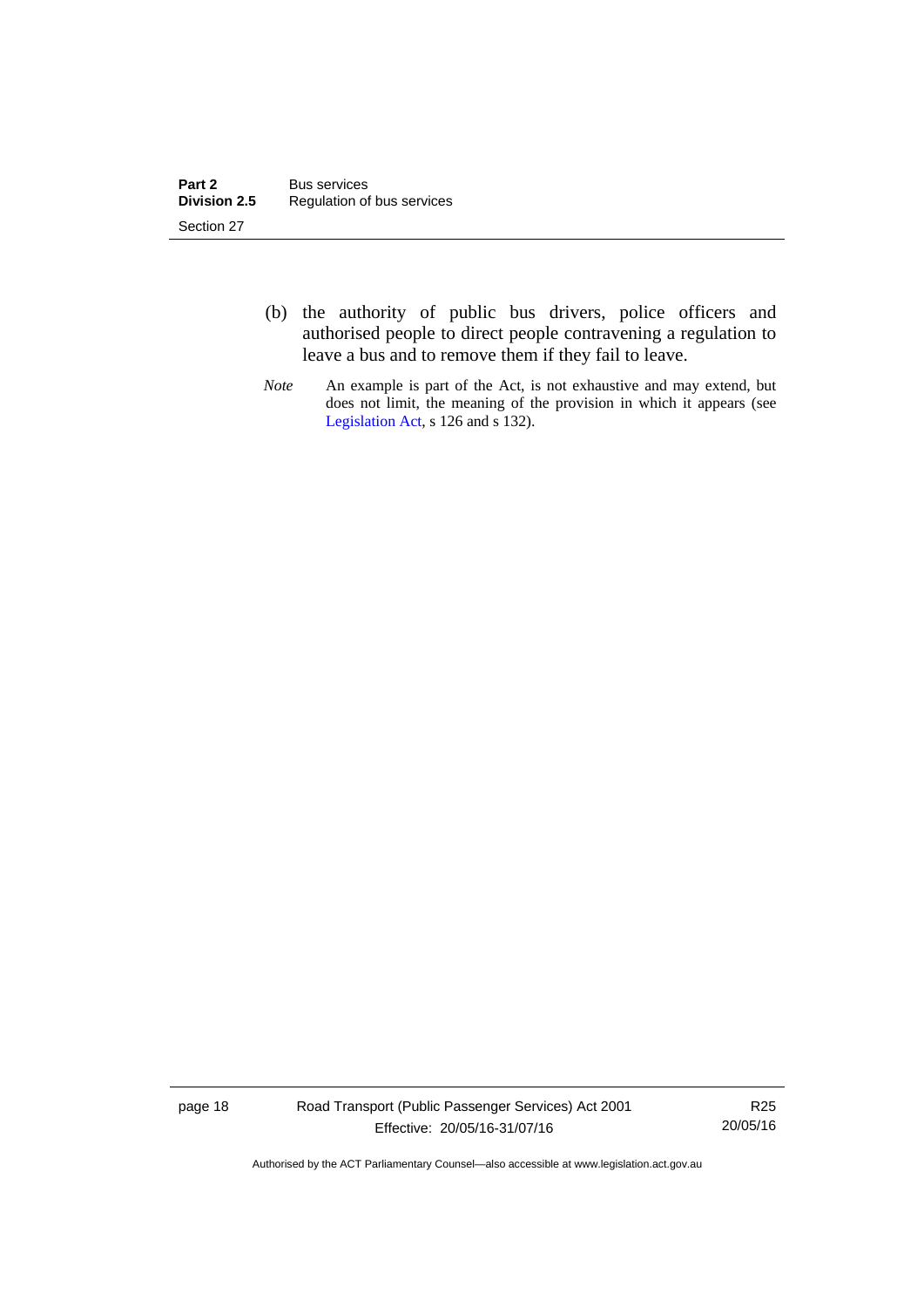# <span id="page-26-0"></span>**Part 3 Taxi networks**

# <span id="page-26-1"></span>**Division 3.1 Basic concepts**

#### <span id="page-26-2"></span>**28 Meaning of** *taxi network*

A *taxi network* is an entity that provides taxi related services to affiliated accredited taxi service operators, including providing (directly or through another entity) a taxi booking service for the network.

#### <span id="page-26-3"></span>**29 Meaning of** *taxi booking service*

A *taxi booking service* is a service provided by or for an accredited taxi network provider that—

- (a) accepts bookings for taxis from people; and
- (b) sends messages about bookings to taxi drivers by electromagnetic energy to equipment in taxis that can receive such messages.

# <span id="page-26-4"></span>**Division 3.2 Accreditation of taxi network providers**

### <span id="page-26-5"></span>**30 Taxi network providers—purposes of accreditation**

The purpose of accreditation under the regulations to operate a taxi network is to ensure that—

- (a) the accredited person has the financial capacity to meet the service standards for the network; and
- (b) the accredited person, and each person who is concerned with, or takes part in, the management of the network, are suitable people to operate the network; and
- (c) the accredited person, and each person who is concerned with, or takes part in, the management of the network, have

page 19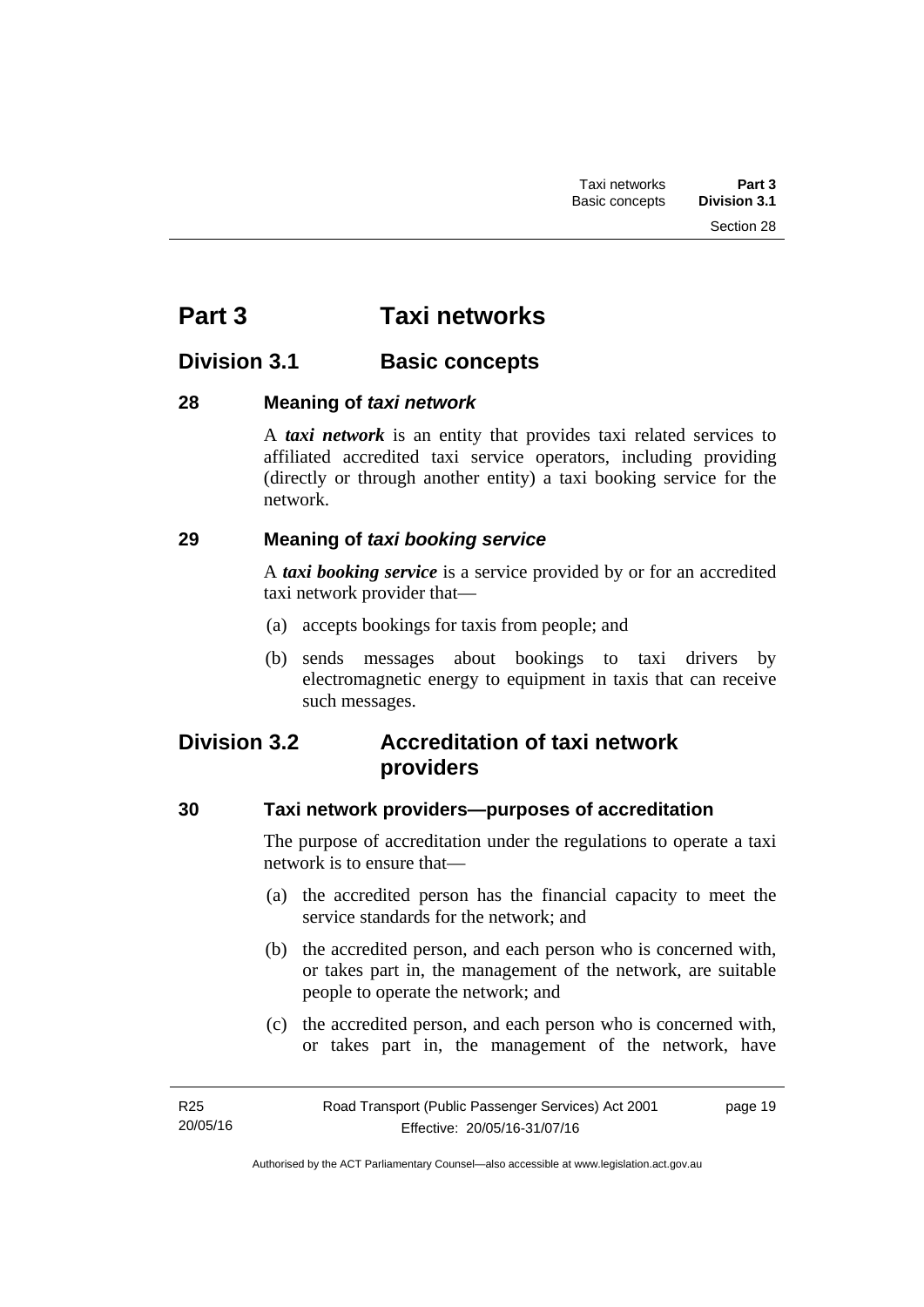demonstrated the capacity to comply with the relevant regulations and, in particular, the regulations about—

- (i) the operation of the network; and
- (ii) the supervision and monitoring of affiliated accredited taxi service operators and drivers of taxis operated by affiliated accredited taxi service operators.

#### <span id="page-27-0"></span>**31 Taxi network providers—regulations about accreditation system**

- (1) A regulation may provide a system for the accreditation of people to operate taxi networks, including, for example—
	- (a) the conditions of an accreditation; and
	- (b) matters relating to the giving, refusal or surrender of an accreditation; and
	- (c) the action that may be taken in relation to an accredited person in circumstances prescribed by regulation, including—
		- (i) the suspension or cancellation of an accreditation; and
		- (ii) the imposition of a condition on, or the amendment of a condition of, an accreditation; and
		- (iii) an order that an accredited person pay to the Territory an amount of not more than—
			- (A) for an individual—\$5 000; or
			- (B) for a corporation—\$25 000; and
		- (iv) the reprimanding of an accredited person.
- (2) A regulation may make provision in relation to the accreditation of people to operate taxi networks, including, for example—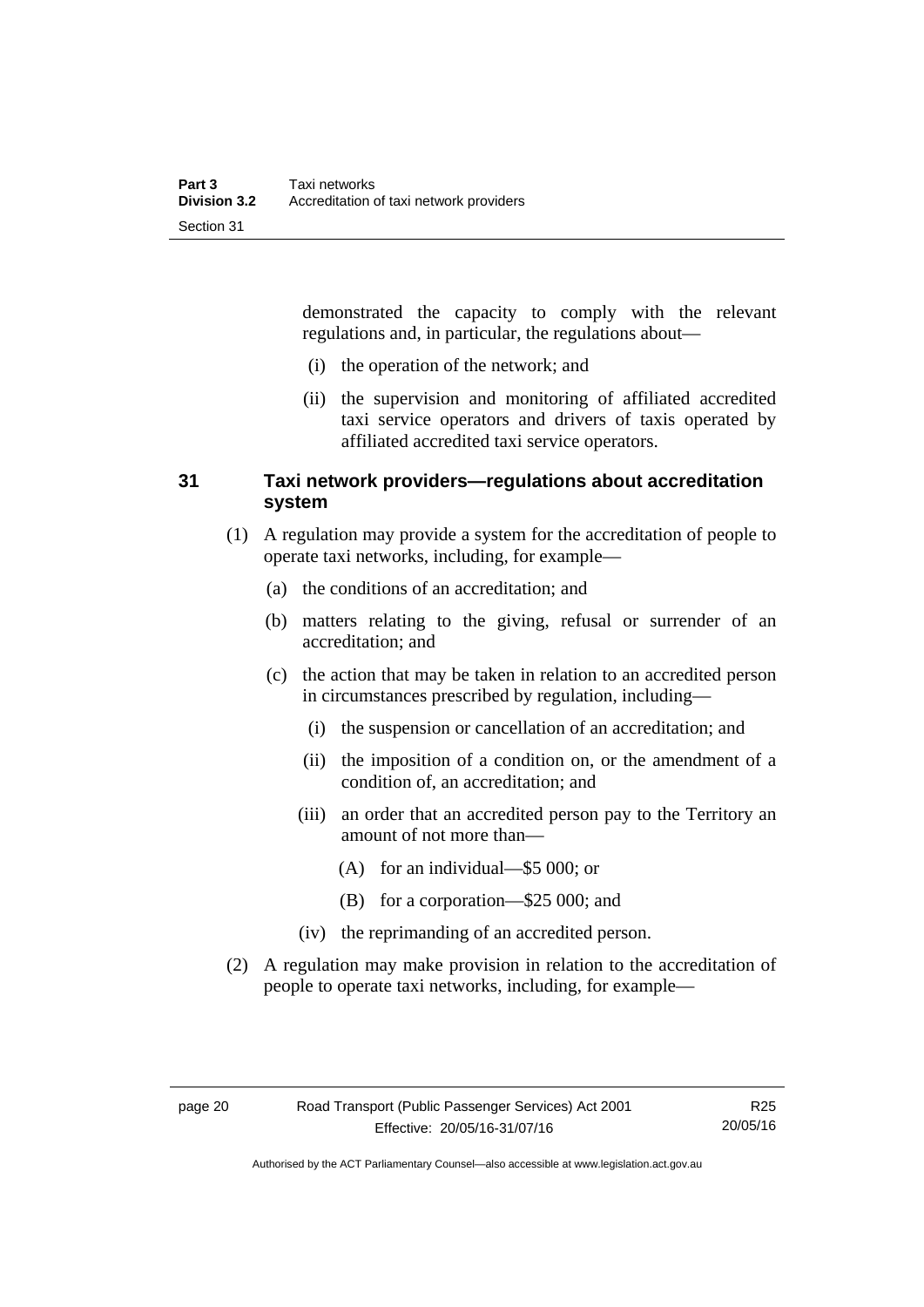- (a) requirements about the suitability of the applicant and each person who will be concerned with, or take part in, the management of the network; and
- (b) capacity to meet service standards; and
- (c) financial viability.
- *Note* An example is part of the Act, is not exhaustive and may extend, but does not limit, the meaning of the provision in which it appears (see [Legislation Act,](http://www.legislation.act.gov.au/a/2001-14) s 126 and s 132).

## <span id="page-28-0"></span>**Division 3.3 Entitlement to operate taxi networks**

#### <span id="page-28-1"></span>**32 Entitlement to operate taxi networks**

A person is entitled to operate a taxi network, in or partly in the ACT, if the person is accredited under the regulations to operate a taxi network.

#### <span id="page-28-2"></span>**33 Operating taxi network without entitlement**

- (1) A person commits an offence if—
	- (a) the person operates, in or partly in the ACT, a taxi network; and
	- (b) the person is not accredited under the regulation to operate a taxi network.

Maximum penalty: 50 penalty units.

(2) An offence against this section is a strict liability offence.

#### <span id="page-28-3"></span>**34 Pretending to be an accredited taxi network provider**

A person must not pretend to be accredited under the regulations to operate a taxi network.

Maximum penalty: 30 penalty units.

page 21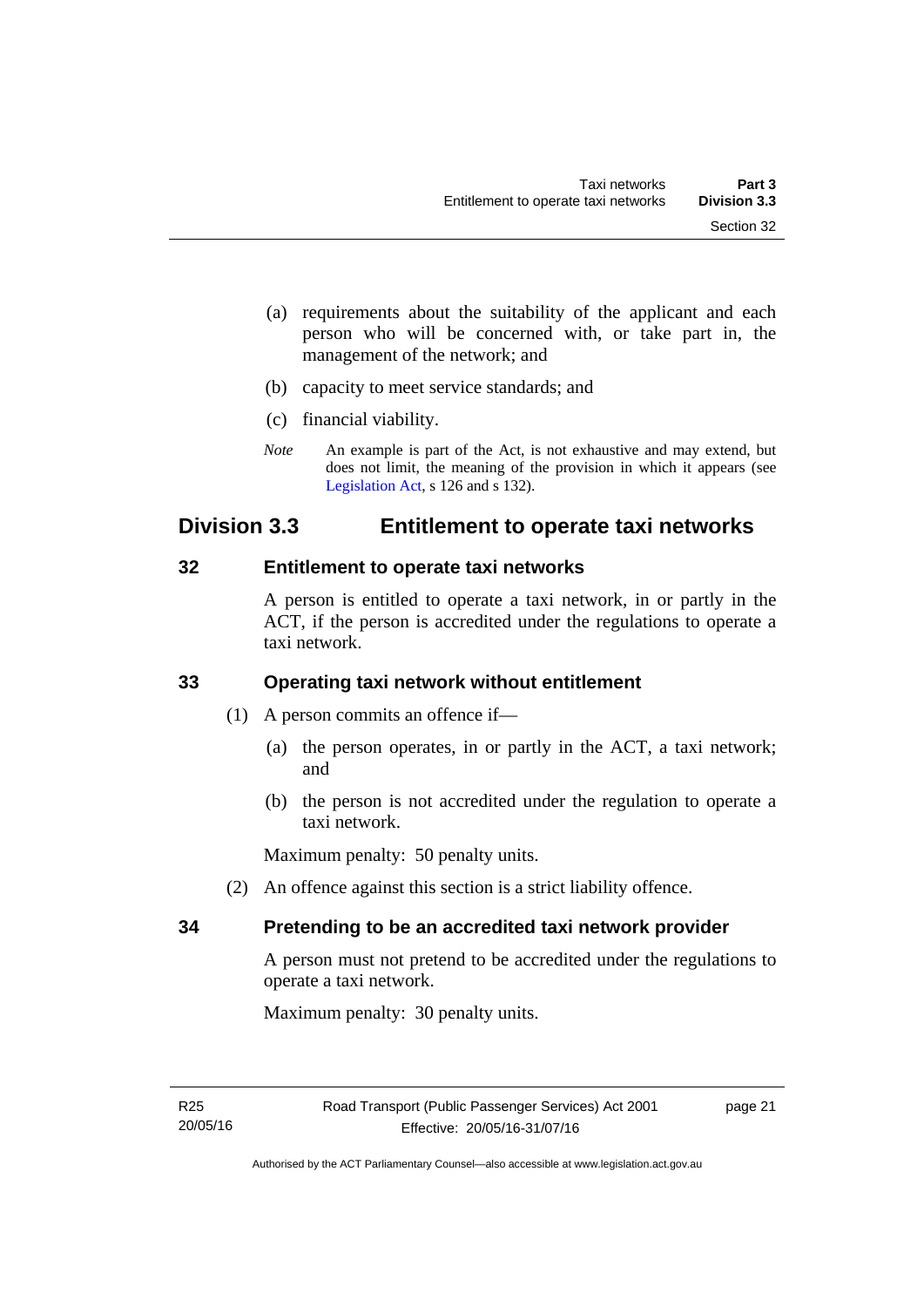# <span id="page-29-0"></span>**Division 3.4 Regulation of taxi networks**

#### <span id="page-29-1"></span>**35 Regulations about operation of taxi networks by accredited people**

A regulation may make provision in relation to the operation of taxi networks by accredited people, including, for example—

- (a) the affiliation of accredited taxi service operators with networks; and
- (b) network rules for affiliated accredited taxi service operators and drivers of taxis operated by affiliated accredited taxi service operators; and
- (c) the specifications for equipment operated by or for networks for sending messages (including messages sent through a taxi booking service) to taxi drivers; and
- (d) the specifications for taximeters; and
- (e) the circumstances in which networks must accept applications for affiliation from, and maintain affiliation with, accredited taxi service operators; and
- (f) the operation of, and service standards for, taxi booking services operated by or for networks (including, for example, service standards about when a booking must be transferred to another taxi or a taxi booking service for another taxi network); and
- (g) the numbers and kinds of taxis, and the numbers of taxis with particular equipment (including, for example, baby capsules), operated by affiliated accredited taxi service operators that are to be available at particular times and places; and
- (h) directions that networks may give to affiliated accredited taxi service operators and drivers of taxis operated by affiliated accredited taxi service operators; and

Authorised by the ACT Parliamentary Counsel—also accessible at www.legislation.act.gov.au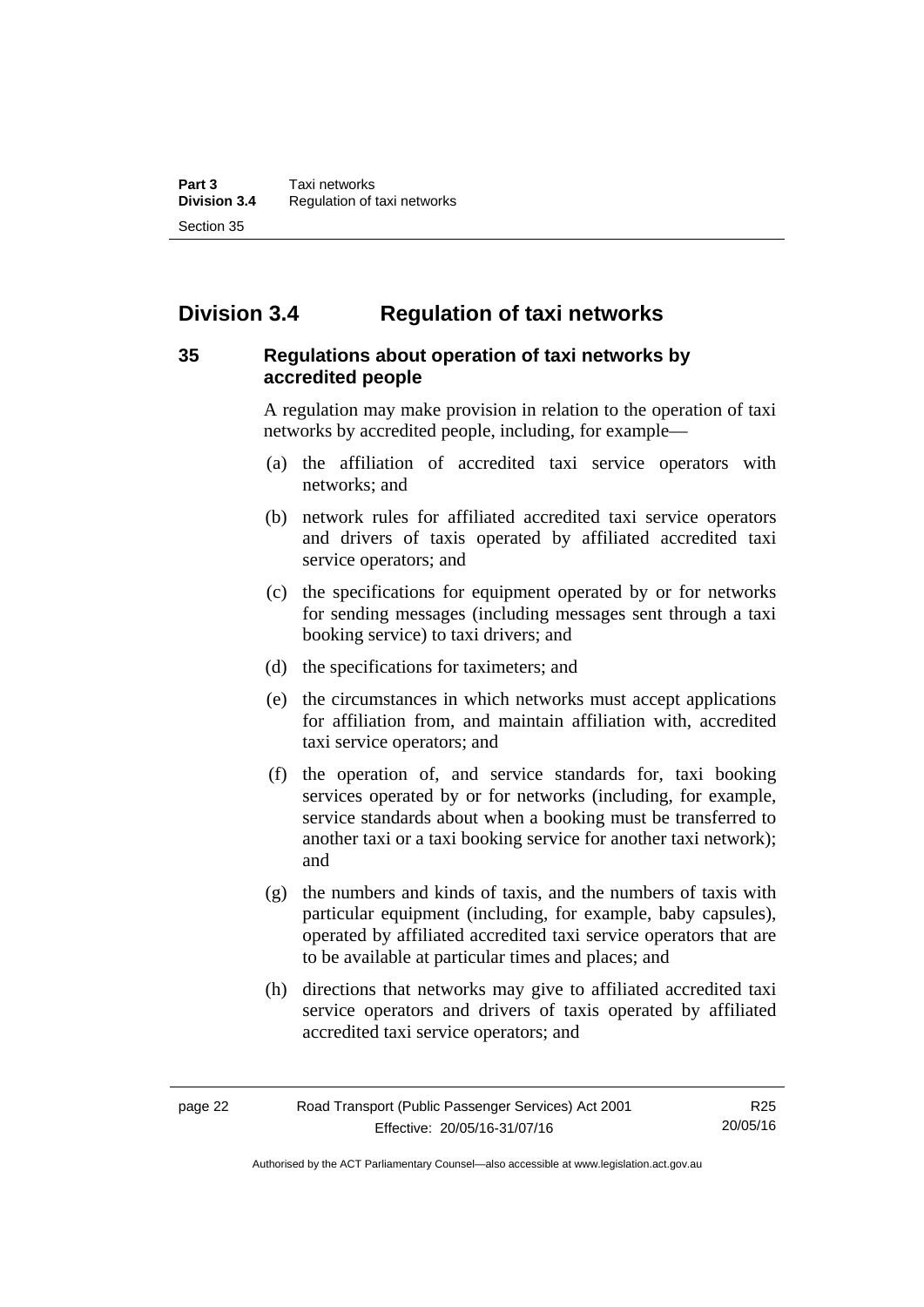- (i) the supervision and monitoring of affiliated accredited taxi service operators, and drivers of taxis operated by affiliated accredited taxi service operators, for compliance with network service standards and other requirements and the responsibilities of networks in relation to a failure to comply with the standards; and
- (j) the management of particular kinds of taxis (including, for example, taxis with wheelchair access) and taxi services; and
- (k) customer complaints and inquiries; and
- (l) the making and keeping of records and their inspection; and
- (m) the auditing of records and systems; and
- (n) the provision of information and reports to the road transport authority.
- *Note* An example is part of the Act, is not exhaustive and may extend, but does not limit, the meaning of the provision in which it appears (see [Legislation Act,](http://www.legislation.act.gov.au/a/2001-14) s 126 and s 132).

#### <span id="page-30-0"></span>**36 Regulations about operation of taxi networks**

A regulation may make provision in relation to the obligations that an accredited taxi network provider must ensure that affiliated accredited taxi service operators, and drivers of taxis operated by affiliated accredited taxi service operators, must comply with, including, for example—

- (a) service standards for booked taxis; and
- (b) the safety of drivers and passengers (including, for example, particular kinds of security devices); and
- (c) the qualifications, training and experience of affiliated accredited taxi service operators, taxi drivers and other people providing services on behalf of networks; and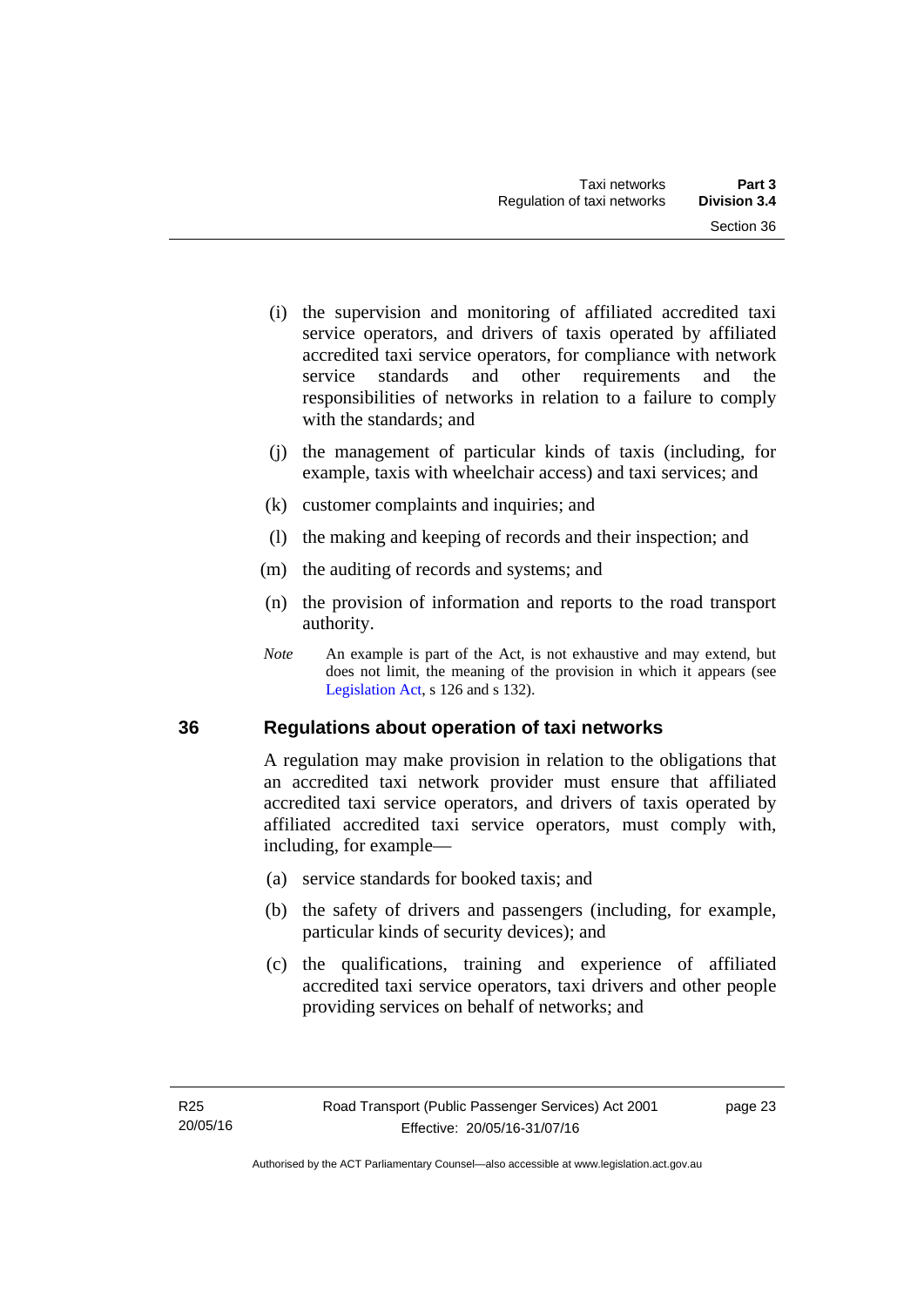- (d) the operation of equipment for sending messages between a network (including messages sent through a taxi booking service) and taxi drivers; and
- (e) the maintenance and cleaning of taxis.
- *Note* An example is part of the Act, is not exhaustive and may extend, but does not limit, the meaning of the provision in which it appears (see [Legislation Act,](http://www.legislation.act.gov.au/a/2001-14) s 126 and s 132).

page 24 Road Transport (Public Passenger Services) Act 2001 Effective: 20/05/16-31/07/16

R25 20/05/16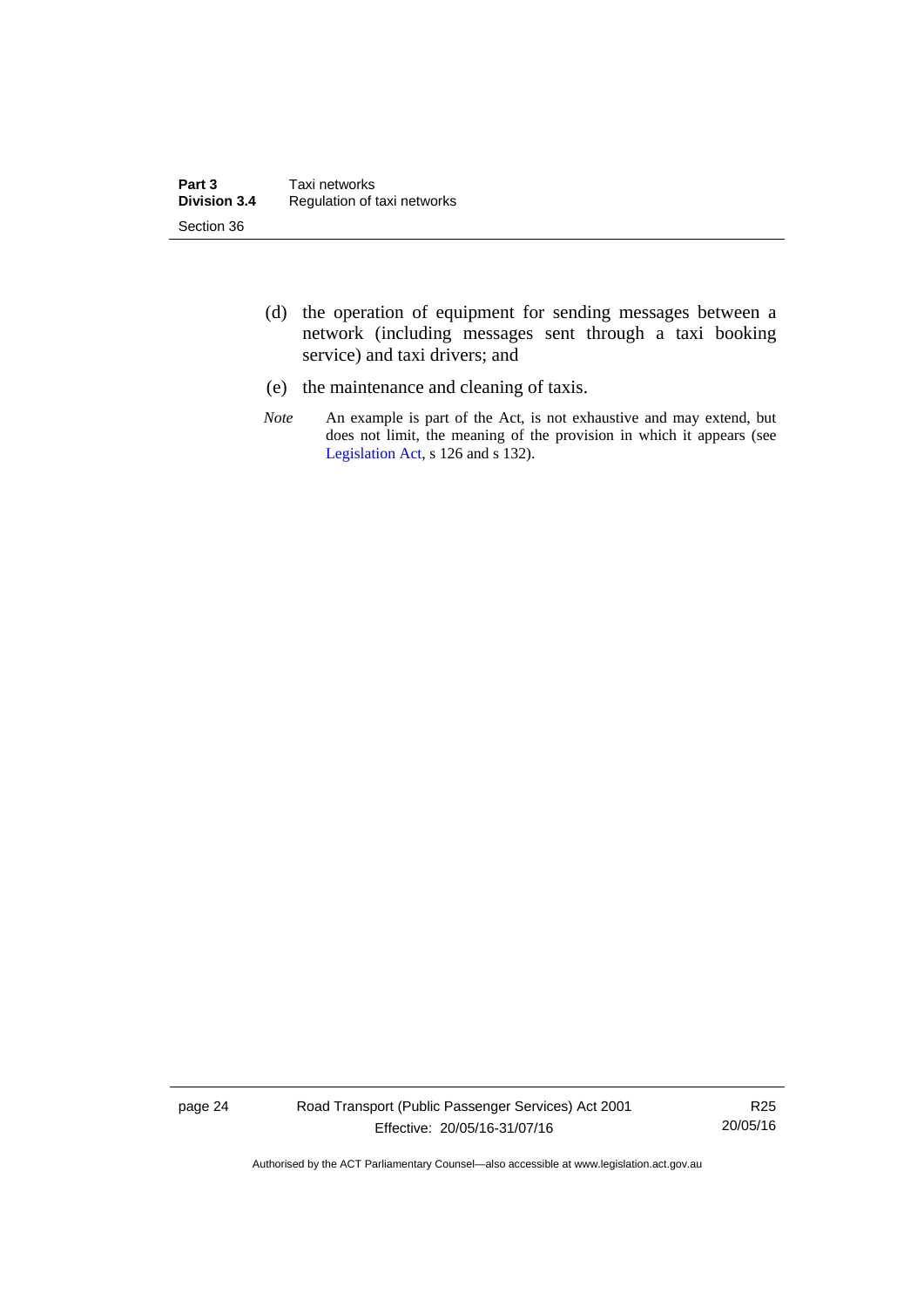# <span id="page-32-0"></span>**Part 4 Licensing of taxi vehicles**

# <span id="page-32-1"></span>**Division 4.1 Basic concepts**

#### <span id="page-32-2"></span>**37 Meaning of** *taxi licence*

A *taxi licence* is a licence issued under the regulations to use a vehicle as a taxi, and includes a restricted taxi licence.

*Note* References to *taxi licence* include a *restricted taxi licence* unless the contrary intention otherwise appears (see [Legislation Act,](http://www.legislation.act.gov.au/a/2001-14) s 155).

#### <span id="page-32-3"></span>**38 Meaning of** *restricted taxi licence*

A *restricted taxi licence* is a licence issued under the regulations to use a vehicle as a restricted taxi.

# <span id="page-32-4"></span>**Division 4.2 Taxi licences**

#### <span id="page-32-5"></span>**39 Maximum numbers of taxi licences**

- (1) The Minister may, in writing, determine the number of taxi licences or restricted taxi licences.
- (2) A determination is a notifiable instrument.

*Note* A notifiable instrument must be notified under the [Legislation Act](http://www.legislation.act.gov.au/a/2001-14).

#### <span id="page-32-6"></span>**40 Issue of taxi licences**

The road transport authority must not issue a taxi licence or a restricted taxi licence if the number of taxi licences or restricted taxi licences (as appropriate) would exceed the relevant number determined by the Minister.

#### <span id="page-32-7"></span>**41 Transferability of taxi licences**

(1) A taxi licence (other than a restricted taxi licence) issued before the commencement of the *[Road Transport Legislation Amendment](http://www.legislation.act.gov.au/a/2006-26)  [Act 2006](http://www.legislation.act.gov.au/a/2006-26)* (the *amendment Act*) is transferable.

page 25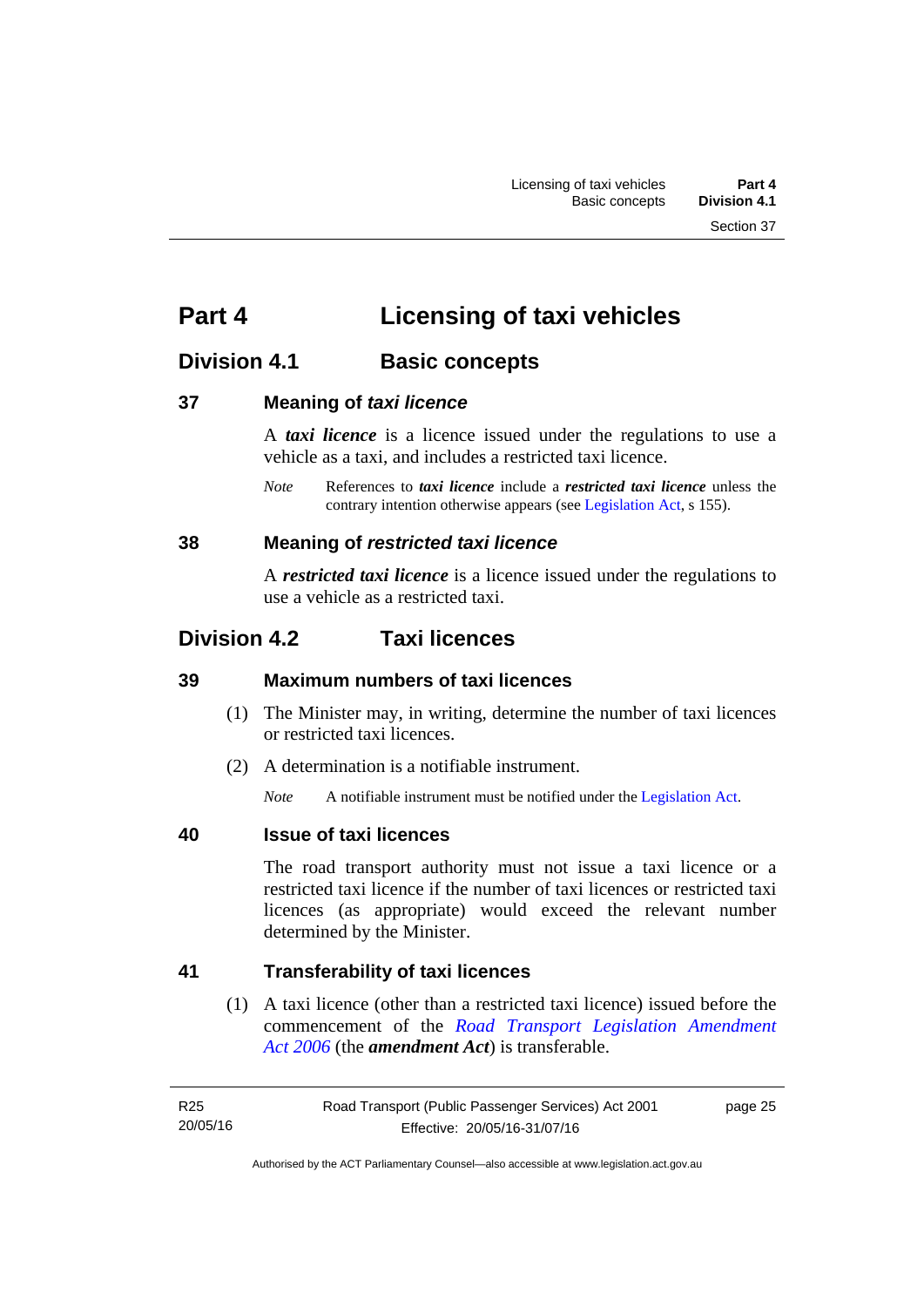- (2) A taxi licence (other than a restricted taxi licence) issued after the commencement of the amendment Act may be issued as a transferable or non-transferable taxi licence.
- (3) If the holder of a taxi licence mentioned in subsection (1), or of a taxi licence issued as a transferable taxi licence, asks the road transport authority to transfer the licence to someone else, the authority must transfer the licence to the person.
- (4) The following taxi licences are not transferable:
	- (a) a taxi licence issued as a non-transferable taxi licence;
	- (b) a restricted taxi licence.
- (5) A taxi licence mentioned in subsection (4) that is issued after the commencement of the amendment Act is issued subject to the condition that the licence-holder must not transfer the licence to anyone else.

#### **Example of transfer of licence**

The licence-holder hiring the licence to someone else.

*Note* An example is part of the Act, is not exhaustive and may extend, but does not limit, the meaning of the provision in which it appears (see [Legislation Act,](http://www.legislation.act.gov.au/a/2001-14) s 126 and s 132).

#### <span id="page-33-0"></span>**42 Use of vehicles as taxis**

 (1) A person must not use a vehicle as a taxi (other than a restricted taxi) unless the vehicle is licensed under the regulations as a taxi.

Maximum penalty: 50 penalty units.

 (2) A person must not use a vehicle as a restricted taxi unless the vehicle is licensed under the regulations as a restricted taxi.

Maximum penalty: 50 penalty units.

 (3) This section does not apply to a person in relation to the hiring of a vehicle used by the person if—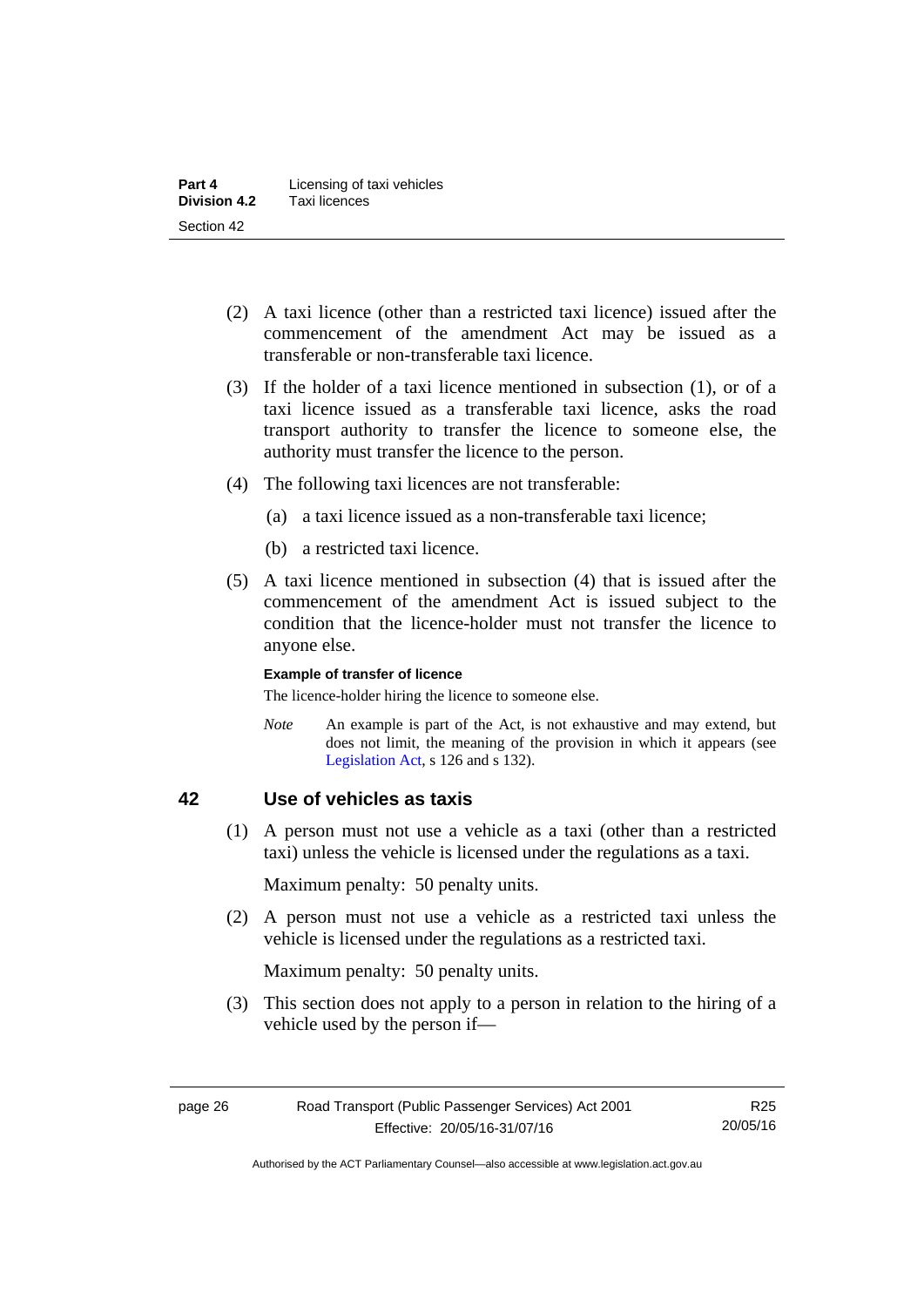- (a) the vehicle is licensed as a taxi under the law of another jurisdiction; and
- (b) the hiring begins in that jurisdiction and is completed in the ACT.
- (4) This section also does not apply to a person who is using a substitute vehicle as a licensed taxi in accordance with the regulations.

#### <span id="page-34-0"></span>**43 Pretending vehicles are licensed taxis**

(1) A person must not pretend that a vehicle is licensed under the regulations as a taxi (other than a restricted taxi).

Maximum penalty: 30 penalty units.

 (2) A person must not pretend that a vehicle is licensed under the regulations as a restricted taxi.

Maximum penalty: 30 penalty units.

#### <span id="page-34-1"></span>**44 Regulations about taxi licences**

- (1) A regulation may provide a system for the licensing of taxis and restricted taxis, including, for example—
	- (a) matters relating to the giving, refusal or surrender of licences; and
	- (b) the term (if any) of taxi licences; and
	- (c) the conditions of licences; and
	- (d) the circumstances in which a substitute vehicle may be used as a licensed taxi; and
	- (e) the action that may be taken in relation to licences in circumstances prescribed by regulation, including—
		- (i) the suspension or cancellation of a licence; and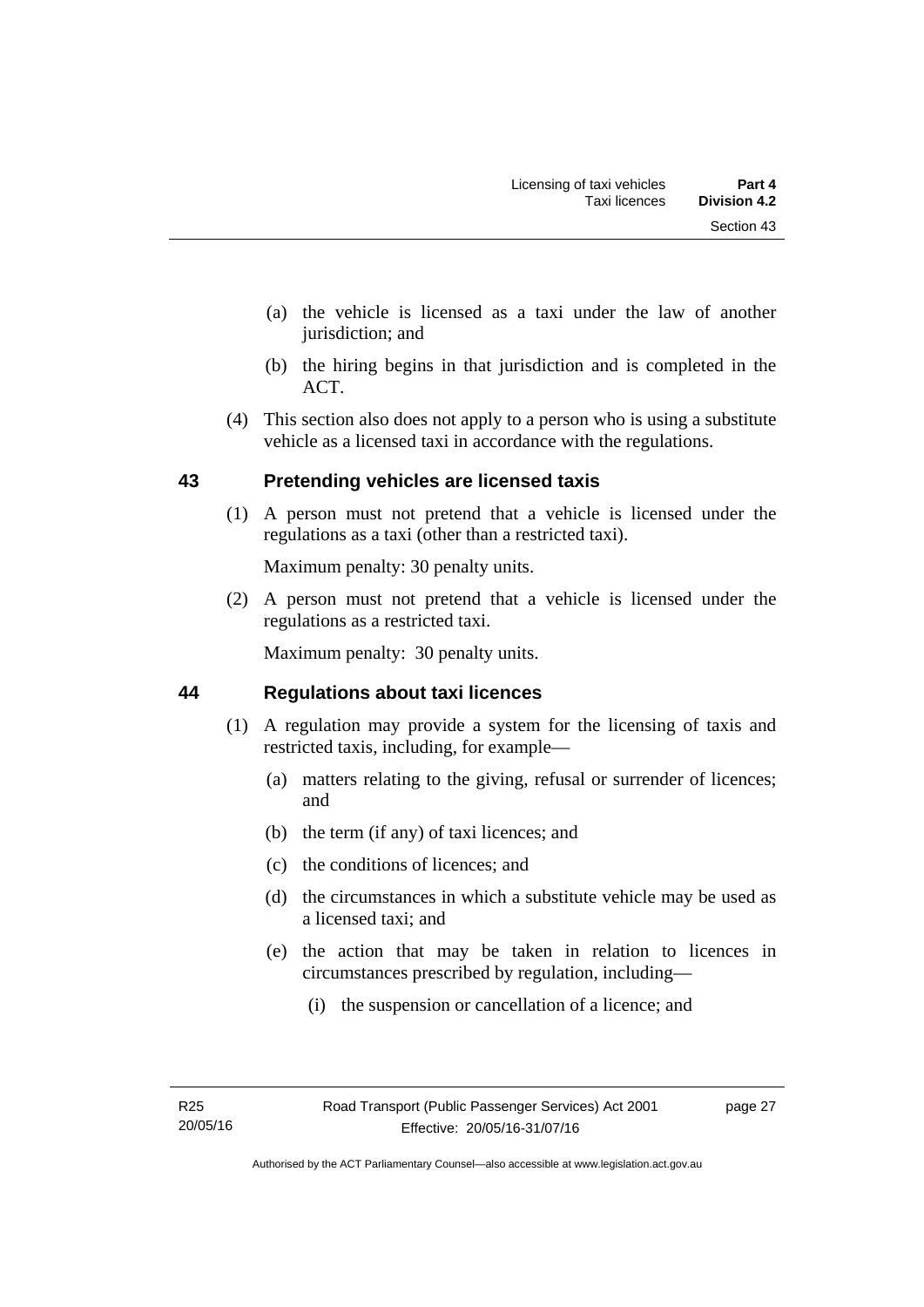| Part 4              | Licensing of taxi vehicles |
|---------------------|----------------------------|
| <b>Division 4.2</b> | Taxi licences              |
| Section 44          |                            |

- (ii) the imposition of a condition on, or the amendment of a condition of, a licence; and
- (iii) an order that the holder of a licence pay to the Territory an amount of not more than—
	- (A) for an individual—\$5 000; or
	- (B) for a corporation—\$25 000; and
- (iv) the reprimanding of the holder of a licence.

#### **Examples of conditions for restricted taxi licences—s (1) (c)**

- 1 how the vehicle to which the restricted taxi licence relates must be equipped
- 2 the kinds of restricted taxi services that may be operated using the vehicle
- *Note* An example is part of the Act, is not exhaustive and may extend, but does not limit, the meaning of the provision in which it appears (see [Legislation Act,](http://www.legislation.act.gov.au/a/2001-14) s 126 and s 132).
- (2) The regulations may place different requirements on the person to whom a taxi licence (other than a restricted taxi licence) is issued and a person to whom the licence is hired.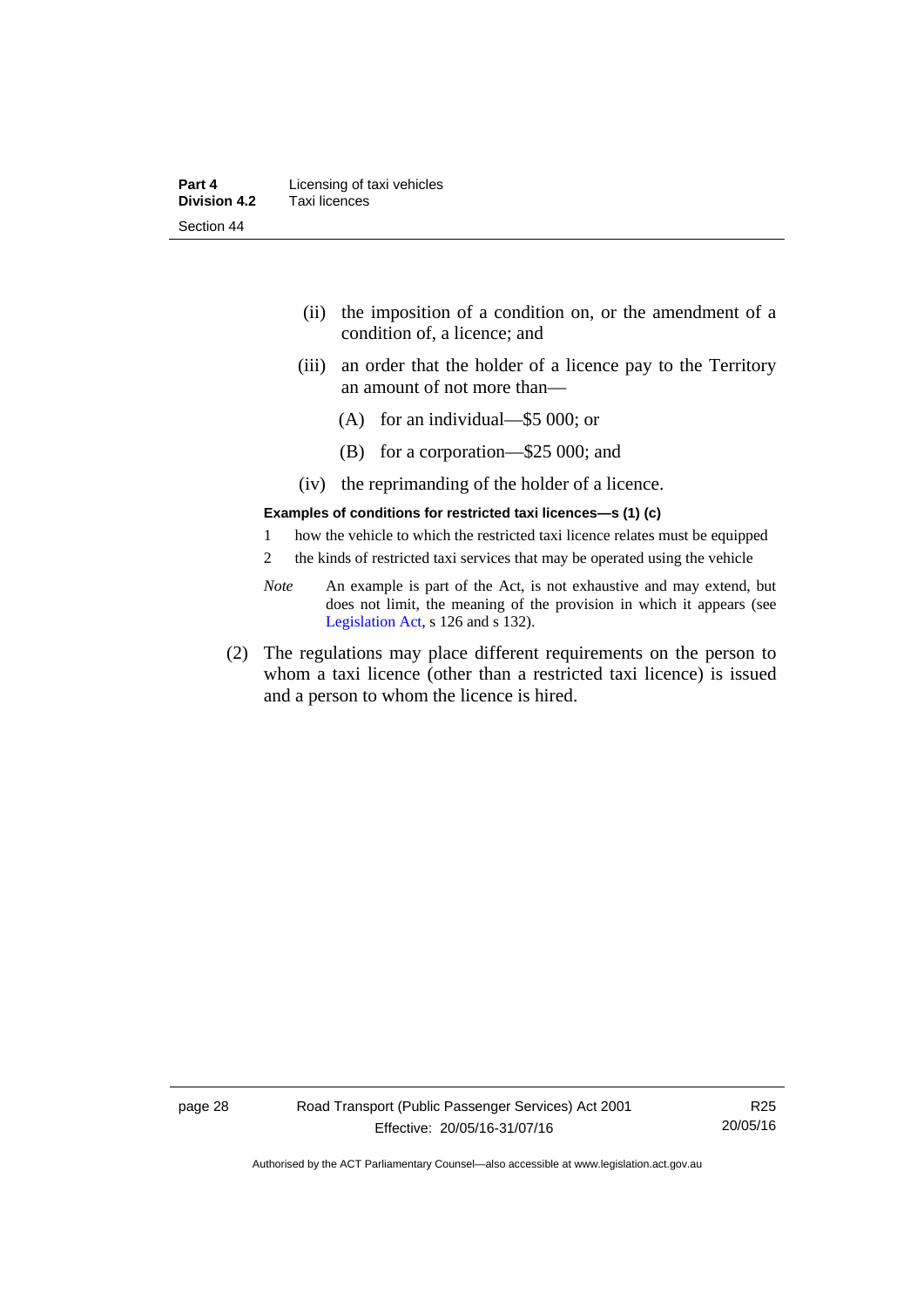# **Part 5 Taxi services**

## **Division 5.1 Basic concepts**

## **45 Meaning of** *taxi*

A *taxi* is a vehicle (other than a bus or demand responsive service vehicle) that stands or plies for hire for the transport of passengers along a road or road related area, and includes a restricted taxi.

*Note* References to *taxi* include a *restricted taxi* unless the contrary intention otherwise appears (see [Legislation Act,](http://www.legislation.act.gov.au/a/2001-14) s 155).

## **46 Meaning of** *restricted taxi*

A *restricted taxi* is a vehicle (other than a bus or demand responsive service vehicle) that stands or plies for hire for the transport of passengers along a road or road related area and that is licensed under the regulations as a restricted taxi.

## **47 Meaning of** *taxi service*

A *taxi service* is a public passenger service operated using 1 or more taxis (including restricted taxis).

## **48 Meaning of** *restricted taxi service*

A *restricted taxi service* is a public passenger service operated using only 1 or more restricted taxis.

## **Examples of kinds of restricted taxi services**

- 1 a service that must give priority to the transport of people with disabilities
- 2 a service with no requirement to give priority to the transport of people with disabilities
- *Note* An example is part of the Act, is not exhaustive and may extend, but does not limit, the meaning of the provision in which it appears (see [Legislation Act,](http://www.legislation.act.gov.au/a/2001-14) s 126 and s 132).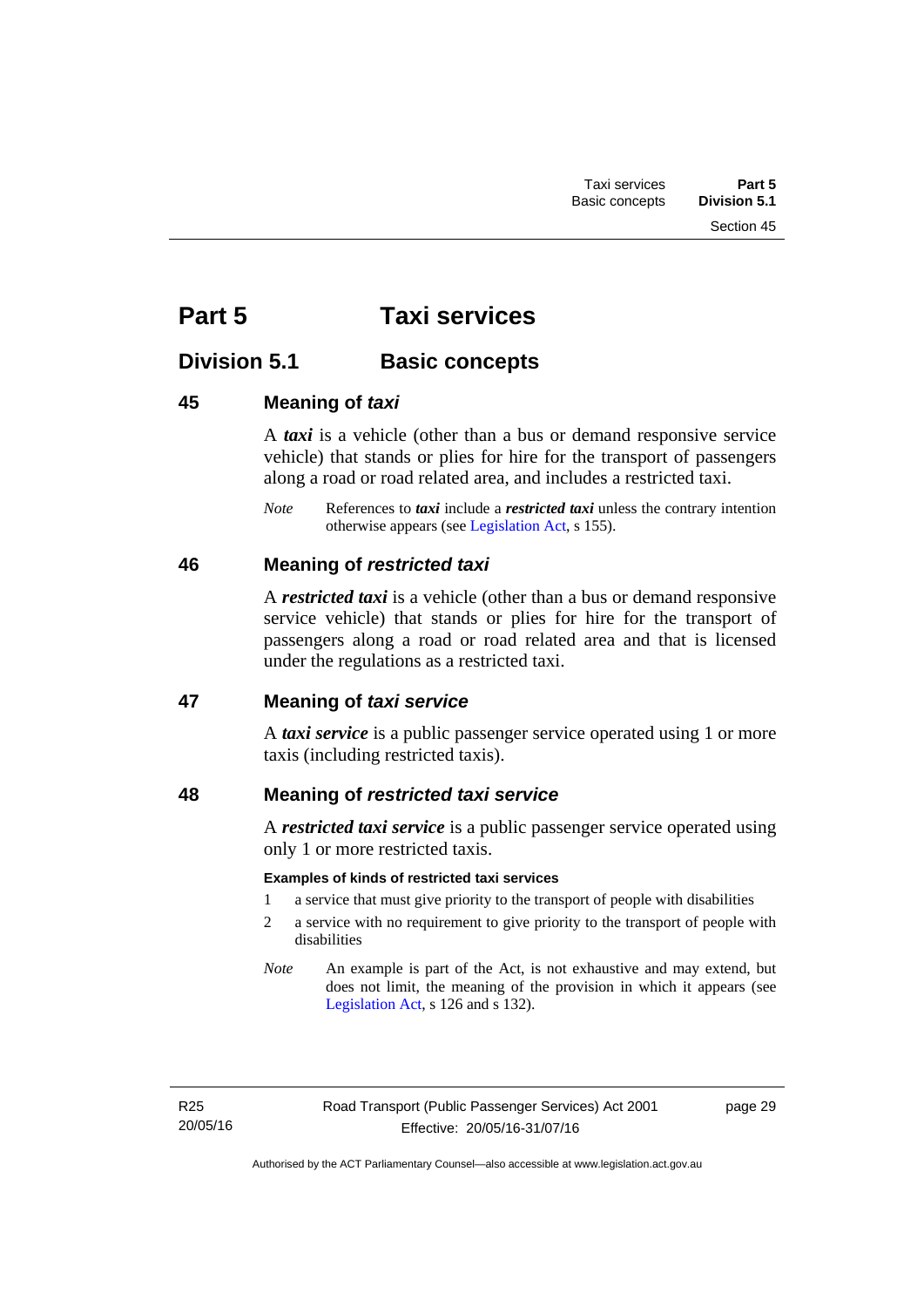# **Division 5.2 Accreditation of taxi service operators**

## **49 Taxi service operators—purposes of accreditation**

The purpose of accreditation under the regulations to operate a taxi service is to ensure that—

- (a) the accredited person has the financial capacity to meet the service standards for the service; and
- (b) the accredited person, and each person who is concerned with, or takes part in, the management of the service, are suitable people to operate the service; and
- (c) the accredited person, and each person who is concerned with, or takes part in, the management of the service, have demonstrated the capacity to comply with the relevant regulations and, in particular, the regulations about—
	- (i) the safety of passengers and the public; and
	- (ii) the maintenance of taxis.

## **50 Taxi service operators—regulations about accreditation system**

- (1) A regulation may provide a system for the accreditation of people to operate taxi services, including, for example—
	- (a) the kinds of accreditations; and
	- (b) the kinds of taxis and taxi services that a person who holds a particular kind of accreditation is entitled to operate; and
	- (c) the conditions of accreditations; and
	- (d) matters relating to the giving, refusal or surrender of accreditations; and
	- (e) the action that may be taken in relation to an accredited person in circumstances prescribed by regulation, including—

page 30 Road Transport (Public Passenger Services) Act 2001 Effective: 20/05/16-31/07/16 R25 20/05/16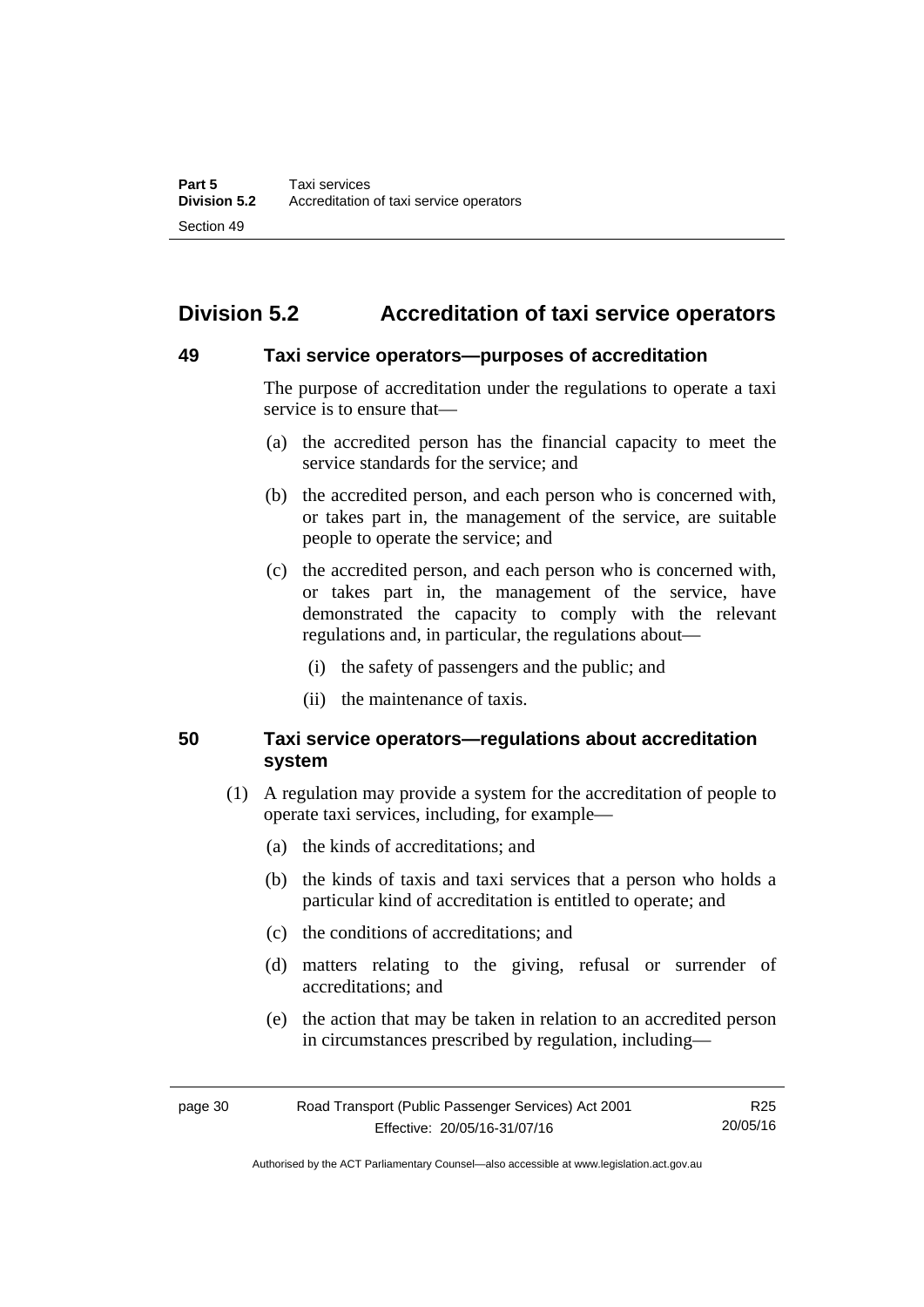- (i) the suspension or cancellation of an accreditation; and
- (ii) the imposition of a condition on, or the amendment of a condition of, an accreditation; and
- (iii) an order that an accredited person pay to the Territory an amount of not more than—
	- (A) for an individual—\$5 000; or
	- (B) for a corporation—\$25 000; and
- (iv) the reprimanding of an accredited person.
- *Note* An example is part of the Act, is not exhaustive and may extend, but does not limit, the meaning of the provision in which it appears (see [Legislation Act,](http://www.legislation.act.gov.au/a/2001-14) s 126 and s 132).
- (2) The regulations may make provision in relation to the accreditation of people to operate taxi services, including, for example—
	- (a) requirements about the suitability of the applicant and each person who will be concerned with, or take part in, the management of the service; and
	- (b) capacity to meet service standards; and
	- (c) financial viability.
- (3) For subsection (1) (a), the regulations must provide for the accreditation of people to operate—
	- (a) a taxi service (other than a restricted taxi service); and
	- (b) a restricted taxi service.
	- *Note* For examples of kinds of restricted taxi services, see s 48.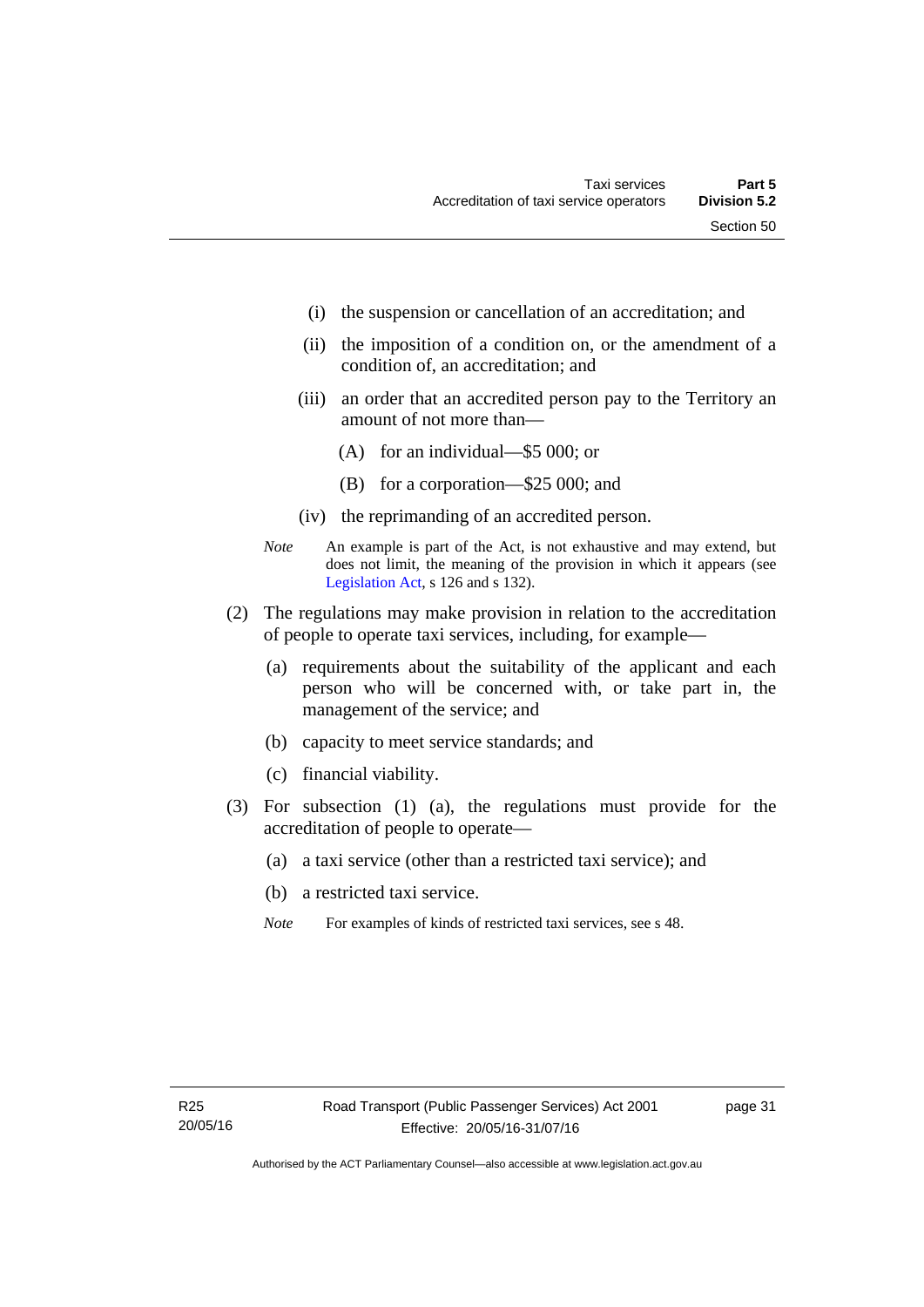# **Division 5.3 Entitlement to operate taxi services**

## **51 Entitlement to operate taxi services**

A person is entitled to operate a particular kind of taxi service, in or partly in the ACT, if—

- (a) the person is accredited under the regulations to operate a taxi service of that kind; and
- (b) the vehicles used to operate the service are licensed under the regulations as taxis for that kind of taxi service; and
- (c) the person is affiliated with an accredited taxi network provider.

## **52 Unaccredited operators not to operate taxi services**

(1) A person must not operate, in or partly in the ACT, a taxi service of a particular kind unless the person is accredited under the regulations to operate the taxi service of that kind.

Maximum penalty: 50 penalty units.

- (2) This section does not apply to a person in relation to the hiring of a taxi operated by the person if—
	- (a) the person is authorised to operate a taxi service under the law of another jurisdiction; and
	- (b) the hiring begins in that jurisdiction and is completed in the ACT.

## **53 Pretending to be an accredited taxi service operator**

(1) A person must not pretend to be accredited under the regulations to operate a taxi service.

Maximum penalty: 30 penalty units.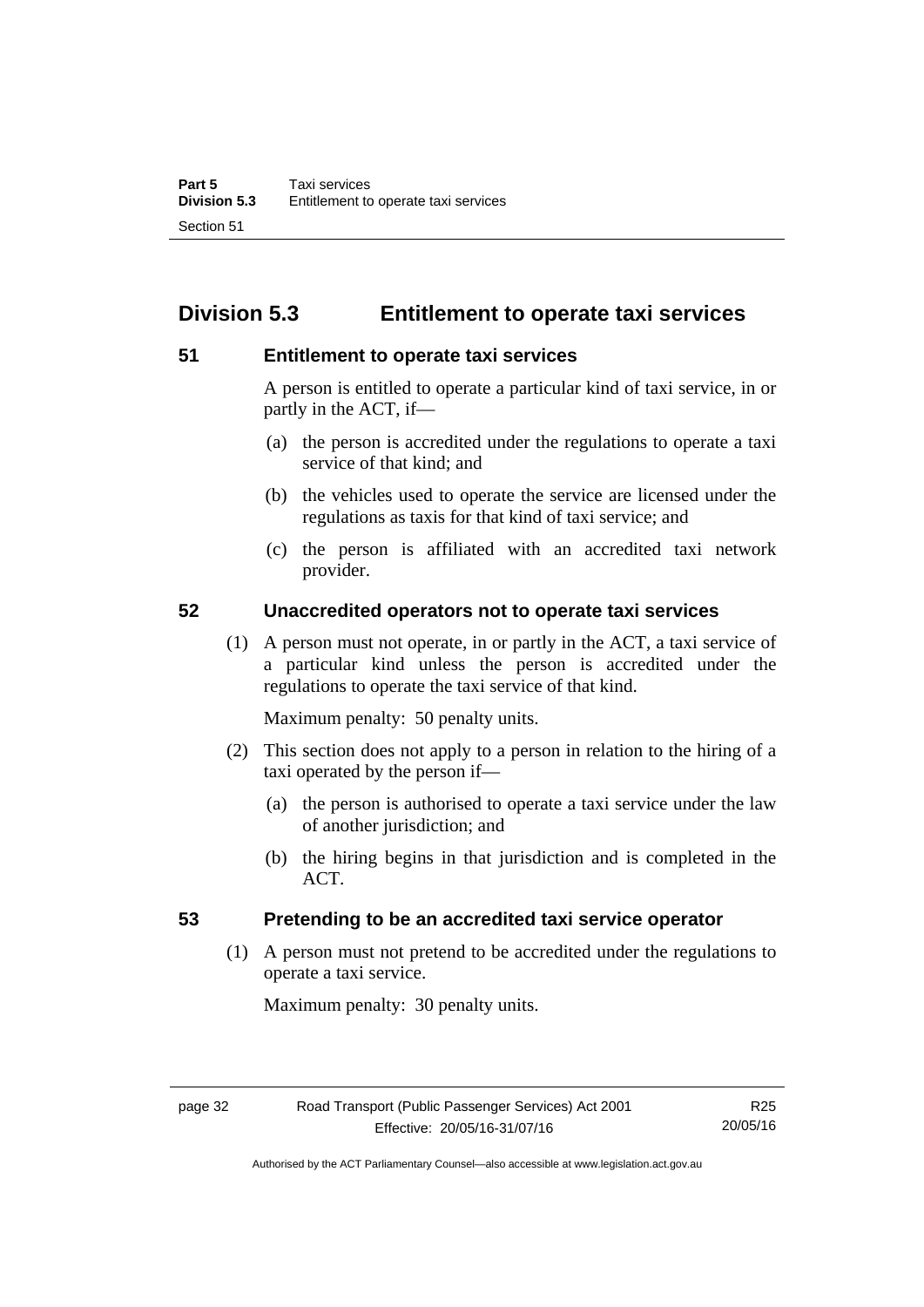(2) A person must not pretend to be accredited under the regulations to operate a particular kind of taxi service.

Maximum penalty: 30 penalty units.

## **54 Taxi service operators to be affiliated with taxi network**

- (1) The accredited operator of a taxi service commits an offence if—
	- (a) the operator operates a taxi service; and
	- (b) the operator is not affiliated with an accredited taxi network provider.

Maximum penalty: 50 penalty units.

(2) An offence against this section is a strict liability offence.

## **55 Pretending to be affiliated with taxi network**

A person must not pretend to be affiliated with an accredited taxi network provider.

Maximum penalty: 30 penalty units.

## **Division 5.4 Regulation of taxi services**

## **56 Regulations about operation of taxi services by accredited people**

A regulation may make provision in relation to the operation of taxi services by accredited taxi service operators, including, for example—

 (a) the specifications for, and operation of, equipment in taxis operated by accredited taxi service operators to receive messages from the accredited taxi network provider with which the operator is affiliated and for taximeters; and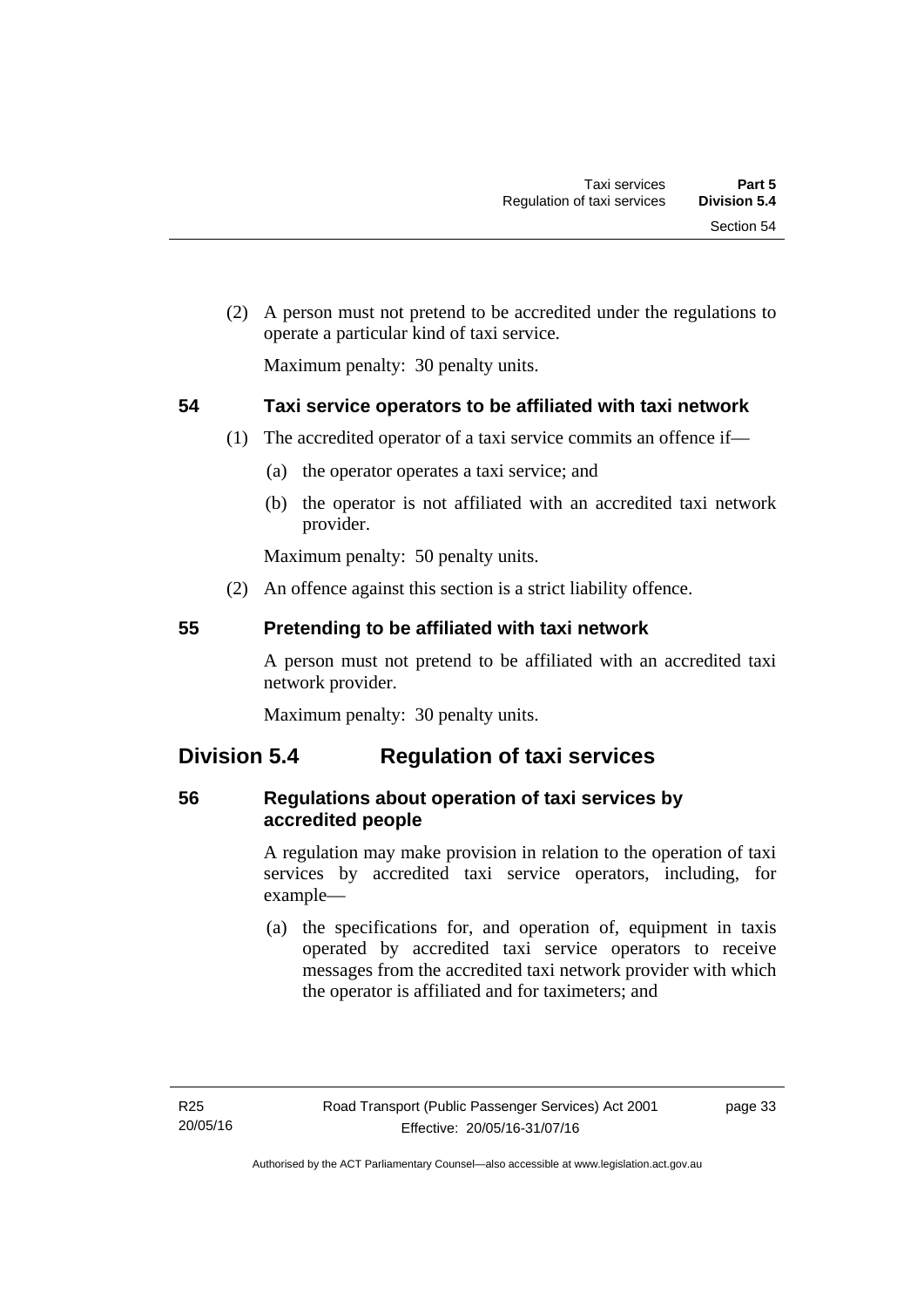- (b) compliance with the requirements of the accredited taxi network provider with which an accredited taxi service operator is affiliated; and
- (c) the supervision and monitoring of drivers of taxis for compliance with the service standards and other requirements of the operator's affiliated taxi network provider and the responsibilities of the operator in relation to a failure to comply with the standards; and
- (d) the safety of passengers (including, for example, by the use of particular kinds of security devices) and the public; and
- (e) the qualifications, training and experience of accredited taxi service operators and taxi drivers (including, for example, in relation to particular kinds of taxi services); and
- (f) maximum driving times and minimum rest times of taxi drivers; and
- (g) insurance; and
- (h) customer complaints and inquiries; and
	- *Note* For the vehicle age limitations on the registration of a motor vehicle as a taxi, see the *[Road Transport \(Vehicle Registration\)](http://www.legislation.act.gov.au/sl/2000-12)  [Regulation 2000](http://www.legislation.act.gov.au/sl/2000-12)*, s 32B.
- (i) lost property; and
- (j) the obligations of accredited taxi network providers and taxi drivers and other people providing services to or on behalf of accredited taxi service operators; and
- (k) the operation of particular kinds of taxis (including, for example, taxis with wheelchair access) and taxi services; and
- (l) the requirements that taxis, and their equipment and fittings (internal and external) (including, for example, baby capsules), must comply with; and
- (m) the maintenance and cleaning of taxis; and

| page 34 | Road Transport (Public Passenger Services) Act 2001 | R <sub>25</sub> |
|---------|-----------------------------------------------------|-----------------|
|         | Effective: 20/05/16-31/07/16                        | 20/05/16        |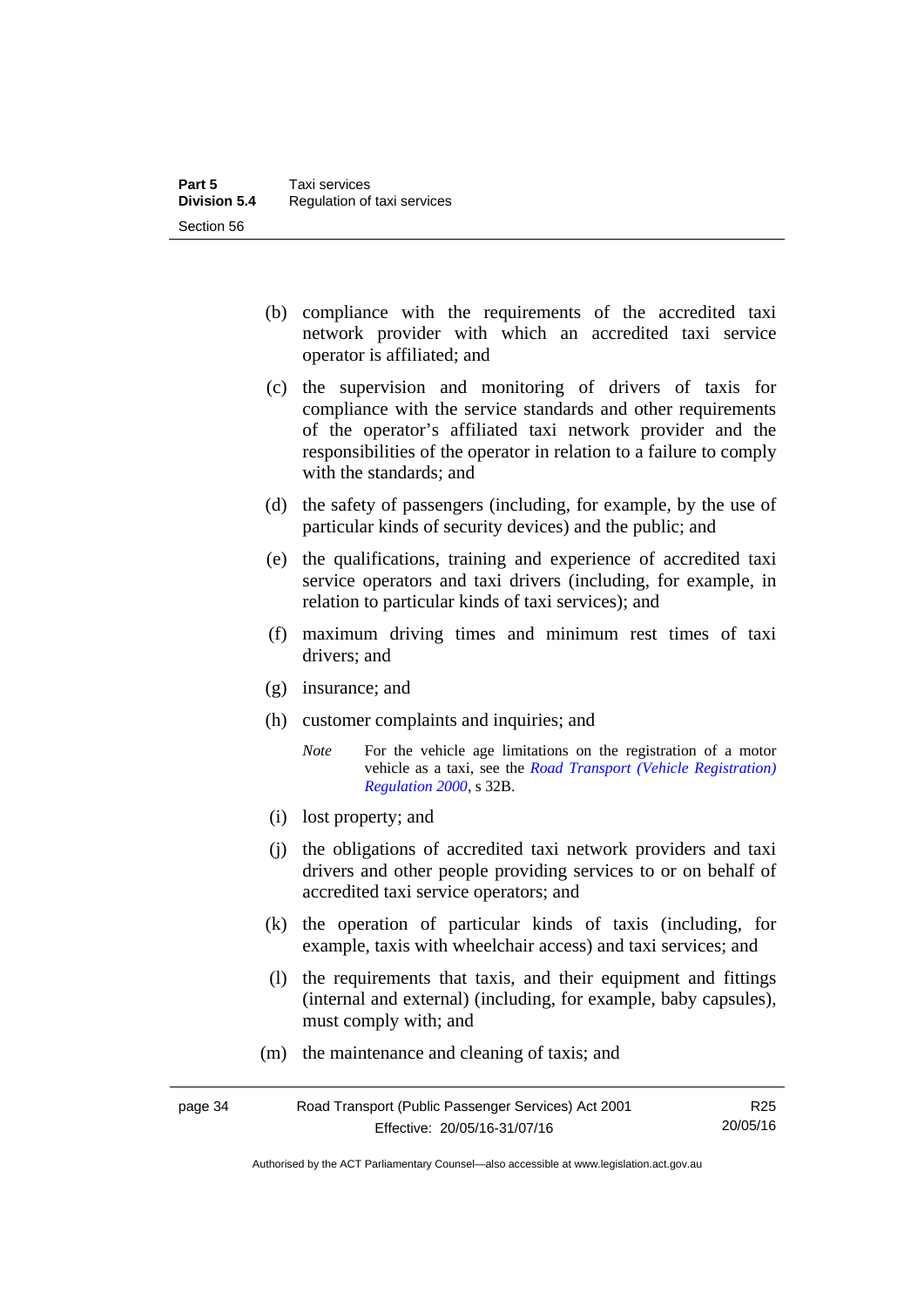- (n) the making and keeping of records and their inspection; and
- (o) the auditing of records and systems; and
- (p) the provision of information and reports to the road transport authority.
- *Note* An example is part of the Act, is not exhaustive and may extend, but does not limit, the meaning of the provision in which it appears (see [Legislation Act,](http://www.legislation.act.gov.au/a/2001-14) s 126 and s 132).

## **57 Regulations about operation of taxis**

A regulation may make provision in relation to the operation of taxis, including, for example—

- (a) the solicitation of passengers or hirings; and
- (b) the hiring of vehicles and the payment of fares; and
- (c) the picking-up and dropping-off of passengers and other matters relating to the transport of passengers; and
- (d) the transport of passengers' luggage or other goods, and animals; and
- (e) the regulation or prohibition of the use of vehicles on certain roads or road related areas; and
- (f) the maximum speed of a vehicle; and
- (g) the design, equipment and fittings (internal or external) of vehicles; and
- (h) the regulation or prohibition of notices, signs and advertisements inside or on the outside of vehicles; and
- (i) the records to be made and kept by drivers, how they are to be made and kept, and their inspection; and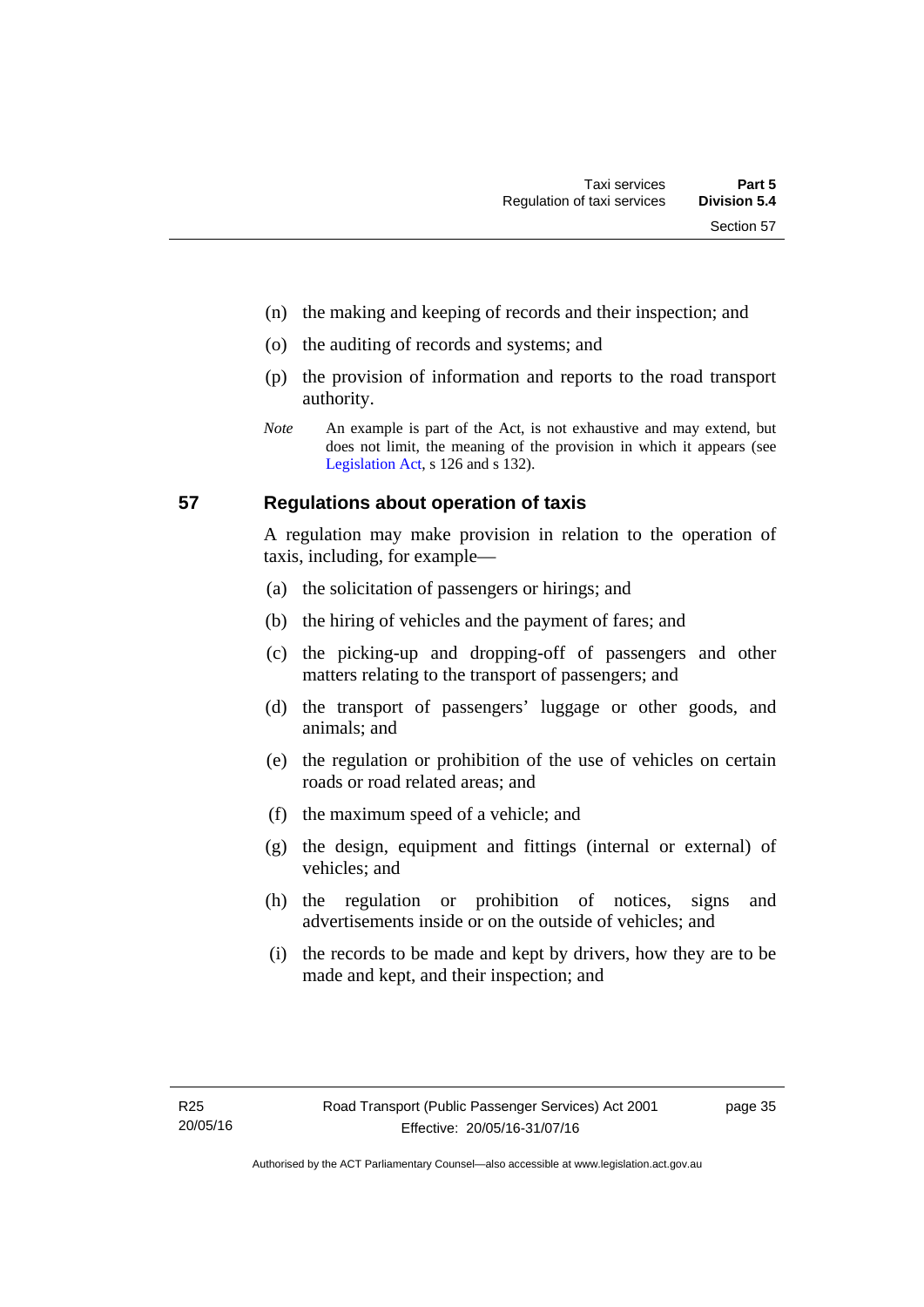- (j) the provision, use and operation of taxi zones.
- *Note* An example is part of the Act, is not exhaustive and may extend, but does not limit, the meaning of the provision in which it appears (see [Legislation Act,](http://www.legislation.act.gov.au/a/2001-14) s 126 and s 132).

## **58 Regulations about taxi drivers**

A regulation may make provision in relation to taxi drivers, including, for example—

- (a) the powers, duties and conduct of taxi drivers; and
- (b) the training of drivers; and
- (c) how taxi drivers must dress.
- *Note 1* For the licensing of people to drive taxis, see the *[Road Transport](http://www.legislation.act.gov.au/sl/2000-14)  [\(Driver Licensing\) Regulation 2000](http://www.legislation.act.gov.au/sl/2000-14)*.
- *Note 2* An example is part of the Act, is not exhaustive and may extend, but does not limit, the meaning of the provision in which it appears (see [Legislation Act,](http://www.legislation.act.gov.au/a/2001-14) s 126 and s 132).

#### **59 Regulations about conduct of taxi passengers**

A regulation may make provision in relation to the conduct of passengers being carried by taxis, including, for example—

- (a) the regulation or prohibition of eating and drinking; and
- (b) the authority of taxi drivers, police officers and authorised people to direct people contravening a regulation to leave a taxi and to remove them if they fail to leave.

#### **60 Power to determine maximum taxi fares**

- (1) The Minister may, in writing, determine maximum fares, and ways of calculating maximum fares, relating to hiring or using a taxi.
- (2) A determination is a disallowable instrument.
	- *Note* A disallowable instrument must be notified, and presented to the Legislative Assembly, under the [Legislation Act.](http://www.legislation.act.gov.au/a/2001-14)

| page 36 | Road Transport (Public Passenger Services) Act 2001 | R <sub>25</sub> |
|---------|-----------------------------------------------------|-----------------|
|         | Effective: 20/05/16-31/07/16                        | 20/05/16        |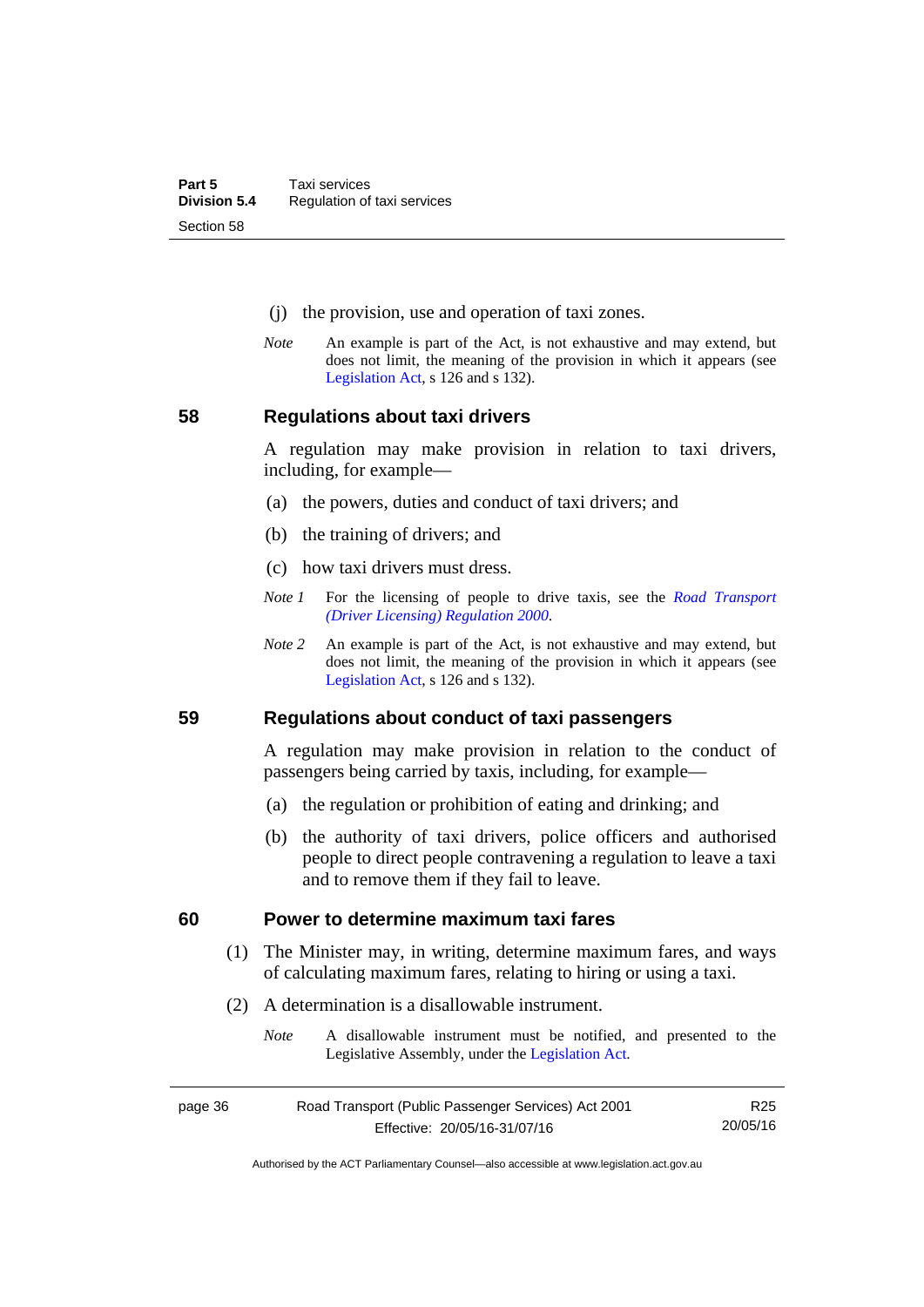- (3) This section does not require the Minister to determine maximum fares for hiring or using a taxi.
	- *Note* The Independent Competition and Regulatory Commission may give price directions for regulated industries, see the *Independent [Competition and Regulatory Commission Act 1997](http://www.legislation.act.gov.au/a/1997-77)*, s 20.
- (4) In this section:

*fare* includes a charge relating to hiring or using a taxi.

R25 20/05/16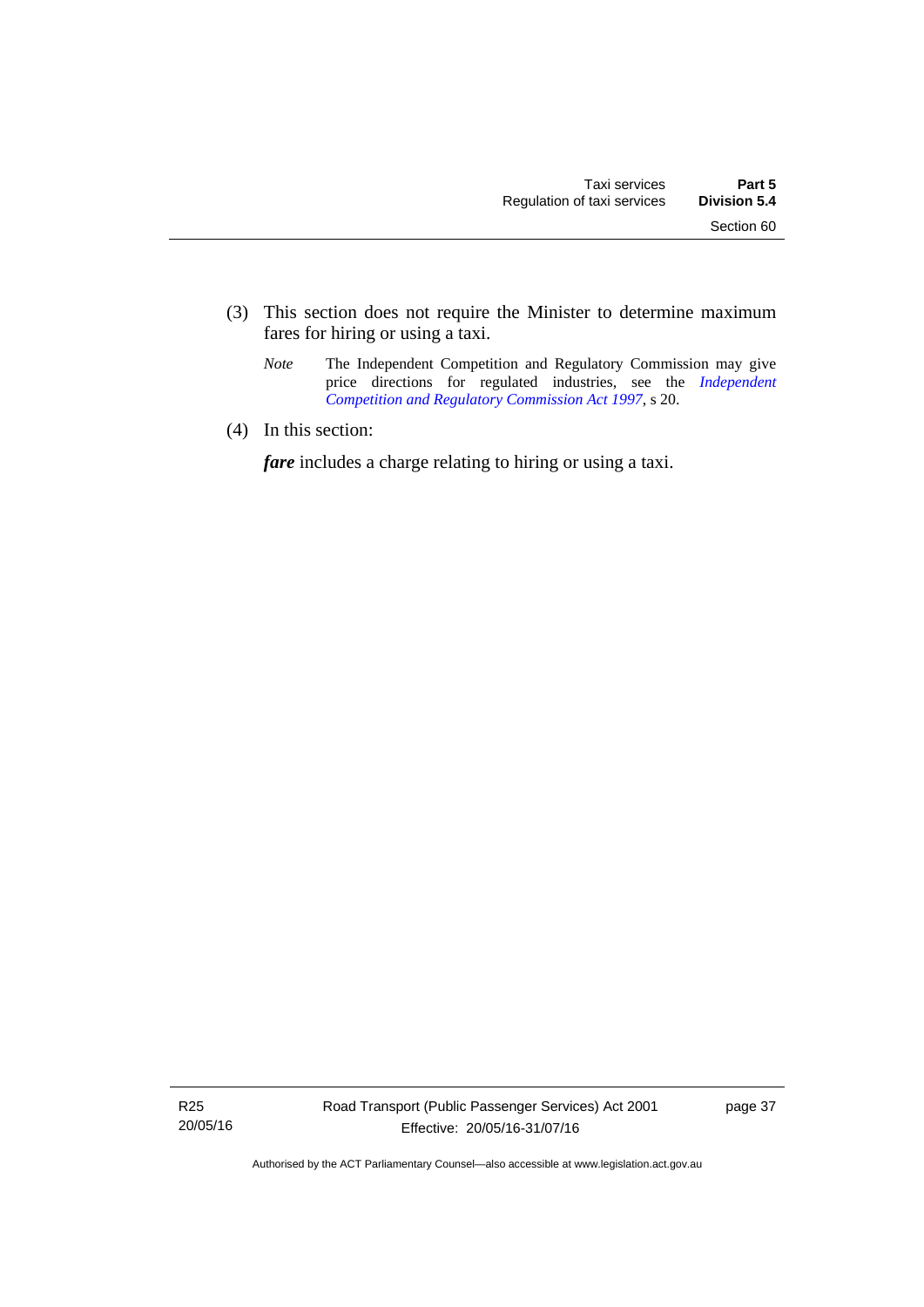**Part 6 Licensing of hire cars**<br>**Division 6.1 Basic concepts Division 6.1** Basic concepts Section 61

# **Part 6 Licensing of hire cars**

## **Division 6.1 Basic concepts**

## **61 Meaning of** *hire car licence*

A *hire car licence* is a licence issued under the regulations to use a vehicle as a hire car, and includes a restricted hire car licence.

*Note* References to *hire car licence* include a *restricted hire car licence* unless the contrary intention otherwise appears (see [Legislation Act,](http://www.legislation.act.gov.au/a/2001-14) s 155).

## **62 Meaning of** *restricted hire car licence*

A *restricted hire car licence* is a licence issued under the regulations to use a vehicle as a restricted hire car.

## **Division 6.2 Hire car licences**

## **63 Transferability of hire car licences**

 (1) A hire car licence (other than a restricted hire car licence) issued before the commencement of this section is transferable.

#### **Examples of how licence might be transferred**

- 1 hiring the licence to someone else
- 2 selling the licence to someone else
- *Note* An example is part of the Act, is not exhaustive and may extend, but does not limit, the meaning of the provision in which it appears (see [Legislation Act,](http://www.legislation.act.gov.au/a/2001-14) s 126 and s 132).
- (2) A hire car licence issued after the commencement of this section is not transferable.
- (3) A restricted hire car licence is not transferable.
- (4) If the holder of a transferable hire car licence asks the road transport authority to transfer the licence to someone else, the authority must transfer the licence to the person.

| page 38 | Road Transport (Public Passenger Services) Act 2001 | R25      |
|---------|-----------------------------------------------------|----------|
|         | Effective: 20/05/16-31/07/16                        | 20/05/16 |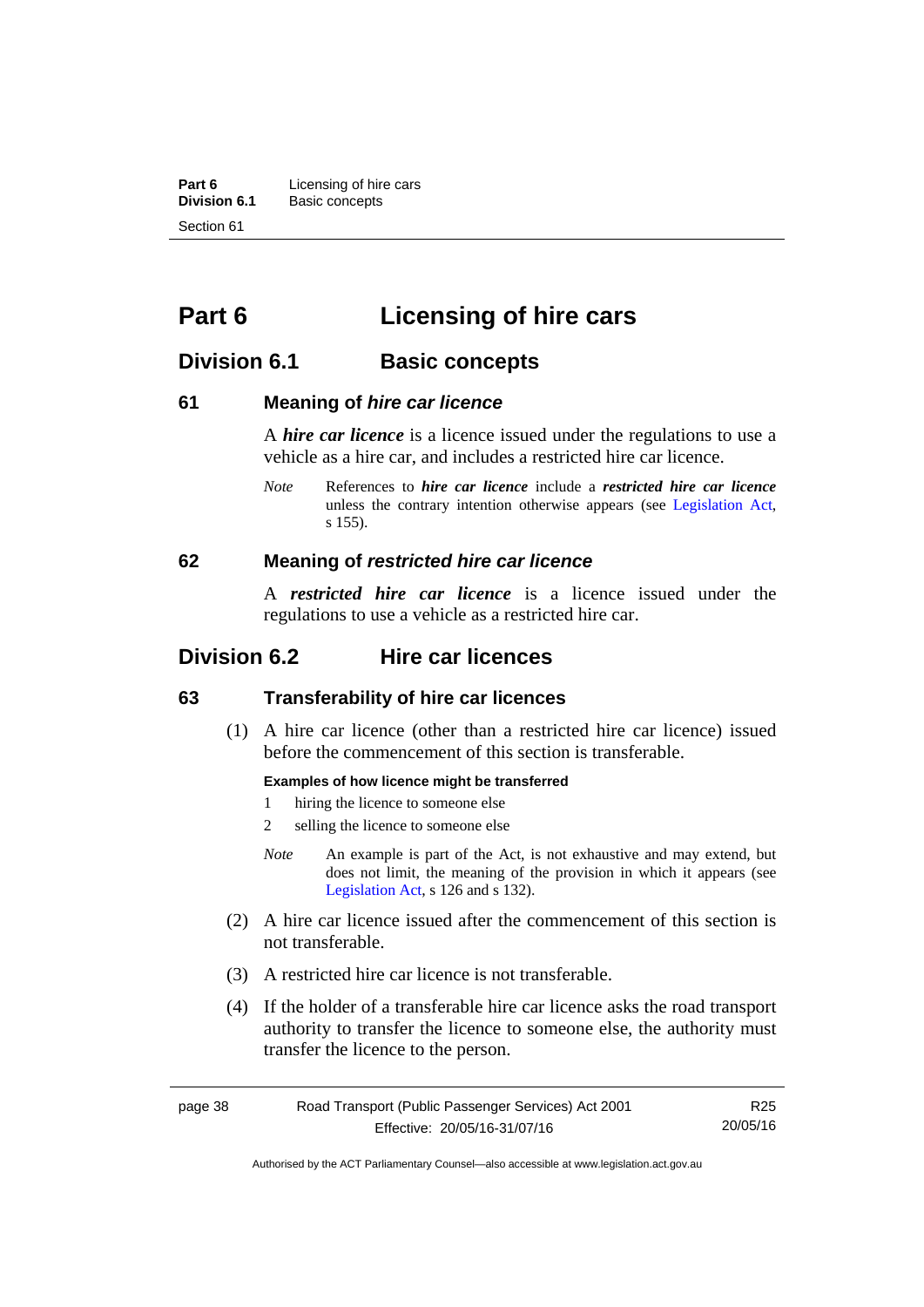## **64 Use of vehicles as hire cars**

 (1) A person must not use a vehicle as a hire car (other than a restricted hire car) unless the vehicle is licensed under the regulations as a hire car.

Maximum penalty: 50 penalty units.

 (2) A person must not use a vehicle as a restricted hire car unless the vehicle is licensed under the regulations as a restricted hire car.

Maximum penalty: 50 penalty units.

- (3) This section does not apply to a person in relation to the hiring of a vehicle used by the person if—
	- (a) the vehicle is licensed as a hire car under the law of another jurisdiction; and
	- (b) the hiring begins in that jurisdiction and is completed in the ACT.
- (4) This section also does not apply to a person who is using a substitute vehicle as a licensed hire car in accordance with the regulations.
- (5) An offence against this section is a strict liability offence.

## **65 Pretending vehicles are licensed hire cars**

(1) A person must not pretend that a vehicle is licensed under the regulations as a hire car (other than a restricted hire car).

Maximum penalty: 30 penalty units.

 (2) A person must not pretend that a vehicle is licensed under the regulations as a restricted hire car.

Maximum penalty: 30 penalty units.

(3) An offence against this section is a strict liability offence.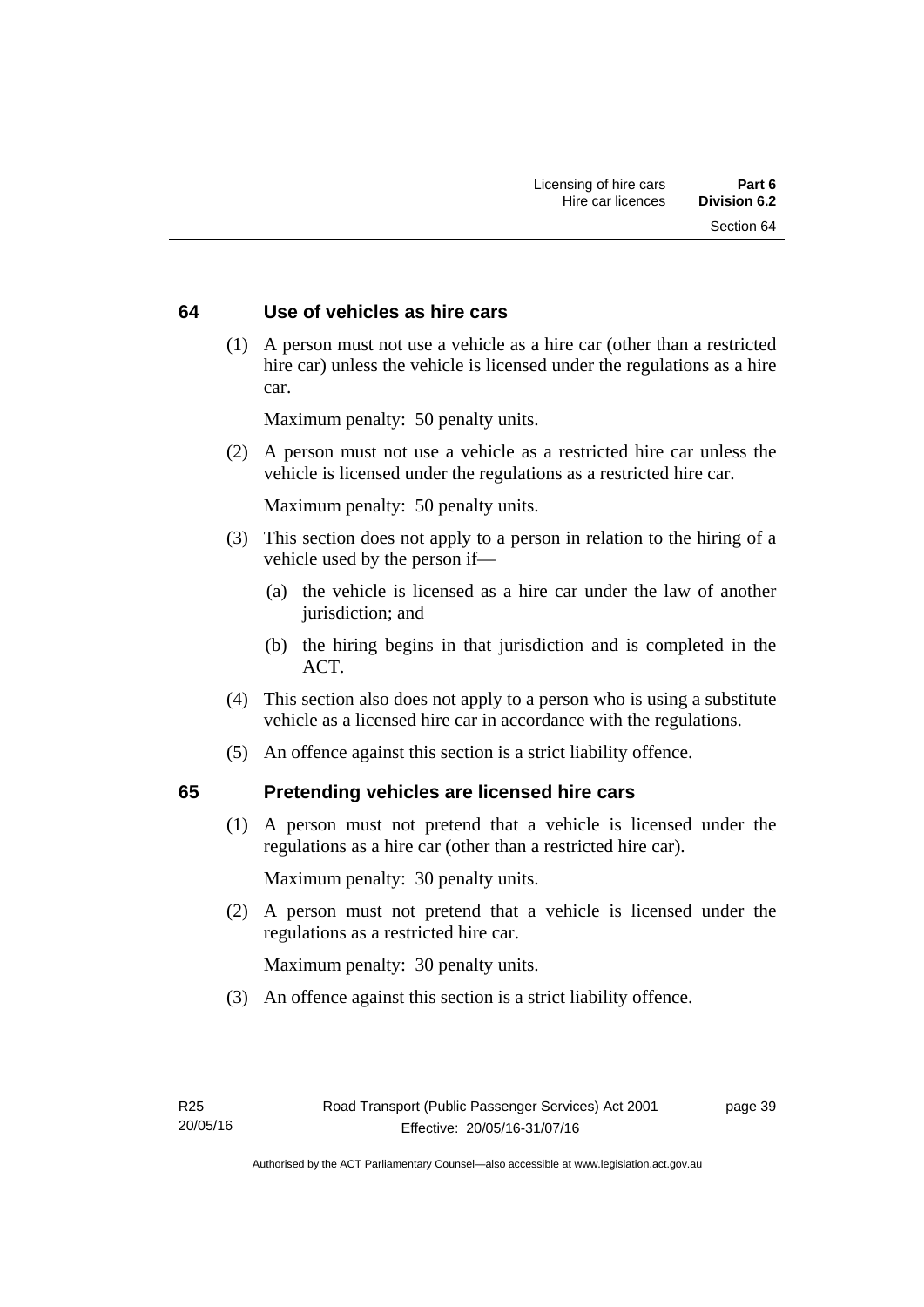#### **66 Regulations about hire car licences**

- (1) A regulation may provide a system for the licensing of hire cars and restricted hire cars, including, for example—
	- (a) matters in relation to the giving, refusal or surrender of licences; and
	- (b) the term of restricted hire car licences; and
	- (c) the conditions of licences; and
	- (d) the circumstances in which a substitute vehicle may be used as a licensed hire car; and
	- (e) the action that may be taken in relation to licences in circumstances prescribed by regulation, including, for example—
		- (i) the suspension or cancellation of a licence; and
		- (ii) the imposition of a condition on, or the amendment of a condition of, a licence; and
		- (iii) an order that the holder of a licence pay to the Territory an amount of not more than—
			- (A) for an individual—\$5 000; or
			- (B) for a corporation—\$25 000; and
		- (iv) the reprimanding of the holder of a licence.

#### **Examples of conditions for restricted hire car licences—s (1) (c)**

- 1 how the vehicle to which the restricted hire car licence relates must be equipped
- 2 the kinds of restricted hire car services that may be operated using the vehicle
- *Note* An example is part of the Act, is not exhaustive and may extend, but does not limit, the meaning of the provision in which it appears (see [Legislation Act,](http://www.legislation.act.gov.au/a/2001-14) s 126 and s 132).

Authorised by the ACT Parliamentary Counsel—also accessible at www.legislation.act.gov.au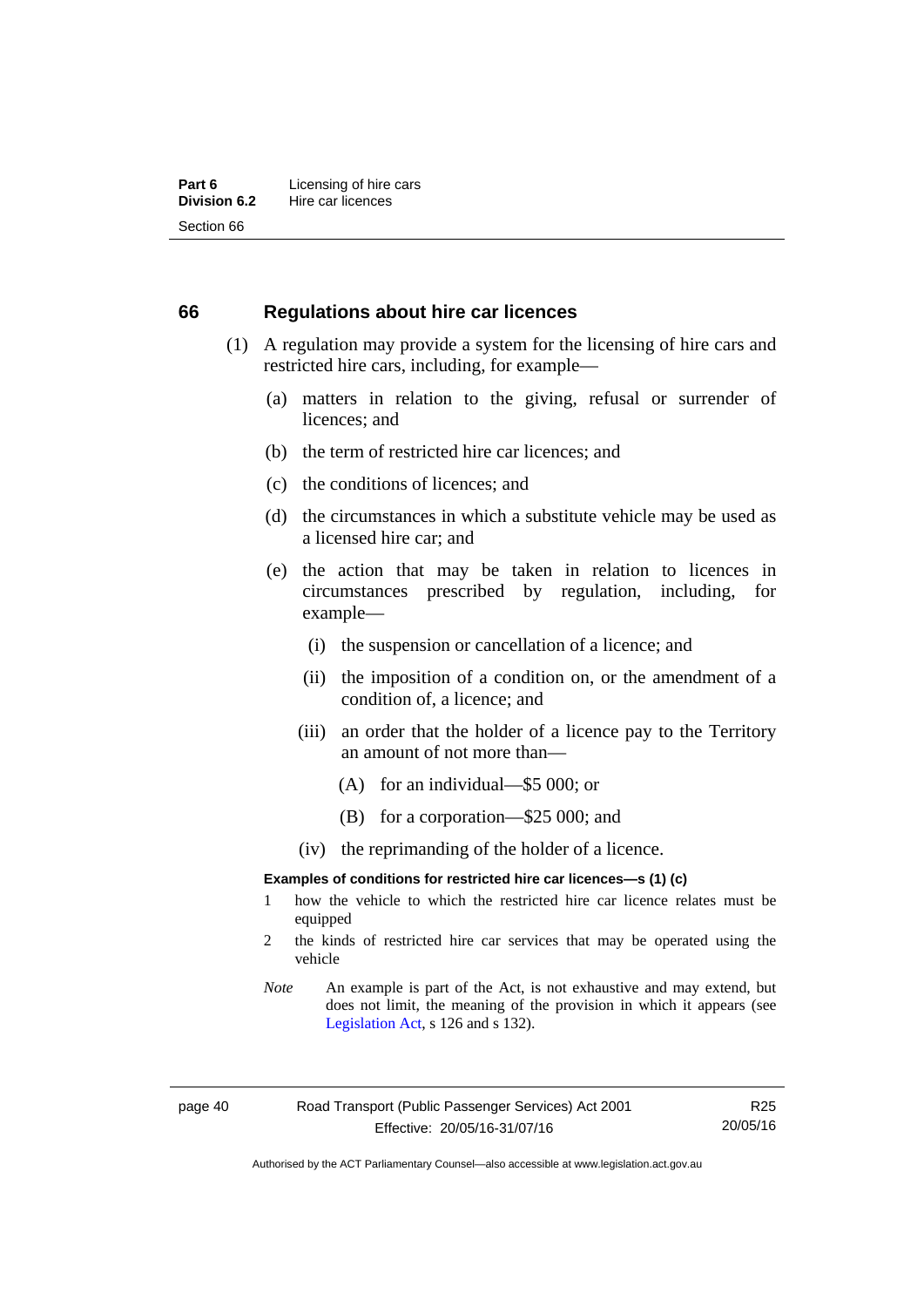(2) The regulations may place different requirements on the person to whom a hire car licence (other than a restricted hire car licence) is issued and a person to whom the licence is hired.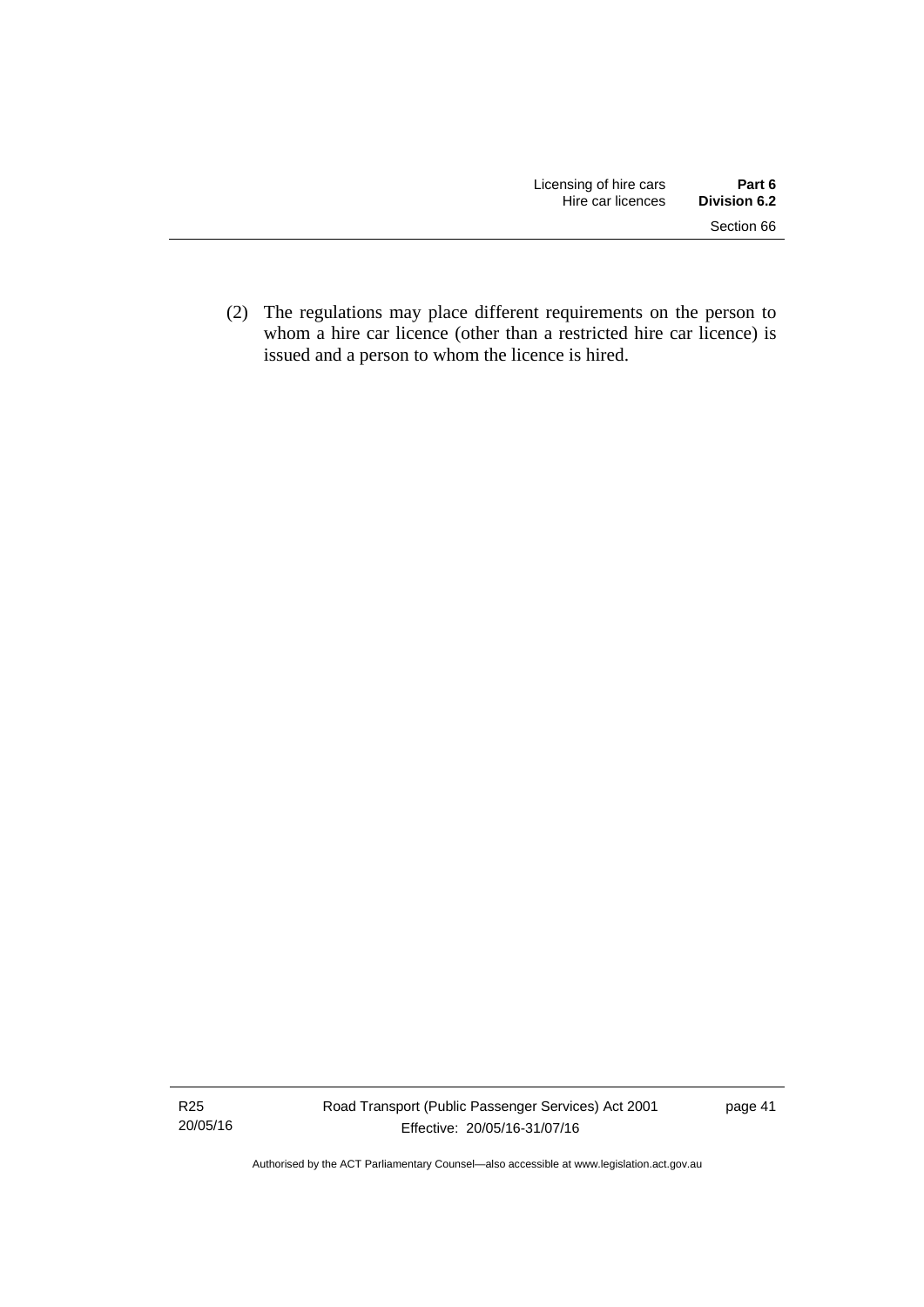**Part 7 Hire car services**<br>**Division 7.1 Basic concepts Division 7.1** Basic concepts Section 67

# **Part 7 Hire car services**

## **Division 7.1 Basic concepts**

## **67 Meaning of** *hire car*

A *hire car* is a vehicle (other than a bus, taxi or demand responsive service vehicle) that—

- (a) is used, or is intended to be used, for the transport of passengers under a contract; and
- (b) does not stand or ply for hire for the transport of passengers along a road or road related area;

and includes a restricted hire car.

*Note* References to *hire car* include a *restricted hire car* unless the contrary intention otherwise appears (see [Legislation Act](http://www.legislation.act.gov.au/a/2001-14), s 155).

## **68 Meaning of** *restricted hire car*

A *restricted hire car* is a vehicle (other than a bus, taxi or demand responsive service vehicle) that—

- (a) is used, or is intended to be used, for the transport of passengers under a contract; and
- (b) does not stand or ply for hire for the transport of passengers along a road or road related area; and
- (c) is licensed under the regulations as a restricted hire car.

#### **69 Meaning of** *hire car service*

A *hire car service* is a public passenger service operated using 1 or more hire cars (including restricted hire cars).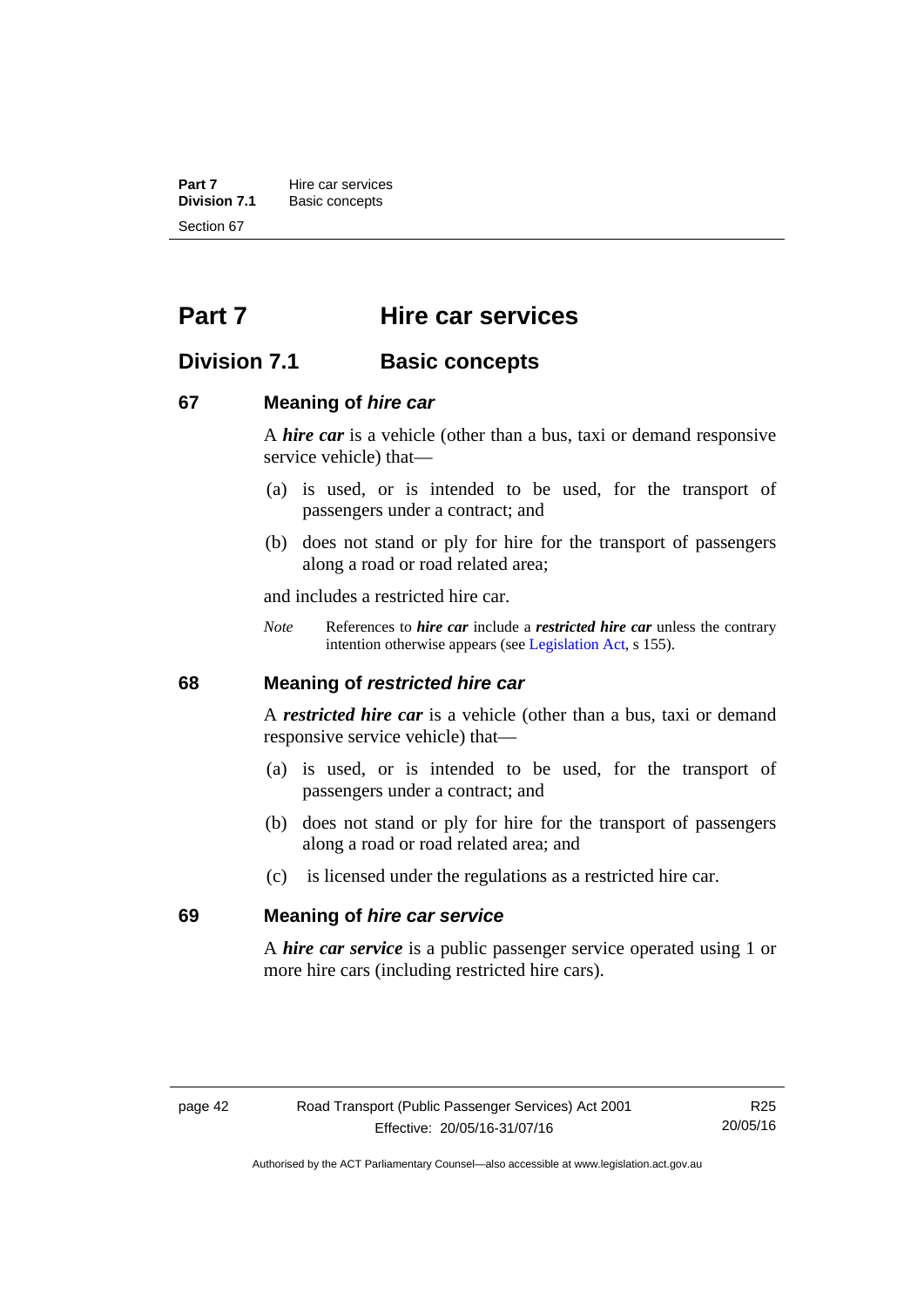## **70 Meaning of** *restricted hire car service*

A *restricted hire car service* is a public passenger service operated using only 1 or more restricted hire cars.

#### **Example of a restricted hire car service**

a pre-booked public passenger service that provides transport to weddings and school formals

## **Division 7.2 Accreditation of hire car service operators**

## **71 Hire car service operators—purposes of accreditation**

The purpose of accreditation under the regulations to operate a hire car service is to ensure that—

- (a) each person, including the accredited person, who is concerned with, or takes part in, the management of the service, is a suitable person to operate the service; and
- (b) each person, including the accredited person, who is concerned with, or takes part in, the management of the service, has demonstrated the capacity to comply with the relevant regulations and, in particular, the regulations about—
	- (i) the safety of passengers and the public; and
	- (ii) the maintenance of hire cars.

## **72 Hire car service operators—regulations about accreditation system**

- (1) A regulation may provide a system for the accreditation of people to operate hire car services, including, for example—
	- (a) the kinds of accreditations; and

*Note* An example is part of the Act, is not exhaustive and may extend, but does not limit, the meaning of the provision in which it appears (see [Legislation Act,](http://www.legislation.act.gov.au/a/2001-14) s 126 and s 132).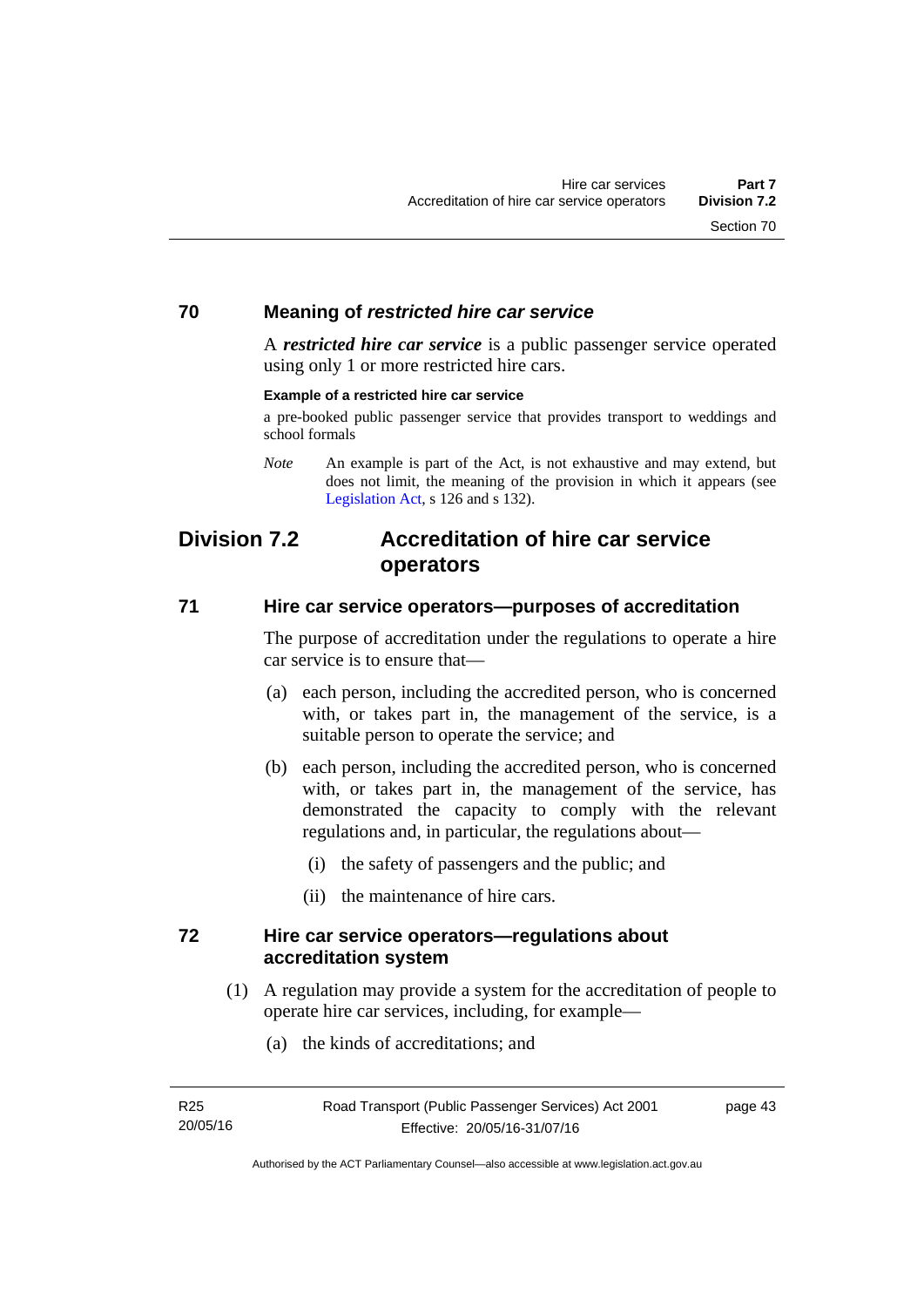- (b) the kinds of hire cars and hire car services that a person who holds a particular kind of accreditation is entitled to operate; and
- (c) the conditions of accreditations; and
- (d) matters in relation to the giving, refusal or surrender of accreditations; and
- (e) the action that may be taken in relation to an accredited person in circumstances prescribed by regulation, including, for example—
	- (i) the suspension or cancellation of an accreditation; and
	- (ii) the imposition of a condition on, or the amendment of a condition of, an accreditation; and
	- (iii) an order that an accredited person pay to the Territory an amount of not more than—
		- (A) for an individual—\$5 000; or
		- (B) for a corporation—\$25 000; and
	- (iv) the reprimanding of an accredited person.
- *Note* An example is part of the Act, is not exhaustive and may extend, but does not limit, the meaning of the provision in which it appears (see [Legislation Act,](http://www.legislation.act.gov.au/a/2001-14) s 126 and s 132).
- (2) The regulations may make provision in relation to the accreditation of people to operate hire car services, including, for example—
	- (a) requirements about the suitability of the applicant and each person who will be concerned with, or take part in, the management of the service; and
	- (b) capacity to meet service standards.
- (3) For subsection (1) (a), the regulations must provide for the accreditation of people to operate—

R25 20/05/16

Authorised by the ACT Parliamentary Counsel—also accessible at www.legislation.act.gov.au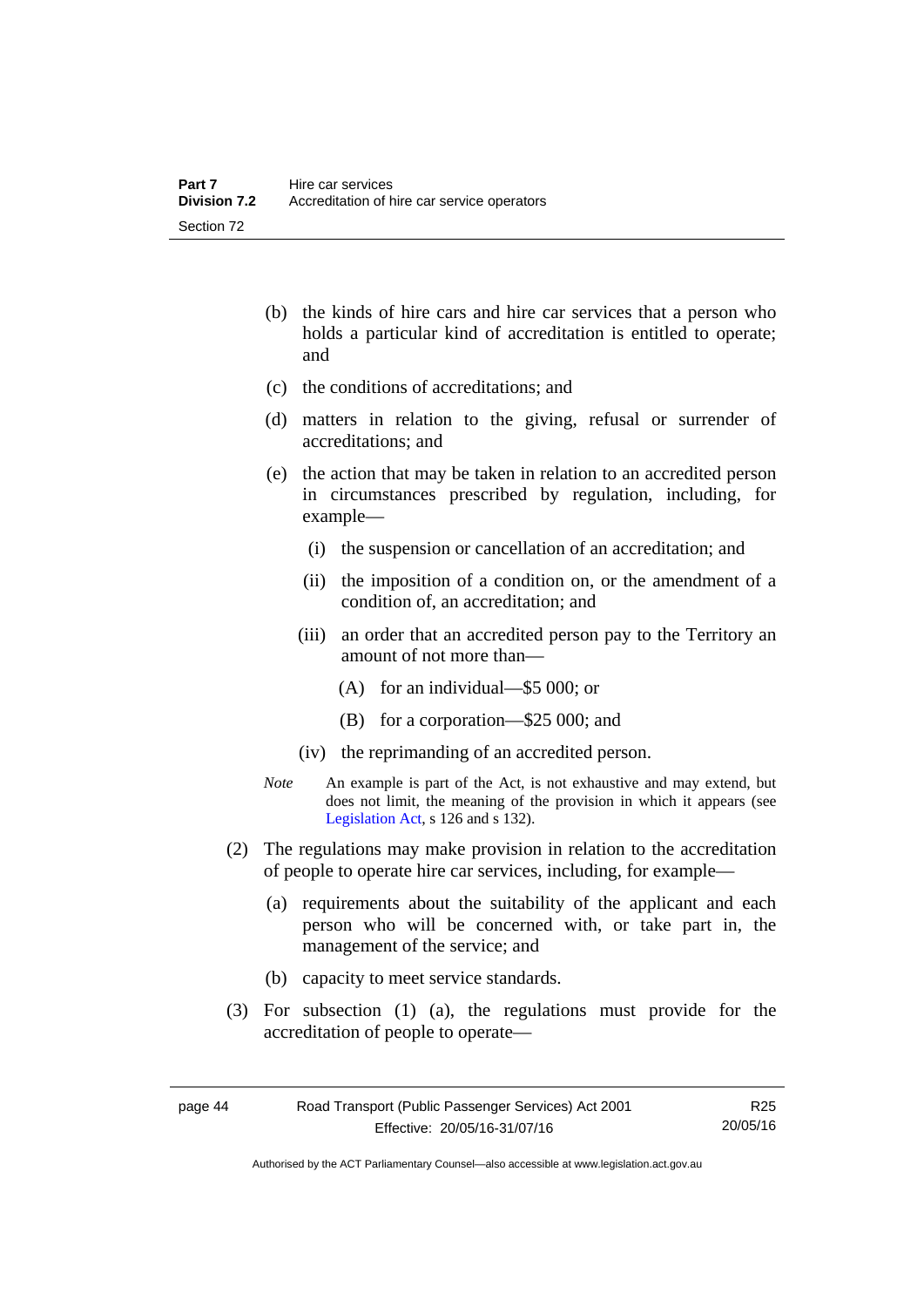- (a) a hire car service (other than a restricted hire car service); and
- (b) a restricted hire car service.
- *Note* For examples of kinds of restricted hire car services, see s 70.

## **Division 7.3 Entitlement to operate hire car services**

## **73 Entitlement to operate hire car services**

A person is entitled to operate a particular kind of hire car service, in or partly in the ACT, if—

- (a) the person is accredited under the regulations to operate a hire car service of that kind; and
- (b) the vehicles used to operate the service are licensed under the regulations as hire cars for that kind of hire car service.

## **74 Unaccredited operators not to operate hire car services**

(1) A person must not operate, in or partly in the ACT, a hire car service of a particular kind unless the person is accredited under the regulations to operate a hire car service of that kind.

Maximum penalty: 50 penalty units.

- (2) This section does not apply to a person in relation to the hiring of a hire car operated by the person if—
	- (a) the person is authorised to operate a hire car service under the law of another jurisdiction; and
	- (b) the hiring begins in that jurisdiction and is completed in the ACT; and
	- (c) the hiring is of a kind that the person is authorised to operate under the law of that jurisdiction.
- (3) An offence against this section is a strict liability offence.

page 45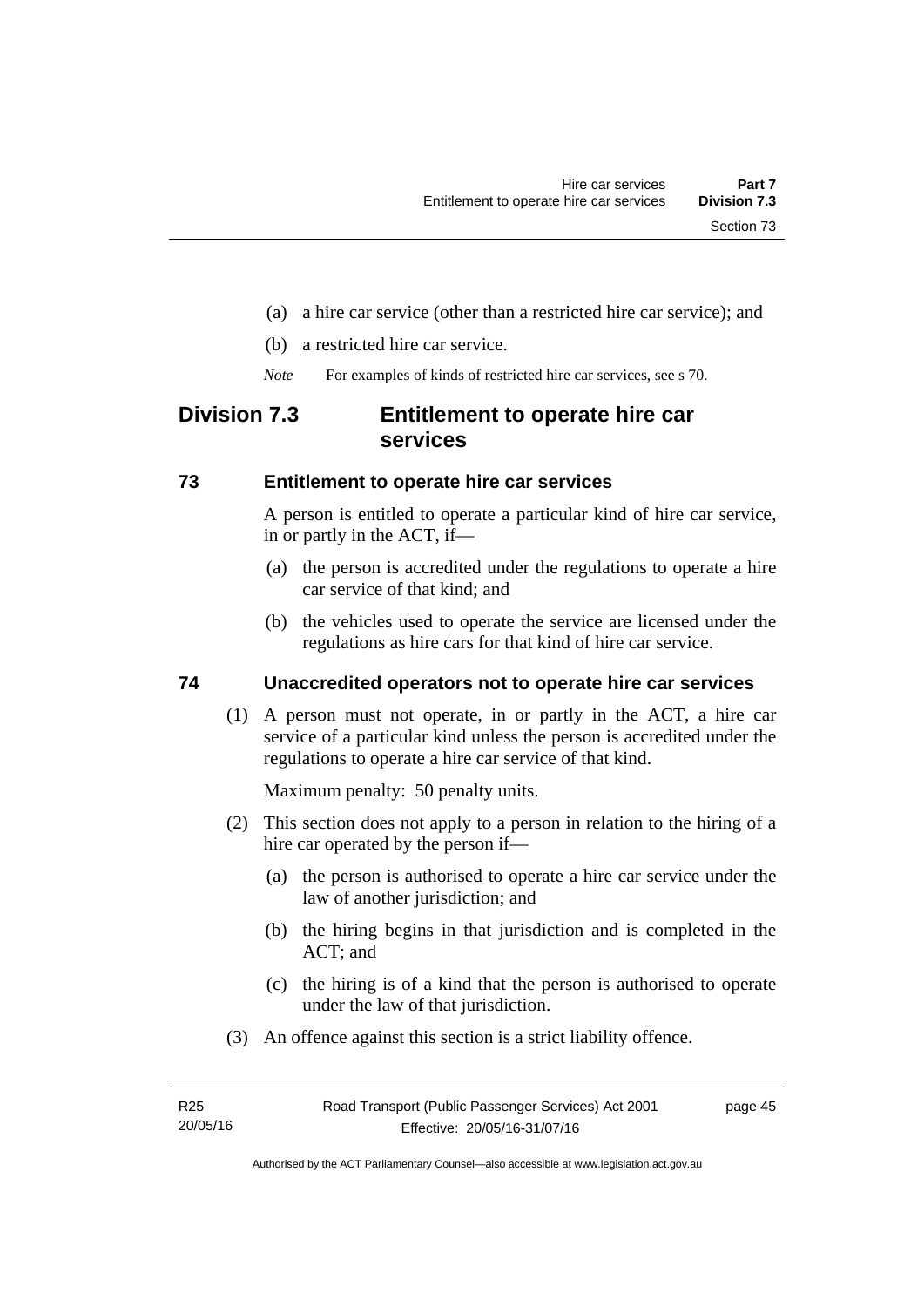## **75 Pretending to be an accredited hire car service operator**

 (1) A person must not pretend to be accredited under the regulations to operate a hire car service.

Maximum penalty: 30 penalty units.

 (2) A person must not pretend to be accredited under the regulations to operate a particular kind of hire car service.

Maximum penalty: 30 penalty units.

(3) An offence against this section is a strict liability offence.

## **Division 7.4 Regulation of hire car services**

## **76 Regulations about operation of hire car services by accredited people**

A regulation may make provision in relation to the operation of hire car services by accredited hire car service operators, including, for example—

- (a) the supervision and monitoring of drivers of hire cars for compliance with the service standards and the responsibilities of the operator in relation to a failure to comply with the standards; and
- (b) the safety of passengers (including, for example, by the use of particular kinds of security devices) and the public; and
- (c) the qualifications, training and experience of accredited hire car service operators and hire car drivers (including, for example, in relation to particular kinds of hire car services); and
- (d) maximum driving times and minimum rest times of hire car drivers; and
- (e) insurance; and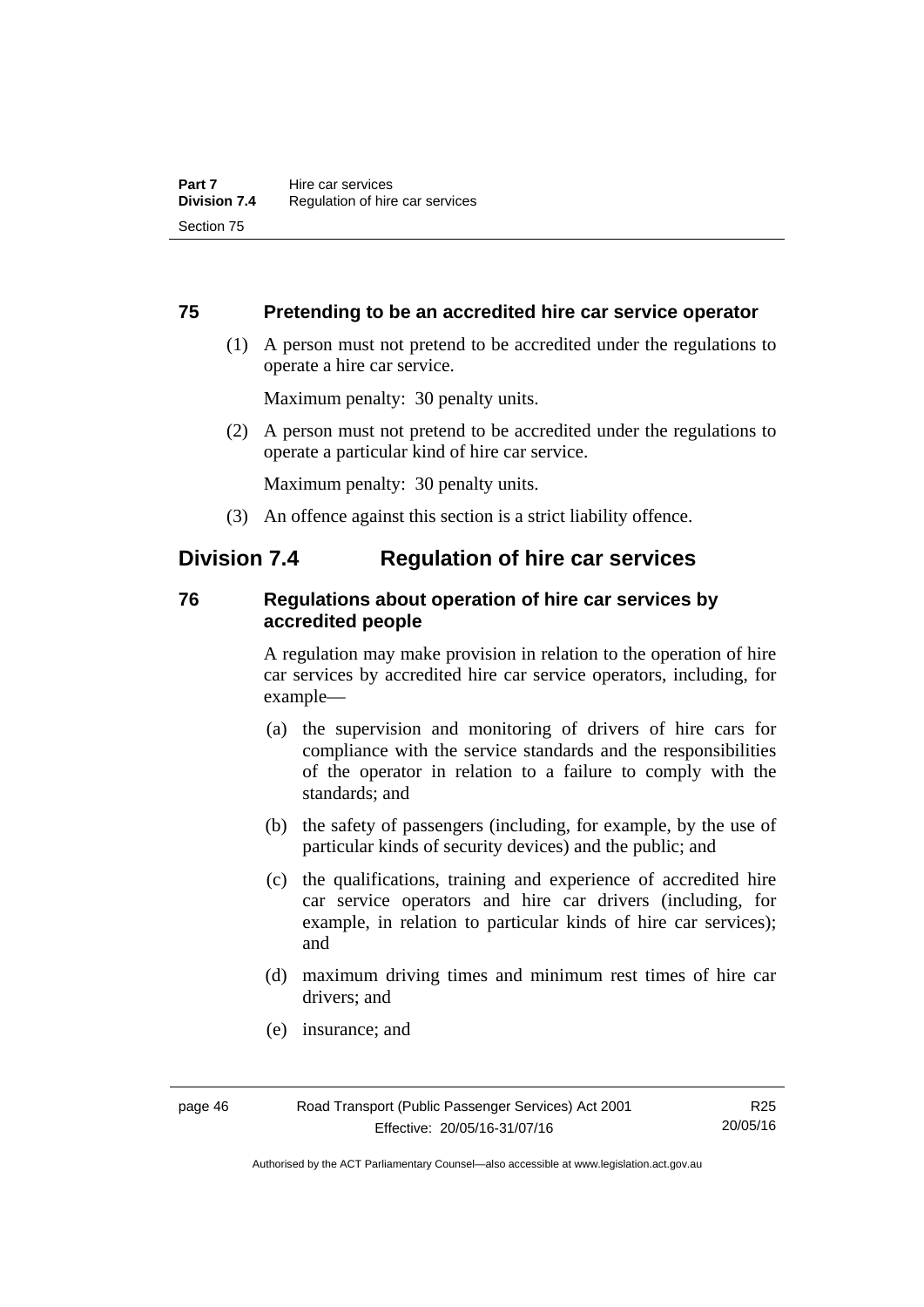- (f) customer complaints and inquiries; and
- (g) lost property; and
- (h) the operation of particular kinds of hire cars and hire car services; and
- (i) the requirements that hire cars, and their equipment and fittings (internal and external) (including, for example, baby capsules), must comply with; and
- (j) the maintenance and cleaning of hire cars; and
- (k) the making and keeping of records and their inspection; and
- (l) the auditing of records and systems; and
- (m) the display of licences; and
- (n) requirements for display of accreditation numbers on advertisements for the service; and
- (o) the provision of information and reports to the road transport authority.
- *Note* An example is part of the Act, is not exhaustive and may extend, but does not limit, the meaning of the provision in which it appears (see [Legislation Act,](http://www.legislation.act.gov.au/a/2001-14) s 126 and s 132).

## **77 Regulations about operation of hire cars**

A regulation may make provision in relation to the operation of hire cars, including, for example—

- (a) the solicitation of passengers or hirings; and
- (b) the hiring of vehicles; and
- (c) the picking-up and dropping-off of passengers and other matters relating to the transport of passengers; and
- (d) the transport of passengers' luggage or other goods, and animals; and

page 47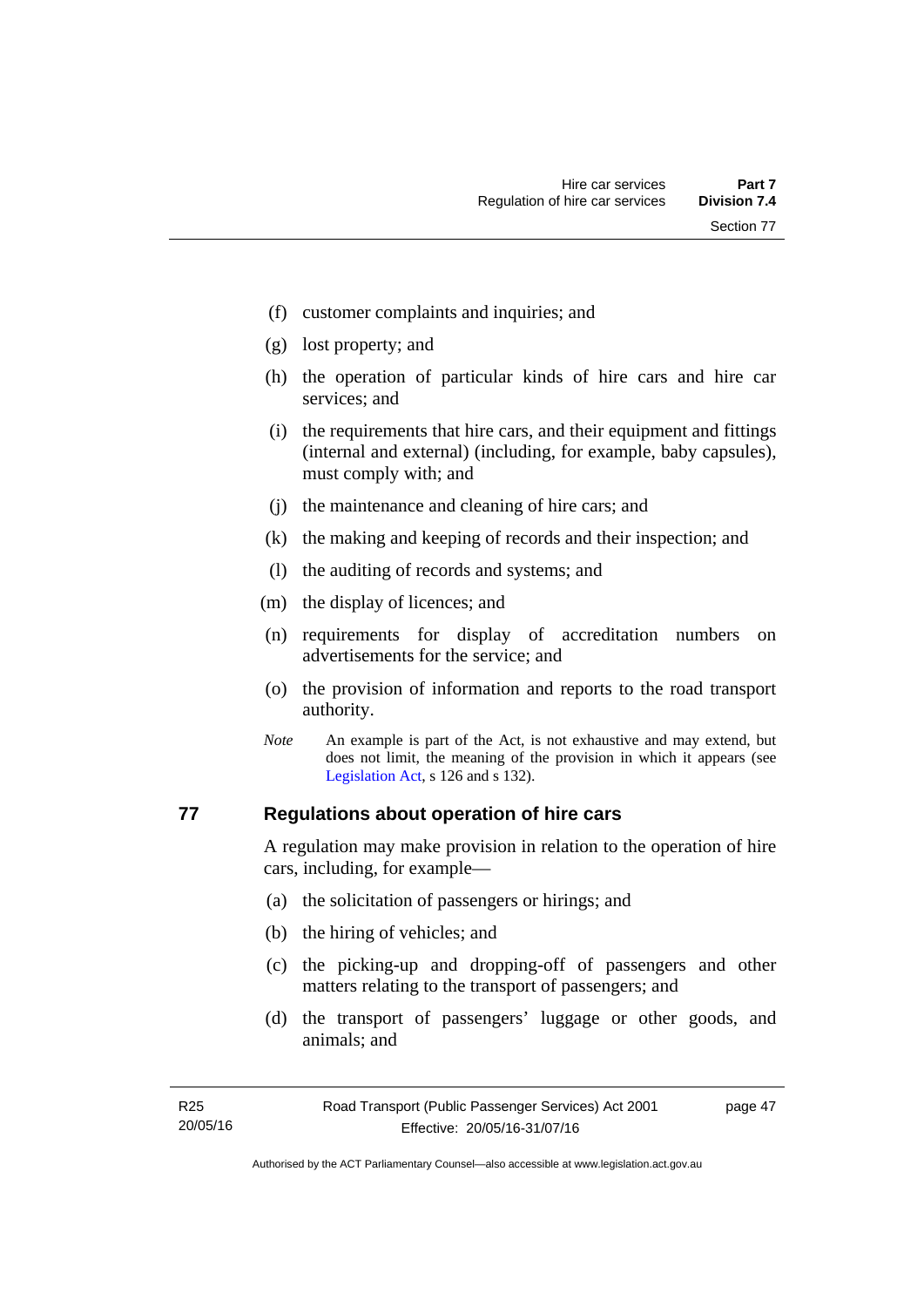- (e) the regulation or prohibition of the use of vehicles on certain roads or road related areas; and
- (f) the maximum speed of a vehicle; and
- (g) the design, equipment and fittings (internal or external) of vehicles; and
- (h) the regulation or prohibition of notices, signs and advertisements inside or on the outside of vehicles; and
- (i) the records to be made and kept, how they are to be made and kept, and their inspection; and
- (j) approval of uniforms or industry codes of practice for dress standards.
- *Note* An example is part of the Act, is not exhaustive and may extend, but does not limit, the meaning of the provision in which it appears (see [Legislation Act,](http://www.legislation.act.gov.au/a/2001-14) s 126 and s 132).

#### **78 Regulations about hire car drivers**

A regulation may make provision in relation to hire car drivers, including, for example—

- (a) the powers, duties and conduct of hire car drivers; and
- (b) the training of drivers; and
- (c) how hire car drivers must dress.
- *Note 1* For the licensing of people to drive hire cars, see the *Road Transport [\(Driver Licensing\) Regulation 2000](http://www.legislation.act.gov.au/sl/2000-14)*.
- *Note 2* An example is part of the Act, is not exhaustive and may extend, but does not limit, the meaning of the provision in which it appears (see [Legislation Act,](http://www.legislation.act.gov.au/a/2001-14) s 126 and s 132).

## **79 Regulations about conduct of hire car passengers**

A regulation may make provision in relation to the conduct of passengers being carried by hire cars, including, for example the

R25 20/05/16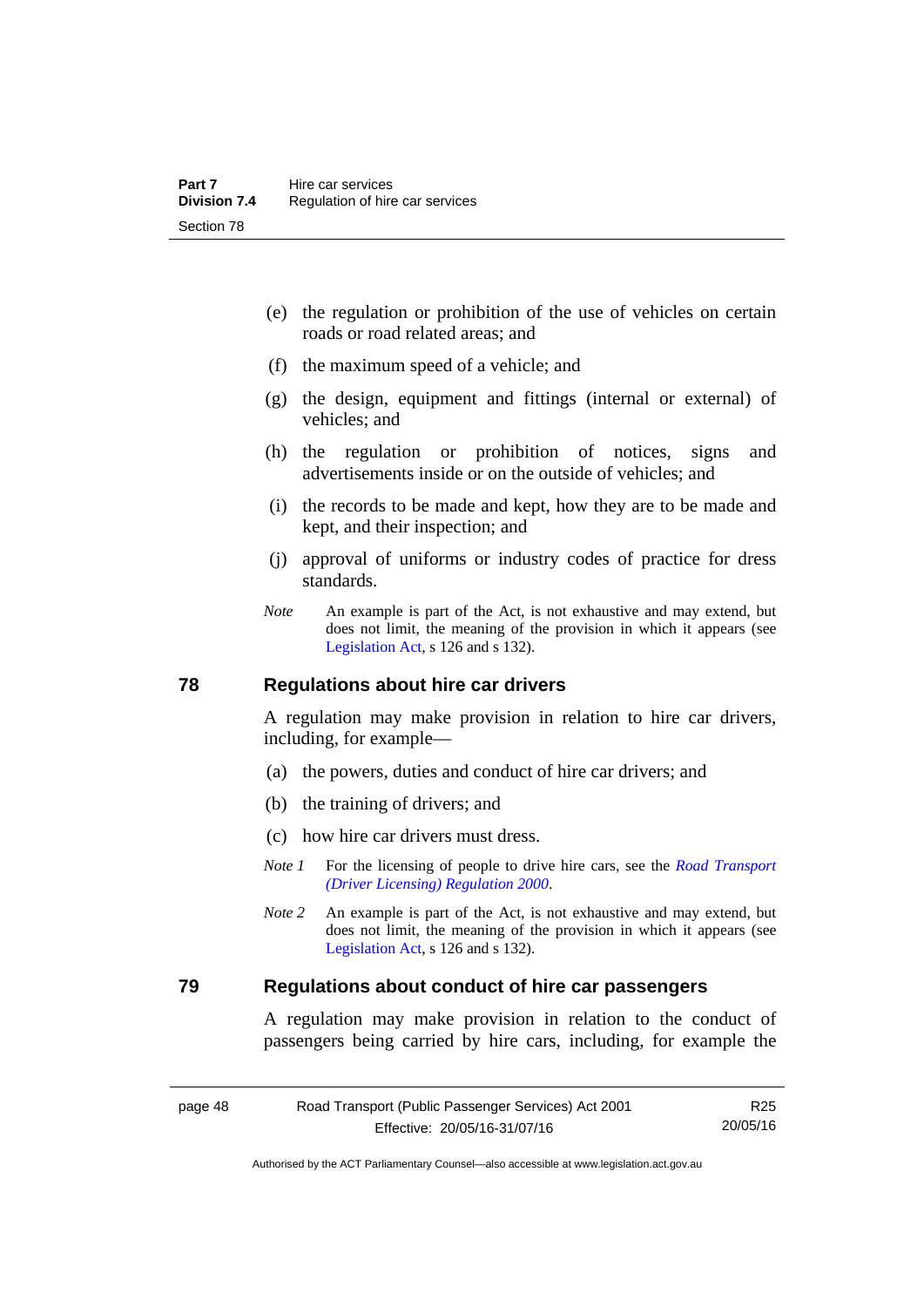authority of hire car drivers, police officers and authorised people to direct people contravening a regulation to leave a hire car and to remove them if they fail to leave.

*Note* An example is part of the Act, is not exhaustive and may extend, but does not limit, the meaning of the provision in which it appears (see [Legislation Act,](http://www.legislation.act.gov.au/a/2001-14) s 126 and s 132).

R25 20/05/16 page 49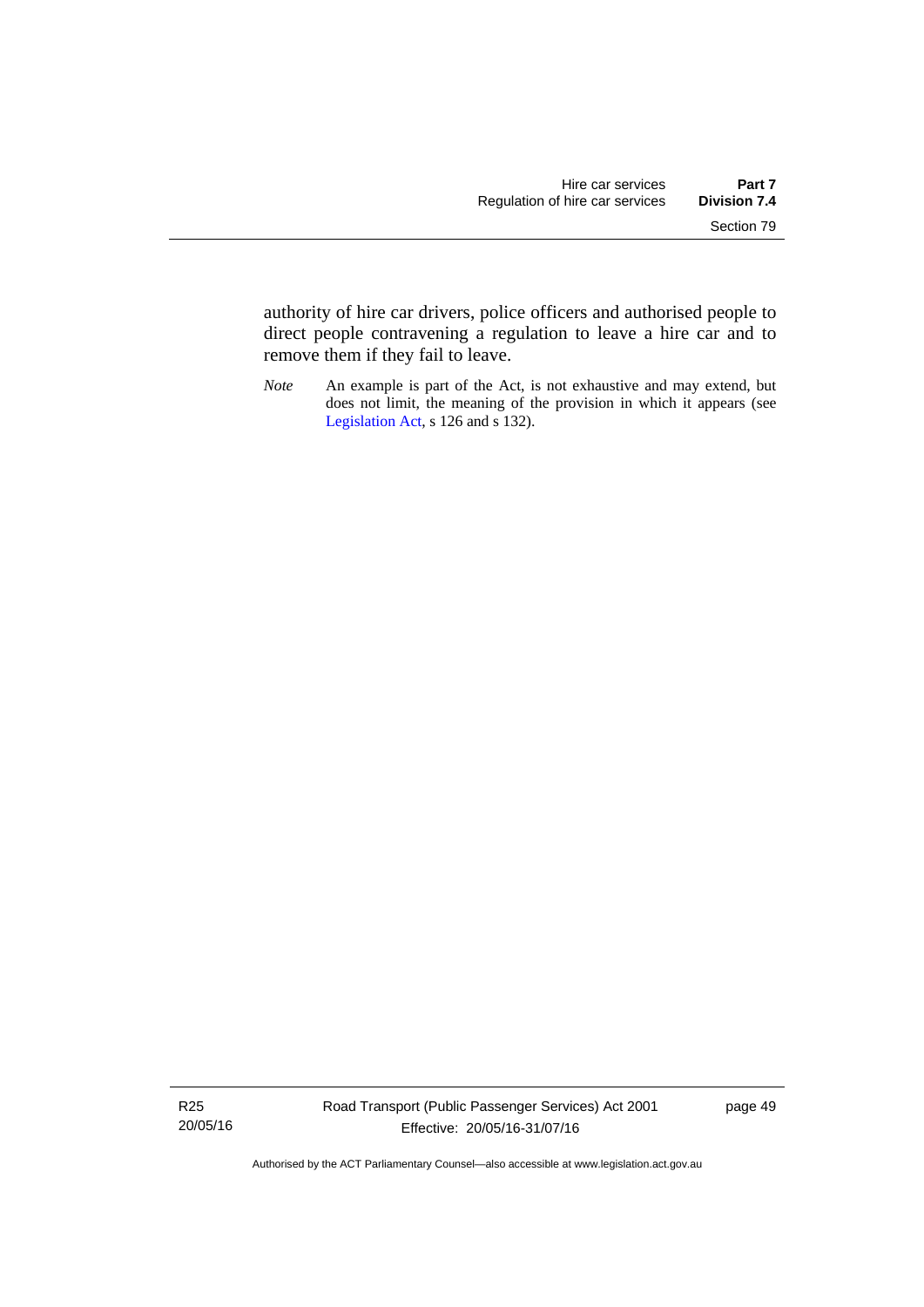**Part 8 Demand responsive services**<br>**Division 8.1 Basic concepts Division 8.1** Basic concepts Section 80

# **Part 8 Demand responsive services**

## **Division 8.1 Basic concepts**

## **80 Meaning of** *demand responsive service*

A *demand responsive service* is a public passenger service that a person may operate under an authorisation given for this part.

## **81 Meaning of** *demand responsive service vehicle*

A *demand responsive service vehicle* is a motor vehicle used, in accordance with a demand responsive service authorisation, to operate the demand responsive service.

## **Division 8.2 Authorisations to operate demand responsive services**

#### **82 Demand responsive service authorisations**

- (1) The Minister must have regard to the guidelines approved under section 83 in deciding whether to give a person an authorisation to operate a demand responsive service.
- (2) A demand responsive service authorisation may exempt a person or vehicle from this Act (or a stated provision of this Act).
	- *Note* A reference to an Act includes a reference to the statutory instruments made or in force under the Act, including any regulation (see [Legislation Act,](http://www.legislation.act.gov.au/a/2001-14) s 104).
- (3) An authorisation is a disallowable instrument.
	- *Note* A disallowable instrument must be notified, and presented to the Legislative Assembly, under the [Legislation Act.](http://www.legislation.act.gov.au/a/2001-14)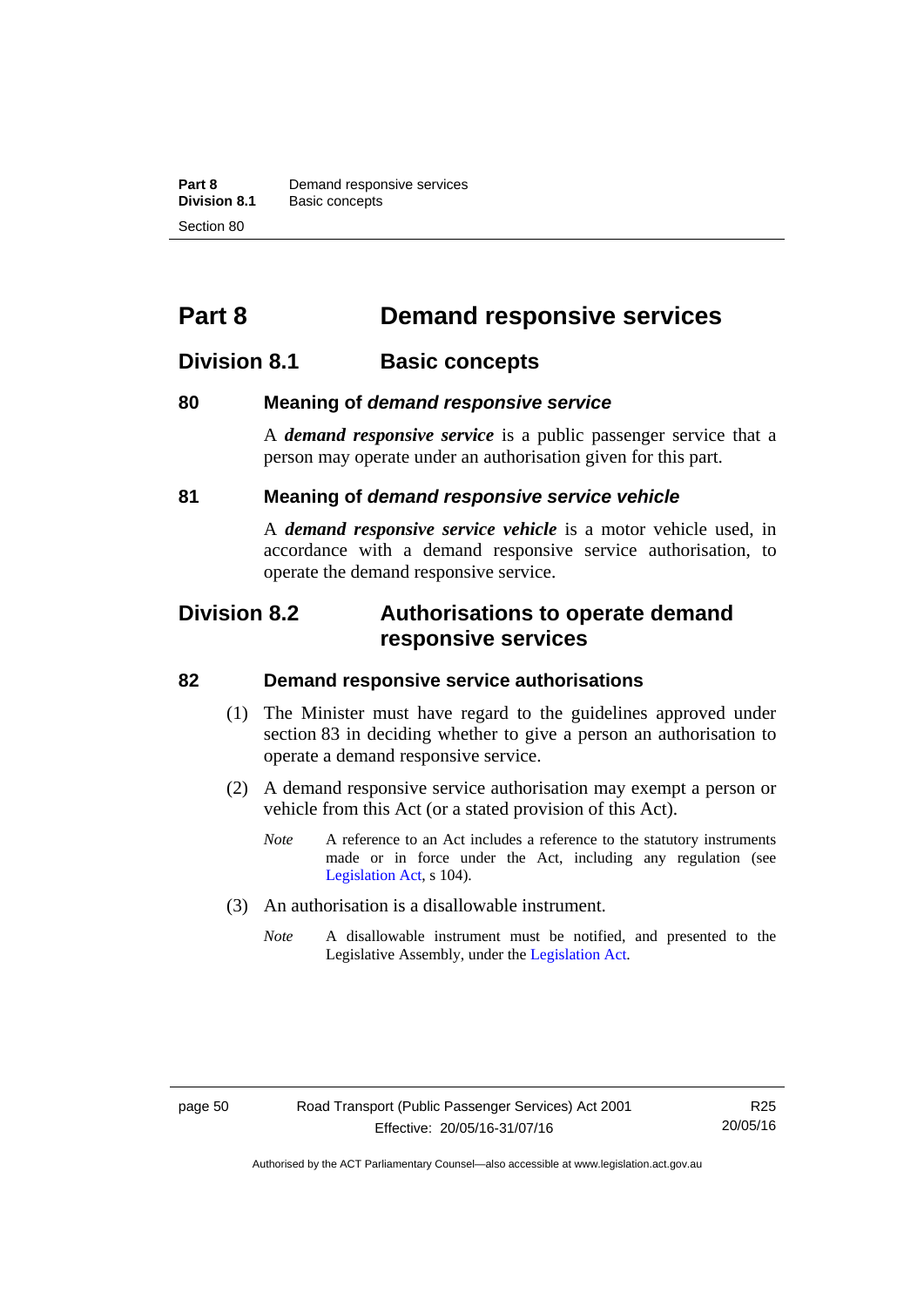## **82A Territory's entitlement to operate demand responsive service**

If the Territory operates a demand responsive service, the Territory may operate the service under a name prescribed by regulation.

## **83 Demand responsive services—guidelines for giving authorisations**

- (1) The Minister may approve guidelines for the giving of authorisations to operate demand responsive services.
- (2) The guidelines may make provision in relation to—
	- (a) the kinds of public passenger services that may be operated under demand responsive service authorisations, including, for example, matters in relation to—
		- (i) hours of operation; and
		- (ii) routes and areas of operation; and
		- (iii) kinds of passengers that may be transported; and
		- (iv) accessing of services by passengers; and
	- (b) the kinds of vehicles that may be used to operate demand responsive services.
	- *Note* An example is part of the Act, is not exhaustive and may extend, but does not limit, the meaning of the provision in which it appears (see [Legislation Act,](http://www.legislation.act.gov.au/a/2001-14) s 126 and s 132).
- (3) The guidelines must provide that the Minister must not give a person an authorisation for a demand responsive service if the operation of the service will have an adverse impact on the viability of an existing regular route service.
- (4) Approved guidelines are a disallowable instrument.
	- *Note* A disallowable instrument must be notified, and presented to the Legislative Assembly, under the [Legislation Act.](http://www.legislation.act.gov.au/a/2001-14)

page 51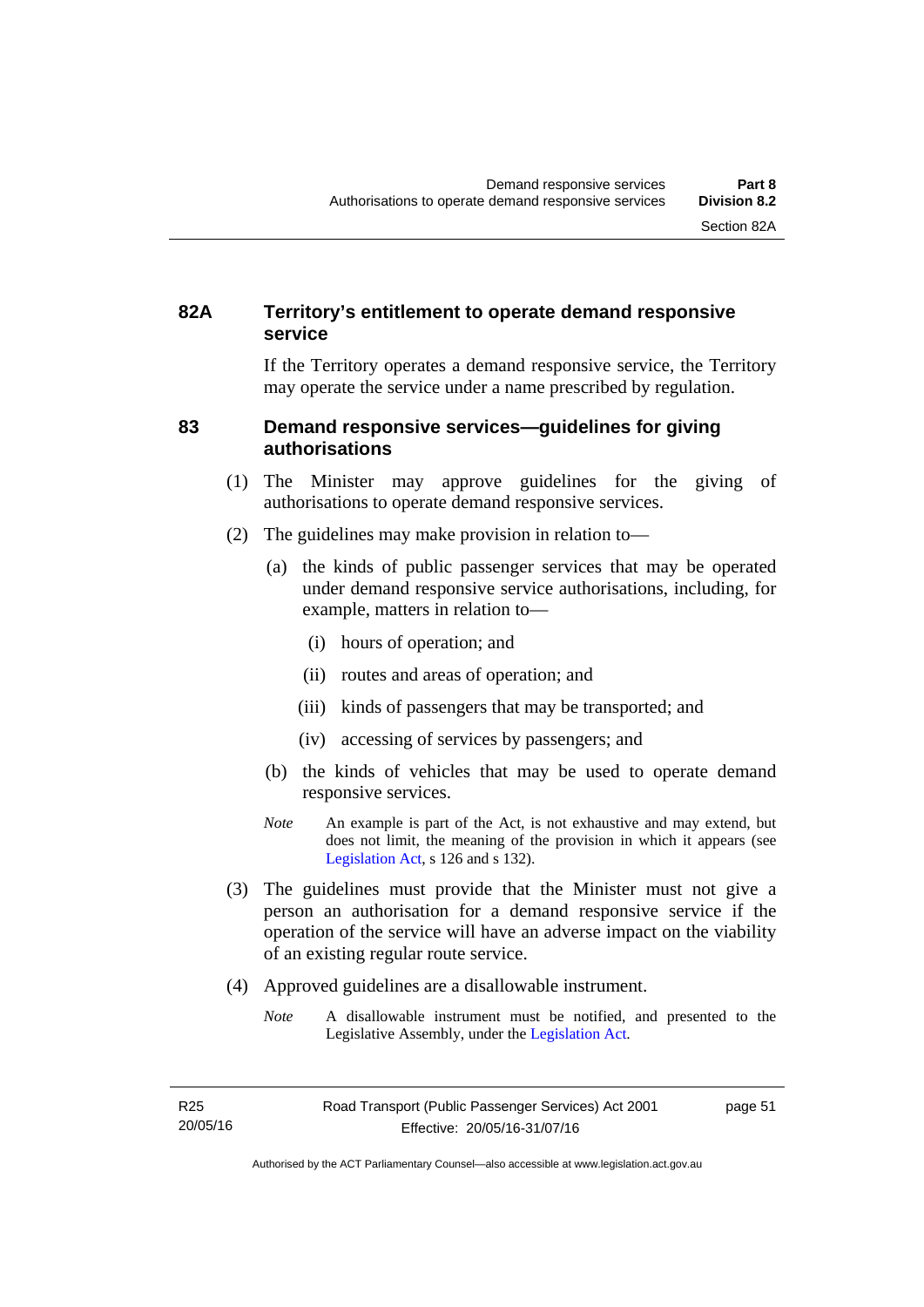## **84 Demand responsive services—regulations about authorisations**

A regulation may make provision in relation to authorisations to operate demand responsive services, including, for example—

- (a) the term of authorisations; and
- (b) the conditions of authorisations; and
- (c) matters relating to the giving, refusal or surrender of an authorisation; and
- (d) the action that may be taken in relation to an authorised demand responsive service operator in circumstances prescribed by regulation, including—
	- (i) the suspension or cancellation of an authorisation; and
	- (ii) the imposition of a condition on, or the amendment of a condition of, an authorisation; and
	- (iii) an order that an authorised demand responsive service operator pay to the Territory an amount of not more than—
		- (A) for an individual—\$5 000; or
		- (B) for a corporation—\$25 000; and
	- (iv) the reprimanding of an authorised demand responsive service operator.
- *Note* An example is part of the Act, is not exhaustive and may extend, but does not limit, the meaning of the provision in which it appears (see [Legislation Act,](http://www.legislation.act.gov.au/a/2001-14) s 126 and s 132).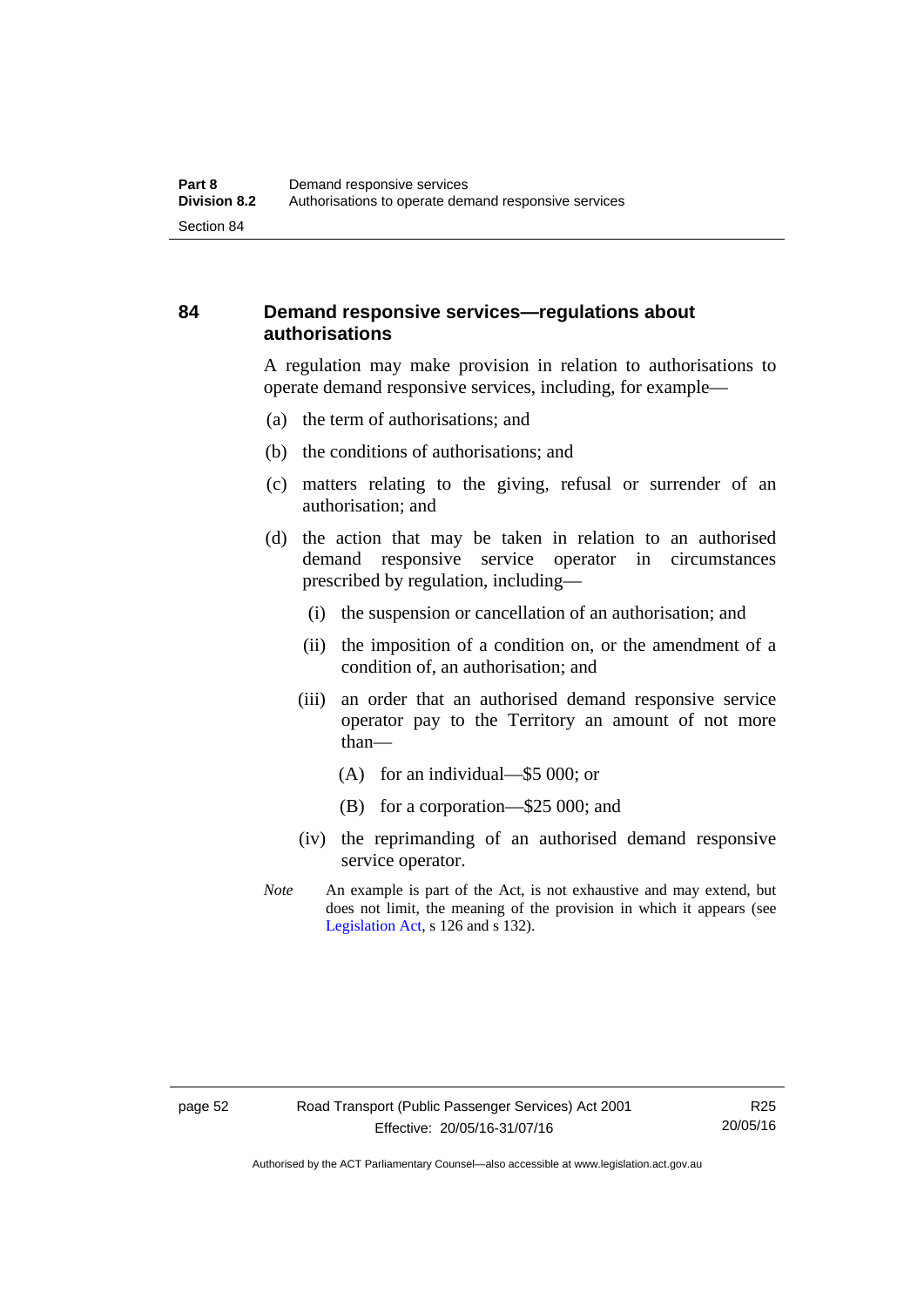## **85 Use of vehicles for demand responsive services**

- (1) An authorised demand responsive service operator commits an offence if—
	- (a) the operator uses a vehicle to operate a demand responsive service; and
	- (b) the operator is not authorised by the demand responsive service authorisation for the service to use the vehicle to operate the service.

Maximum penalty: 50 penalty units.

(2) An offence against this section is a strict liability offence.

## **86 Representing vehicle as demand responsive service vehicle**

- (1) A person commits an offence if—
	- (a) the person represents a vehicle to be a demand responsive service vehicle; and
	- (b) the person is reckless about whether the person's conduct represents the vehicle to be a demand responsive service vehicle; and
	- (c) the vehicle is not a demand responsive service vehicle.

Maximum penalty: 30 penalty units.

(2) Strict liability applies to subsection (1) (c).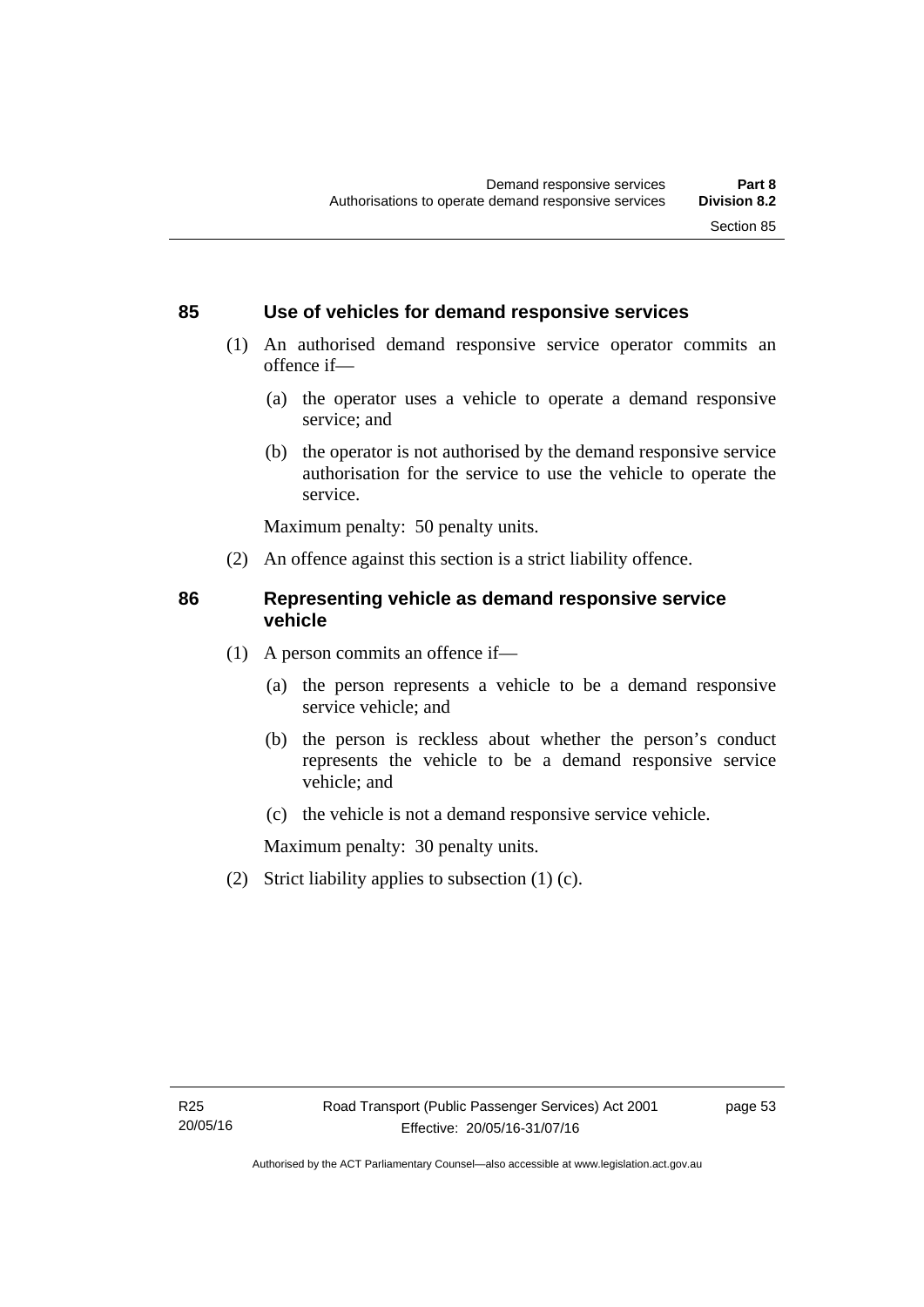## **Division 8.3 Accreditation of demand responsive service operators**

## **87 Demand responsive service operators—purposes of accreditation**

The purpose of accreditation under the regulations to operate a demand responsive service is to ensure that—

- (a) the accredited person has the financial capacity to meet the service standards for the service; and
- (b) the accredited person, and each person who is concerned with, or takes part in, the management of the service, are suitable people to operate the service; and
- (c) the accredited person, and each person who is concerned with, or takes part in, the management of the service, have demonstrated the capacity to comply with the relevant regulations and, in particular, regulations about—
	- (i) the safety of passengers and the public; and
	- (ii) the maintenance of demand responsive service vehicles.

## **88 Demand responsive service operators—regulations about accreditation system**

- (1) The regulations may provide a system for the accreditation of people to operate demand responsive services, including, for example—
	- (a) the kinds of accreditations; and
	- (b) the conditions of accreditations; and
	- (c) matters relating to the giving, refusal or surrender of accreditations; and
	- (d) the action that may be taken in relation to an accredited person in circumstances prescribed by regulation, including—

| page 54 | Road Transport (Public Passenger Services) Act 2001 | R25      |
|---------|-----------------------------------------------------|----------|
|         | Effective: 20/05/16-31/07/16                        | 20/05/16 |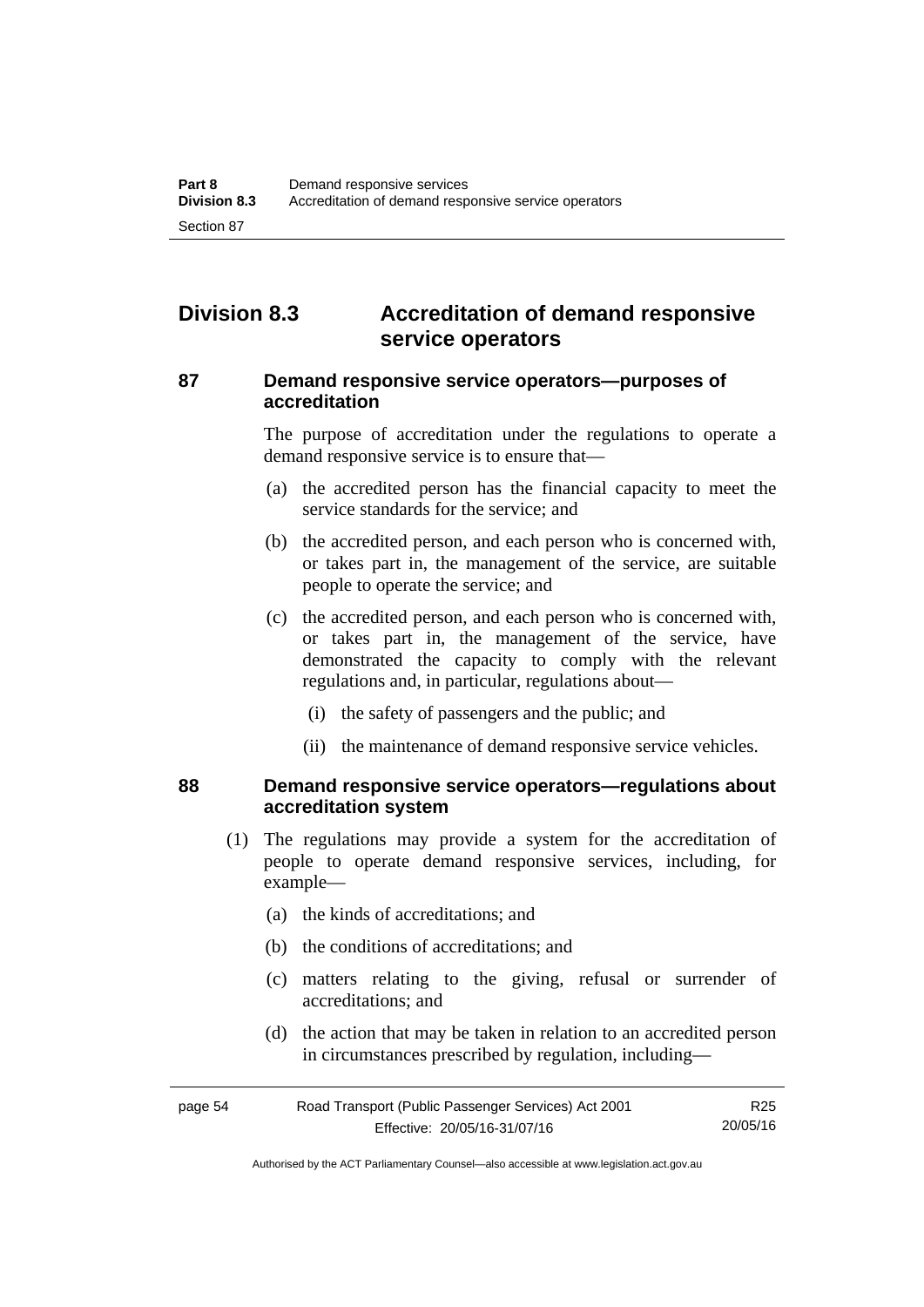- (i) the suspension or cancellation of an accreditation; and
- (ii) the imposition of a condition on, or the amendment of a condition of, an accreditation; and
- (iii) an order that an accredited person pay to the Territory an amount of not more than—
	- (A) for an individual—\$5 000; or
	- (B) for a corporation—\$25 000; and
- (iv) the reprimanding of an accredited person.
- *Note* An example is part of the Act, is not exhaustive and may extend, but does not limit, the meaning of the provision in which it appears (see [Legislation Act,](http://www.legislation.act.gov.au/a/2001-14) s 126 and s 132).
- (2) The regulations may make provision in relation to the accreditation of people to operate demand responsive services, including, for example—
	- (a) requirements about the suitability of the applicant and each person who will be concerned with, or take part in, the management of the service; and
	- (b) capacity to meet service standards; and
	- (c) financial viability.

## **Division 8.4 Service contracts for demand responsive services**

## **89 Service contracts—demand responsive services**

- (1) The road transport authority may, on behalf of the Territory, enter into a contract (a *service contract*) for the operation of a demand responsive service with an authorised demand responsive service operator.
- (2) A service contract must state whether the right given under the contract to operate a demand responsive service is an exclusive right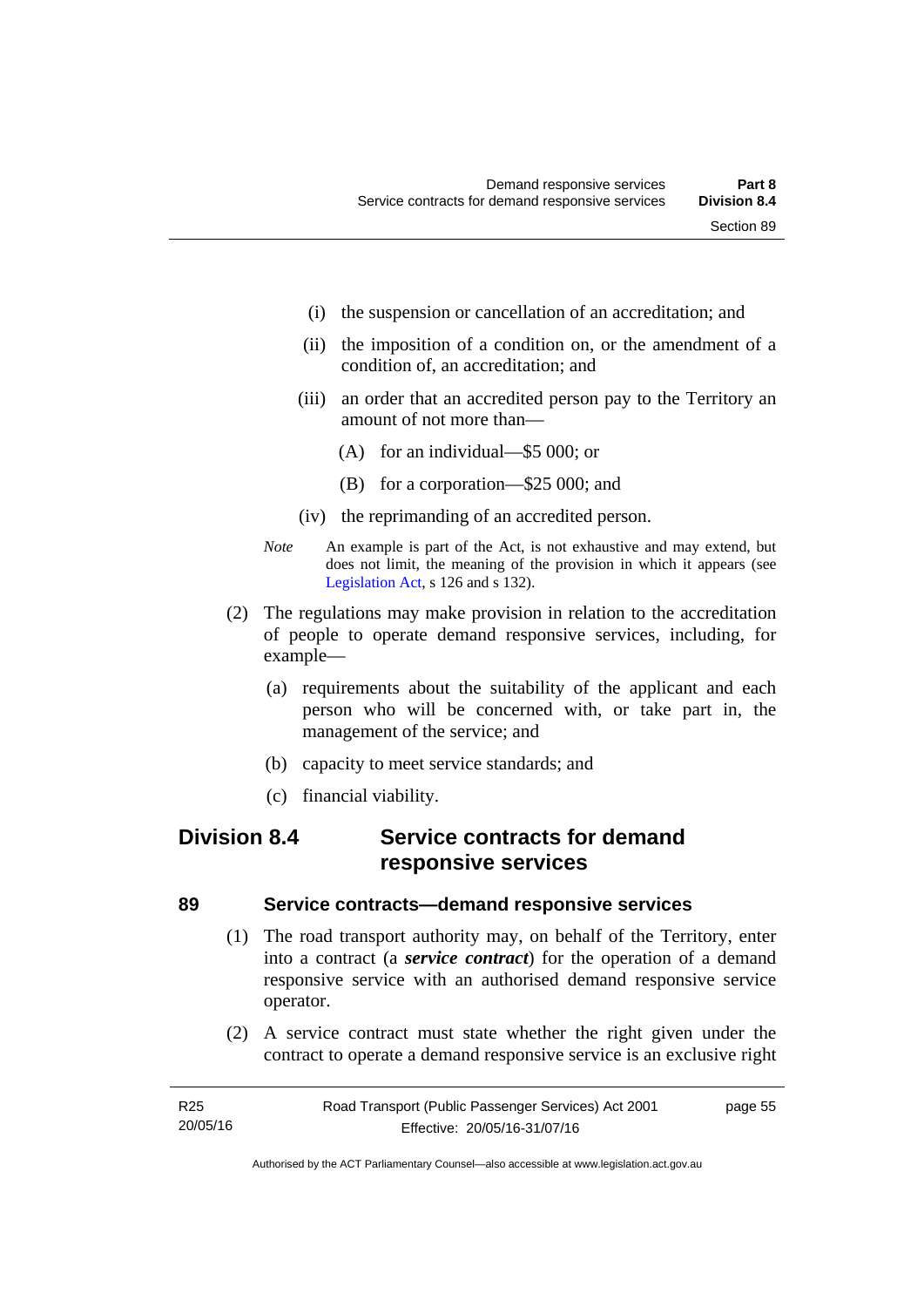to operate a demand responsive service, or a demand responsive service operated in a particular way, along a particular route or in a particular area.

- (3) A service contract may make provision in relation to the operation of a demand responsive service and the administration of the contract, including, for example—
	- (a) service requirements under the contract; and
	- (b) the availability and use of booking services for the service; and
	- (c) the transfer, suspension, cancellation and surrender of the contract; and
	- (d) the fees (if any) payable under the contract; and
	- (e) the adjustment of payments and refunds in relation to any contract fees; and
	- (f) financial or other penalties for breaches of the contract; and
	- (g) the records (including accounts) to be made and kept, how they are to be made and kept, and their inspection; and
	- (h) the provision of information and reports to the road transport authority about the demand responsive service and the verification of the information and reports; and
	- (i) the publication and the collection of fares payable by passengers; and
	- (j) the sale of tickets and the conditions under which tickets must be sold.
	- (k) free or reduced fares for travel; and
	- (l) the issue and acceptance of free or concession passes.
	- *Note* An example is part of the Act, is not exhaustive and may extend, but does not limit, the meaning of the provision in which it appears (see [Legislation Act,](http://www.legislation.act.gov.au/a/2001-14) s 126 and s 132).

Authorised by the ACT Parliamentary Counsel—also accessible at www.legislation.act.gov.au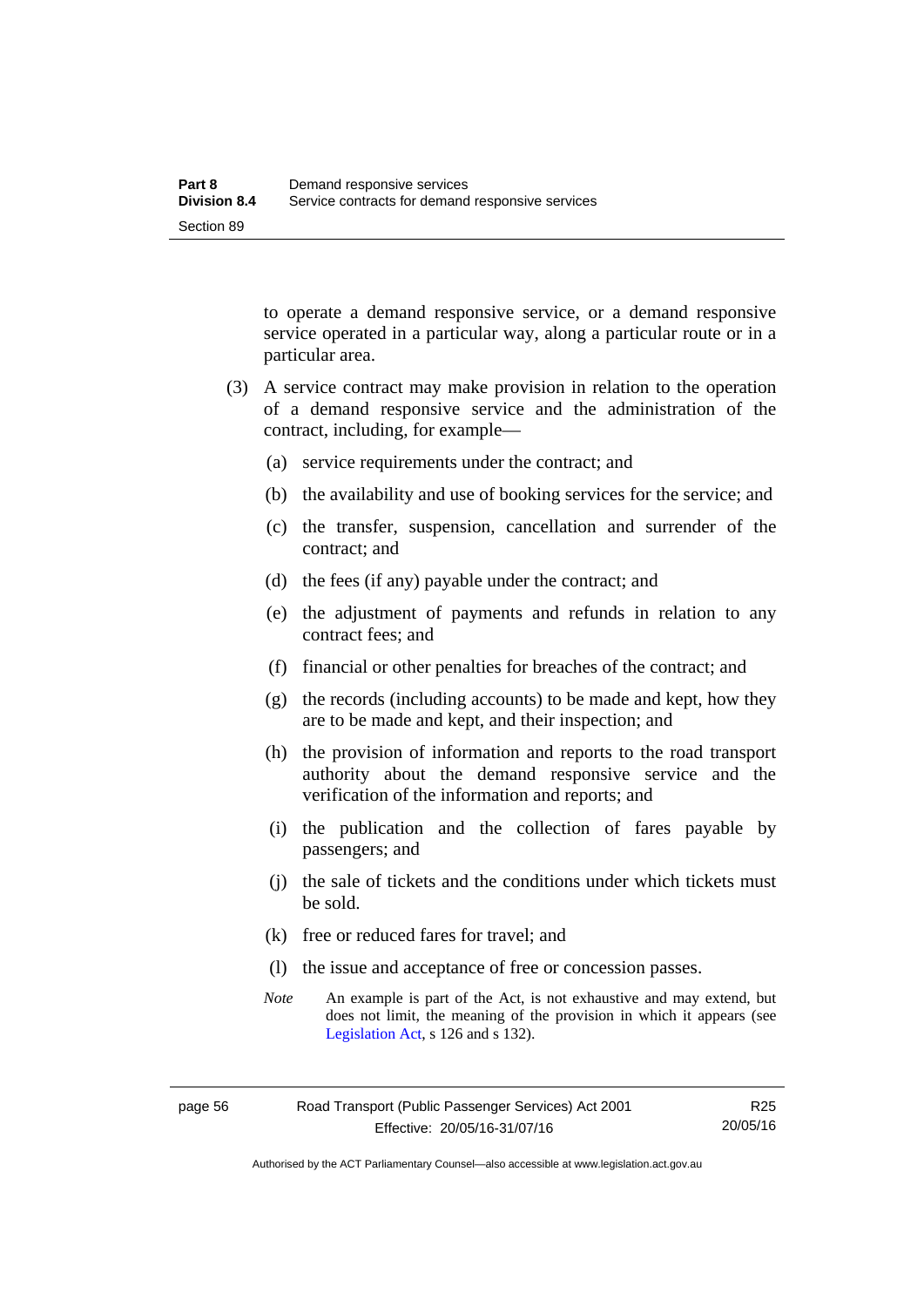(4) Subsection (3) does not limit the matters about which a service contract may make provision.

## **Division 8.5 Entitlement to operate demand responsive services**

## **90 Entitlement to operate demand responsive services**

- (1) A person is entitled to operate a demand responsive service, in or partly in the ACT, if the person—
	- (a) holds an authorisation to operate the service; and
	- (b) holds a service contract for the service; and
	- (c) is an accredited demand responsive service operator.
- (2) However, the Territory is entitled to operate a demand responsive service, whether or not the Territory—
	- (a) holds an authorisation to operate the service; or
	- (b) holds a service contract for the service; or
	- (c) is an accredited demand responsive service operator.
- (3) If the Territory operates a demand responsive service, part 8 (Demand responsive services) applies in relation to the Territory's operation of the service as if—
	- (a) the Territory held an authorisation to operate the service; and
	- (b) the Territory held a service contract for the service; and
	- (c) the Territory were accredited to operate the service; and
	- (d) all necessary changes, and any changes prescribed by regulation, were made.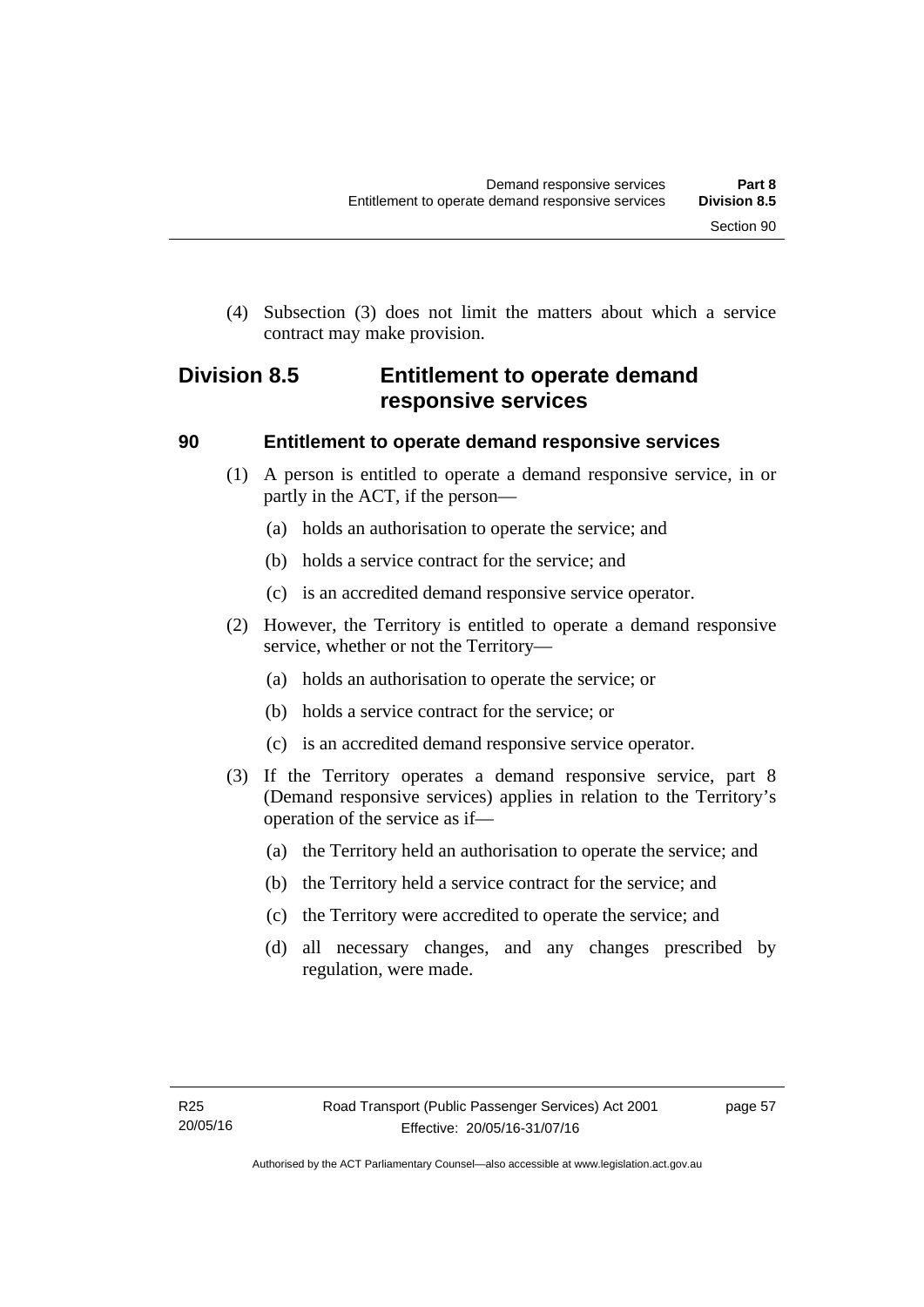## **91 Operating demand responsive service without entitlement**

- (1) A person commits an offence if—
	- (a) the person operates, in or partly in the ACT, a demand responsive service; and
	- (b) the person is not entitled under section 90 to operate the service.

Maximum penalty: 50 penalty units.

- (2) An offence against this section is a strict liability offence.
- (3) However, section 90 (b) does not apply in relation to the person if—
	- (a) a demand responsive service is discontinued because of a variation or termination of a service contract; and
	- (b) the road transport authority has made arrangements with the person, to operate a temporary demand responsive service without a service contract, to replace the discontinued service.
- (4) Also, this section does not apply to the operation of a demand responsive service by the Territory.

## **92 Representing entitlement to operate demand responsive service**

- (1) A person commits an offence if—
	- (a) the person represents that the person is entitled to operate a demand responsive service; and
	- (b) the person is reckless about whether the person's conduct represents that the person is entitled to operate a demand responsive service; and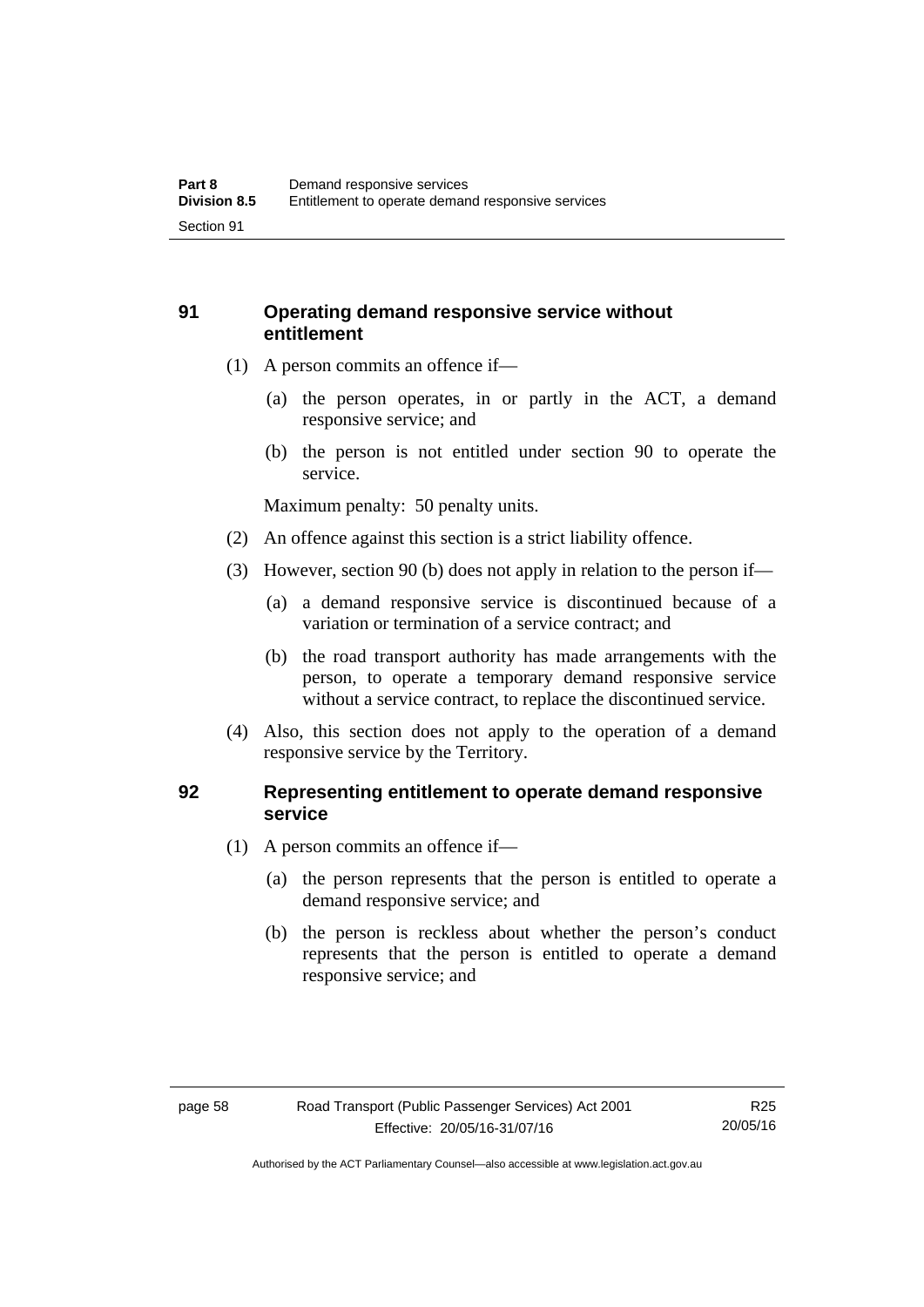(c) the person is not entitled to operate a demand responsive service.

Maximum penalty: 30 penalty units.

(2) Strict liability applies to subsection (1) (c).

## **Division 8.6 Regulation of demand responsive services**

## **93 Demand responsive services—minimum fares**

- (1) The Minister must determine minimum fares, or ways of calculating minimum fares, payable by passengers for a demand responsive service.
- (2) A determination is a disallowable instrument.
	- *Note* A disallowable instrument must be notified, and presented to the Legislative Assembly, under the [Legislation Act.](http://www.legislation.act.gov.au/a/2001-14)

## **94 Regulations about operation of demand responsive services**

A regulation may make provision in relation to the operation of demand responsive services by authorised demand responsive service operators, including, for example—

- (a) the conduct of demand responsive services, including, for example—
	- (i) the supervision and monitoring of drivers of demand responsive service vehicles for compliance with the service standards and the responsibilities of the operator in relation to a failure to comply with the standards; and

page 59

*Note* For the entitlement of a person to operate a demand responsive service, see s 90.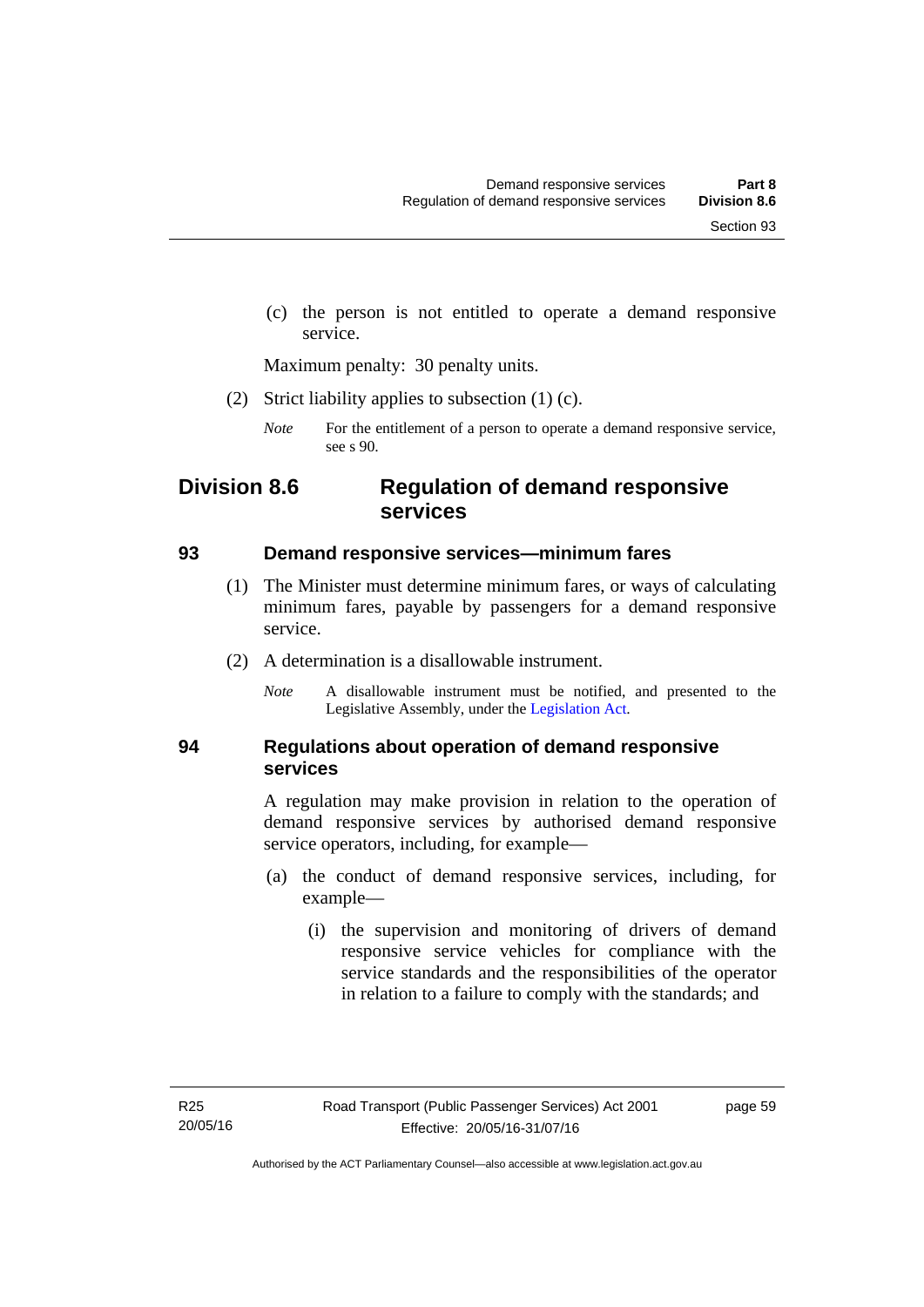- (ii) the safety of passengers (including, for example, by the use of particular kinds of security devices) and the public; and
- (iii) the qualifications, training and experience of demand responsive service vehicle drivers and other people providing services on behalf of authorised demand responsive service operators; and
- (iv) maximum driving times and minimum rest times of demand responsive service vehicle drivers; and
- (v) insurance; and
- (vi) if appropriate, the issue of tickets; and
- (vii) customer complaints and inquiries; and
- (viii) lost property; and
- (b) the preparation and publication of service information for demand responsive services, including timetables (if any) and compliance with any timetables; and
- (c) the obligations of drivers of demand responsive service vehicles and other people providing services on behalf of authorised demand responsive service operators; and
- (d) the requirements that demand responsive service vehicles, and their equipment and fittings (internal and external), must comply with; and
- (e) the maintenance and cleaning of demand responsive service vehicles; and
- (f) maintenance, parking and other facilities for demand responsive service vehicles; and
- (g) the making and keeping of records and their inspection; and
- (h) the auditing of records and systems; and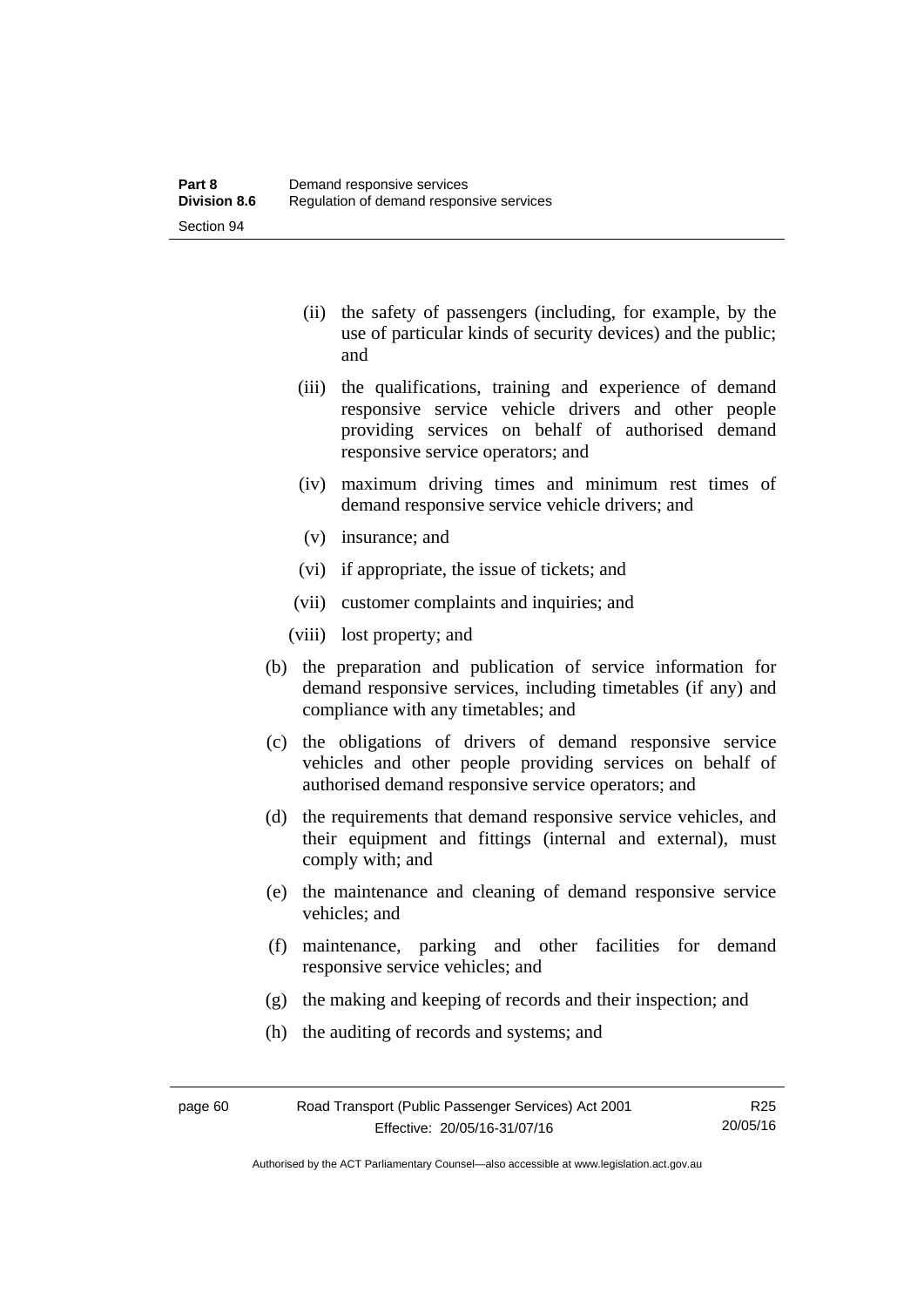- (i) requirements for display of authorisation numbers on advertisements for the service; and
- (j) the provision of information and reports to the road transport authority.
- *Note* An example is part of the Act, is not exhaustive and may extend, but does not limit, the meaning of the provision in which it appears (see [Legislation Act,](http://www.legislation.act.gov.au/a/2001-14) s 126 and s 132).

## **95 Regulations about operation of demand responsive service vehicles**

A regulation may make provision in relation to the operation of demand responsive service vehicles, including, for example—

- (a) the use of demand responsive services by people, including the payment of fares; and
- (b) the regulation or prohibition of the use of demand responsive service vehicles on certain roads or road related areas; and
- (c) the picking-up and dropping-off of passengers and other matters relating to the transport of passengers; and
- (d) the records to be made and kept, how they are to be made and kept, and their inspection; and
- (e) the transport of passengers' luggage or other goods, and animals; and
- (f) if the demand responsive service vehicle is a bus—the regulation or prohibition of the transport of passengers standing in or on any part of the vehicle; and
- (g) the maximum speed of demand responsive service vehicles; and
- (h) the solicitation of passengers; and
- (i) the payment of fares; and

page 61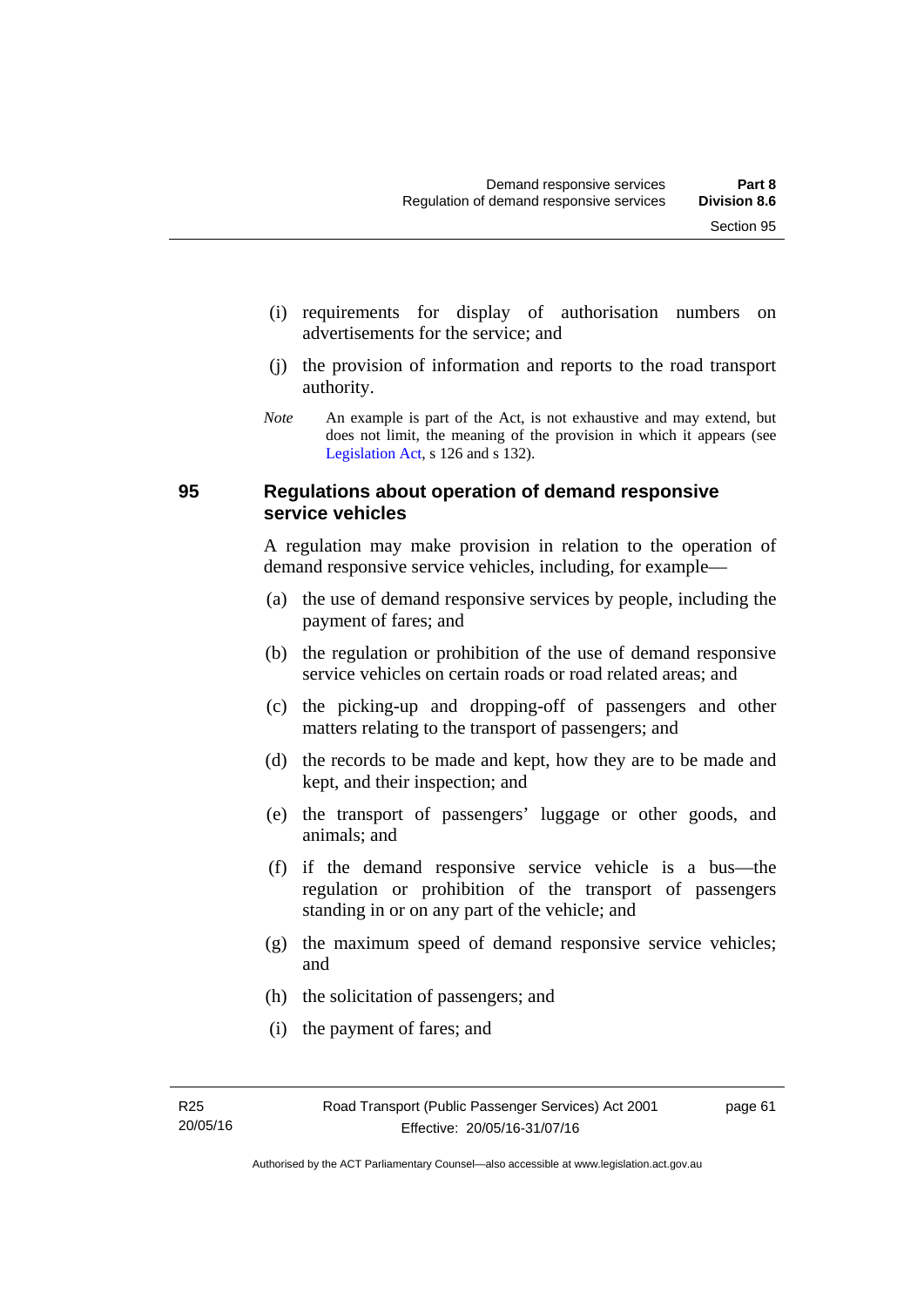- (j) the design, equipment and fittings (internal or external) of demand responsive service vehicles; and
- (k) the use of bus, minibus, loading and taxi zones; and
- (l) the regulation or prohibition of notices, signs, and advertisements inside or on the outside of demand responsive service vehicles; and
- (m) the use of decal signs and livery for demand responsive service vehicles; and
- (n) approval of uniforms or industry codes of practice for dress standards.
- *Note* An example is part of the Act, is not exhaustive and may extend, but does not limit, the meaning of the provision in which it appears (see [Legislation Act,](http://www.legislation.act.gov.au/a/2001-14) s 126 and s 132).

## **96 Regulations about demand responsive service vehicle drivers**

A regulation may make provision in relation to drivers of demand responsive service vehicles, including, for example—

- (a) the powers, duties and conduct of drivers; and
- (b) the training of drivers; and
- (c) how drivers must dress.
- *Note* An example is part of the Act, is not exhaustive and may extend, but does not limit, the meaning of the provision in which it appears (see [Legislation Act,](http://www.legislation.act.gov.au/a/2001-14) s 126 and s 132).

## **97 Regulations about conduct of demand responsive vehicle passengers**

A regulation may make provision in relation to the conduct of passengers being carried by demand responsive service vehicles, including, for example—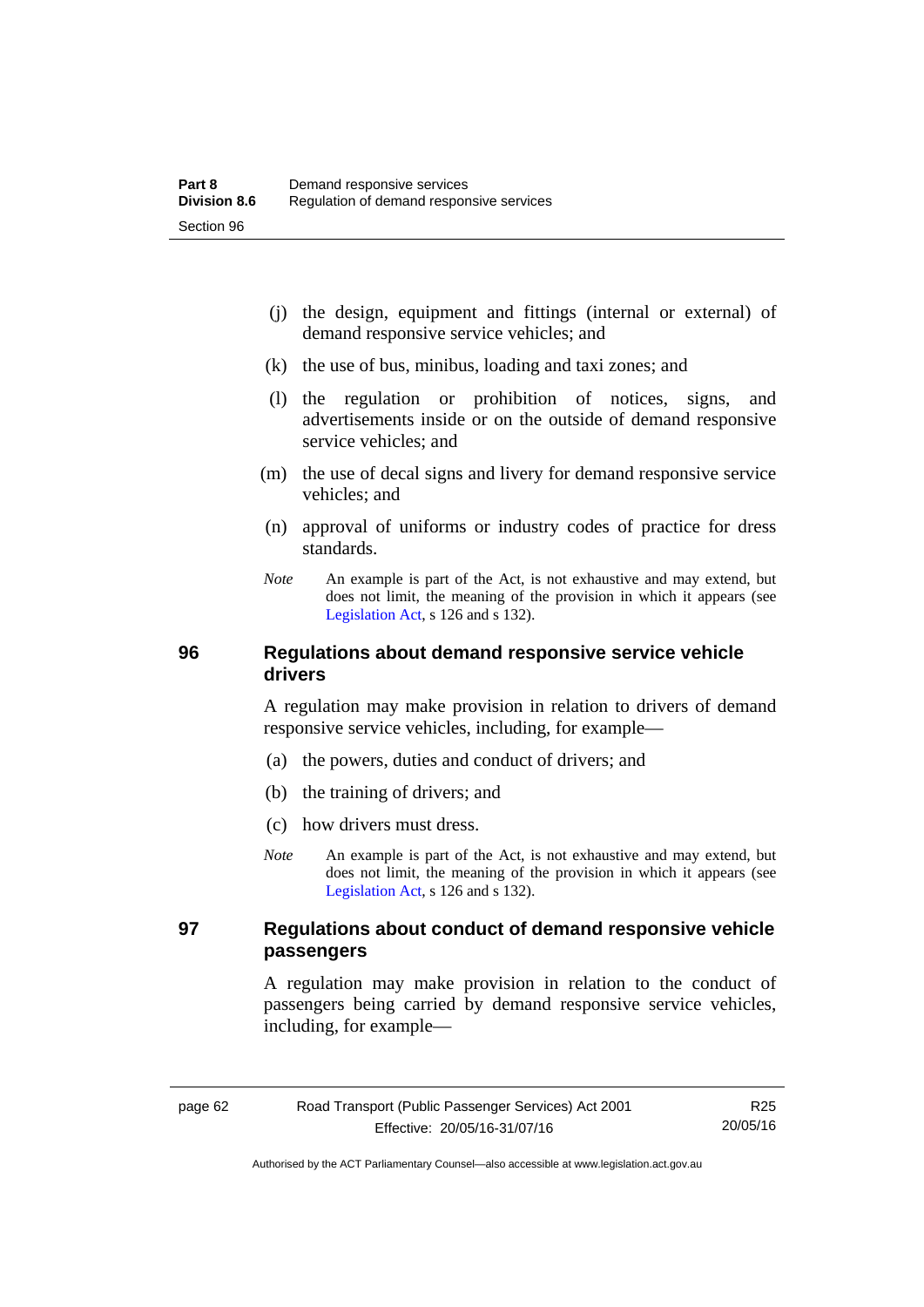- (a) the regulation or prohibition of eating and drinking; and
- (b) the authority of demand responsive service vehicle drivers, police officers and authorised people to direct people contravening a regulation to leave a demand responsive service vehicle and to remove them if they fail to leave.
- *Note* An example is part of the Act, is not exhaustive and may extend, but does not limit, the meaning of the provision in which it appears (see [Legislation Act,](http://www.legislation.act.gov.au/a/2001-14) s 126 and s 132).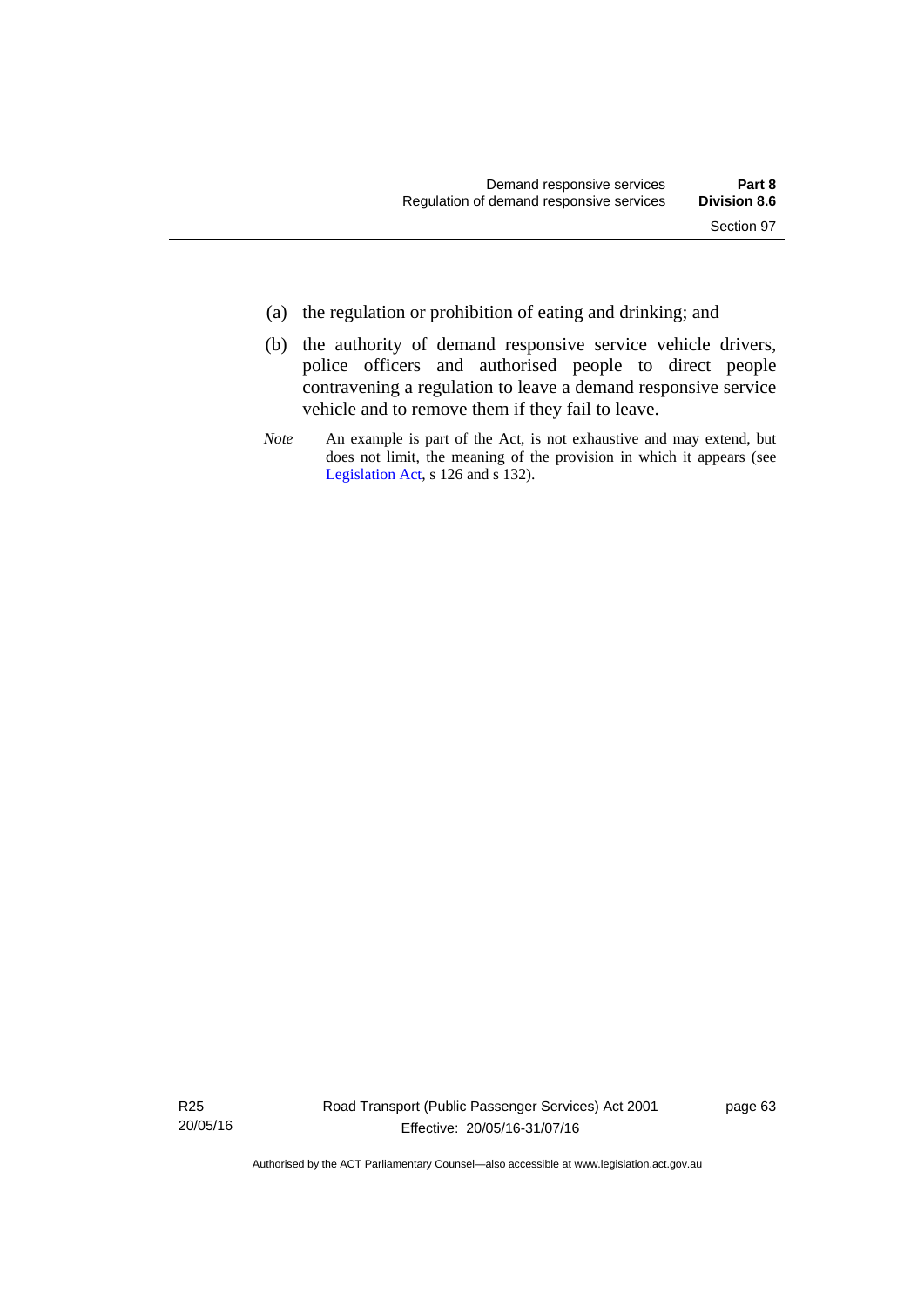Section 110

# **Part 8A Additional public passenger vehicle insurance**

## **110 Definitions—pt 8A**

In this part:

*accredited operator*, of a public passenger vehicle, means a person who is accredited to operate the public passenger service for which the vehicle is operated.

*public passenger vehicle policy* means a policy that—

- (a) is issued (or renewed) by a corporation authorised under the *[Insurance Act 1973](http://www.comlaw.gov.au/Details/C2013C00019)* (Cwlth); and
- (b) insures the accredited operator of the public passenger vehicle to which the policy applies against liability in relation to damage to property caused by, or arising out of the use of, the vehicle anywhere in Australia (whether or not on a road or road related area).

## **111 Public passenger vehicle insurance compulsory**

- (1) The accredited operator of a public passenger vehicle commits an offence if—
	- (a) the accredited operator operates the public passenger vehicle; and
	- (b) there is no public passenger vehicle policy for at least \$5 000 000 for the vehicle.

Maximum penalty: 50 penalty units.

 (2) To remove any doubt, it is irrelevant that a public passenger vehicle policy also insures the accredited operator against other risks.

R25 20/05/16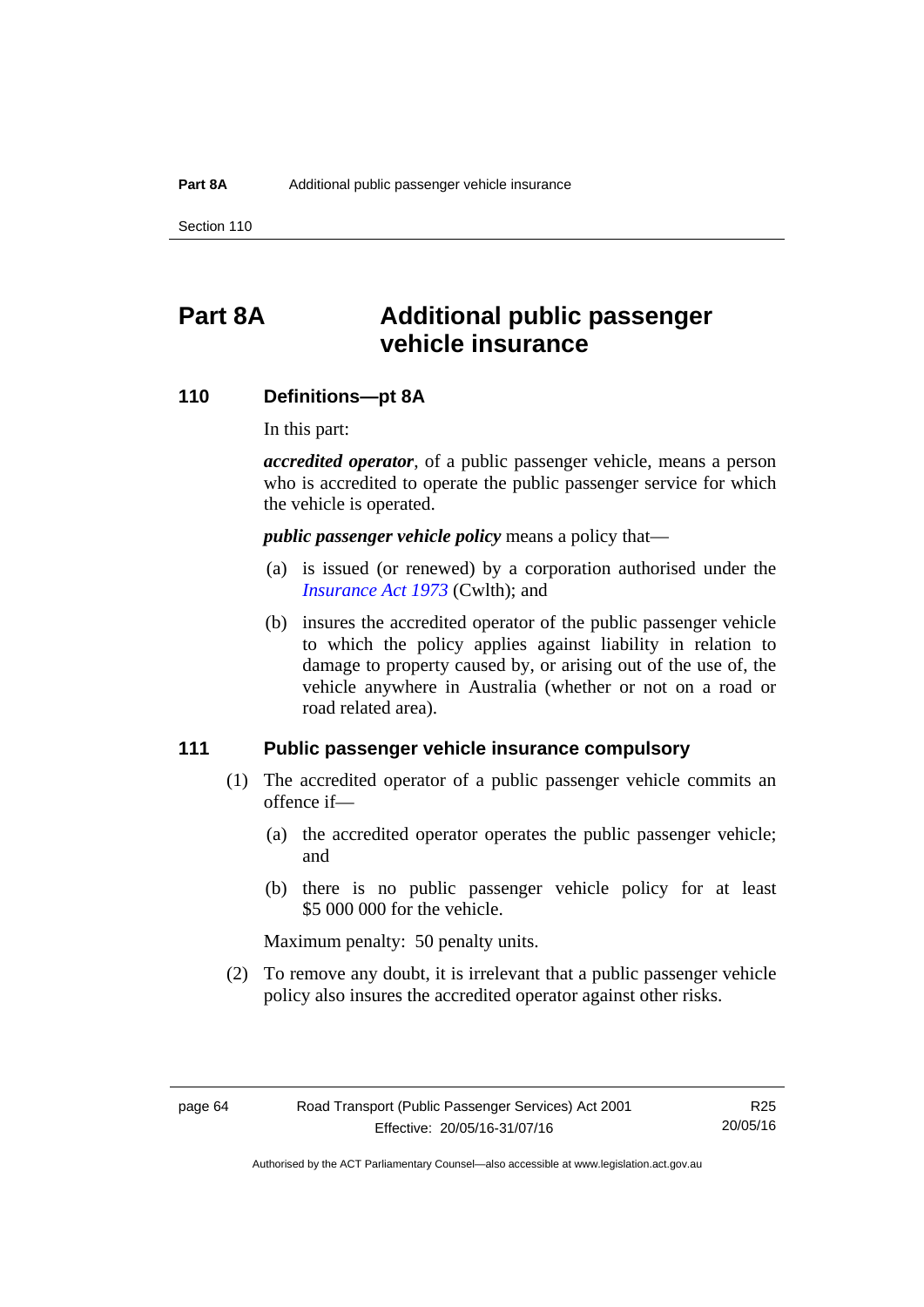# **112 Police officer or authorised person may require evidence of public passenger vehicle insurance**

- (1) A police officer or authorised person may require the accredited operator of a public passenger vehicle to produce evidence that a public passenger vehicle policy is in force for the vehicle.
- (2) The accredited operator must not fail to produce the evidence when required to do so.

Maximum penalty: 20 penalty units.

- (3) It is a defence to an offence against subsection (2) if—
	- (a) the accredited operator has a reasonable excuse for failing to produce the evidence when required to do so; and
	- (b) within 3 days after being required to produce the evidence, produces the evidence at a place prescribed by regulation or as directed by the police officer or authorised person.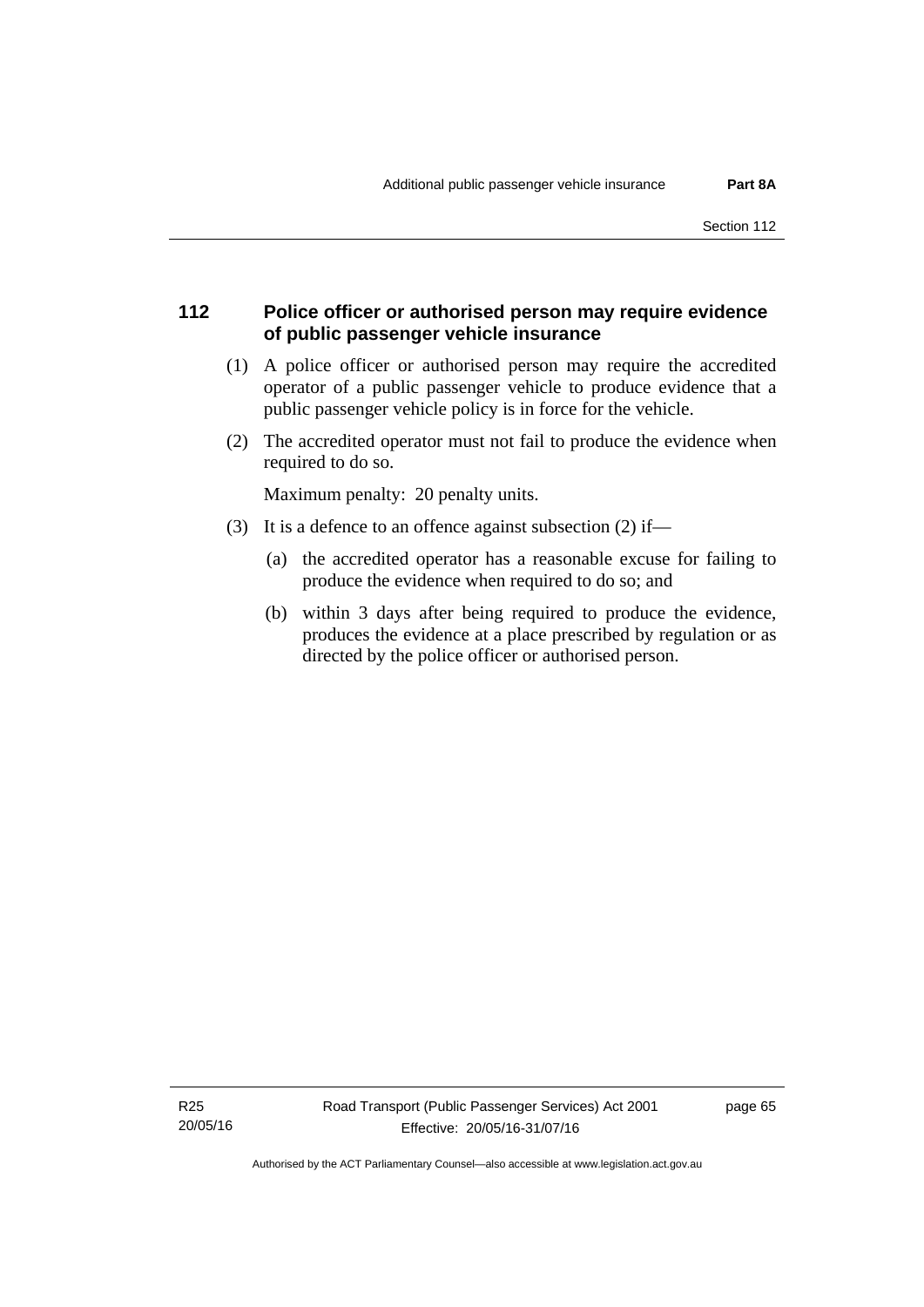#### **Part 9** Enforcement

Section 115

# **Part 9 Enforcement**

# **115 Purpose of powers under pt 9**

The powers under this part may be exercised by the road transport authority, a police officer or an authorised person to decide whether—

- (a) there has been compliance with, or a contravention of, this Act (including, for example, the conditions of an accreditation, taxi licence or hire car licence); or
- (b) a public passenger vehicle complies with the *[Road Transport](http://www.legislation.act.gov.au/a/1999-81)  [\(Vehicle Registration\) Act 1999](http://www.legislation.act.gov.au/a/1999-81)*.
- *Note 1* A reference to an Act includes a reference to the statutory instruments made or in force under the Act, including any regulation (see [Legislation Act,](http://www.legislation.act.gov.au/a/2001-14) s 104).
- *Note 2* An example is part of the regulation, is not exhaustive and may extend, but does not limit, the meaning of the provision in which it appears (see [Legislation Act,](http://www.legislation.act.gov.au/a/2001-14) s 126 and s 132).

# **116 Power to require records or information**

- (1) The road transport authority, a police officer or an authorised person may, by written notice, require a person to provide records or information within the reasonable time stated in the notice.
- (2) The notice may only require a person to provide records that are in the person's possession or control.
- (3) The road transport authority, police officer or authorised person may take copies of any record provided in response to the notice.
- (4) A record required by a notice must be provided in written form except as provided by the notice.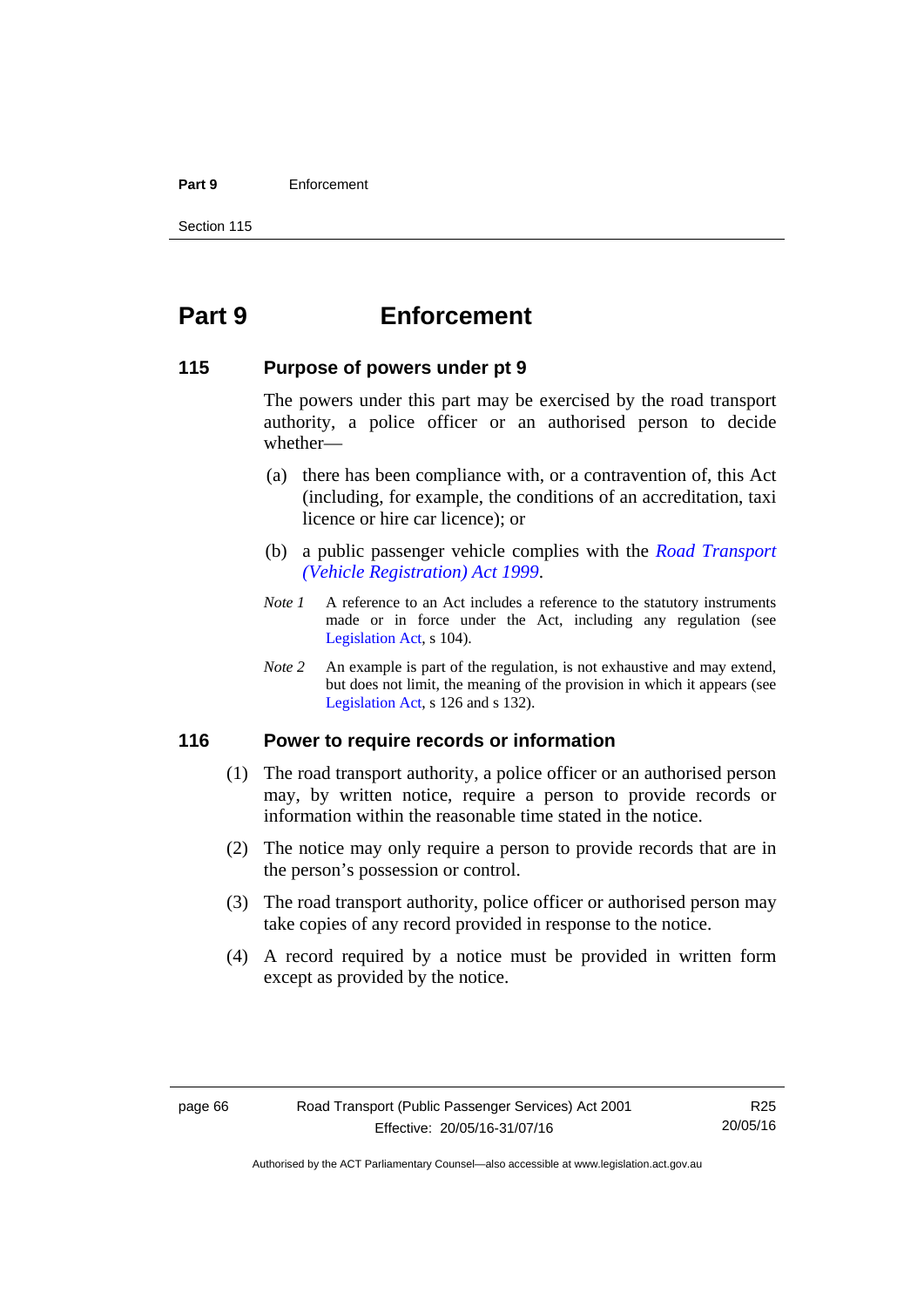(5) A person commits an offence if the person fails to comply with a notice given to the person under this section.

Maximum penalty: 20 penalty units.

(6) An offence against this section is a strict liability offence.

# **117 Power to inspect maintenance facilities**

- (1) For this part, a police officer or authorised person may, at any reasonable time, enter any premises used for or in relation to the maintenance of a public passenger vehicle (other than any part of premises being used solely for residential purposes).
- (2) The police officer or authorised person may—
	- (a) inspect records in the premises relating to the maintenance of public passenger vehicles carried out at the premises; and
	- (b) inspect the premises; and
	- (c) inspect or test any equipment in the premises used or proposed to be used for or in relation to the maintenance of a public passenger vehicle.
	- *Note* The dictionary definition of *inspect* a vehicle includes observe the performance of the vehicle or any of its equipment, with or without the use of instruments.
- (3) For subsection (2) (a), the police officer or authorised person may—
	- (a) require the person apparently in charge of the premises, or anyone else who has the custody or control of the records, to produce them to the police officer or authorised person for inspection; and
	- (b) make copies of, or take extracts from, a record and, for that purpose, may take possession of the record and, if necessary, keep it for not longer than 7 days.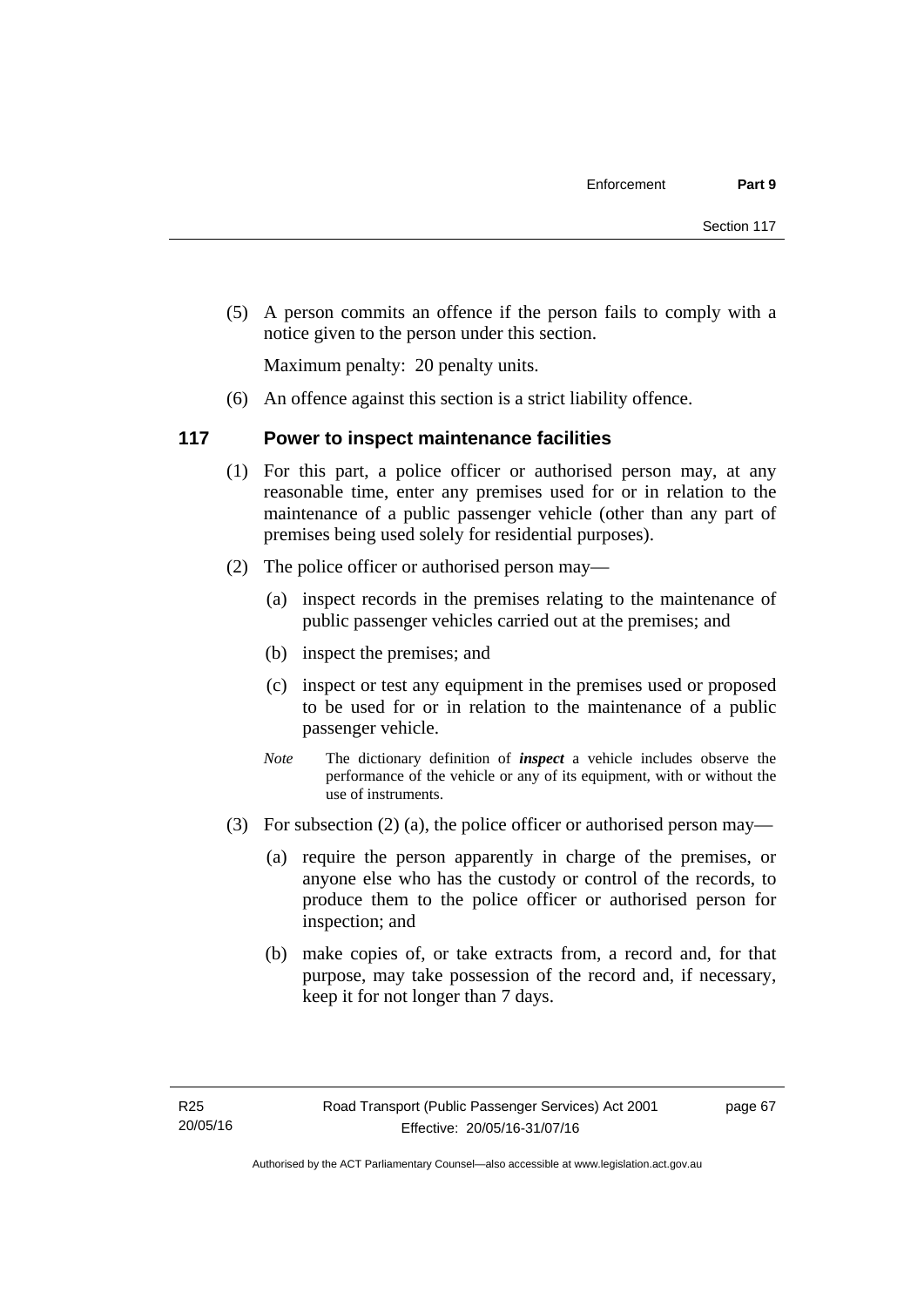Section 118

- (4) For subsection (2) (c), the police officer or authorised person may do any 1 or more of the following:
	- (a) operate any equipment in the premises;
	- (b) require the person apparently in charge of the premises to give the police officer or authorised person any information the police officer or authorised person reasonably needs to inspect or test any equipment in the premises;
	- (c) require the person apparently in charge of the premises to do anything else the police officer or authorised person reasonably needs to inspect or test any equipment in the premises.
- (5) A person commits an offence if the person fails to comply with a requirement made by a police officer or authorised person under this section.

Maximum penalty: 20 penalty units.

- (6) An offence against this section is a strict liability offence.
- (7) An authorised person who enters premises under this section is not authorised to remain in the premises if, when asked by the person in charge of the premises, the authorised person does not produce his or her identity card for inspection.

# **118 Power to inspect and test vehicles**

- (1) A police officer or authorised person may inspect a public passenger vehicle, or any other vehicle that the police officer or authorised person believes, on reasonable grounds, is operating, or has operated, as a public passenger vehicle, and may inspect and test its equipment and fittings.
	- *Note* The dictionary definition of *inspect* a vehicle includes observe the performance of the vehicle or any of its equipment, with or without the use of instruments.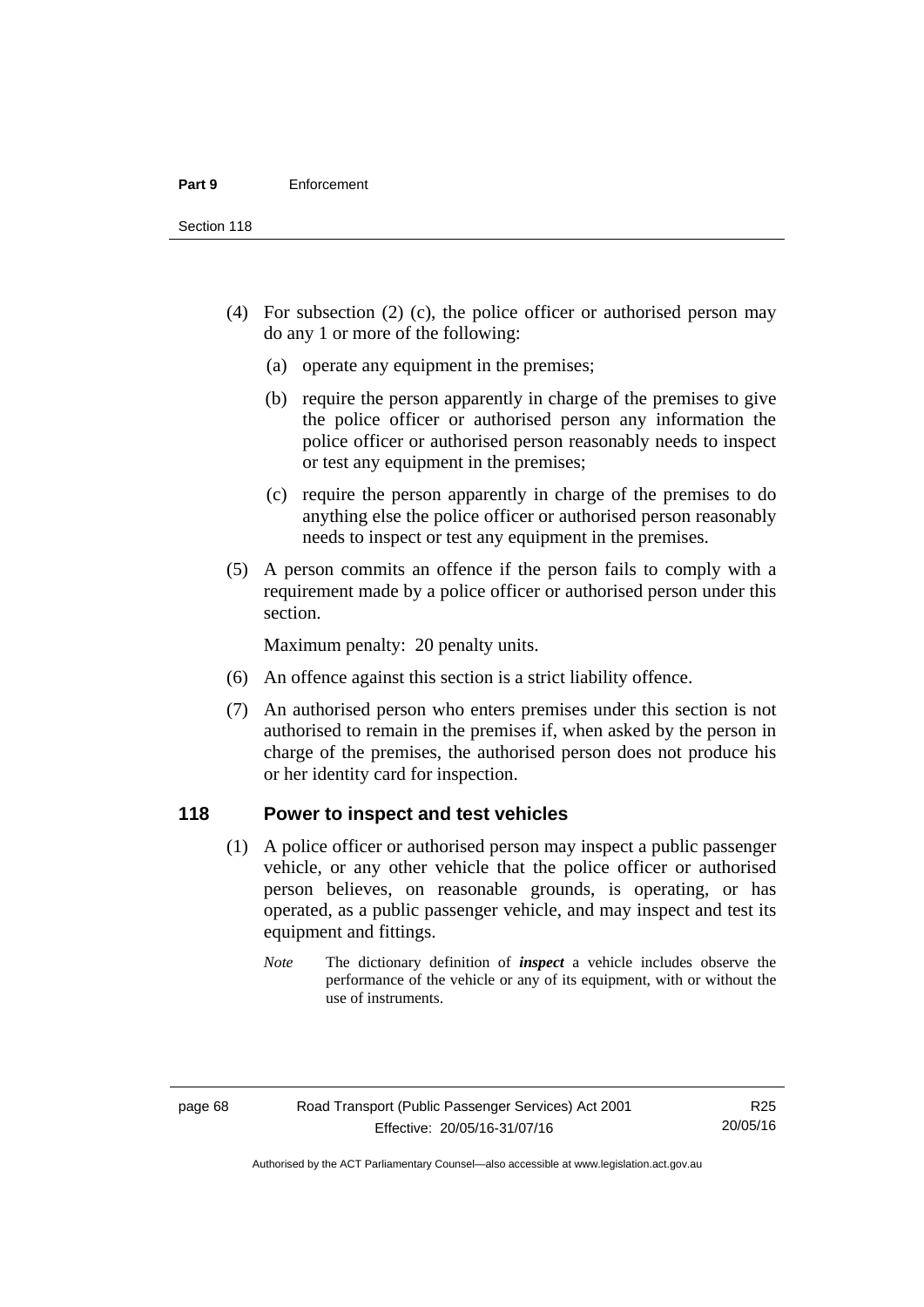- (2) Without limiting subsection (1), the police officer or authorised person may, for that subsection, do any 1 or more of the following:
	- (a) if the vehicle is being driven—ask or signal the driver of the vehicle to stop the vehicle;
	- (b) get into or onto the vehicle and remain in or on the vehicle;
	- (c) operate the vehicle and any of its equipment;
	- (d) ask the driver or anyone else apparently in charge of the vehicle to—
		- (i) give the police officer or authorised person any information the police officer or authorised person reasonably requires to inspect or test the vehicle; or
		- (ii) do anything else the police officer or authorised person reasonably requires to inspect or test the vehicle.
- (3) If a vehicle is stopped because of a request or signal under subsection (2) (a), any inspection or testing of the vehicle must be carried out—
	- (a) at, or as near as practicable to, the place where the request or signal is made or given; and
	- (b) as soon as practicable, and in any case within 1 hour, after the vehicle is stopped.
- (4) A person commits an offence if the person fails to comply with a request or signal made or given by a police officer or authorised person under this section.

Maximum penalty: 20 penalty units.

(5) An offence against this section is a strict liability offence.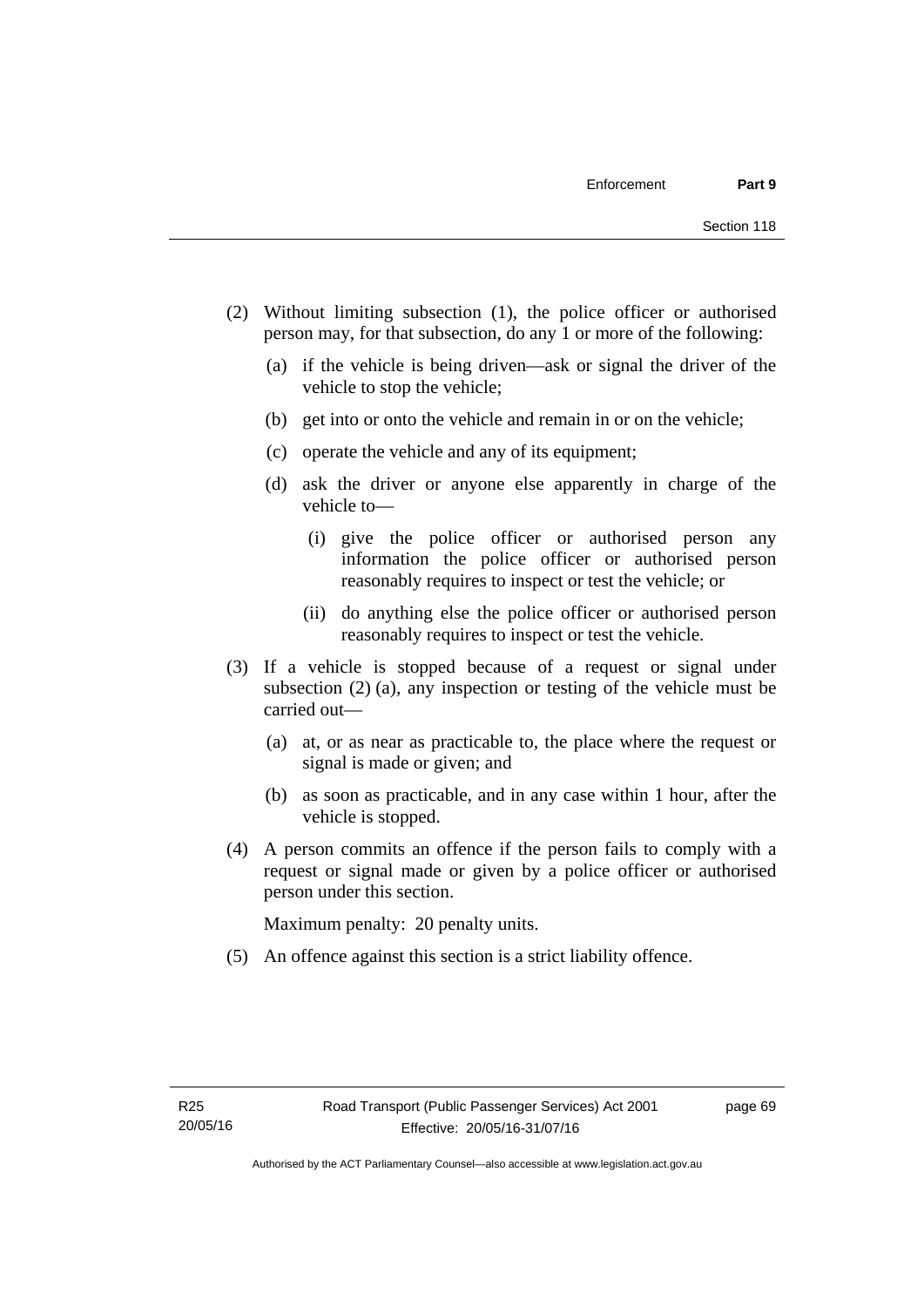#### **Part 9** Enforcement

# **119 Power to require vehicles or equipment to be inspected and tested**

- (1) A police officer or authorised person may, by written notice given to the operator of a public passenger vehicle, or any other vehicle that the police officer or authorised person believes, on reasonable grounds, is operating, or has operated, as a public passenger vehicle, require the person to have the vehicle and its equipment and fittings (or stated equipment) inspected or tested.
- (2) The notice may require any of the following:
	- (a) the inspection and testing to be carried out within or at a stated reasonable time;
	- (b) the inspection and testing to be carried out by or in the presence of a police officer, an authorised person or anyone else;
	- (c) the inspection and testing to be carried out at a stated reasonable place;
	- (d) a report of the inspection and testing to be given to a police officer, an authorised person or the road transport authority within a stated reasonable time;
	- (e) anything else reasonably necessary or convenient for the inspection and testing.
- (3) A person commits an offence if the person fails to comply with a notice given to the person under subsection (1).

Maximum penalty: 20 penalty units.

- (4) An offence against this section is a strict liability offence.
- (5) In subsection (1):

*operator*, of a vehicle, includes the responsible person for the vehicle within the meaning of the *[Road Transport \(General\) Act](http://www.legislation.act.gov.au/a/1999-77)  [1999](http://www.legislation.act.gov.au/a/1999-77)*, section 10 and section 11.

R25 20/05/16

Authorised by the ACT Parliamentary Counsel—also accessible at www.legislation.act.gov.au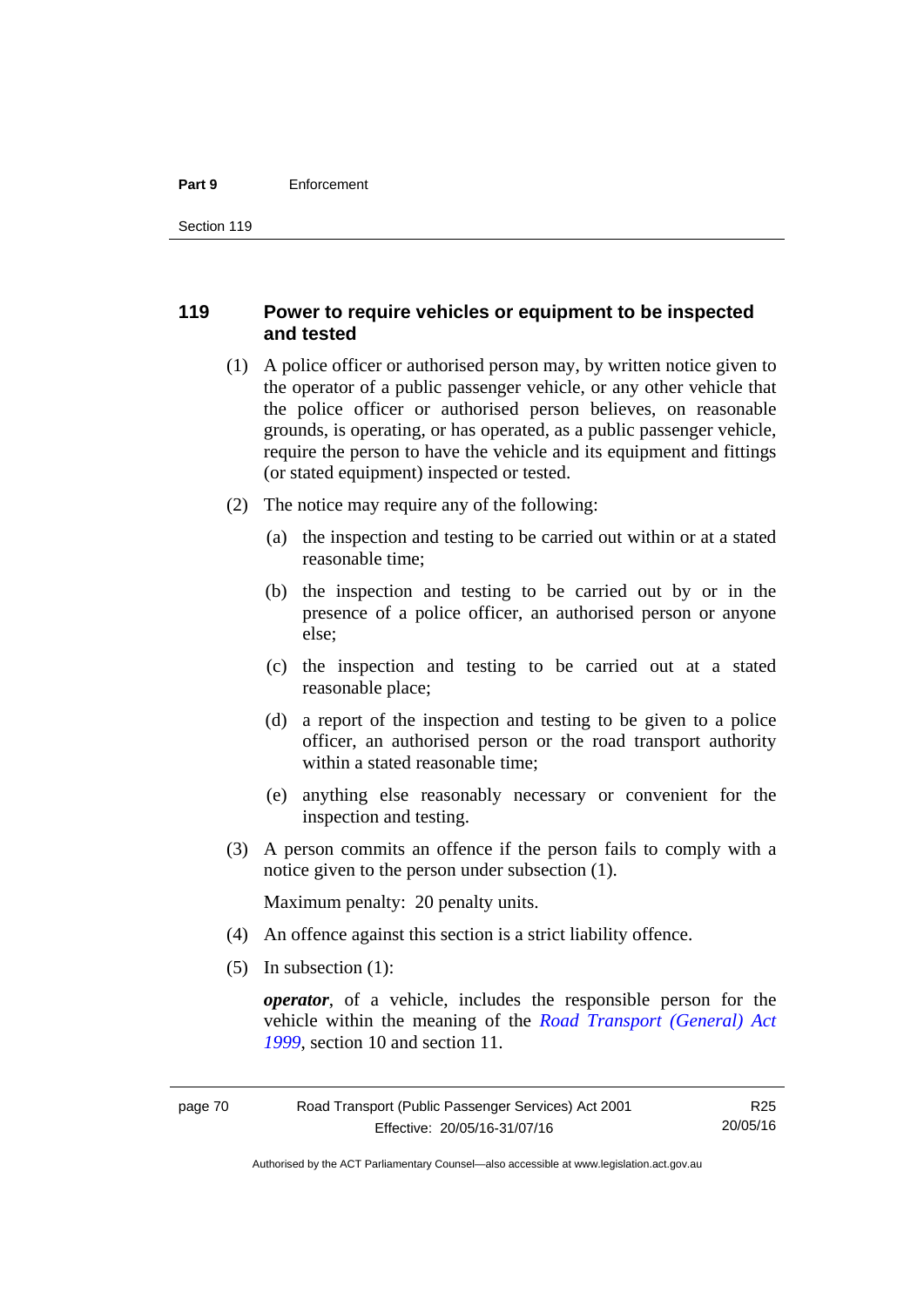# **120 Attachment and removal of noncompliance notices**

- (1) A police officer or authorised person, or a person inspecting a vehicle under this part, may attach a notice (a *noncompliance notice*) to the vehicle if the officer or person suspects, on reasonable grounds, that—
	- (a) the vehicle or its equipment or fittings, or its servicing or maintenance, do not comply with this Act; or
	- (b) the vehicle (including its equipment and fittings) does not comply with the *[Road Transport \(Vehicle Registration\) Act](http://www.legislation.act.gov.au/a/1999-81)  [1999](http://www.legislation.act.gov.au/a/1999-81)*.
	- *Note* A reference to an Act includes a reference to the statutory instruments made or in force under the Act, including any regulation (see [Legislation Act,](http://www.legislation.act.gov.au/a/2001-14) s 104).
- (2) The notice must state—
	- (a) the action necessary for the vehicle, equipment or fittings, or its servicing or maintenance, to comply with this Act or the *[Road Transport \(Vehicle Registration\) Act 1999](http://www.legislation.act.gov.au/a/1999-81)*; and
	- (b) a date and time (the *time of effect*) after which the vehicle must not be operated as a public passenger vehicle if the notice has not been removed by a police officer or authorised person.
- (3) A police officer or authorised person may remove the noncompliance notice from the vehicle, or direct in writing that it be taken to have been removed, if satisfied on inspection or testing of the vehicle or its equipment or fittings that the necessary action mentioned in the notice has been taken.
- (4) A person other than a police officer or authorised person commits an offence if the person removes a noncompliance notice from a public passenger vehicle.

Maximum penalty: 20 penalty units.

(5) An offence against this section is a strict liability offence.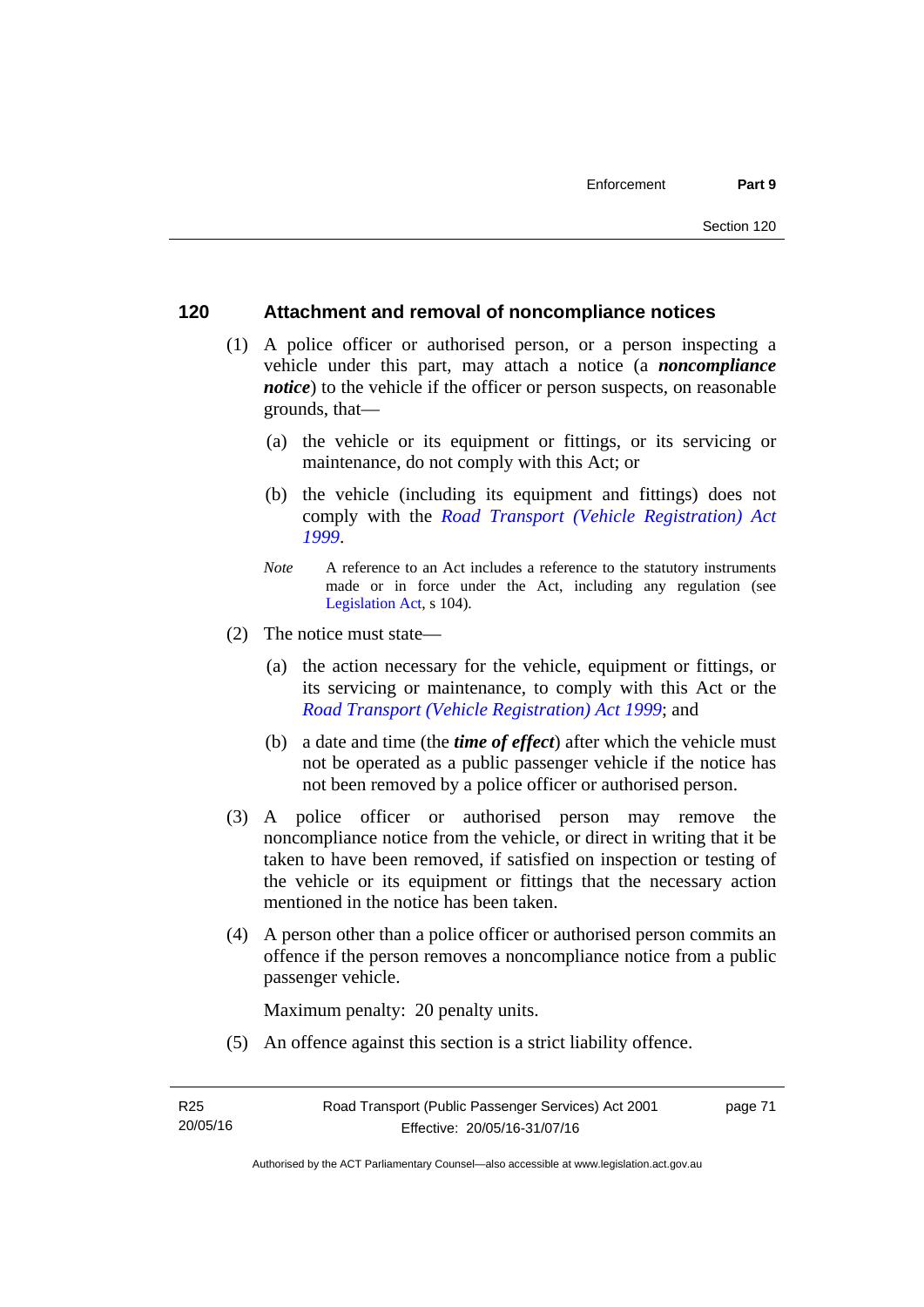#### **Part 9** Enforcement

Section 121

 (6) A police officer's or authorised person's power to issue a noncompliance notice for a public passenger vehicle under this section is additional to the power of the police officer or authorised person to issue a defect notice under the *[Road Transport \(Vehicle](http://www.legislation.act.gov.au/sl/2000-12)  [Registration\) Regulation 2000](http://www.legislation.act.gov.au/sl/2000-12)* for a public passenger vehicle.

# **121 Police officer or authorised person—power to require name and address etc**

- (1) A police officer or authorised person may require a person to state the person's name and home address if the police officer or authorised person believes, on reasonable grounds, that the person is committing or has committed an offence against this Act.
	- *Note* A reference to an Act includes a reference to the statutory instruments made or in force under the Act, including any regulation (see [Legislation Act,](http://www.legislation.act.gov.au/a/2001-14) s 104).
- (2) The police officer or authorised person must tell the person the reason for the requirement and, as soon as practicable, record the reason.
- (3) The person may ask the police officer or authorised person to produce his or her identity card for inspection by the person.
- (4) A person must comply with a requirement made of the person under subsection (1) if—
	- (a) the police officer or authorised person tells the person the reason for the requirement; and
	- (b) for a request made by an authorised person—the authorised person has complied with the *[Road Transport \(General\) Act](http://www.legislation.act.gov.au/a/1999-77)  [1999](http://www.legislation.act.gov.au/a/1999-77)*, section 21 (Power not to be exercised before identity card shown).

Maximum penalty: 10 penalty units.

(5) An offence against this section is a strict liability offence.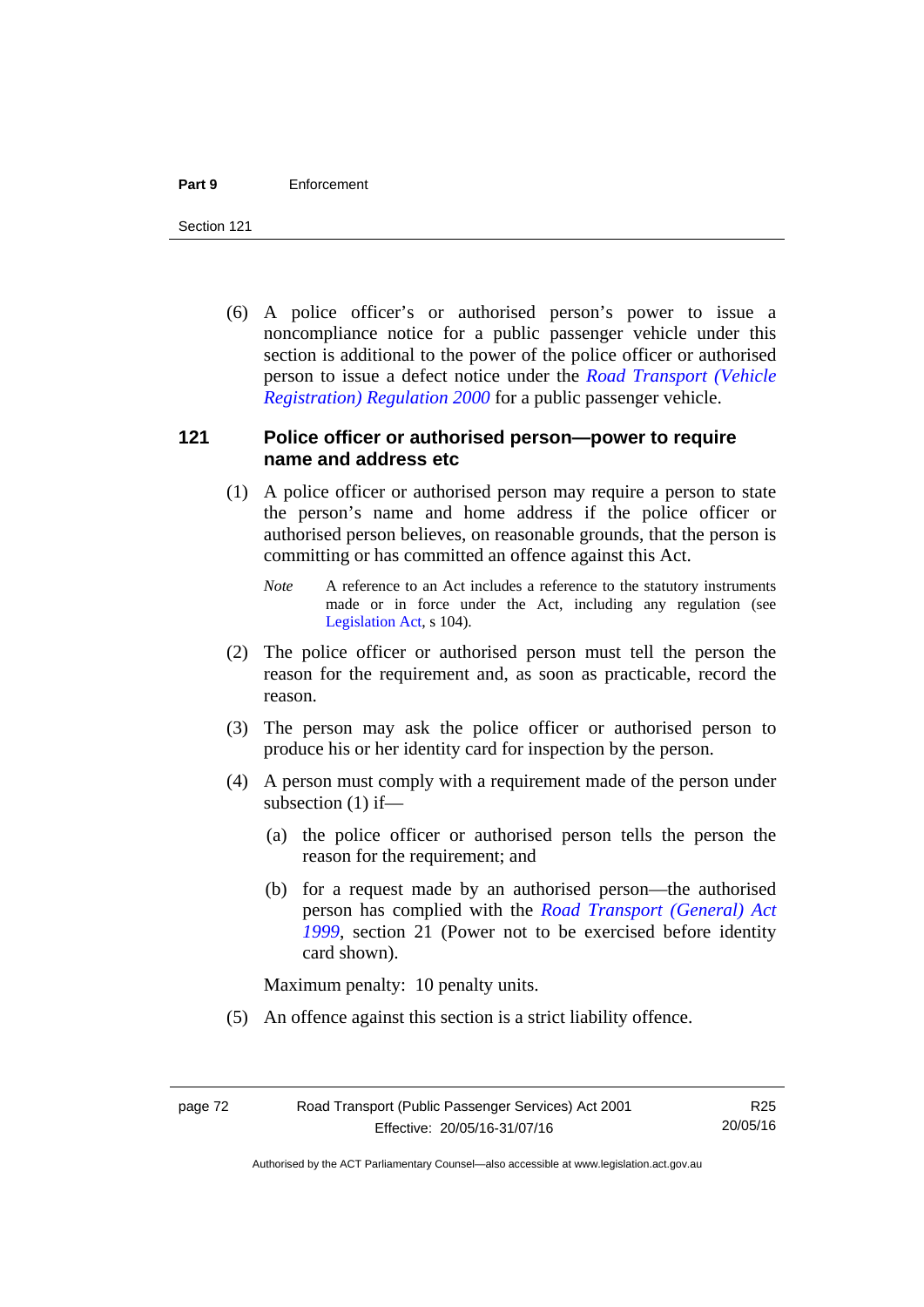# **Part 10 Miscellaneous**

# **125 Unauthorised public passenger services**

 (1) A person must not use a vehicle for the transport of passengers for a fare or other consideration along a road or road related area.

Maximum penalty: 50 penalty units.

- (2) This section does not apply to the person if—
	- (a) the monetary or other consideration receivable by the person is not more than the cost of operating the vehicle to transport the passengers; or
	- (b) the person is entitled under this Act to operate the public passenger service being operated by the person.

### **Examples for par (a)**

- 1 A car pool in which participants share the costs of operating the vehicle for the car pool.
- 2 Helen is a member of Bush Hikers Anonymous. She carries 2 other members in her car to a club walk. The 2 other members pay Helen part of the costs of operating her car for the club walk.
- *Note 1* For the entitlement of a person to operate a public passenger service, see the following provisions:
	- $\bullet$  s 18 and s 19 (bus services)
	- s 51 (taxi services)
	- s 73 (hire car services)
	- s 90 (demand responsive services).
- *Note* 2 This section also does not apply if the person is exempted from the operation of this section under s 127 or s 128.
- *Note 3* An example is part of the Act, is not exhaustive and may extend, but does not limit, the meaning of the provision in which it appears (see [Legislation Act,](http://www.legislation.act.gov.au/a/2001-14) s 126 and s 132).
- (3) An offence against this section is a strict liability offence.

R25 20/05/16 page 73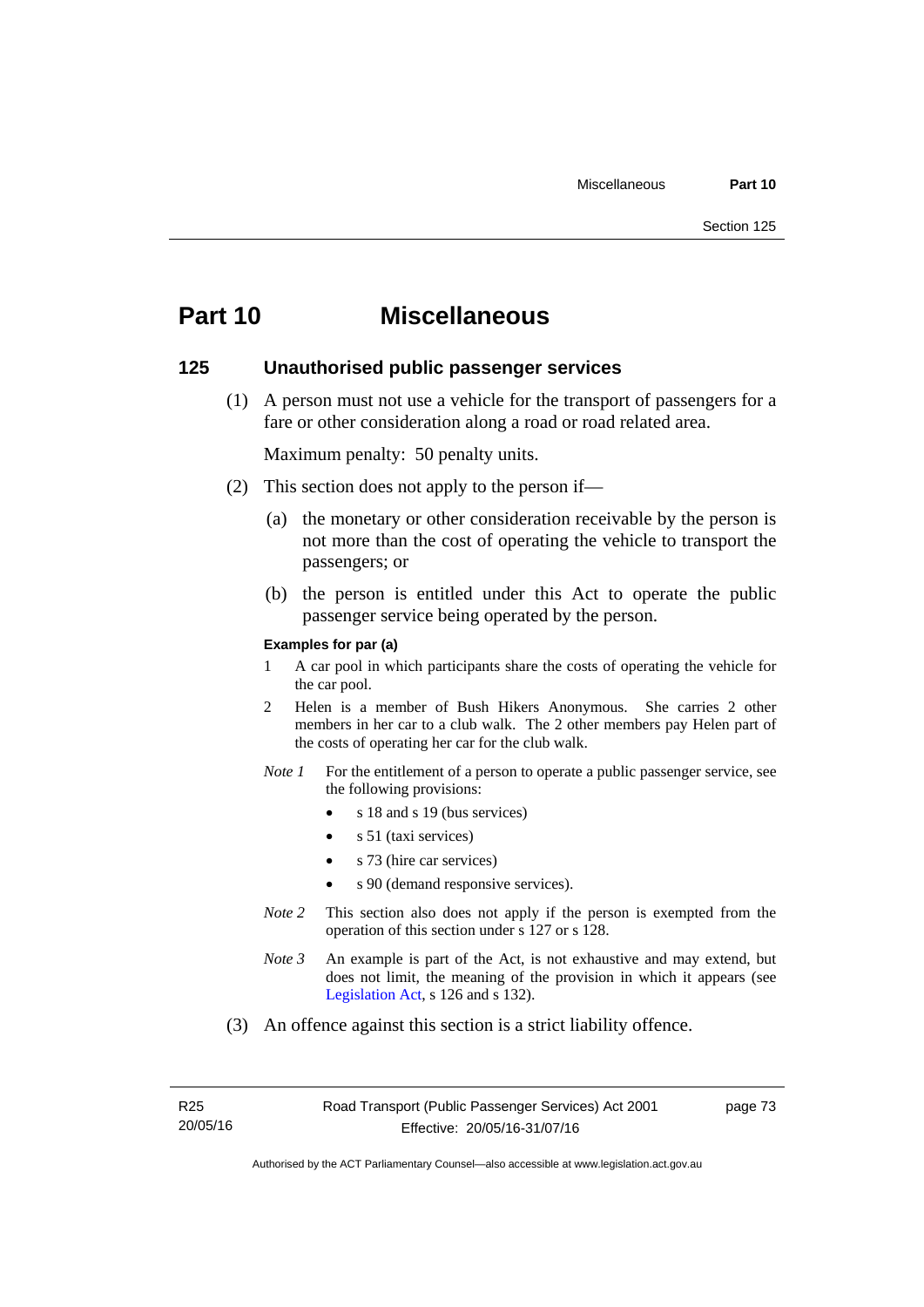#### **Part 10** Miscellaneous

Section 126

# **126 Regulation-making power**

- (1) The Executive may make regulations for this Act.
	- *Note* Regulations must be notified and presented to the Legislative Assembly, under the [Legislation Act.](http://www.legislation.act.gov.au/a/2001-14)
- (2) A regulation may apply, adopt or incorporate a law of another jurisdiction or an instrument, or a provision of a law of another jurisdiction or instrument, as in force from time to time.
	- *Note 1* The text of an applied, adopted or incorporated law or instrument, whether applied as in force from time to time or as at a particular time, is taken to be a notifiable instrument if the operation of the [Legislation](http://www.legislation.act.gov.au/a/2001-14)  [Act](http://www.legislation.act.gov.au/a/2001-14), s 47 (5) or (6) is not disapplied (see s 47 (7)).
	- *Note 2* A notifiable instrument must be notified under the [Legislation Act](http://www.legislation.act.gov.au/a/2001-14).
- (3) A regulation may make provision in relation to the powers and duties of police officers and authorised people in relation to public passenger services, including, for example, in relation to public passenger vehicles, drivers of public passenger vehicles and passengers.
	- *Note* An example is part of the Act, is not exhaustive and may extend, but does not limit, the meaning of the provision in which it appears (see [Legislation Act,](http://www.legislation.act.gov.au/a/2001-14) s 126 and s 132).
- (4) A regulation may make provision in relation to insurance against liability for damage to property caused by, or arising out of the use of, a public passenger vehicle.
- (5) A regulation may create offences and fix maximum penalties of not more than 20 penalty units for the offences.
- (6) In this section:

*law of another jurisdiction*—see the [Legislation Act](http://www.legislation.act.gov.au/a/2001-14), section 47 (10).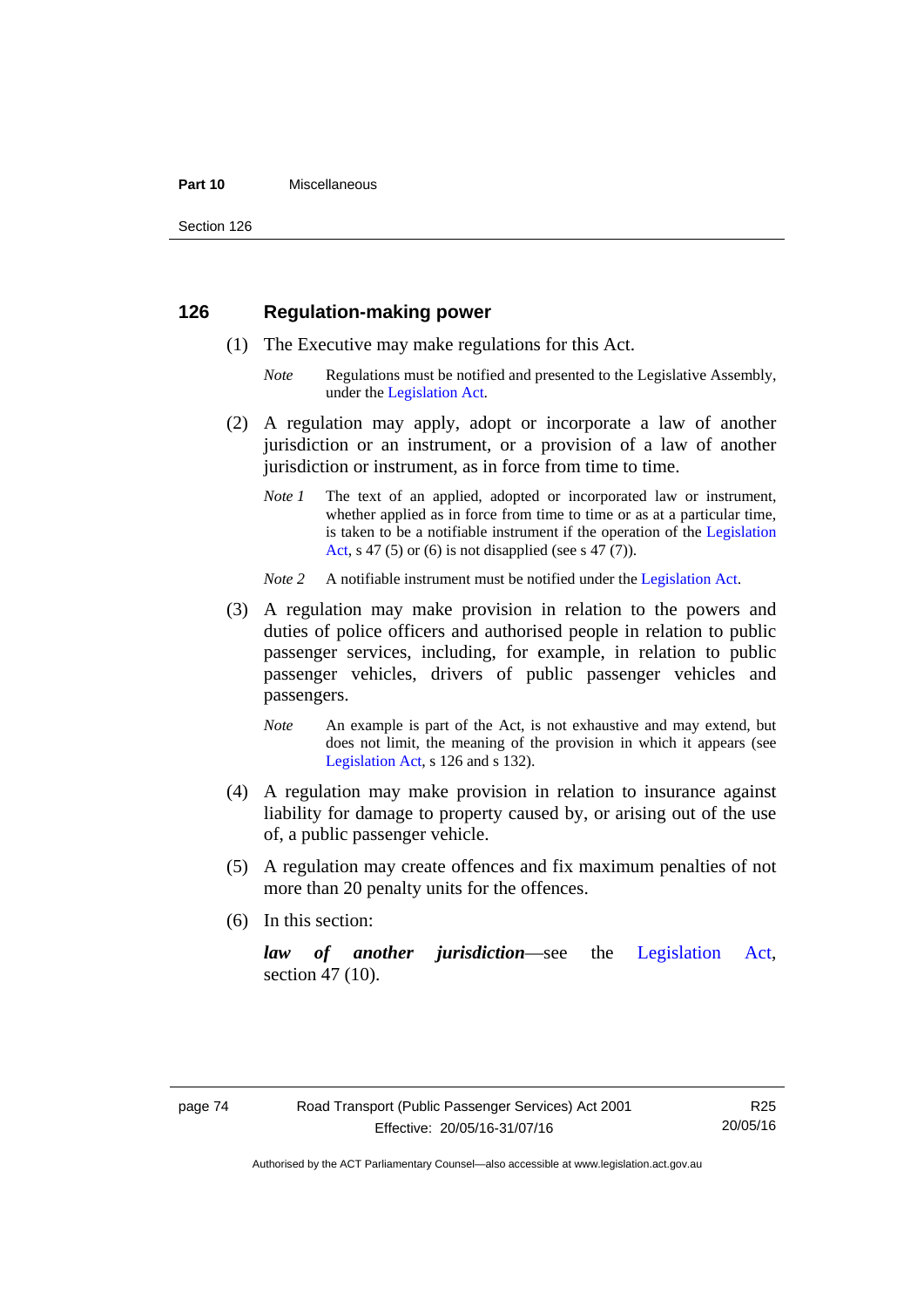# **127 Minister may exempt vehicles and people from Act**

- (1) The Minister may exempt a vehicle or person from this Act (or a stated provision of this Act).
- (2) An exemption is a disallowable instrument.
	- *Note* A disallowable instrument must be notified, and presented to the Legislative Assembly, under the [Legislation Act.](http://www.legislation.act.gov.au/a/2001-14)

# **128 Regulations may exempt vehicles and people from Act**

- (1) A regulation may—
	- (a) exempt a vehicle or person, or a kind of vehicle or person, prescribed by regulation from this Act (or a stated provision of this Act); or
	- (b) authorise the road transport authority to exempt a vehicle or person, or a kind of vehicle or person, by regulation from this Act (or a stated provision of this Act).
- (2) An exemption given under a regulation mentioned in subsection (1) may be conditional.
- (3) A regulation may provide for the road transport authority to—
	- (a) suspend the operation of a regulation mentioned in subsection (1) (a) in the way and circumstances prescribed by regulation; or
	- (b) suspend the operation of an exemption given by the authority to a vehicle or person in the way and circumstances prescribed by regulation.

# **129 References to Motor Traffic Act, Traffic Act etc**

(1) In any Act, instrument made under an Act or document, a reference to an earlier law is, in relation to anything to which this Act applies, a reference to this Act.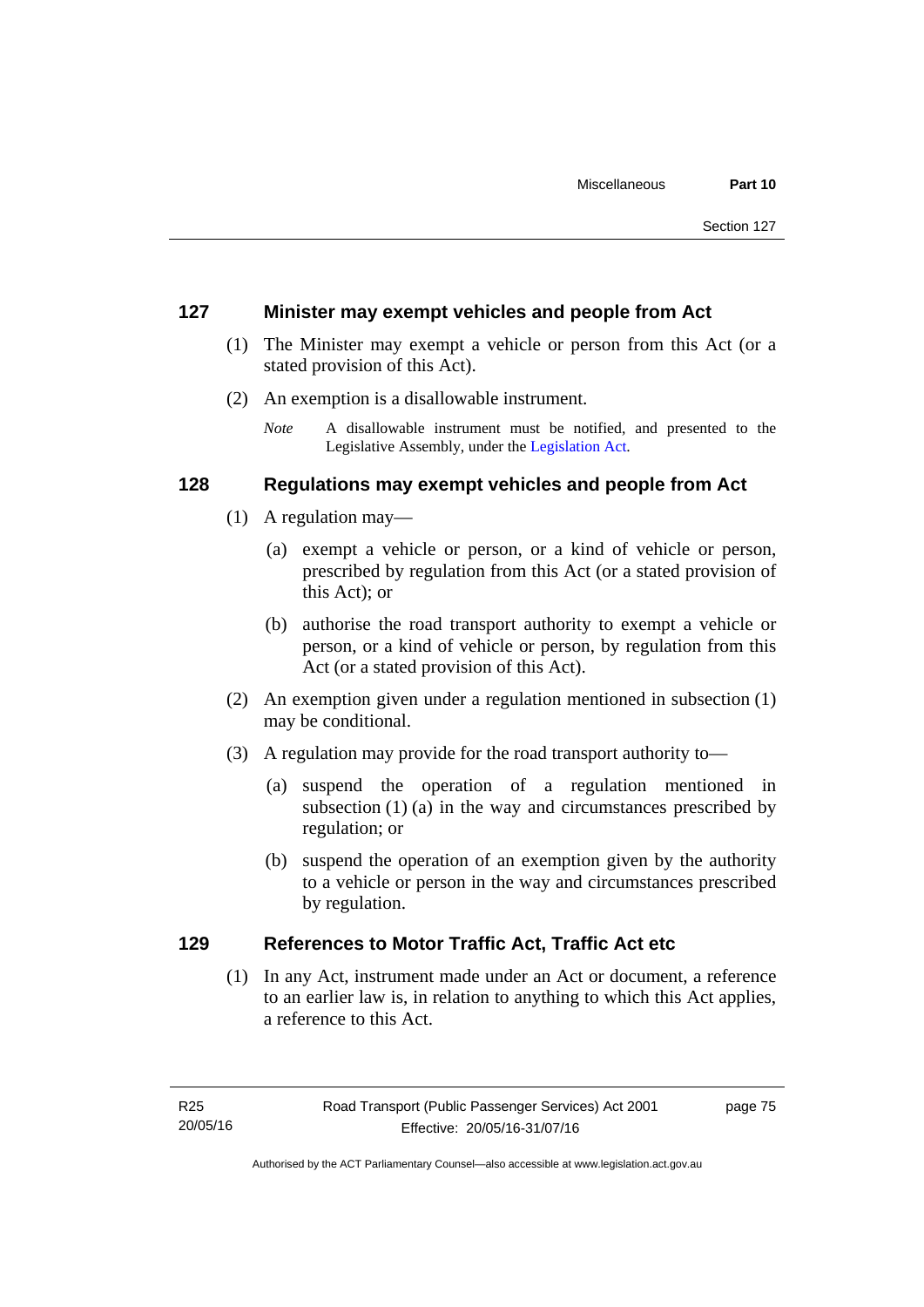#### **Part 10** Miscellaneous

(2) In this section:

*earlier law* means any of the following:

- (a) *[Motor Traffic Act 1936](http://www.legislation.act.gov.au/a/1936-45)*;
- (b) *[Motor Traffic Regulations 1934](http://www.legislation.act.gov.au/sl/1934-6)*;
- (c) *[Road Transport \(Bus Services\) Regulations 2000](http://www.legislation.act.gov.au/sl/2000-9)*;
- (d) *[Road Transport \(General\) Act 1999](http://www.legislation.act.gov.au/a/1999-77)*;
- (e) *[Road Transport \(Hire Vehicle Services\) Regulations 2000](http://www.legislation.act.gov.au/sl/2000-4)*;
- (f) *[Road Transport \(Taxi Services\) Regulations 2000](http://www.legislation.act.gov.au/sl/2000-5)*.

# **130 Transitional regulations**

- (1) A regulation may prescribe transitional matters necessary or convenient to be prescribed because of the enactment of the *[Road](http://www.legislation.act.gov.au/a/2015-47/default.asp)  [Transport \(Public Passenger Services\) \(Taxi Industry Innovation\)](http://www.legislation.act.gov.au/a/2015-47/default.asp)  [Amendment Act 2015](http://www.legislation.act.gov.au/a/2015-47/default.asp)*.
- (2) A regulation may modify this part (including in relation to another territory law) to make provision in relation to anything that, in the Executive's opinion, is not, or is not adequately or appropriately, dealt with in this part.
- (3) A regulation under subsection (2) has effect despite anything elsewhere in this Act or another territory law.
- (4) This section expires 1 year after the day it commences.
	- *Note* Transitional provisions are kept in the Act for a limited time. A transitional provision is repealed on its expiry but continues to have effect after its repeal (see [Legislation Act,](http://www.legislation.act.gov.au/a/2001-14) s 88).

 **M 131 Transitional—Road Transport (Public Passenger Services) (Taxi Industry Innovation) Amendment Act 2015** 1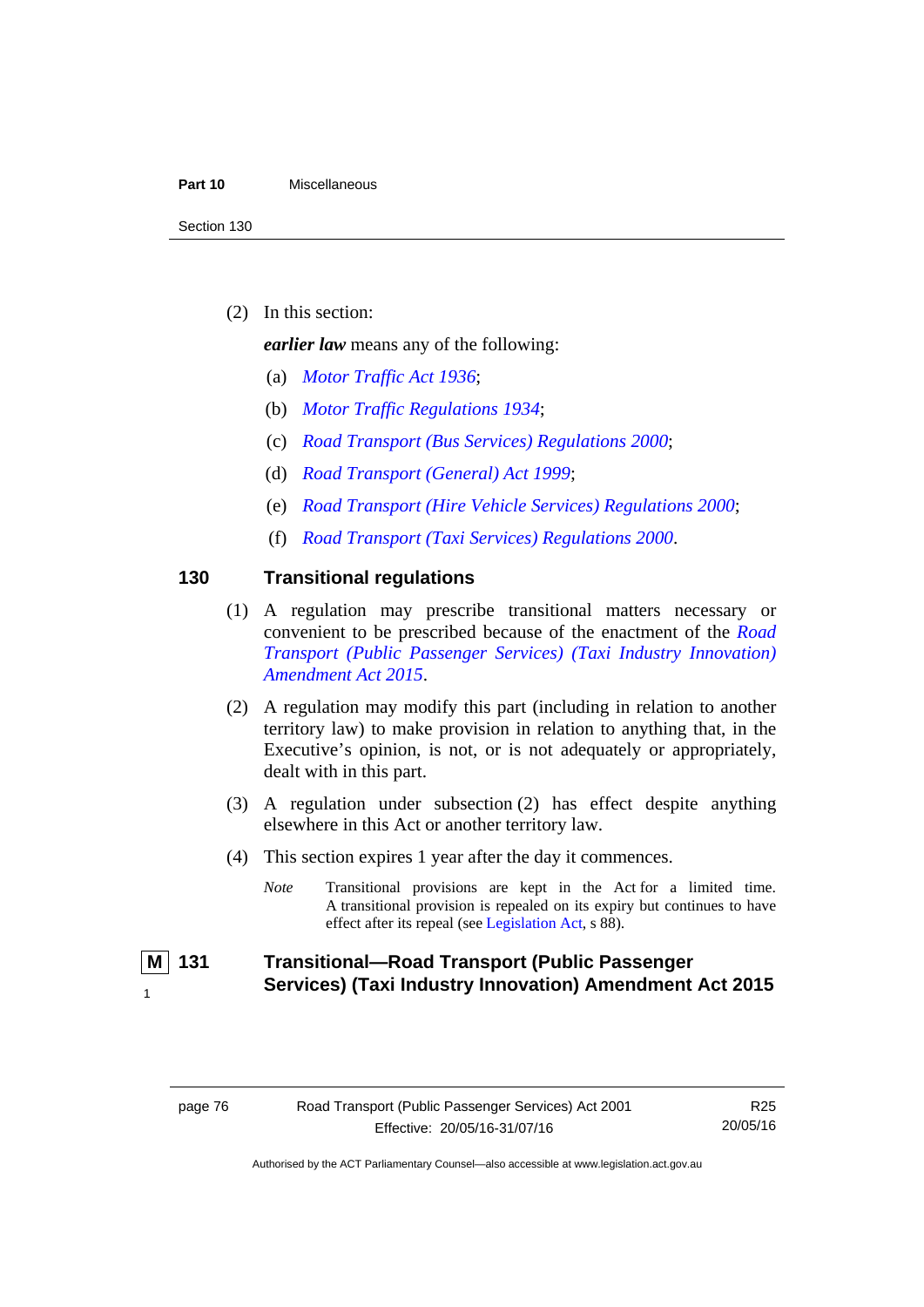# **Dictionary**

(see  $s$  4)

- Note 1 The [Legislation Act](http://www.legislation.act.gov.au/a/2001-14) contains definitions and other provisions relevant to this Act.
- *Note 2* In particular, the [Legislation Act,](http://www.legislation.act.gov.au/a/2001-14) dict, pt 1, defines the following terms:
	- **ACT**
	- exercise
	- function
	- home address
	- the Territory.
- *Note 3* The *[Road Transport \(General\) Act 1999](http://www.legislation.act.gov.au/a/1999-77)* contains definitions relevant to this Act. For example, the following terms are defined in the *[Road](http://www.legislation.act.gov.au/a/1999-77)  [Transport \(General\) Act 1999](http://www.legislation.act.gov.au/a/1999-77)*, dictionary:
	- another jurisdiction
	- Australian Road Rules
	- driver
	- jurisdiction
	- motor vehicle
	- road transport authority (or authority) (see s 16)
	- road transport legislation (see s 6)
	- use (in relation to a vehicle)
	- vehicle.
- *Note 4* If a word or expression is defined in an Act (but not a regulation or another publication) included in the road transport legislation, the definition applies to each use of the word or expression in other road transport legislation unless the contrary intention appears (see *[Road](http://www.legislation.act.gov.au/a/1999-77)  [Transport \(General\) Act 1999](http://www.legislation.act.gov.au/a/1999-77)*, s 8).

*accredited*, in relation to a kind of public passenger service, means accredited under the regulations to operate that kind of public passenger service.

*accredited demand responsive service operator* means accredited under a regulation to operate a demand responsive service.

*accredited hire car service operator* means accredited under the regulations to operate a hire car service.

page 77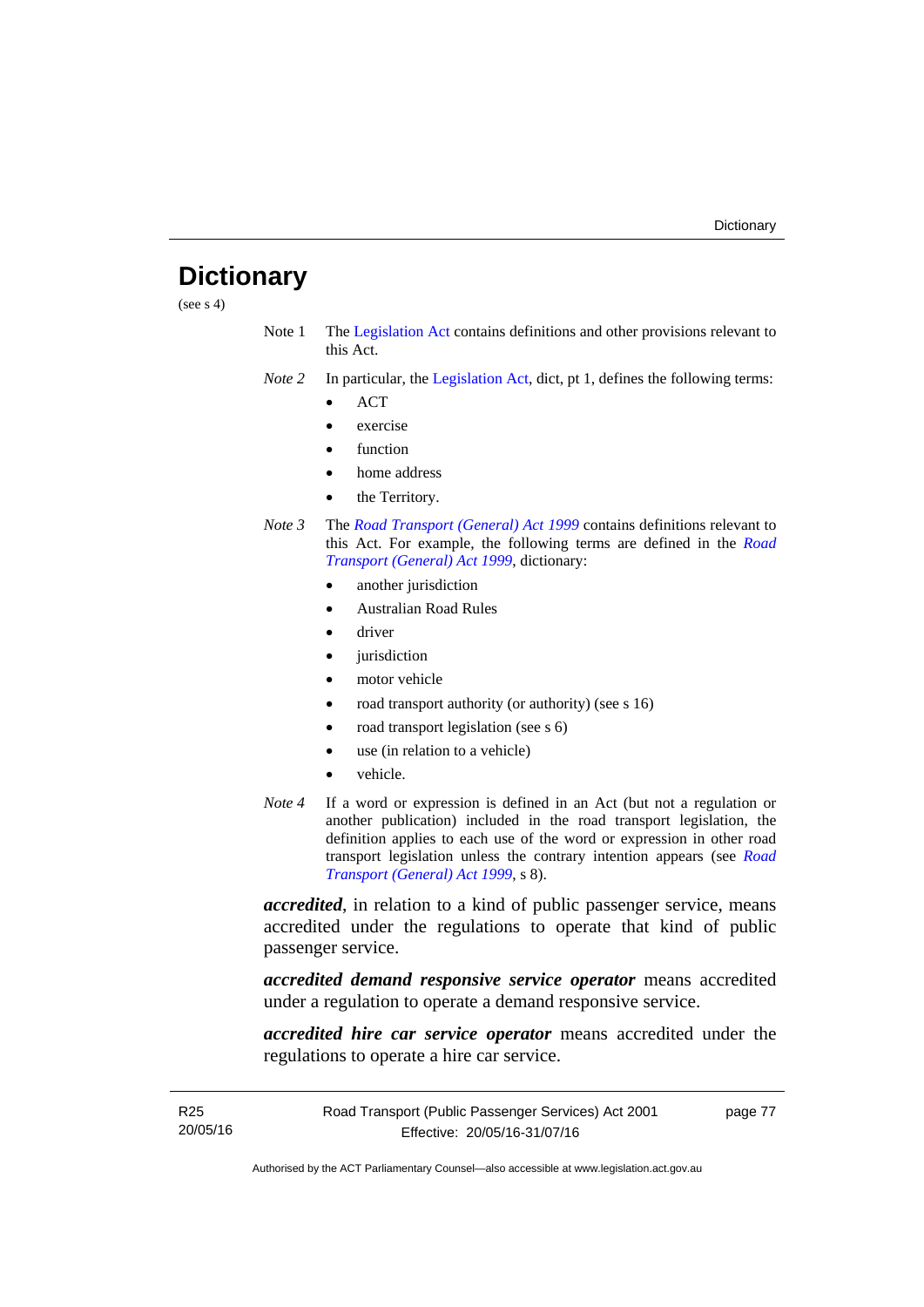*accredited taxi network provider* means accredited under the regulations to operate a taxi network.

*accredited taxi service operator* means accredited under the regulations to operate a taxi service.

*affiliated*, in relation to an accredited taxi service operator, means affiliated with an accredited taxi network provider.

*authorisation*, in relation to a demand responsive service, means an authorisation under this Act to operate a demand responsive service.

*authorised demand responsive service operator* means a person who is authorised under this Act to operate a demand responsive service.

*bus*—see section 10A.

*bus service*—see section 11.

*demand responsive service—*see section 80.

*demand responsive service vehicle—*see section 81.

*fare* means the amount payable by passengers for transport, or for the transport of passengers' luggage or other goods, on public passenger vehicles.

*fittings*, of a vehicle, includes the seats, seat covers and floor coverings of the vehicle.

*hire car*—see section 67.

*hire car licence*—see section 61.

*hire car service*—see section 69.

*inspect* a vehicle includes observe the performance of the vehicle or any of its equipment, with or without the use of instruments.

*long-distance service*—see section 14.

*noncompliance notice*—see section 120 (1).

*public bus*—see section 10A.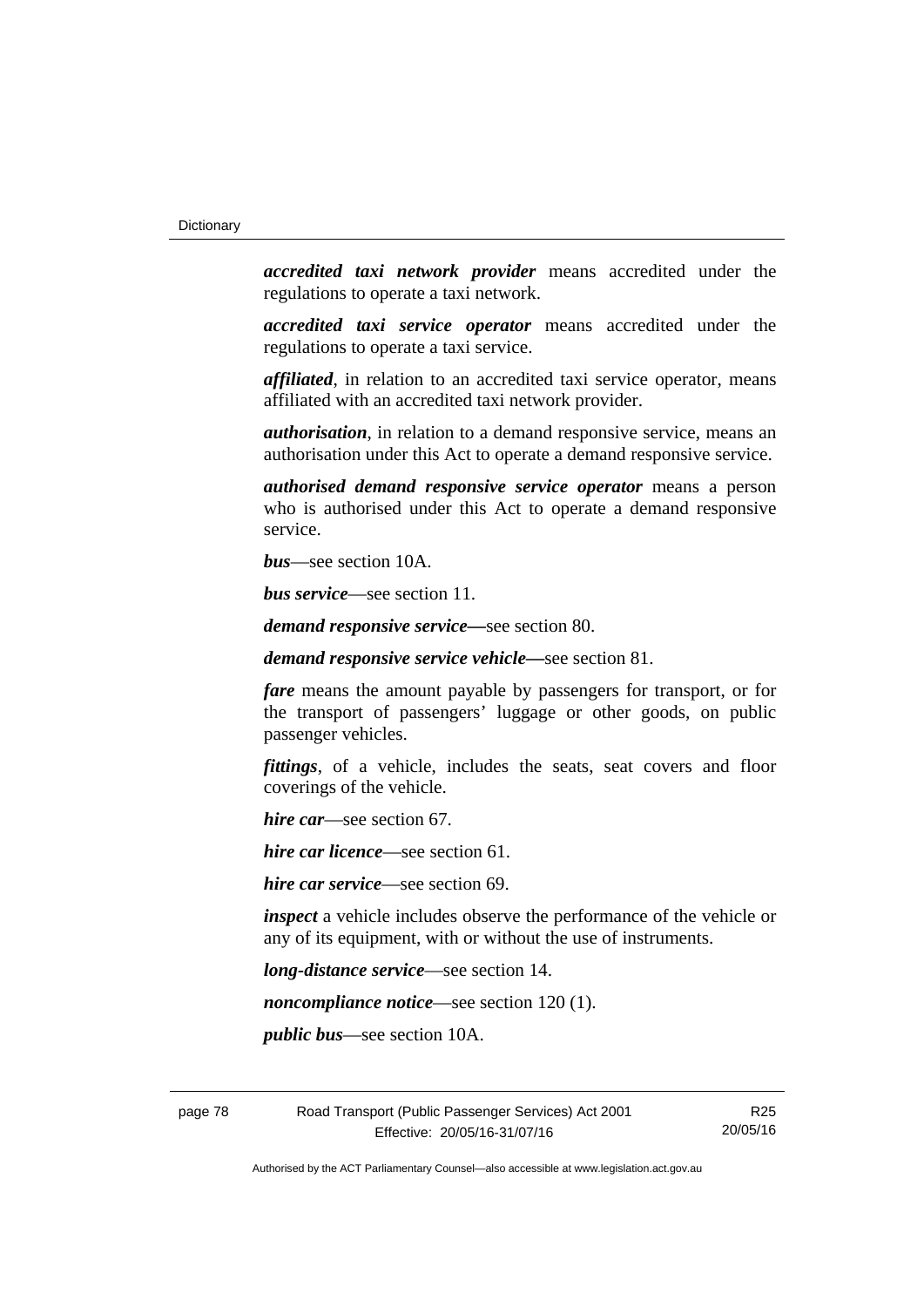*public passenger service*—see section 10.

*public passenger vehicle* means a public bus, taxi, hire car or demand responsive service vehicle.

*public vehicle licence*—see the *[Road Transport \(Driver Licensing\)](http://www.legislation.act.gov.au/a/1999-78)  [Act 1999](http://www.legislation.act.gov.au/a/1999-78)*, dictionary.

*regular route service*—see section 12.

*restricted hire car*—see section 68.

*restricted hire car licence*—see section 62.

*restricted hire car service*—see section 70.

*restricted taxi*—see section 46.

*restricted taxi licence*—see section 38.

*restricted taxi service*—see section 48.

*road* means an area that is open to or used by the public and is developed for, or has as 1 of its main uses, the driving or riding of motor vehicles, but does not include an area that would otherwise be a road so far as a declaration under the *[Road Transport \(General\)](http://www.legislation.act.gov.au/a/1999-77)  [Act 1999](http://www.legislation.act.gov.au/a/1999-77)*, section 12 (Power to include or exclude areas in road transport legislation) declares that this Act does not apply to the area.

*road related area* means—

- (a) an area that divides a road; or
- (b) a footpath or nature strip adjacent to a road; or
- (c) an area that is open to the public and is designated for use by cyclists or animals; or
- (d) an area that is not a road and that is open to or used by the public for driving, riding or parking vehicles; or
- (e) a shoulder of a road; or
- (f) any other area that is open to or used by the public so far as a declaration under the *[Road Transport \(General\) Act 1999](http://www.legislation.act.gov.au/a/1999-77)*,

page 79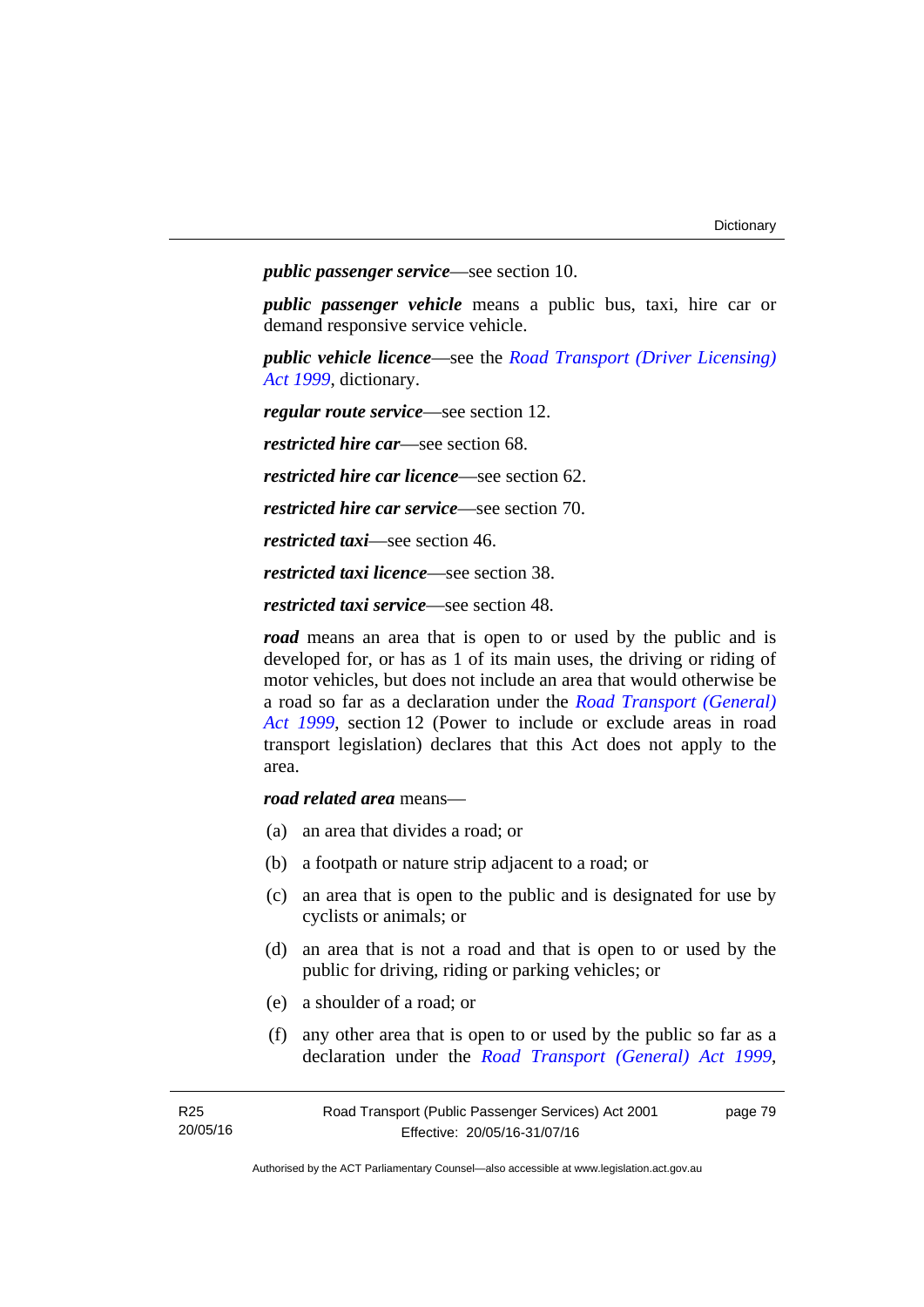**Dictionary** 

section 12 (Power to include or exclude areas in road transport legislation) declares that this Act applies to the area;

but does not include an area that would otherwise be a road related area so far as a declaration under that section declares that this Act does not apply to the area.

*service contract—*

(a) for part 2 (Bus services)—see section 17; and

(b) for part 8 (Demand responsive services)—see section 89.

*taxi*—see section 45.

*taxi booking service*—see section 29.

*taxi driver* means the person driving a taxi if the person holds a public vehicle licence authorising the person to drive the taxi for hire or reward.

*taxi licence*—see section 37.

*taxi network*—see section 28.

*taxi service*—see section 47.

*taxi zone*—see the [Australian Road Rules](http://www.legislation.act.gov.au//ni/db_37271/default.asp), rule 182.

*time of effect*, for a noncompliance notice—see section 120 (2) (b).

*tour and charter service*—see section 13.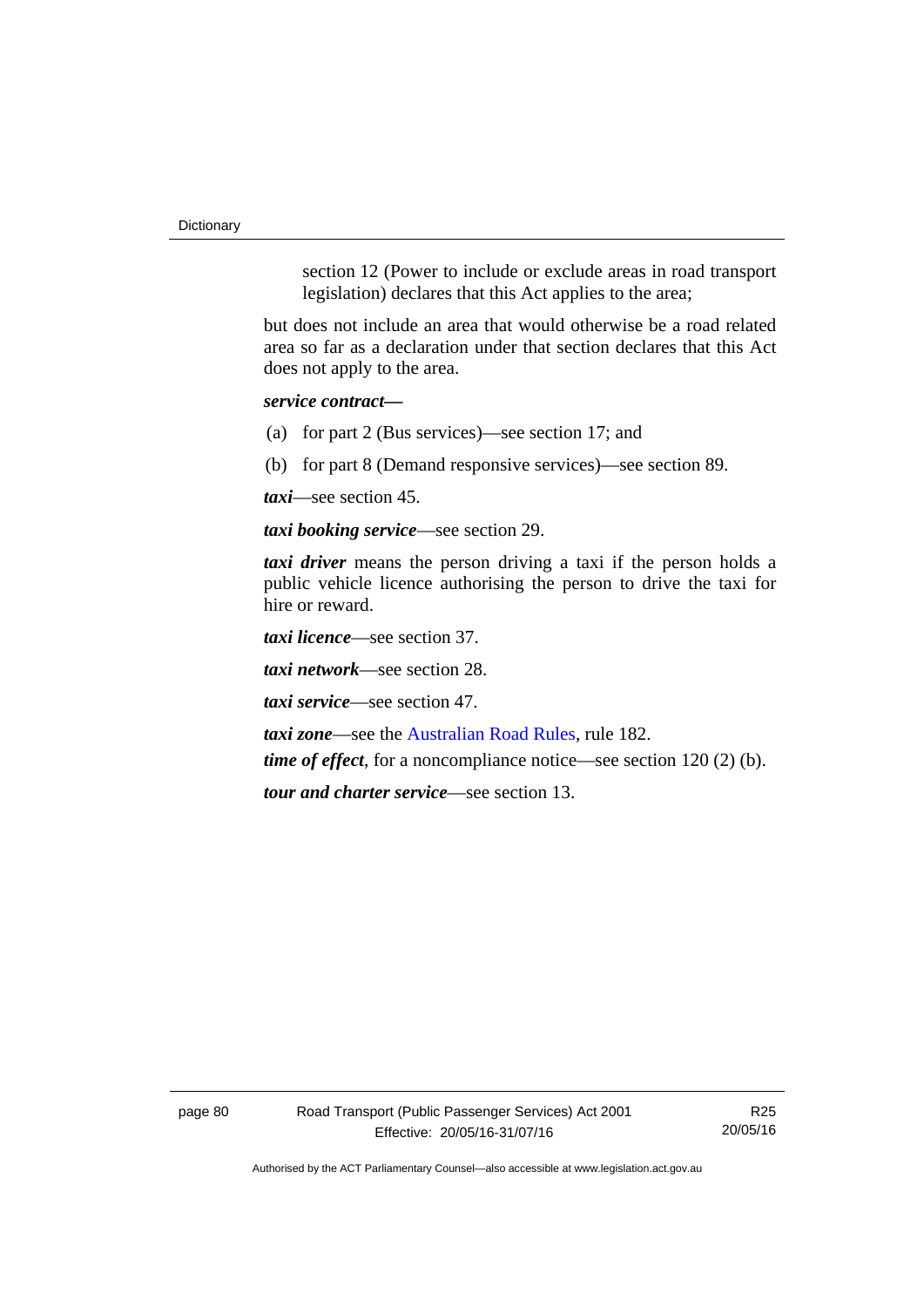# **Endnotes**

# **1 About the endnotes**

Amending and modifying laws are annotated in the legislation history and the amendment history. Current modifications are not included in the republished law but are set out in the endnotes.

Not all editorial amendments made under the *Legislation Act 2001*, part 11.3 are annotated in the amendment history. Full details of any amendments can be obtained from the Parliamentary Counsel's Office.

Uncommenced amending laws are not included in the republished law. The details of these laws are underlined in the legislation history. Uncommenced expiries are underlined in the legislation history and amendment history.

If all the provisions of the law have been renumbered, a table of renumbered provisions gives details of previous and current numbering.

The endnotes also include a table of earlier republications.

| $A = Act$                                    | $NI =$ Notifiable instrument              |
|----------------------------------------------|-------------------------------------------|
| $AF =$ Approved form                         | $o = order$                               |
| $am = amended$                               | om = omitted/repealed                     |
| $amdt = amendment$                           | $ord = ordinance$                         |
| $AR = Assembly resolution$                   | $orig = original$                         |
| $ch = chapter$                               | par = paragraph/subparagraph              |
| $CN =$ Commencement notice                   | $pres = present$                          |
| $def = definition$                           | $prev = previous$                         |
| $DI = Disallowable instrument$               | $(\text{prev}) = \text{previously}$       |
| $dict = dictionary$                          | $pt = part$                               |
| disallowed = disallowed by the Legislative   | $r = rule/subrule$                        |
| Assembly                                     | $reloc = relocated$                       |
| $div = division$                             | $remum = renumbered$                      |
| $exp = expires/expired$                      | $R[X]$ = Republication No                 |
| $Gaz = gazette$                              | $RI = reissue$                            |
| $hdg = heading$                              | s = section/subsection                    |
| $IA = Interpretation Act 1967$               | $sch = schedule$                          |
| $ins = inserted/added$                       | $sdiv = subdivision$                      |
| $LA =$ Legislation Act 2001                  | $SL = Subordinate$ law                    |
| $LR =$ legislation register                  | $sub =$ substituted                       |
| $LRA =$ Legislation (Republication) Act 1996 | underlining = whole or part not commenced |
| $mod = modified/modification$                | or to be expired                          |

# **2 Abbreviation key**

R25 20/05/16 Road Transport (Public Passenger Services) Act 2001 Effective: 20/05/16-31/07/16

page 81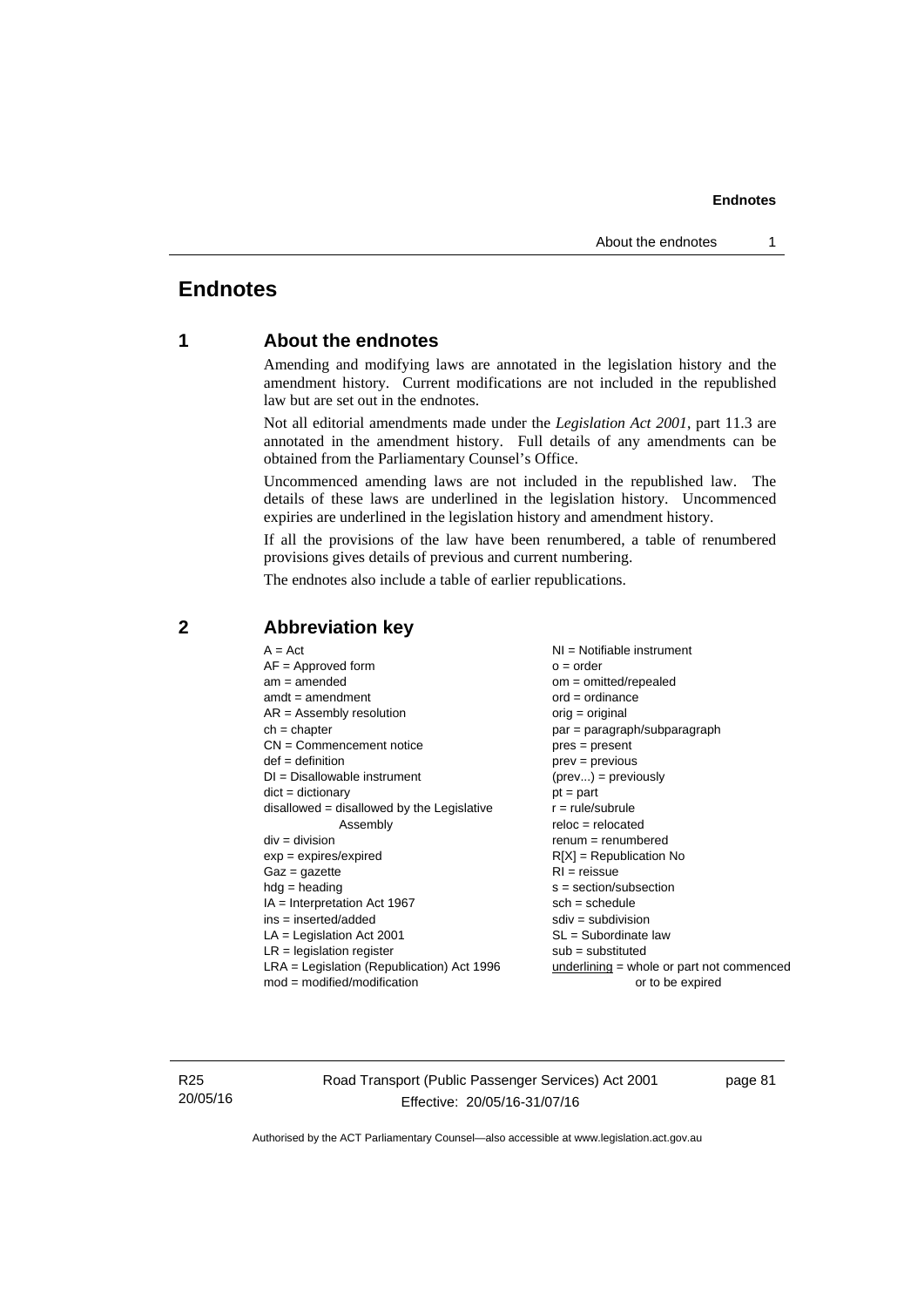3 Legislation history

# **3 Legislation history**

#### **Road Transport (Public Passenger Services) Act 2001 A2001-62**  notified 10 September 2001 [\(Gaz 2001 No S66\)](http://www.legislation.act.gov.au/gaz/2001-S66/default.asp)

s 1, s 2 commenced 10 September 2001 (IA s 10B) remainder commenced 1 December 2001 (s 2 and [CN2001-2\)](http://www.legislation.act.gov.au/cn/2001-2/default.asp)

as amended by

### **[Road Transport \(Public Passenger Services\) Amendment Act 2001](http://www.legislation.act.gov.au/a/2001-94) A2001-94**

notified LR 27 September 2001

s 1, s 2 commenced 27 September 2001 (LA s 75) remainder commenced 1 March 2002 (s 2 and [CN2002-2\)](http://www.legislation.act.gov.au/cn/2002-2/default.asp)

# **[Statute Law Amendment Act 2002](http://www.legislation.act.gov.au/a/2002-30) A2002-30 pt 3.70**

notified LR 16 September 2002

s 1, s 2 taken to have commenced 19 May 1997 (LA s 75 (2))

pt 3.70 commenced 17 September 2002 (s 2 (1))

### **[Statute Law Amendment Act 2002 \(No 2\)](http://www.legislation.act.gov.au/a/2002-49) A2002-49 pt 3.23**

notified LR 20 December 2002 s 1, s 2 taken to have commenced 7 October 1994 (LA s 75 (2)) pt 3.23 commenced 17 January 2003 (s 2 (1))

#### **[Road Transport \(Public Passenger Services\) \(Hire Cars\) Amendment](http://www.legislation.act.gov.au/a/2004-69)  [Act 2004](http://www.legislation.act.gov.au/a/2004-69) A2004-69 pt 2**

notified LR 9 September 2004 s 1, s 2 commenced 9 September 2004 (LA s 75 (1)) pt 2 commenced 9 March 2005 (s 2 and LA s 79)

as modified by

### **[Road Transport \(Public Passenger Services\) Regulation 2002](http://www.legislation.act.gov.au/sl/2002-3) SL2002-3 (as am by [SL2005-4](http://www.legislation.act.gov.au/sl/2005-4) s 12)**

notified LR 27 February 2002

s 1, s 2 commenced 27 February 2002 (LA s 75 (1))

s 132 (4) commenced 1 March 2003 (s 2 (2))

remainder commenced 1 March 2002 (s 2 (1) and see [CN2002-2](http://www.legislation.act.gov.au/cn/2002-2/default.asp))

page 82 Road Transport (Public Passenger Services) Act 2001 Effective: 20/05/16-31/07/16

R25 20/05/16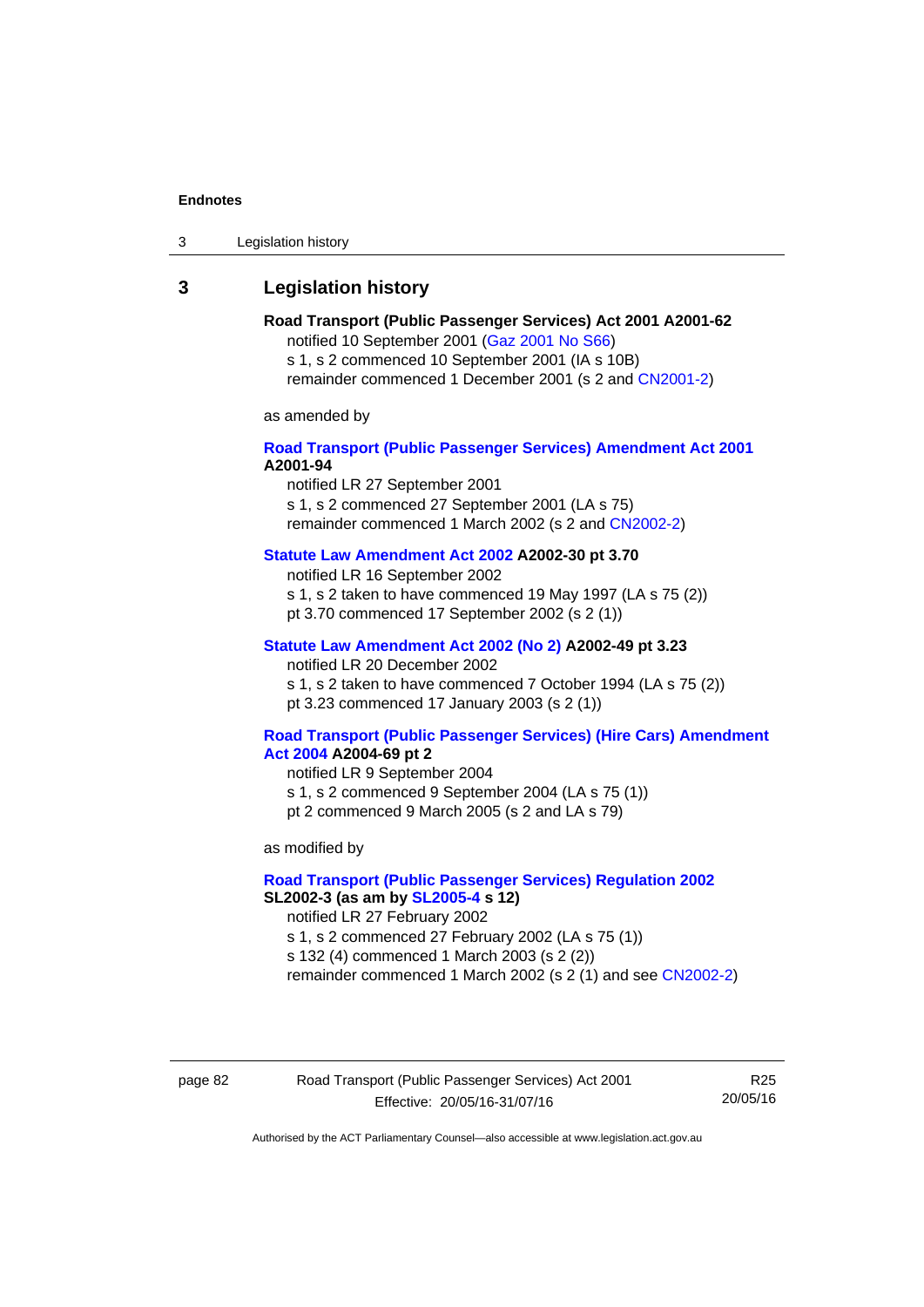### **[Road Transport Legislation \(Hire Cars\) Amendment Regulation 2005](http://www.legislation.act.gov.au/sl/2005-4)  [\(No 1\)](http://www.legislation.act.gov.au/sl/2005-4) SL2005-4 s 12**

notified LR 7 March 2005

s 1, s 2 commenced 7 March 2005 (LA s 75 (1))

s 12 commenced 9 March 2005 (s 2 and see Road Transport (Public [Passenger Services\) \(Hire Cars\) Amendment Act 2004](http://www.legislation.act.gov.au/a/2004-69) A2004-69, s 2 and LA s 79)

*Note* This regulation only amends the [Road Transport \(Public](http://www.legislation.act.gov.au/sl/2002-3)  [Passenger Services\) Regulation 2002](http://www.legislation.act.gov.au/sl/2002-3) SL2002-3.

as amended by

#### **[Statute Law Amendment Act 2005](http://www.legislation.act.gov.au/a/2005-20) A2005-20 sch 3 pt 3.57**

notified LR 12 May 2005

s 1, s 2 taken to have commenced 8 March 2005 (LA s 75 (2)) amdt 3.372, amdt 3.374 commenced 2 June 2005 (s 2 (2)) sch 3 pt 3.57 remainder commenced 2 June 2005 (s 2 (1))

#### **[Road Transport \(Public Passenger Services\) Amendment Act 2006](http://www.legislation.act.gov.au/a/2006-9) A2006-9**

notified LR 15 March 2006 s 1, s 2 commenced 15 March 2006 (LA s 75 (1)) remainder commenced 1 July 2006 (s 2 and [CN2006-13](http://www.legislation.act.gov.au/cn/2006-13/default.asp))

### **[Road Transport Legislation Amendment Act 2006](http://www.legislation.act.gov.au/a/2006-26) A2006-26 pt 2, s 31**

notified LR 14 June 2006 s 1, s 2 commenced 14 June 2006 (LA s 75 (1)) pt 2, s 31 commenced 2 July 2006 (s 2 and [CN2006-12](http://www.legislation.act.gov.au/cn/2006-12/default.asp))

#### **[Administrative \(Miscellaneous Amendments\) Act 2006](http://www.legislation.act.gov.au/a/2006-30) A2006-30 sch 1 pt 1.10**

notified LR 16 June 2006 s 1, s 2 commenced 16 June 2006 (LA s 75 (1)) amdt 1.84 commenced 3 July 2006 (s 2 (2)) sch 1 pt 1.10 remainder commenced 1 July 2006 (s 2 (1))

#### **[Road Transport \(Third-Party Insurance\) Act 2008](http://www.legislation.act.gov.au/a/2008-1) A2008-1 sch 1 pt 1.9 (as am by [A2008-39](http://www.legislation.act.gov.au/a/2008-39) s 4)**

notified LR 26 February 2008

s 1, s 2 commenced 26 February 2008 (LA s 75 (1))

sch 1 pt 1.9 commenced 1 October 2008 (s 2 as am by [A2008-39](http://www.legislation.act.gov.au/a/2008-39) s 4)

R25 20/05/16 Road Transport (Public Passenger Services) Act 2001 Effective: 20/05/16-31/07/16

page 83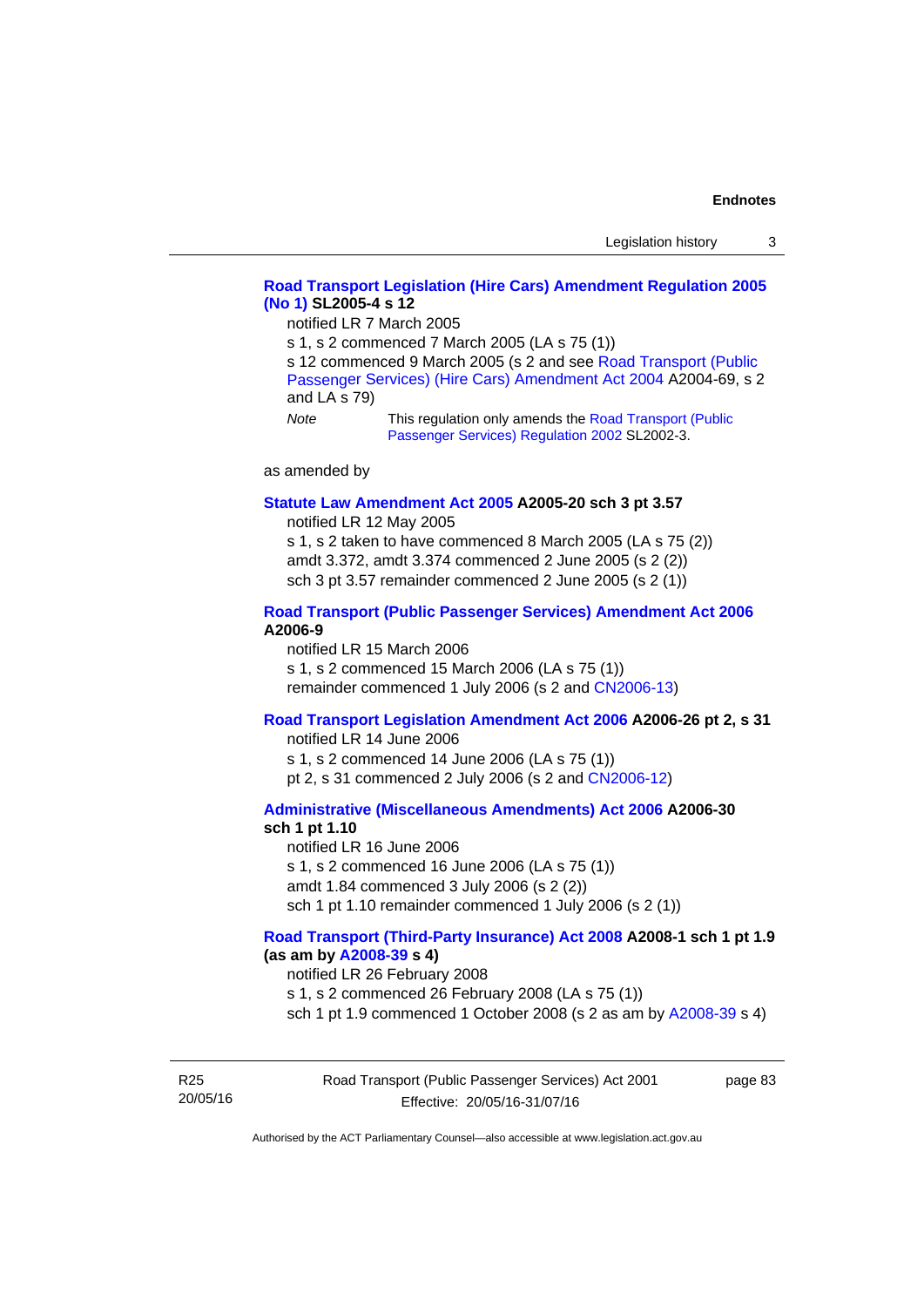3 Legislation history

### **[Road Transport \(Third-Party Insurance\) Amendment Act 2008](http://www.legislation.act.gov.au/a/2008-39) A2008-39**

notified LR 22 August 2008 s 1, s 2 commenced 22 August 2008 (LA s 75 (1)) remainder commenced 23 August 2008 (s 2) *Note* This Act only amends the [Road Transport \(Third-Party](http://www.legislation.act.gov.au/a/2008-1)  [Insurance\) Act 2008](http://www.legislation.act.gov.au/a/2008-1) A2008-1.

as modified by

### **[Road Transport \(Third-Party Insurance\) Regulation 2008](http://www.legislation.act.gov.au/sl/2008-37) SL2008-37 s 103 and sch 20 mod 20.1**

notified LR 25 August 2008

s 1, s 2 commenced 25 August 2008 (LA s 75 (1)) s 103 and sch 20 mod 20.1 commenced 1 October 2008 (s 2 and see [Road Transport \(Third-Party Insurance\) Act 2008](http://www.legislation.act.gov.au/a/2008-1) A2008-1 s 2 (as am by [A2008-39](http://www.legislation.act.gov.au/a/2008-39) s 4))

as amended by

### **[Road Transport \(Third-Party Insurance\) Amendment Act 2009](http://www.legislation.act.gov.au/a/2009-16) A2009-16 sch 3 pt 3.3**

notified LR 30 June 2009 s 1, s 2 commenced 30 June 2009 (LA s 75 (1)) sch 3 pt 3.3 commenced 5 July 2009 (s 2)

## **[Road Transport \(Mass, Dimensions and Loading\) Act 2009](http://www.legislation.act.gov.au/a/2009-22/default.asp) A2009-22**

### **sch 1 pt 1.8**

notified LR 3 September 2009

s 1, s 2 commenced 3 September 2009 (LA s 75 (1))

sch 1 pt 1.8 commenced 3 March 2010 (s 2 and LA s 79)

### **[Statute Law Amendment Act 2009 \(No 2\)](http://www.legislation.act.gov.au/a/2009-49) A2009-49 sch 3 pt 3.63**

notified LR 26 November 2009 s 1, s 2 commenced 26 November 2009 (LA s 75 (1)) sch 3 pt 3.63 commenced 17 December 2009 (s 2)

#### **[Statute Law Amendment Act 2010](http://www.legislation.act.gov.au/a/2010-18) A2010-18 sch 3 pt 3.18**

notified LR 13 May 2010

s 1, s 2 commenced 13 May 2010 (LA s 75 (1))

sch 3 pt 3.18 commenced 3 June 2010 (s 2)

| page 84 | Road Transport (Public Passenger Services) Act 2001 |          |
|---------|-----------------------------------------------------|----------|
|         | Effective: 20/05/16-31/07/16                        | 20/05/16 |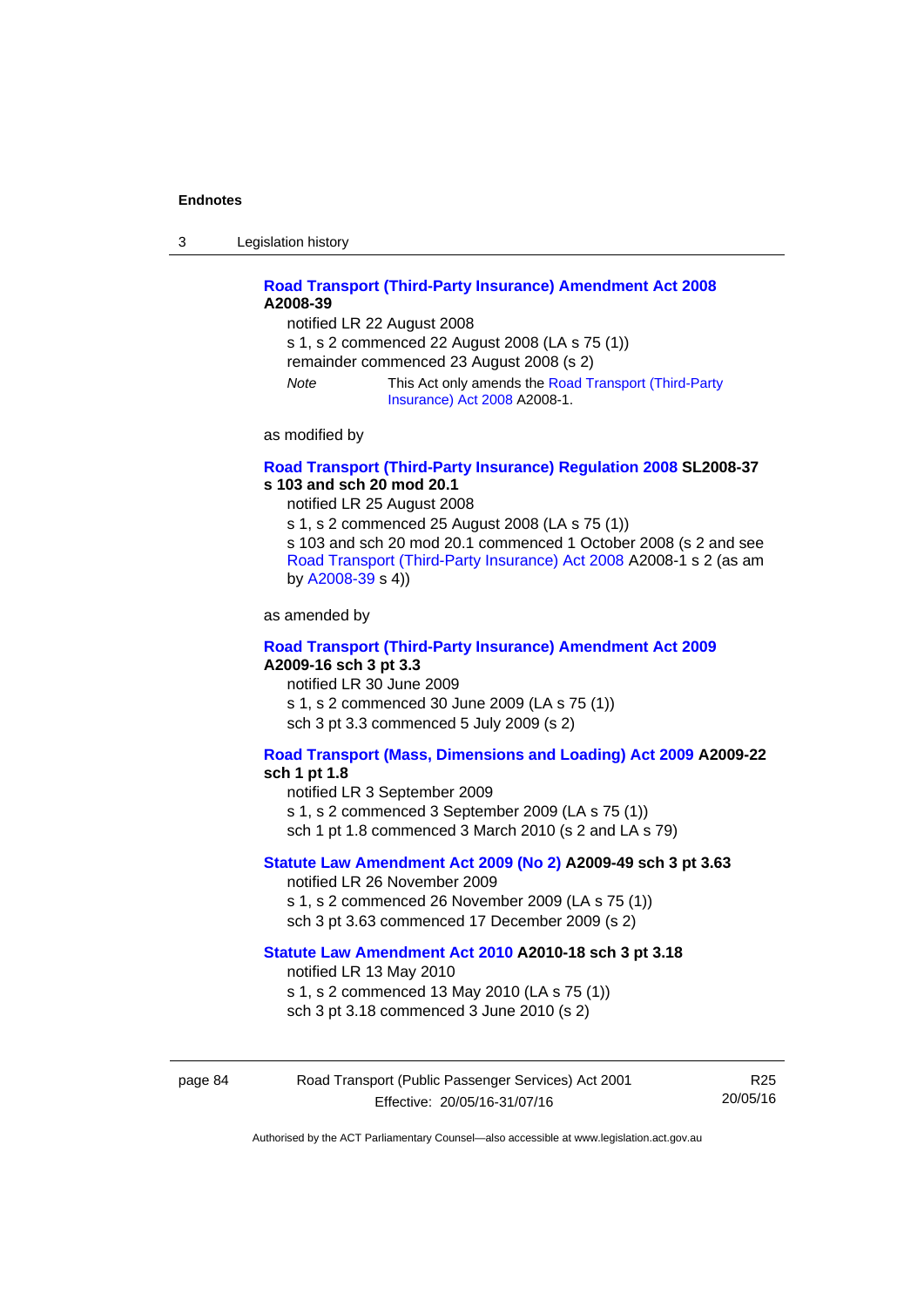| Legislation history |  |
|---------------------|--|
|---------------------|--|

### **[Fair Trading \(Australian Consumer Law\) Amendment Act 2010](http://www.legislation.act.gov.au/a/2010-54) A2010-54 sch 3 pt 3.21**

notified LR 16 December 2010 s 1, s 2 commenced 16 December 2010 (LA s 75 (1)) sch 3 pt 3.21 commenced 1 January 2011 (s 2 (1))

#### **[Statute Law Amendment Act 2013](http://www.legislation.act.gov.au/a/2013-19) A2013-19 sch 3 pt 3.42**

notified LR 24 May 2013 s 1, s 2 commenced 24 May 2013 (LA s 75 (1))

sch 3 pt 3.42 commenced 14 June 2013 (s 2)

#### **[Heavy Vehicle National Law \(Consequential Amendments\) Act 2013](http://www.legislation.act.gov.au/a/2013-52) A2013-52 pt 11**

notified LR 9 December 2013

s 1, s 2 commenced 9 December 2013 (LA s 75 (1)) pt 11 commenced 10 February 2014 (s 2 and see [Heavy Vehicle](http://www.legislation.act.gov.au/a/2013-51/default.asp)  [National Law \(ACT\) Act 2013](http://www.legislation.act.gov.au/a/2013-51/default.asp) A2013-51, s 2 (1) and [CN2014-2](http://www.legislation.act.gov.au/cn/2014-2/default.asp))

### **[Justice and Community Safety Legislation Amendment Act 2014](http://www.legislation.act.gov.au/a/2014-49)**

**[\(No 2\)](http://www.legislation.act.gov.au/a/2014-49) A2014-49 sch 1 pt 1.19** 

notified LR 10 November 2014

s 1, s 2 commenced 10 November 2014 (LA s 75 (1))

sch 1 pt 1.19 commenced 17 November 2014 (s 2)

#### **[Road Transport \(Public Passenger Services\) \(Taxi Industry](http://www.legislation.act.gov.au/a/2015-47/default.asp)  [Innovation\) Amendment Act 2015](http://www.legislation.act.gov.au/a/2015-47/default.asp) A2015-47**

notified LR 24 November 2015

s 1, s 2 commenced 24 November 2015 (LA s 75 (1))

s 3 commenced 20 May 2016 (LA s 75AA)

s 30 commenced 20 May 2016 (s 2 and [CN2016-9](http://www.legislation.act.gov.au/cn/2016-9/default.asp))

remainder commences 1 August 2016 (s 2, [CN2016-9](http://www.legislation.act.gov.au/cn/2016-9/default.asp) and see mod of [A2001-62](http://www.legislation.act.gov.au/a/2001-62/default.asp) by [SL2016-12](http://www.legislation.act.gov.au/sl/2016-12/default.asp) s 3)

as modified by

### **[Road Transport \(Public Passenger Services\) \(Transitional](http://www.legislation.act.gov.au/sl/2016-12/default.asp)  [Provisions\) Regulation 2016](http://www.legislation.act.gov.au/sl/2016-12/default.asp) SL2016-12**

notified LR 19 May 2016

s 1, s 2 commenced 19 May 2016 (LA s 75 (1)) remainder commenced 20 May 2016 (s 2)

R25 20/05/16 Road Transport (Public Passenger Services) Act 2001 Effective: 20/05/16-31/07/16

page 85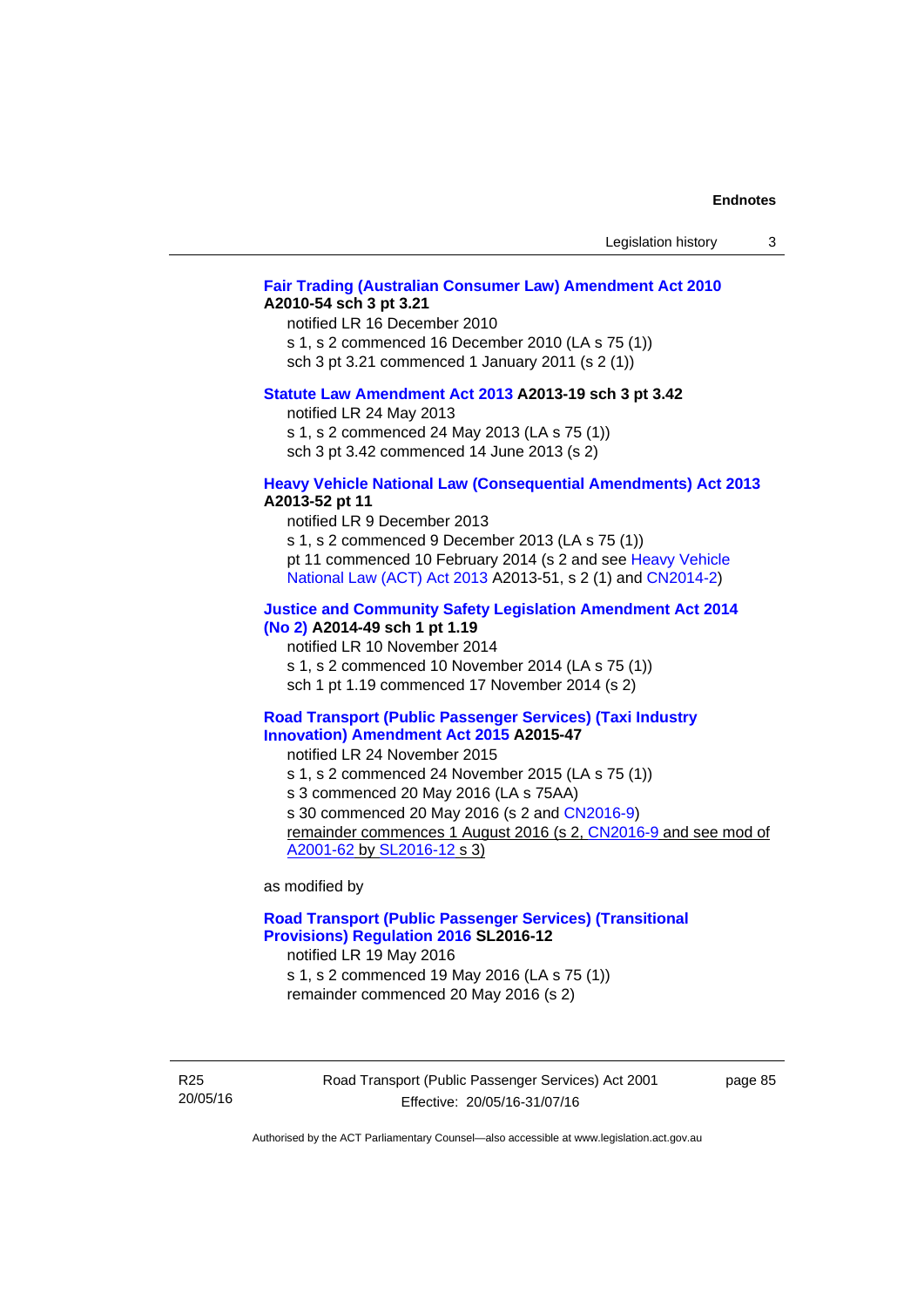| 4 | Amendment history |
|---|-------------------|
|---|-------------------|

# **4 Amendment history**

| Preliminary<br>pt 1 hdg note                | om A2005-20 amdt 3.369                                                                                                                                                |
|---------------------------------------------|-----------------------------------------------------------------------------------------------------------------------------------------------------------------------|
| Name of Act<br>s 1                          | am A2005-20 amdt 3.370; A2009-22 amdt 1.23; A2013-52<br>s 61, s 62                                                                                                    |
| <b>Objects</b><br>s 2 hdg<br>S <sub>2</sub> | bracketed note exp 30 June 2002 (s 4 (3))<br>orig s 2 om R1 LA (s 89 (4))<br>(prev s 3) sub A2001-94 s 4<br>renum as s 2 R1 LA (see A2001-94 s 17)<br>am A2004-69 s 4 |
| <b>Dictionary</b><br>s 3                    | (prev s 4) renum as s 3 R1 LA (see A2001-94 s 17)                                                                                                                     |
| <b>Notes</b><br>s <sub>4</sub>              | (prev s 5) sub A2001-94 s 5<br>renum as s 4 R1 LA (see A2001-94 s 17)<br>ss (2), (3) exp 30 June 2002 (s 4 (3))                                                       |
| s 4A                                        | Offences against Act-application of Criminal Code etc<br>ins A2004-69 s 5<br>am A2006-9 s 4; A2006-26 s 4                                                             |
|                                             |                                                                                                                                                                       |
| s 5                                         | Functions of road transport authority<br>(prev s 6) sub A2001-94 s 5<br>renum as s 5 R1 LA (see A2001-94 s 17)<br>am A2004-69 s 6; A2006-9 ss 5-7; pars renum R13 LA  |
|                                             | Registers of accredited people, demand responsive service authorisations                                                                                              |
| and licences<br>s 6 hdg<br>s 6              | sub A2006-9 s 8<br>(prev s 7) sub A2001-94 s 5<br>renum as s 6 R1 LA (see A2001-94 s 17)<br>am A2004-69 s 7; A2006-9 s 9                                              |
|                                             | Security and disclosure of information in registers                                                                                                                   |
| s 7                                         | (prev s 8) sub A2001-94 s 5<br>renum as s 7 R1 LA (see A2001-94 s 17)<br>sub A2002-49 amdt 3.229<br>am A2006-9 s 10; A2014-49 amdt 1.40                               |
| s 8 hdg                                     | <b>Competition and Consumer Act authorisation</b><br>am A2010-54 amdt 3.50                                                                                            |

| page 86 |  |
|---------|--|
|---------|--|

page 86 Road Transport (Public Passenger Services) Act 2001 Effective: 20/05/16-31/07/16

R25 20/05/16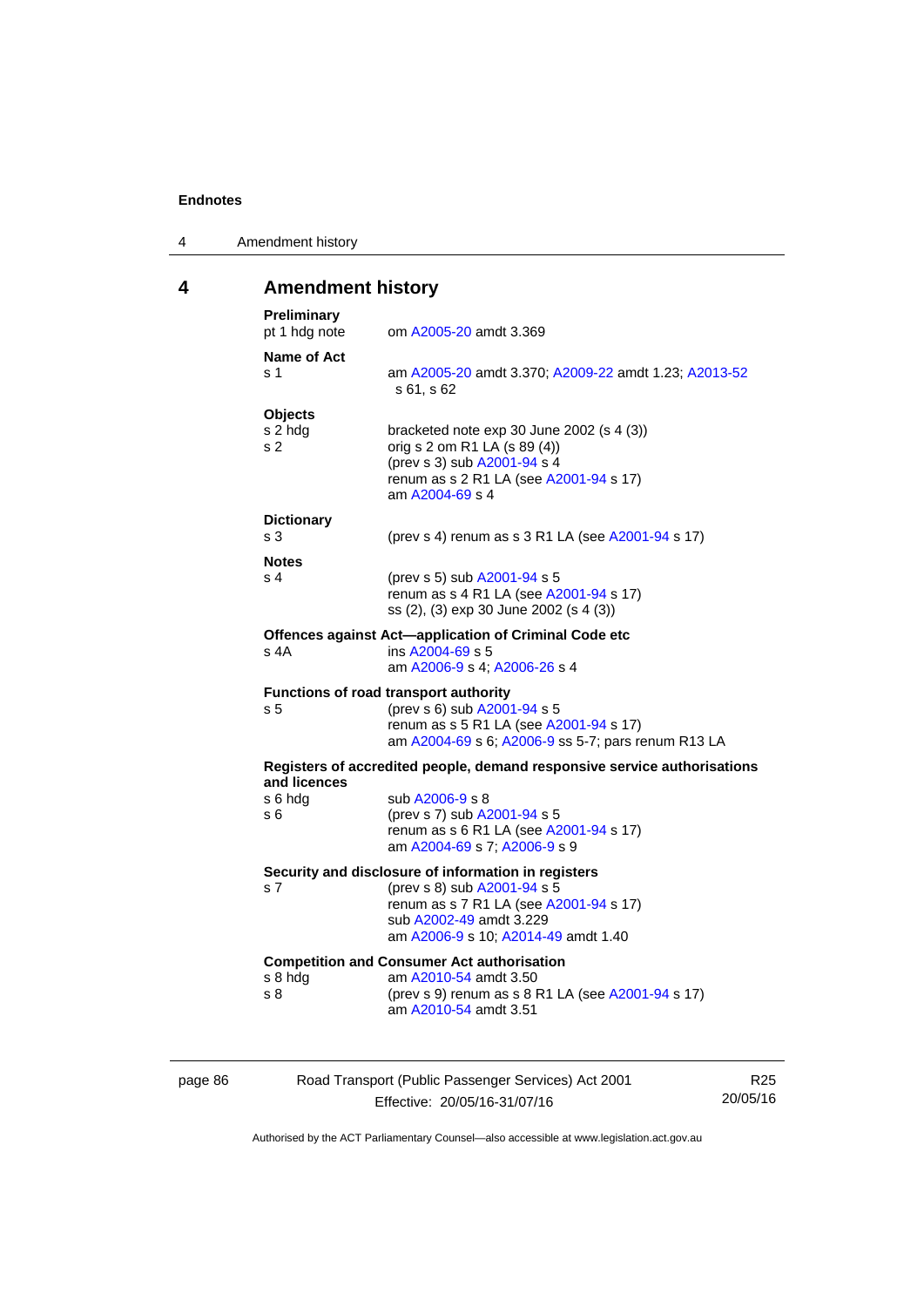| s 9                                               | Combinations of accreditations, authorisations and licences<br>(prev s 9A) ins A2001-94 s 6<br>renum as s 9 R1 LA (see A2001-94 s 17)<br>sub A2006-9 s 11  |
|---------------------------------------------------|------------------------------------------------------------------------------------------------------------------------------------------------------------|
| s 9A                                              | <b>Combinations of accreditations and licences</b><br>renum as s 9                                                                                         |
| s 10A                                             | Meaning of bus and public bus<br>ins A2005-20 amdt 3.371                                                                                                   |
| <b>Meaning of bus service</b><br>s 11 hdg<br>s 11 | bracketed note $exp 30$ June 2002 (s 4 (3))<br>sub A2006-9 s 12                                                                                            |
| s 12 hdg                                          | What is a regular route service?<br>bracketed note $exp 30$ June 2002 (s 4 (3))                                                                            |
| s 14 hdq                                          | What is a long-distance service?<br>bracketed note exp 30 June 2002 (s 4 (3))                                                                              |
| s 15 hdg                                          | Bus operators--purposes of accreditation<br>bracketed note $exp 30$ June 2002 (s 4 (3))                                                                    |
| s 16                                              | <b>Regulations about accreditation system</b><br>am A2002-30 amdt 3.748; A2006-9 amdt 1.9                                                                  |
| s 17 hdg<br>s 17                                  | Service contracts-regular route services<br>bracketed note $exp 30$ June 2002 (s 4 (3))<br>sub A2006-9 s 13<br>am A2002-49 amdt 3.230; A2005-20 amdt 3.372 |
| s 18                                              | Entitlement to operate regular route services<br>am A2006-30 amdt 1.78                                                                                     |
| s 19                                              | Entitlement to operate tour and charter services<br>am A2006-30 amdt 1.79                                                                                  |
| s 19A                                             | Territory's entitlement to operate bus service<br>ins A2006-30 amdt 1.80                                                                                   |
| s 20 hdg<br>s 20                                  | Unaccredited operators not to operate certain bus services<br>bracketed note $exp 30$ June 2002 (s 4 (3))<br>am A2006-30 amdt 1.81                         |
| s 21                                              | Pretending to be an accredited bus service operator<br>sub A2002-30 amdt 3.749                                                                             |
| s 22 hdg<br>s 22                                  | Operators of regular route services to hold service contracts<br>bracketed note exp 30 June 2002 (s 4 (3))<br>am A2006-30 amdt 1.82                        |
| s 24                                              | Regulations about operation of bus services by accredited people<br>am A2004-69 s 8; A2006-9 amdt 1.1                                                      |
|                                                   | Road Transport (Public Passenger Services) Act 2001                                                                                                        |

R25 20/05/16

Effective: 20/05/16-31/07/16

page 87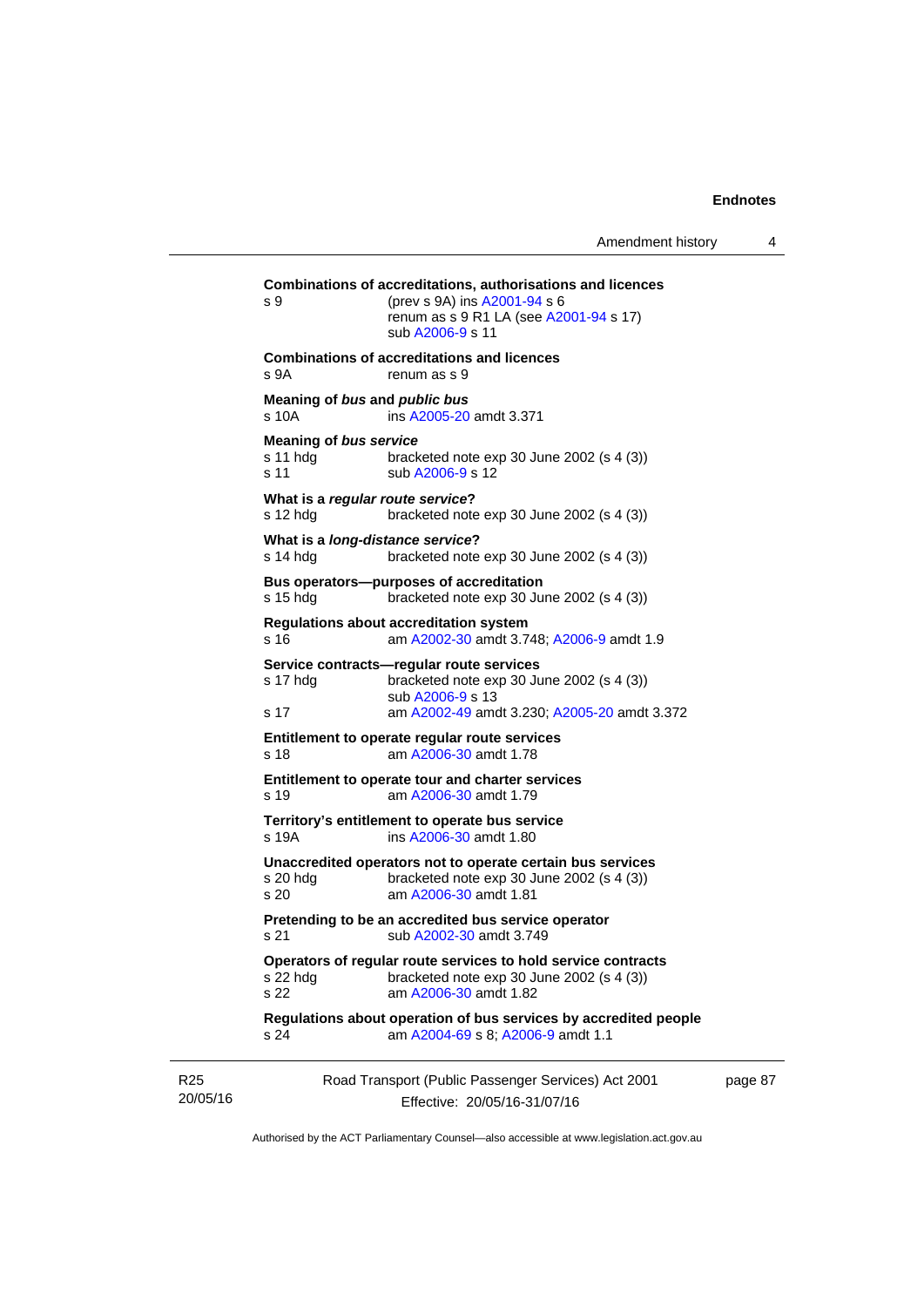4 Amendment history

| <b>Regulations about bus drivers</b>                |                                                                                                                                                   |
|-----------------------------------------------------|---------------------------------------------------------------------------------------------------------------------------------------------------|
| s 26                                                | am A2002-49 amdt 3.230                                                                                                                            |
| s 27                                                | Regulations about conduct of passengers<br>am A2002-49 amdt 3.230                                                                                 |
| Taxi networks<br>pt 3 hdg                           | sub A2001-94 s 8                                                                                                                                  |
| <b>Basic concepts</b><br>div 3.1 hdg                | ins A2001-94 s 8                                                                                                                                  |
| Meaning of taxi network<br>s 28 hda<br>s 28         | bracketed note exp 30 June 2002 (s 4 (3))<br>orig s 28 om A2001-94 s 7<br>(prev s 29) sub A2001-94 s 8<br>renum as s 28 R1 LA (see A2001-94 s 17) |
| Meaning of taxi booking service<br>s 29 hdg<br>s 29 | bracketed note exp 30 June 2002 (s 4 (3))<br>(prev s 29A) ins A2001-94 s 8<br>renum as s 29 R1 LA (see A2001-94 s 17)                             |
| Meaning of taxi booking service<br>s 29A            | renum as s 29                                                                                                                                     |
| s 29B                                               | Taxi network providers--purposes of accreditation<br>renum as s 30                                                                                |
| s 29C                                               | Taxi network providers-regulations about accreditation system<br>renum as s 31                                                                    |
| s 29D                                               | Entitlement to operate taxi networks<br>renum as s 32                                                                                             |
| s 29E                                               | Unaccredited persons not to operate taxi network<br>renum as s 33                                                                                 |
| s 29F                                               | Pretending to be an accredited taxi network provider<br>renum as s 34                                                                             |
| s 29G                                               | Regulations about operation of taxi networks by accredited people<br>renum as s 35                                                                |
| s 29H                                               | Regulations about operation of taxi networks<br>renum as s 36                                                                                     |
| div 3.2 hdg                                         | <b>Accreditation of taxi network providers</b><br>ins A2001-94 s 8                                                                                |

page 88 Road Transport (Public Passenger Services) Act 2001 Effective: 20/05/16-31/07/16

R25 20/05/16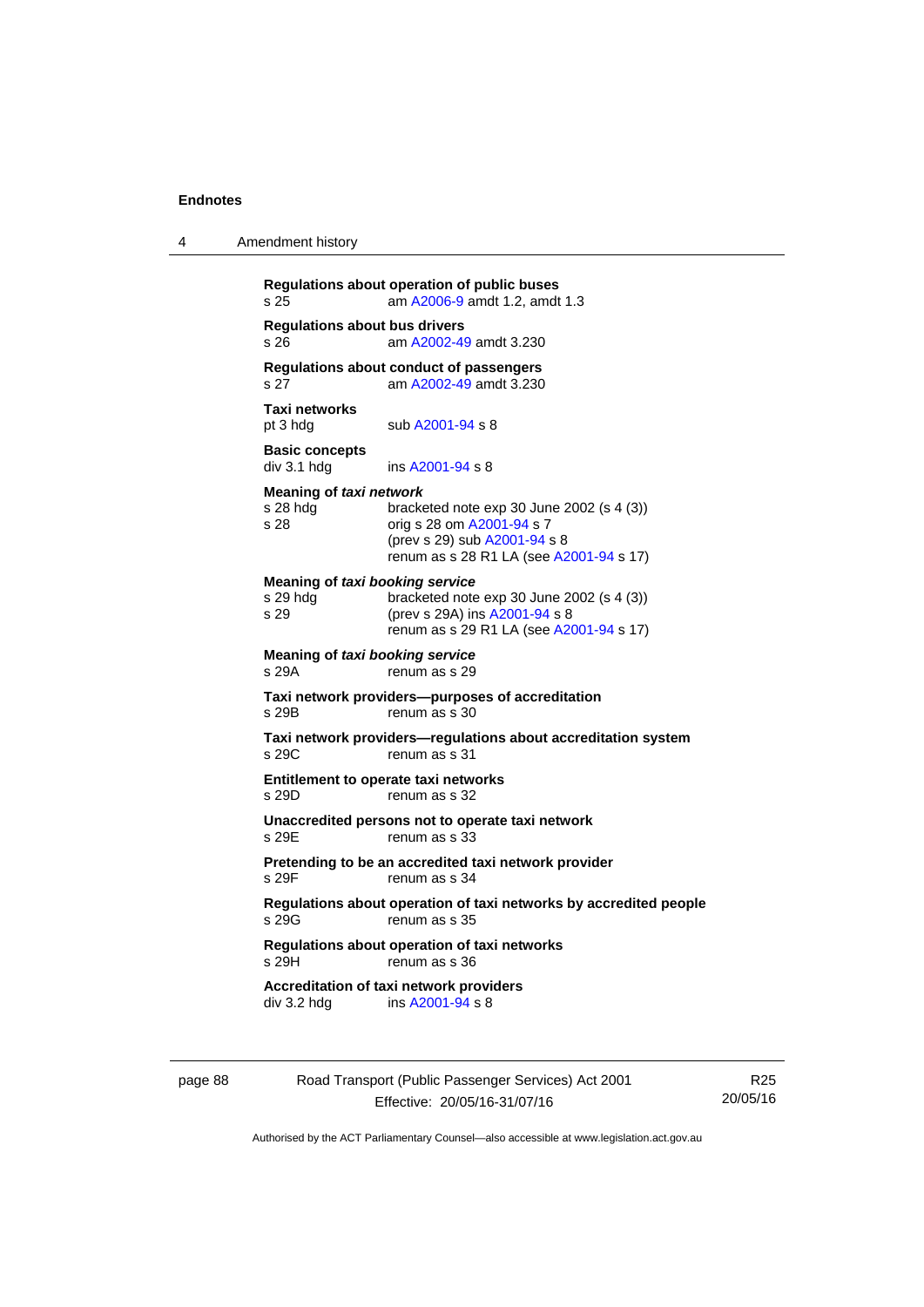```
Road Transport (Public Passenger Services) Act 2001 
Taxi network providers—purposes of accreditation 
s 30 hdg bracketed note exp 30 June 2002 (s 4 (3)) 
s 30 (prev s 29B) ins A2001-94 s 8 
                renum as s 30 R1 LA (see A2001-94 s 17)
Meaning of restricted taxi licence 
s 30A renum as s 38 
Maximum numbers of taxi licences 
s 30B renum as s 39
Issue of taxi licences 
s 30C renum as s 40
Transferability of taxi licences 
s 30D renum as s 41
Use of vehicles as taxis 
s 30E renum as s 42
Pretending vehicles are licensed taxis 
s 30F renum as s 43
Regulations about taxi licences 
s 30G renum as s 44
Taxi network providers—regulations about accreditation system 
s 31 hdg bracketed note exp 30 June 2002 (s 4 (3))
s 31 (prev s 29C) ins A2001-94 s 8 
                renum as s 31 R1 LA (see A2001-94 s 17)
                 am A2006-9 amdt 1.9; A2006-26 s 5; pars renum A2006-26
                 s 6 
Meaning of restricted taxi 
s 31A renum as s 46
Meaning of taxi service<br>s 31B renur
                renum as s 47
Meaning of restricted taxi service 
s 31C renum as s 48
Taxi service operators—purposes of accreditation 
s 31D renum as s 49
Taxi service operators—regulations about accreditation system 
s 31E renum as s 50
Entitlement to operate taxi services 
                renum as s 51
Unaccredited operators not to operate taxi services 
s 31G renum as s 52
```
R25 20/05/16

Effective: 20/05/16-31/07/16

page 89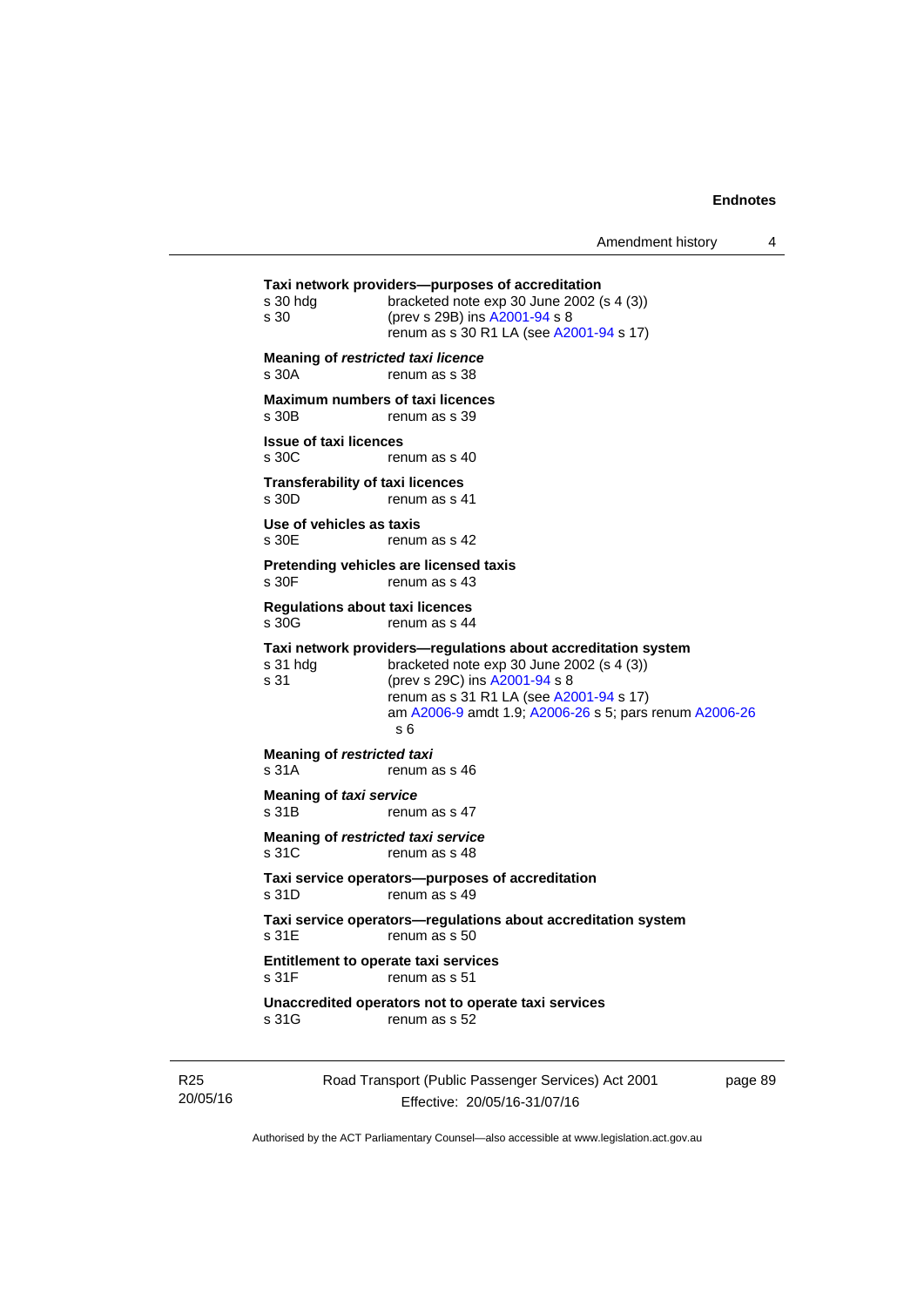| 4 | Amendment history                                                                                                                                                                                                                                      |
|---|--------------------------------------------------------------------------------------------------------------------------------------------------------------------------------------------------------------------------------------------------------|
|   | Pretending to be an accredited taxi service operator<br>s 31H<br>renum as s 53                                                                                                                                                                         |
|   | Taxi service operators to be affiliated with taxi network<br>s 311<br>renum as s 54                                                                                                                                                                    |
|   | Pretending to be affiliated with taxi network<br>s 31J<br>renum as s 55                                                                                                                                                                                |
|   | Regulations about operation of taxi services by accredited people<br>s 31K<br>renum as s 56                                                                                                                                                            |
|   | <b>Regulations about operation of taxis</b><br>s 31L<br>renum as s 57                                                                                                                                                                                  |
|   | <b>Regulations about taxi drivers</b><br>s 31M<br>renum as s 58                                                                                                                                                                                        |
|   | Regulations about conduct of taxi passengers<br>s 31N<br>renum as s 59                                                                                                                                                                                 |
|   | Power to determine maximum taxi fares<br>s 31O<br>renum as s 60                                                                                                                                                                                        |
|   | Entitlement to operate taxi networks<br>div 3.3 hdg<br>ins A2001-94 s 8                                                                                                                                                                                |
|   | Entitlement to operate taxi networks<br>s 32<br>(prev s 29D) ins A2001-94 s 8<br>renum as s 32 R1 LA (see A2001-94 s 17)<br>sub A2006-26 s 7                                                                                                           |
|   | Regulations may apply certain laws and instruments<br>s 32A<br>renum as s 62 and then s 82                                                                                                                                                             |
|   | <b>Requlations about enforcement</b><br>s 32B<br>renum as s 63 and then s 83                                                                                                                                                                           |
|   | Minister may exempt vehicles and people from Act<br>renum as s 64 and then s 84<br>s 32C                                                                                                                                                               |
|   | Regulations may exempt vehicles and people from Act<br>renum as s 65 and then s 85<br>s 32D                                                                                                                                                            |
|   | Operating taxi network without entitlement<br>s 33 hdg<br>bracketed note $exp 30$ June 2002 (s 4 (3))<br>s 33<br>orig s 33 renum as s 66 and then s 87<br>(prev s 29E) ins A2001-94 s 8<br>renum as s 33 R1 LA (see A2001-94 s 17)<br>sub A2006-26 s 7 |

page 90 Road Transport (Public Passenger Services) Act 2001 Effective: 20/05/16-31/07/16

R25 20/05/16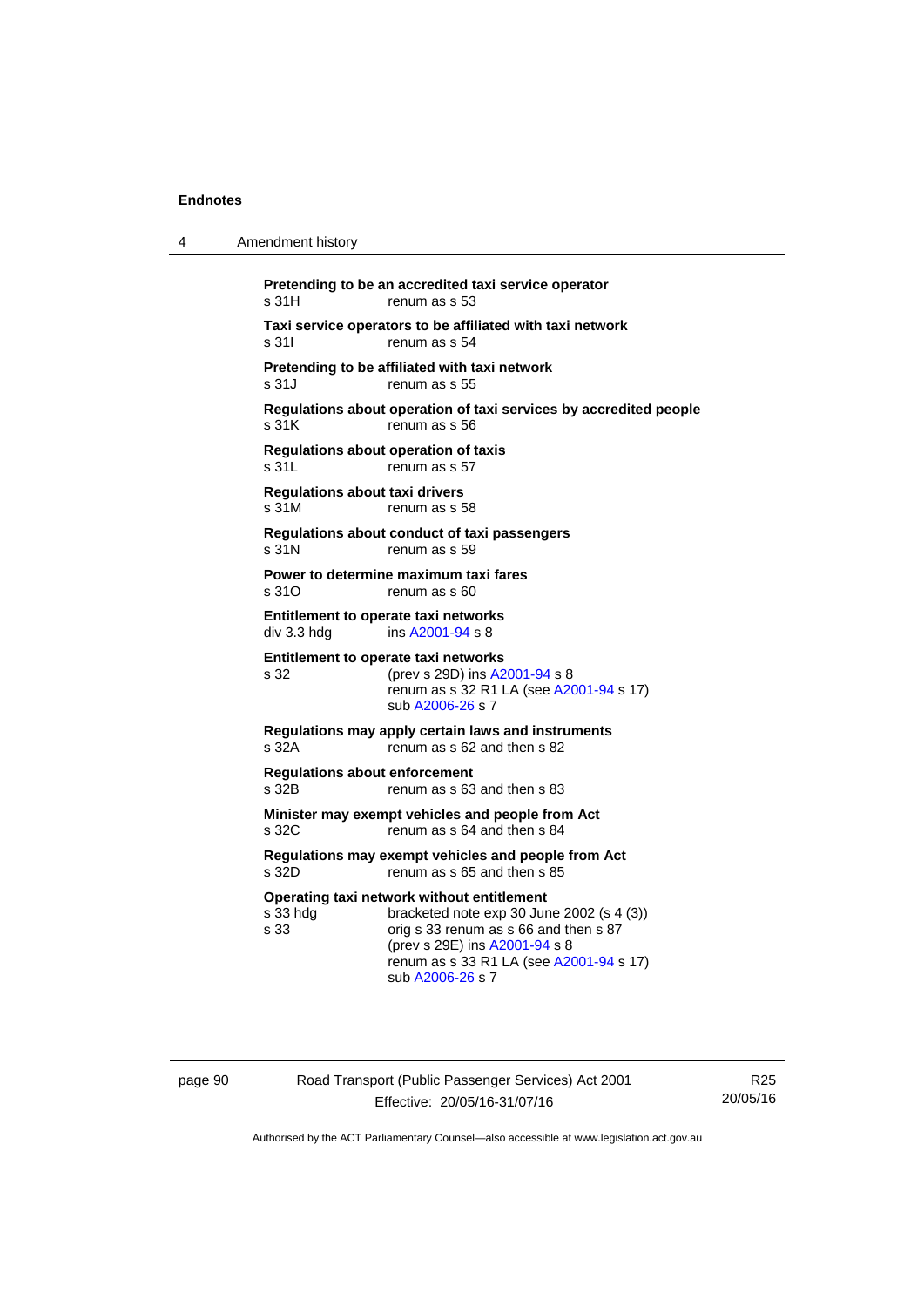| s 34                                                   | orig s 34 renum as s 67 and then s 88<br>(prev s 29F) ins A2001-94 s 8<br>renum as s 34 R1 LA (see A2001-94 s 17)<br>am A2006-26 s 8                                                                                                |
|--------------------------------------------------------|-------------------------------------------------------------------------------------------------------------------------------------------------------------------------------------------------------------------------------------|
| <b>Regulation of taxi networks</b><br>div 3.4 hdg      | ins A2001-94 s 8                                                                                                                                                                                                                    |
| s 35 hdg<br>s 35                                       | Regulations about operation of taxi networks by accredited people<br>bracketed note exp 30 June 2002 (s 4 (3))<br>orig s 35 renum as s 68 and then s 89<br>(prev s 29G) ins A2001-94 s 8<br>renum as s 35 R1 LA (see A2001-94 s 17) |
| s 36                                                   | Regulations about operation of taxi networks<br>orig s 36 renum as s 69 and then s 90<br>(prev s 29H) ins A2001-94 s 8<br>renum as s 36 R1 LA (see A2001-94 s 17)                                                                   |
| Licensing of taxi vehicles<br>pt 4 hdg                 | orig pt 4 hdg renum as pt 7 hdg (see A2001-94 s 9)<br>ins A2001-94 s 8                                                                                                                                                              |
| <b>Basic concepts</b><br>div 4.1 hdg                   | orig div 4.1 hdg renum as div 7.1 hdg<br>ins A2001-94 s 8                                                                                                                                                                           |
| <b>Meaning of taxi licence</b><br>s 37 hdg<br>s 37     | bracketed note $exp 30$ June 2002 (s 4 (3))<br>orig s 37 renum as s 70 and then s 91<br>(prev s 30) sub A2001-94 s 8<br>renum as s 37 R1 LA (see A2001-94 s 17)<br>sub A2004-69 s 37                                                |
| Meaning of restricted taxi licence<br>s 38 hda<br>s 38 | bracketed note exp 30 June 2002 (s 4 (3))<br>orig s 38 renum as s 71 and then s 92<br>(prev s 30A) ins A2001-94 s 8<br>renum as s 38 R1 LA (see A2001-94 s 17)                                                                      |
| <b>Taxi licences</b><br>div 4.2 hdg                    | orig div 4.2 hdg renum as div 7.2 hdg<br>ins A2001-94 s 8                                                                                                                                                                           |
| s 39 hdg<br>s 39                                       | <b>Maximum numbers of taxi licences</b><br>bracketed note exp 30 June 2002 (s 4 (3))<br>orig s 39 renum as s 72 and then s 93<br>(prev s 30B) ins A2001-94 s 8<br>renum as s 39 R1 LA (see A2001-94 s 17)                           |

R25 20/05/16 Road Transport (Public Passenger Services) Act 2001 Effective: 20/05/16-31/07/16

page 91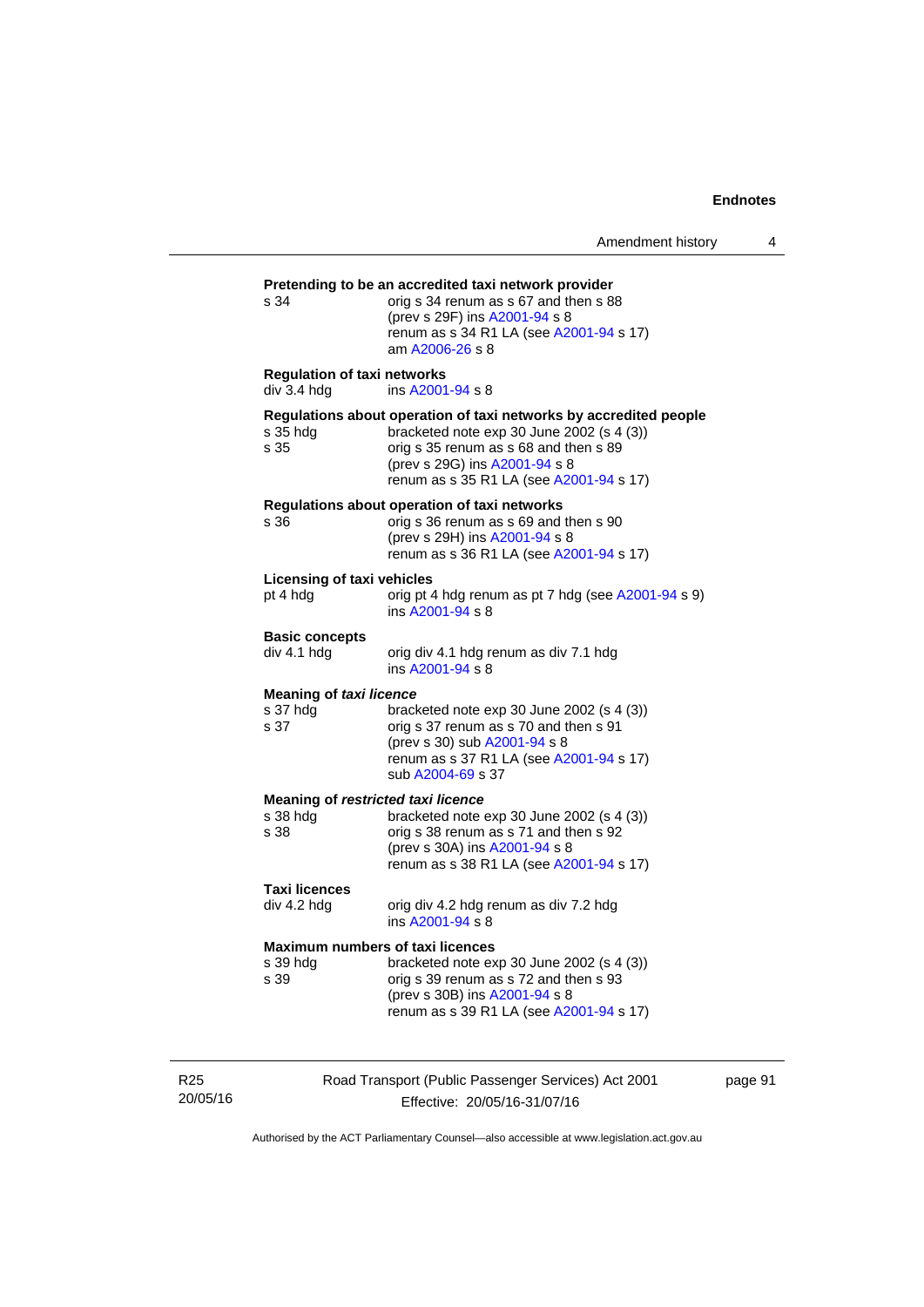4 Amendment history

| <b>Issue of taxi licences</b><br>s 40 hda<br>s 40           | bracketed note $exp 30$ June 2002 (s 4 (3))<br>orig s 40 renum as s 73<br>(prev s 30C) ins A2001-94 s 8<br>renum as s 40 R1 LA (see A2001-94 s 17)                                     |
|-------------------------------------------------------------|----------------------------------------------------------------------------------------------------------------------------------------------------------------------------------------|
| <b>Transferability of taxi licences</b><br>s 41 hdg<br>s 41 | bracketed note exp 30 June 2002 (s 4 (3))<br>orig s 41 renum as s 74<br>(prev s 30D) ins A2001-94 s 8<br>renum as s 41 R1 LA (see A2001-94 s 17)<br>sub A2006-26 s 9                   |
| Use of vehicles as taxis<br>s 42 hdg<br>s 42                | bracketed note exp 30 June 2002 (s 4 (3))<br>orig s 42 renum as s 75<br>(prev s 30E) ins A2001-94 s 8<br>renum as s 42 R1 LA (see A2001-94 s 17)<br>am A2004-69 s 10                   |
| s 43                                                        | Pretending vehicles are licensed taxis<br>orig s 43 renum as s 76<br>(prev s 30F) ins A2001-94 s 8<br>renum as s 43 R1 LA (see A2001-94 s 17)                                          |
| <b>Regulations about taxi licences</b><br>s 44 hdg<br>s 44  | bracketed note exp 30 June 2002 (s 4 (3))<br>orig s 44 renum as s 77<br>(prev s 30G) ins A2001-94 s 8<br>renum as s 44 R1 LA (see A2001-94 s 17)<br>am A2006-9 amdt 1.9; A2006-26 s 10 |
| <b>Taxi services</b><br>pt 5 hdg                            | orig pt 5 hdg om R1 LA (s 89 (3)) but see s 54)<br>prev pt 5 hdg exp 31 December 2001 (s 54)<br>ins A2001-94 s 8                                                                       |
| <b>Basic concepts</b><br>div 5.1 hdg                        | ins A2001-94 s 8                                                                                                                                                                       |
| Meaning of taxi<br>s 45 hdg<br>s 45                         | bracketed note exp 30 June 2002 (s 4 (3))<br>orig s 45 renum as s 78<br>(prev s 31) sub A2001-94 s 8<br>renum as s 45 R1 LA (see A2001-94 s 17)<br>sub A2004-69 s 11                   |

page 92 Road Transport (Public Passenger Services) Act 2001 Effective: 20/05/16-31/07/16

R25 20/05/16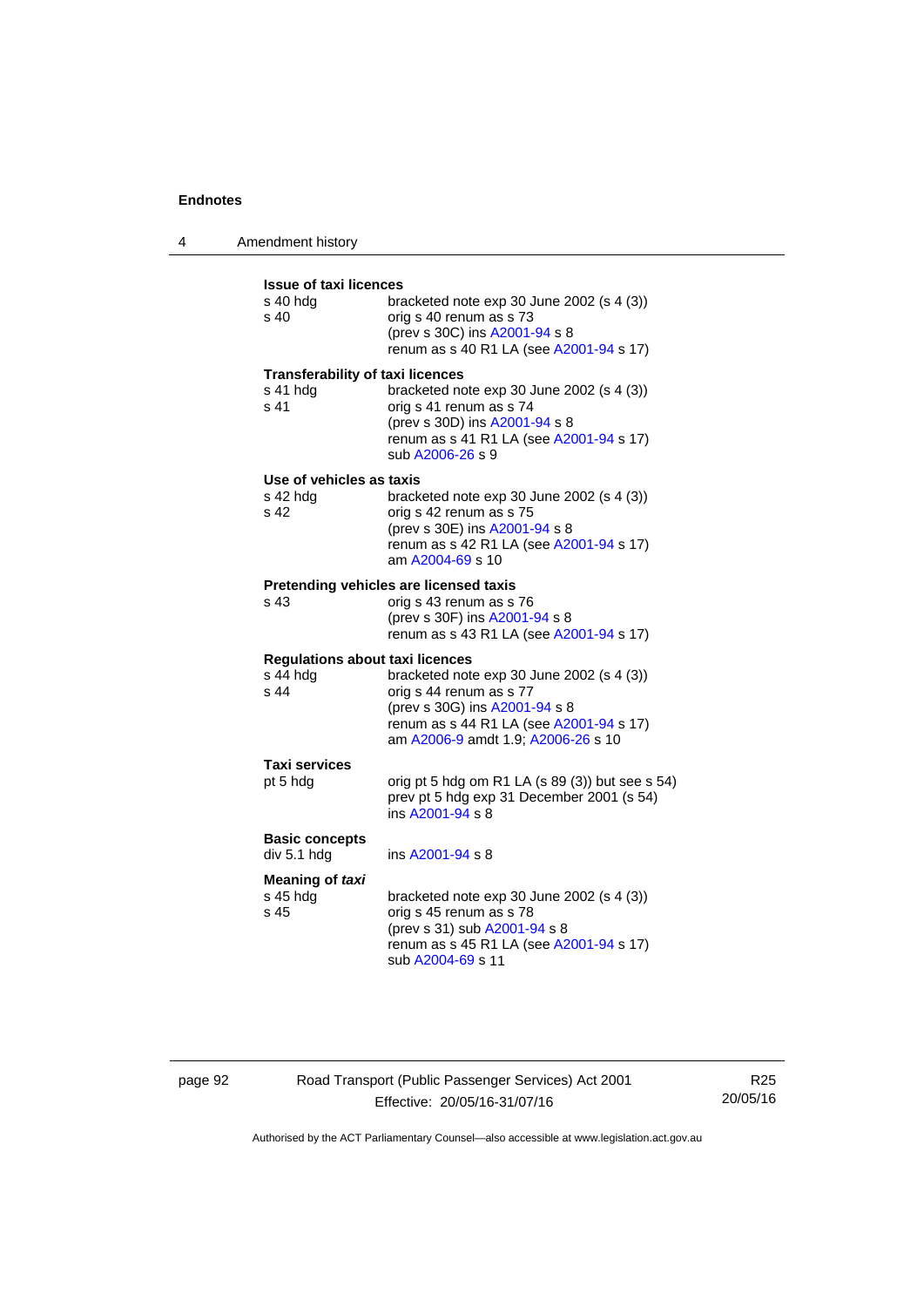#### **Meaning of** *restricted taxi*

| s 46 hdg<br>s 46                   | bracketed note $\exp 30$ June 2002 (s 4 (3))<br>orig s 46 renum as s 79<br>(prev s 31A) ins A2001-94 s 8<br>renum as s 46 R1 LA (see A2001-94 s 17)<br>am A2006-9 s 15 |
|------------------------------------|------------------------------------------------------------------------------------------------------------------------------------------------------------------------|
| Meaning of taxi service            |                                                                                                                                                                        |
| s 47 hdg<br>s 47                   | bracketed note $\exp 30$ June 2002 (s 4 (3))<br>orig s 47 renum as s 80<br>(prev s 31B) ins A2001-94 s 8<br>renum as s 47 R1 LA (see A2001-94 s 17)                    |
| Meaning of restricted taxi service |                                                                                                                                                                        |
| s 48                               | orig s 48 renum as s 81<br>(prev s 31C) ins A2001-94 s 8<br>renum as s 48 R1 LA (see A2001-94 s 17)                                                                    |
|                                    | Accreditation of taxi service operators                                                                                                                                |
| div 5.2 hdg                        | ins A2001-94 s 8                                                                                                                                                       |
|                                    | Taxi service operators-purposes of accreditation                                                                                                                       |
| s 49 hdg                           | bracketed note $\exp 30$ June 2002 (s 4 (3))                                                                                                                           |
| s 49                               | orig s 49 renum as s 82<br>$(n_{max} \circ 24 \text{ N} \cdot n \circ 0.004 \cdot 0.4 \cdot 0.5)$                                                                      |

| (prev s 31D) ins A2001-94 s 8           |  |
|-----------------------------------------|--|
| renum as s 49 R1 LA (see A2001-94 s 17) |  |

### **Taxi service operators—regulations about accreditation system**

| s 50 hda | bracketed note exp 30 June 2002 (s 4 (3))                      |
|----------|----------------------------------------------------------------|
| s 50     | orig s 50 renum as s 83                                        |
|          | (prev s 31E) ins A2001-94 s 8                                  |
|          | renum as s 50 R1 LA (see A2001-94 s 17)<br>am A2006-9 amdt 1.9 |
|          |                                                                |

#### **Entitlement to operate taxi services**<br>div 5.3 hdg ins A2001-94 s 8 ins  $A2001 - 94 s 8$

**Entitlement to operate taxi services** 

| s 51 hda | bracketed note $exp 30$ June 2002 (s 4 (3)) |
|----------|---------------------------------------------|
| s 51     | orig s 51 renum as s 84                     |
|          | (prev s 31F) ins A2001-94 s 8               |
|          | renum as s 51 R1 LA (see A2001-94 s 17)     |
|          | am A2006-26 s 11                            |
|          |                                             |

### **Existing approved taxi networks**

s 51A renum as s 85

#### **Existing taxi licences and restricted taxi licences**  renum as s 86

**Interim accreditation of existing taxi operators**  s 51C renum as s 87

R25 20/05/16 Road Transport (Public Passenger Services) Act 2001 Effective: 20/05/16-31/07/16

page 93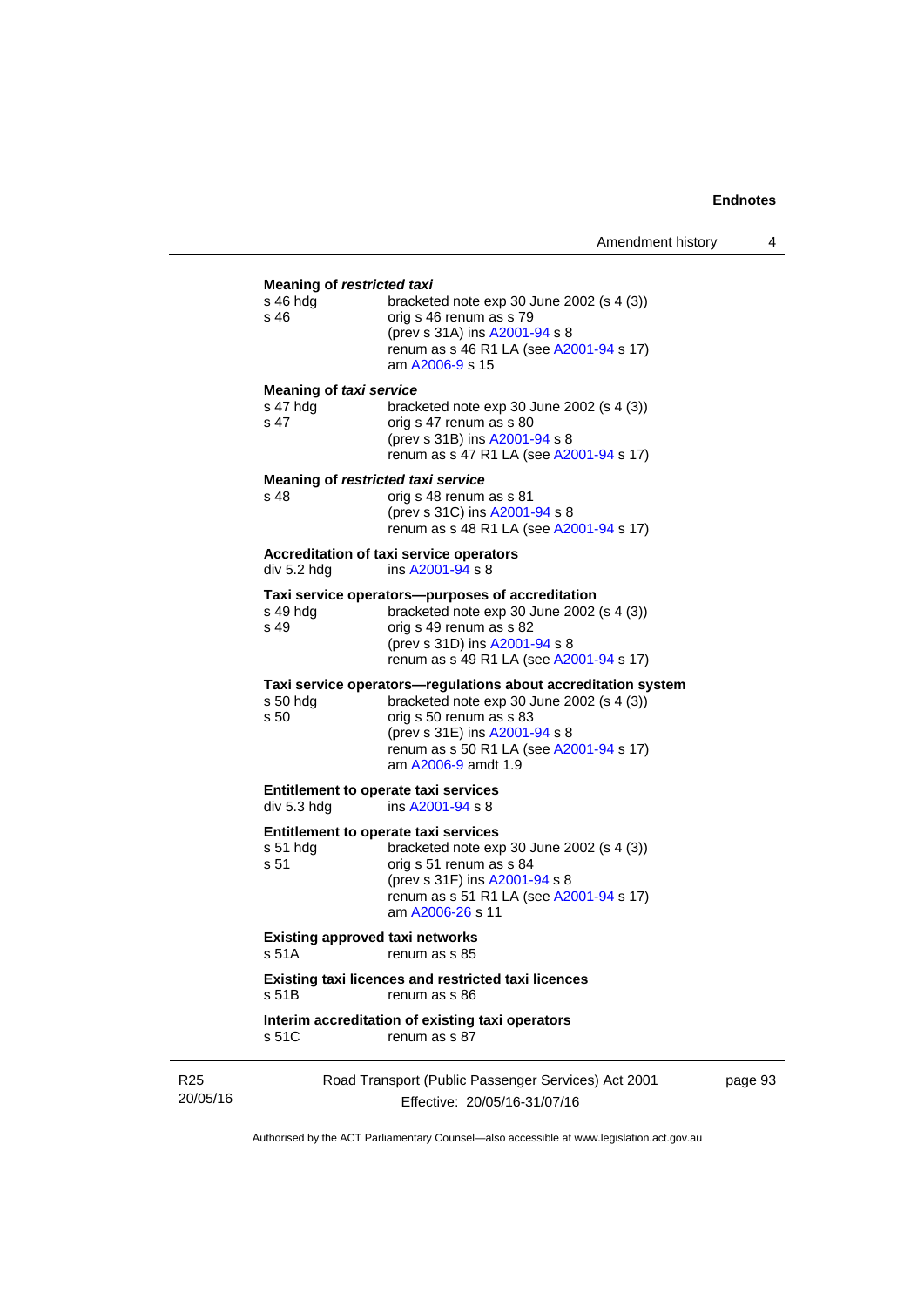| 4 | Amendment history                                 |                                                                                                                                                                                                                                                 |
|---|---------------------------------------------------|-------------------------------------------------------------------------------------------------------------------------------------------------------------------------------------------------------------------------------------------------|
|   | s 51D                                             | Determination about maximum number of taxi licences<br>renum as s 88                                                                                                                                                                            |
|   | s 51E                                             | Determination about maximum number of restricted taxi licences<br>renum as s 89                                                                                                                                                                 |
|   | Application to transfer taxi licence<br>s 51F     | renum as s 90                                                                                                                                                                                                                                   |
|   | s 51G                                             | Determination about maximum taxi fares<br>renum as s 91                                                                                                                                                                                         |
|   | Expiry of div 7.7<br>s <sub>51H</sub>             | renum as s 92                                                                                                                                                                                                                                   |
|   | s 52 hdg<br>s 52                                  | Unaccredited operators not to operate taxi services<br>bracketed note exp 30 June 2002 (s 4 (3))<br>orig s 52 exp 31 December 2001 (s 54)<br>(prev s 31G) ins A2001-94 s 8<br>renum as s 52 R1 LA (see A2001-94 s 17)<br>am A2004-69 s 12       |
|   | s 53                                              | Pretending to be an accredited taxi service operator<br>orig s 53 exp 31 December 2001 (s 54)<br>(prev s 31H) ins A2001-94 s 8<br>renum as s 53 R1 LA (see A2001-94 s 17)                                                                       |
|   | s 54                                              | Taxi service operators to be affiliated with taxi network<br>orig s 54 exp 31 December 2001 (s 54)<br>(prev s 31l) ins A2001-94 s 8<br>renum as s 54 R1 LA (see A2001-94 s 17)<br>sub A2006-26 s 12                                             |
|   | s 55                                              | Pretending to be affiliated with taxi network<br>(prev s 31J) ins A2001-94 s 8<br>renum as s 55 R1 LA (see A2001-94 s 17)                                                                                                                       |
|   | <b>Regulation of taxi services</b><br>div 5.4 hdg | ins A2001-94 s 8                                                                                                                                                                                                                                |
|   | s 56 hdg<br>s 56                                  | Regulations about operation of taxi services by accredited people<br>bracketed note exp 30 June 2002 (s 4 (3))<br>(prev s 31K) ins A2001-94 s 8<br>renum as s 56 R1 LA (see A2001-94 s 17)<br>am A2006-9 amdt 1.4, amdt 1.5; A2010-18 amdt 3.77 |
|   | s 57                                              | Regulations about operation of taxis<br>(prev s 31L) ins A2001-94 s 8<br>renum as s 57 R1 LA (see A2001-94 s 17)                                                                                                                                |

page 94 Road Transport (Public Passenger Services) Act 2001 Effective: 20/05/16-31/07/16

R25 20/05/16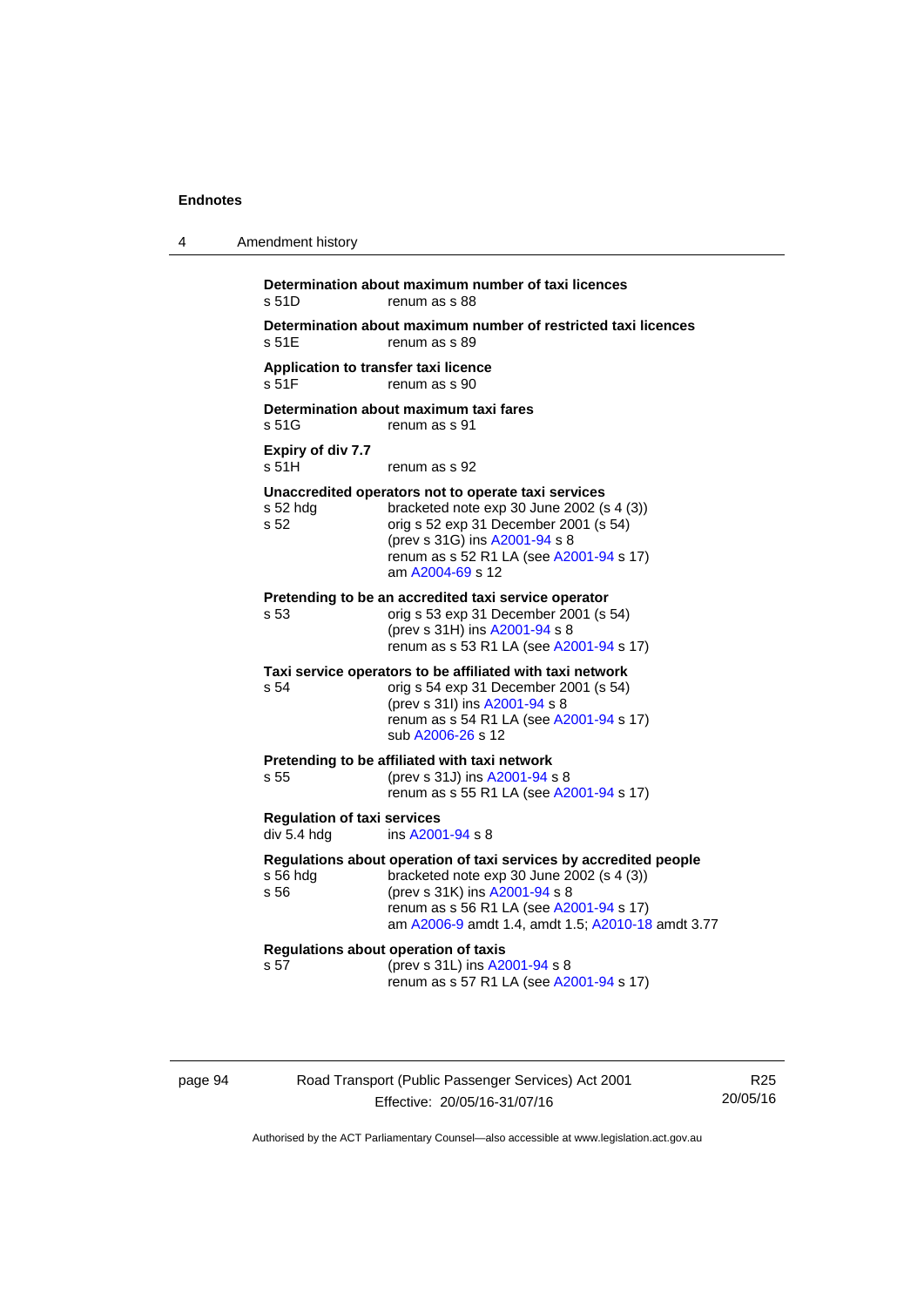| Amendment history |  |
|-------------------|--|
|-------------------|--|

|                             | <b>Regulations about taxi drivers</b><br>s 58                                       | (prev s 31M) ins A2001-94 s 8<br>renum as s 58 R1 LA (see A2001-94 s 17)                                                                                       |  |
|-----------------------------|-------------------------------------------------------------------------------------|----------------------------------------------------------------------------------------------------------------------------------------------------------------|--|
|                             | s 59                                                                                | Regulations about conduct of taxi passengers<br>(prev s 31N) ins A2001-94 s 8<br>renum as s 59 R1 LA (see A2001-94 s 17)                                       |  |
|                             | $s60h$ dg<br>s 60                                                                   | Power to determine maximum taxi fares<br>bracketed note exp 30 June 2002 (s 4 (3))<br>(prev s 31O) ins A2001-94 s 8<br>renum as s 60 R1 LA (see A2001-94 s 17) |  |
|                             | <b>Licensing of hire cars</b><br>pt 5A hdg                                          | renum as pt 6 hdg                                                                                                                                              |  |
|                             | <b>Basic concepts</b><br>div 5A.1 hdg                                               | renum as div 6.1 hdg                                                                                                                                           |  |
|                             | <b>Hire car licences</b><br>div 5A.2 hdg                                            | renum as div 6.2 hdg                                                                                                                                           |  |
|                             | Hire car services<br>pt 5B hdg                                                      | renum as pt 7 hdg                                                                                                                                              |  |
|                             | <b>Basic concepts</b><br>div 5B.1 hdg                                               | renum as div 7.1 hdg                                                                                                                                           |  |
|                             | Accreditation of hire car service operators<br>div 5B.2 hdg<br>renum as div 7.2 hdg |                                                                                                                                                                |  |
|                             | div 5B.3 hdg                                                                        | Entitlement to operate hire car services<br>renum as div 7.3 hdg                                                                                               |  |
|                             | <b>Regulation of hire car services</b><br>div 5B.4 hdg                              | renum as div 7.4 hdg                                                                                                                                           |  |
|                             | <b>Licensing of hire cars</b><br>pt 6 hdg                                           | orig pt 6 hdg renum as pt 8 hdg<br>(prev pt 5A hdg) ins A2004-69 s 13<br>renum as pt 6 hdg R10 LA (see A2004-69 s 17)                                          |  |
|                             | <b>Basic concepts</b><br>div 6.1 hdg                                                | (prev div 5A.1 hdg) ins A2004-69 s 13<br>renum as div 6.1 hdg R10 LA (see A2004-69 s 17)                                                                       |  |
|                             | <b>Meaning of hire car licence</b><br>s 60A                                         | renum as s 61                                                                                                                                                  |  |
|                             | s 60B                                                                               | Meaning of restricted hire car licence<br>renum as s 62                                                                                                        |  |
|                             | <b>Transferability of hire car licences</b><br>s 60C                                | renum as s 63                                                                                                                                                  |  |
| R <sub>25</sub><br>20/05/16 |                                                                                     | Road Transport (Public Passenger Services) Act 2001<br>Effective: 20/05/16-31/07/16                                                                            |  |

page 95

Authorised by the ACT Parliamentary Counsel—also accessible at www.legislation.act.gov.au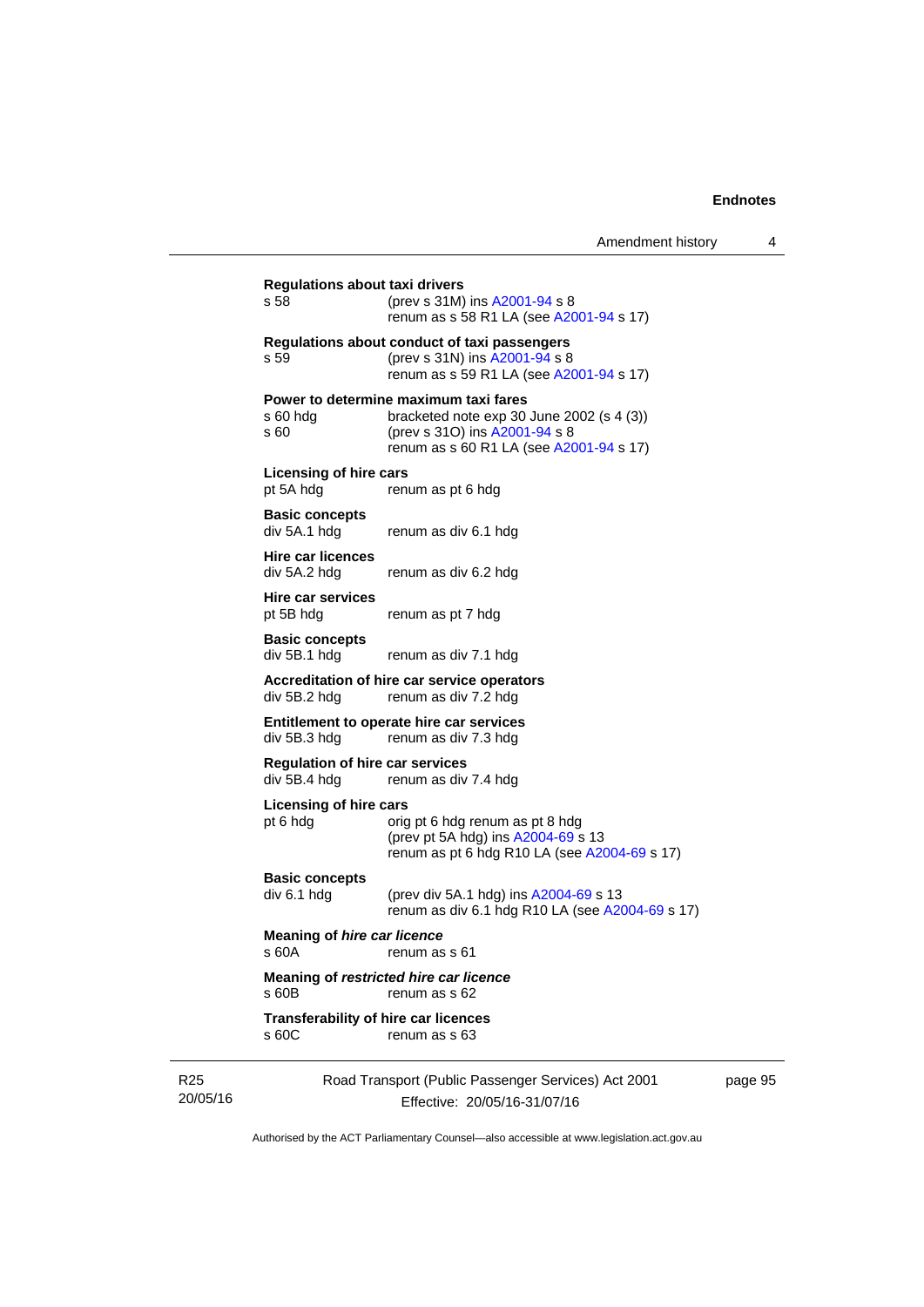4 Amendment history

|         | Use of vehicles as hire cars<br>s60D                | renum as s 64                                                                                                         |                 |
|---------|-----------------------------------------------------|-----------------------------------------------------------------------------------------------------------------------|-----------------|
|         | Pretending vehicles are licensed hire cars<br>s 60E | renum as s 65                                                                                                         |                 |
|         | Regulations about hire car licences<br>s 60F        | renum as s 66                                                                                                         |                 |
|         | <b>Meaning of hire car</b><br>$s$ 60 $G$            | renum as s 67                                                                                                         |                 |
|         | Meaning of restricted hire car<br>s 60H             | renum as s 68                                                                                                         |                 |
|         | Meaning of <i>hire car service</i><br>s 60I         | renum as s 69                                                                                                         |                 |
|         | Meaning of restricted hire car service<br>s 60J     | renum as s 70                                                                                                         |                 |
|         | s60K                                                | Hire car service operators--purposes of accreditation<br>renum as s 71                                                |                 |
|         | s 60L                                               | Hire car service operators—regulations about accreditation system<br>renum as s 72                                    |                 |
|         | Entitlement to operate hire car services<br>s 60M   | renum as s 73                                                                                                         |                 |
|         | s 60N                                               | Unaccredited operators not to operate hire car services<br>renum as s 74                                              |                 |
|         | s 60O                                               | Pretending to be an accredited hire car service operator<br>renum as s 75                                             |                 |
|         | s 60P                                               | Regulations about operation of hire car services by accredited people<br>renum as s 76                                |                 |
|         | Regulations about operation of hire cars<br>s 60Q   | renum as s 77                                                                                                         |                 |
|         | <b>Regulations about hire car drivers</b><br>s 60R  | renum as s 78                                                                                                         |                 |
|         | s 60S                                               | Regulations about conduct of hire car passengers<br>renum as s 79                                                     |                 |
|         | Unauthorised public passenger services<br>s 60T     | renum as s 80                                                                                                         |                 |
|         | <b>Meaning of hire car licence</b><br>s 61          | (prev s 32) renum as s 61 and then s 81<br>(prev s 60A) ins A2004-69 s 13<br>renum as s 61 R10 LA (see A2004-69 s 17) |                 |
| page 96 |                                                     | Road Transport (Public Passenger Services) Act 2001                                                                   | R <sub>25</sub> |
|         |                                                     | Effective: 20/05/16-31/07/16                                                                                          | 20/05/16        |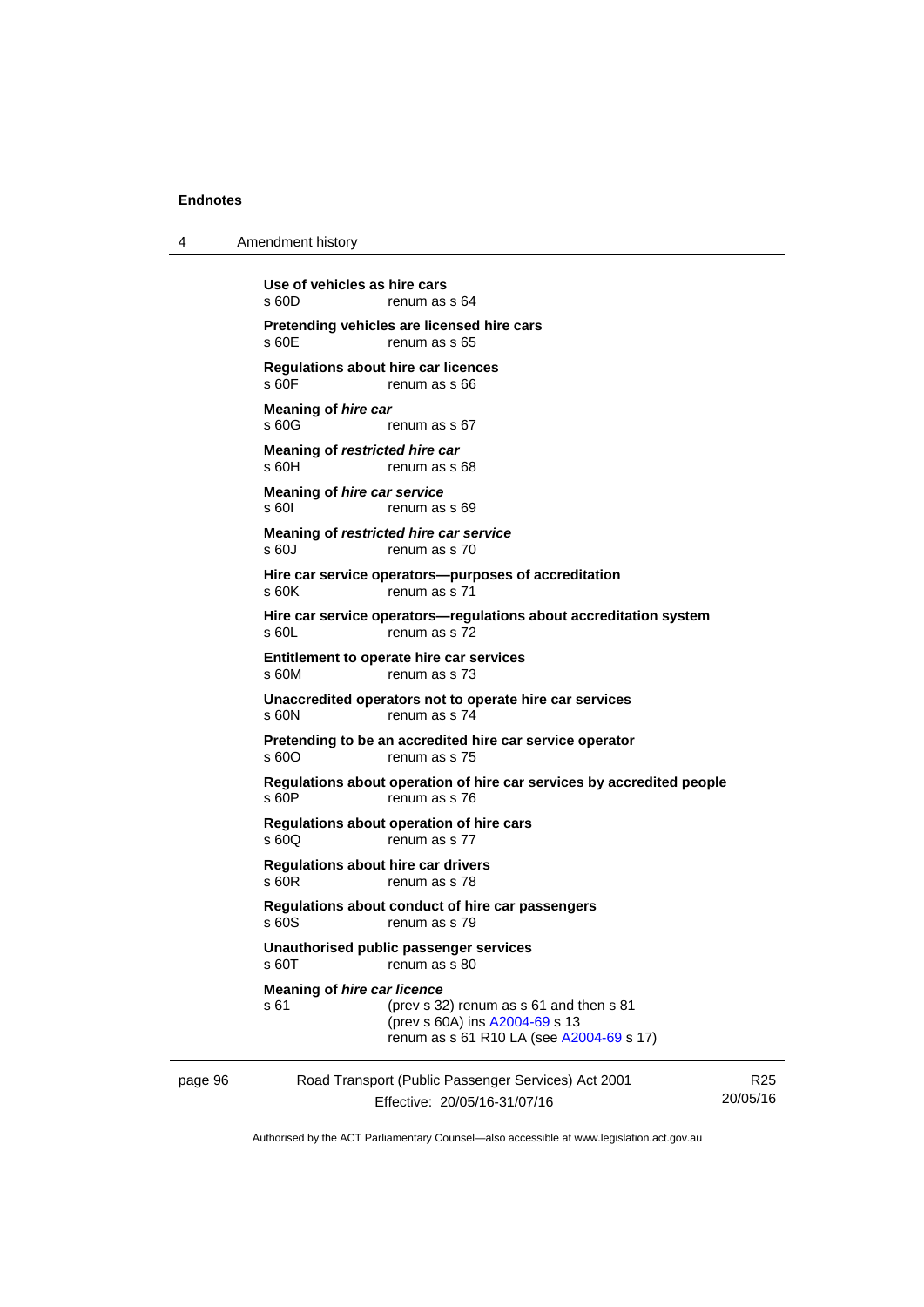|                                              | Amendment history                                                                                                                                                                                                                                                                                                                                 | 4 |
|----------------------------------------------|---------------------------------------------------------------------------------------------------------------------------------------------------------------------------------------------------------------------------------------------------------------------------------------------------------------------------------------------------|---|
| s 62                                         | Meaning of restricted hire car licence<br>(prev s 32A) renum as s 62 and then s 82<br>(prev s 60B) ins A2004-69 s 13<br>renum as s 62 R10 LA (see A2004-69 s 17)                                                                                                                                                                                  |   |
| <b>Hire car licences</b><br>div 6.2 hdg      | (prev div 5A.2 hdg) ins A2004-69 s 13<br>renum as div 6.2 hdg R10 LA (see A2004-69 s 17)                                                                                                                                                                                                                                                          |   |
| Transferability of hire car licences<br>s 63 | (prev s 32B) renum as s 63 and then s 83<br>(prev s 60C) ins A2004-69 s 13<br>renum as s 63 R10 LA (see A2004-69 s 17)                                                                                                                                                                                                                            |   |
| Use of vehicles as hire cars<br>s 64         | (prev s $32C$ ) renum as s 64 and then s 84<br>(prev s 60D) ins A2004-69 s 13<br>renum as s 64 R10 LA (see A2004-69 s 17)                                                                                                                                                                                                                         |   |
| s 65                                         | Pretending vehicles are licensed hire cars<br>(prev s $32D$ ) renum as s 65 and then s 85<br>(prev s 60E) ins A2004-69 s 13<br>renum as s 65 R10 LA (see A2004-69 s 17)                                                                                                                                                                           |   |
| s 65A                                        | <b>References to Motor Traffic Act, Traffic Act etc</b><br>renum as s 86                                                                                                                                                                                                                                                                          |   |
| Regulations about hire car licences<br>s 66  | orig s 66 (prev s 33) def restricted taxi operator's licence ins<br>A2001-94 s 10<br>def taxi operator's licence ins A2001-94 s 10<br>renum as s 66 R1 LA (see A2001-94 s 17)<br>exp 1 June 2003 (s 69)<br>prev s 66 renum as s 87<br>pres s 66 (prev s 60F) ins A2004-69 s 13<br>renum as s 66 R10 LA (see A2004-69 s 17)<br>am A2006-9 amdt 1.9 |   |
| <b>Hire car services</b><br>pt 7 hdg         | orig pt 7 hdg<br>(prev pt 4 hdg) renum as pt 7 hdg A2001-94 s 9<br>om R9 LA<br>prev pt 7 hdg<br>renum as pt 9 hdg<br>pres pt 7 hdg<br>(prev pt 5B hdg) ins A2004-69 s 13<br>renum as pt 7 hdg R10 LA (see A2004-69 s 17)                                                                                                                          |   |

R25 20/05/16 Road Transport (Public Passenger Services) Act 2001 Effective: 20/05/16-31/07/16

page 97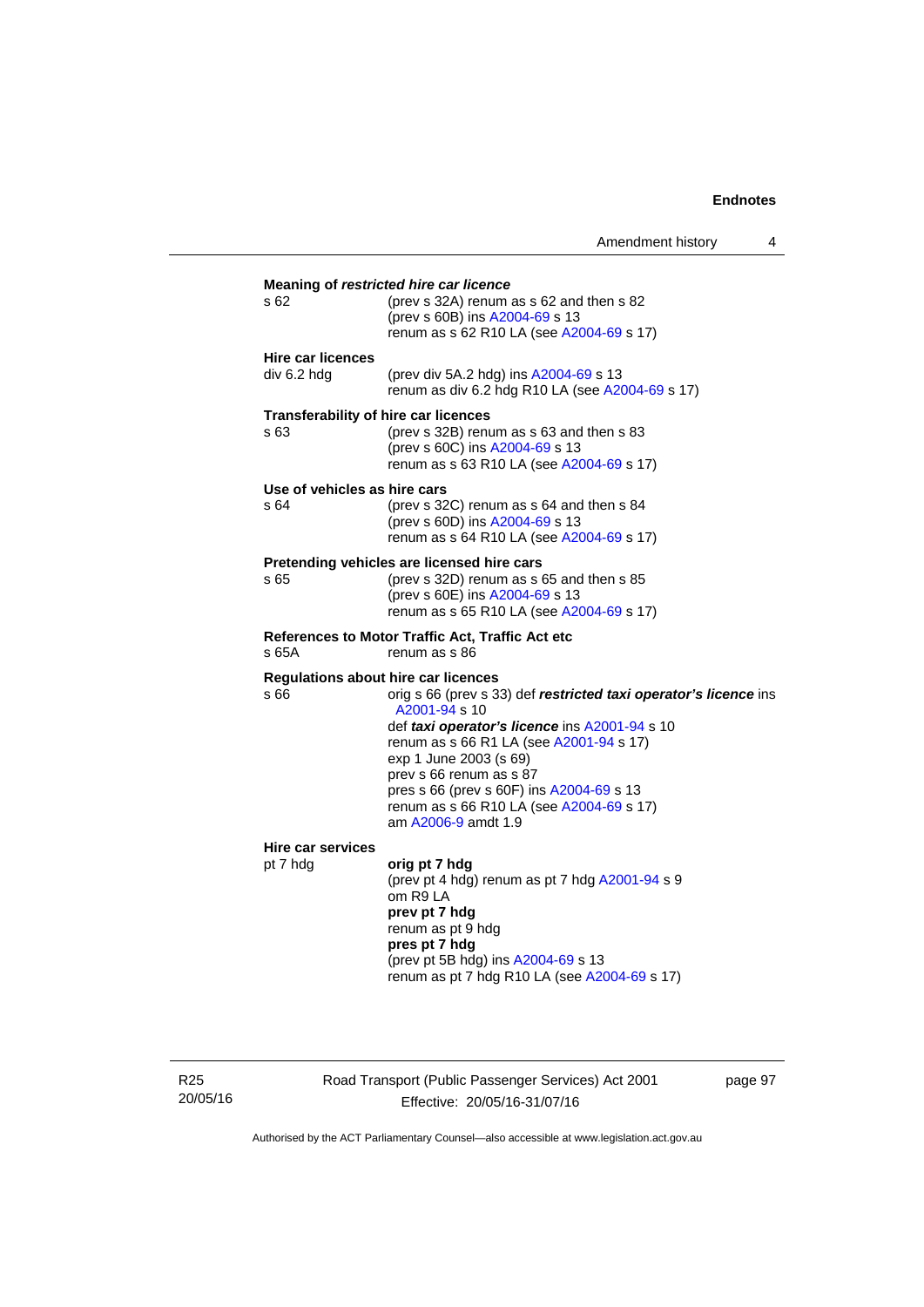4 Amendment history



page 98 Road Transport (Public Passenger Services) Act 2001 Effective: 20/05/16-31/07/16

R25 20/05/16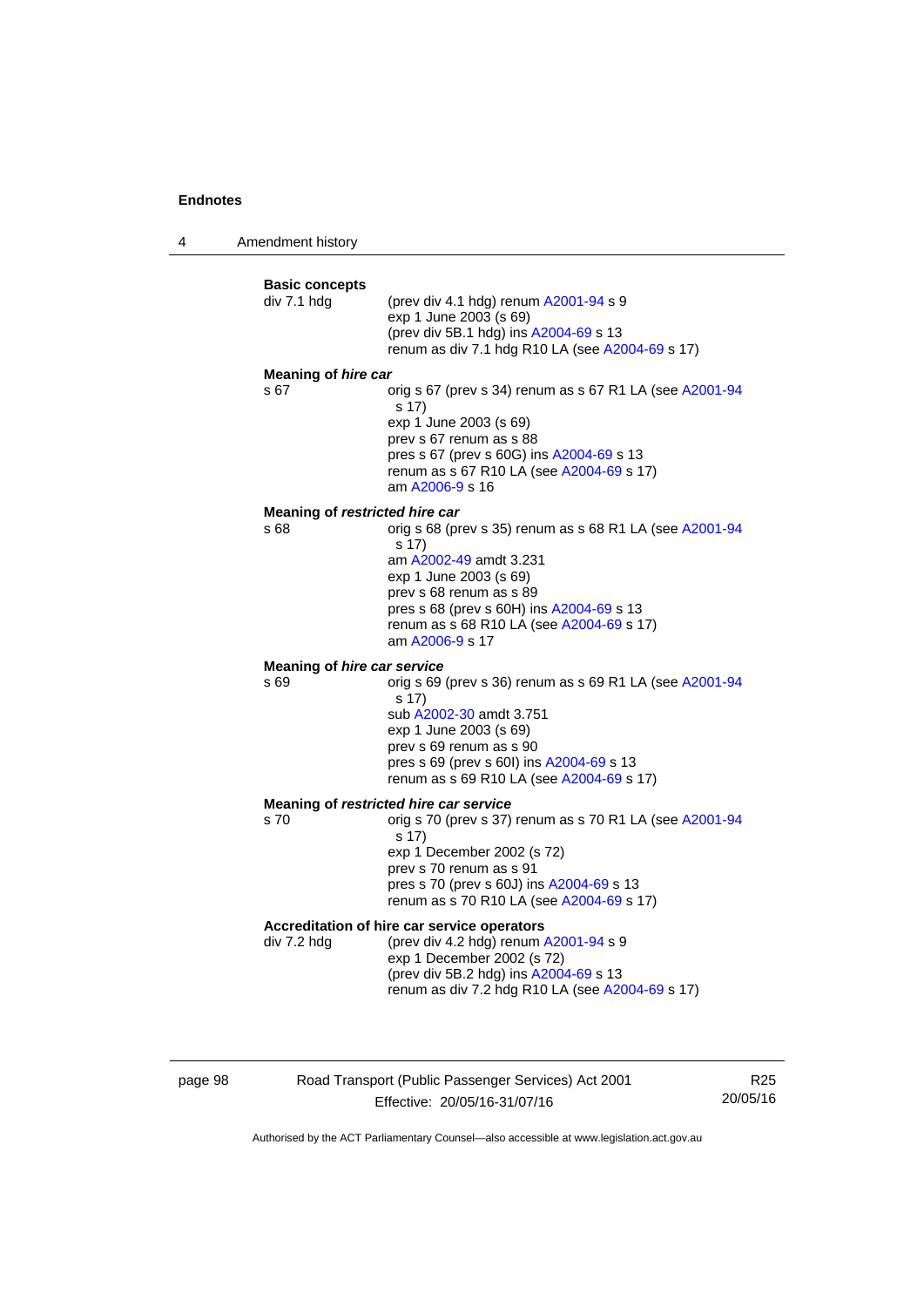### **Hire car service operators—purposes of accreditation**  s 71 orig s 71 (prev s 38) renum as s 71 R1 LA (see [A2001-94](http://www.legislation.act.gov.au/a/2001-94) s 17) exp 1 December 2002 (s 72) prev s 71 renum as s 92 pres s 71 (prev s 60K) ins [A2004-69](http://www.legislation.act.gov.au/a/2004-69) s 13 renum as s 71 R10 LA (see [A2004-69](http://www.legislation.act.gov.au/a/2004-69) s 17) **Hire car service operators—regulations about accreditation system**  s 72 orig s 72 (prev s 39) renum as s 72 R1 LA (see [A2001-94](http://www.legislation.act.gov.au/a/2001-94) s 17) exp 1 December 2002 (s 72) prev s 72 renum as s 93 pres s 72 (prev s 60L) ins [A2004-69](http://www.legislation.act.gov.au/a/2004-69) s 13 renum as s 72 R10 LA (see [A2004-69](http://www.legislation.act.gov.au/a/2004-69) s 17) am [A2006-9](http://www.legislation.act.gov.au/a/2006-9) amdt 1.9 **Entitlement to operate hire car services**  div 7.3 hdg (prev div 4.3 hdg) renum [A2001-94](http://www.legislation.act.gov.au/a/2001-94) s 9  $exp 1$  June 2002 $(s 78)$ (prev div 5B.3 hdg) ins [A2004-69](http://www.legislation.act.gov.au/a/2004-69) s 13 renum as div 7.3 hdg R10 LA (see [A2004-69](http://www.legislation.act.gov.au/a/2004-69) s 17) **Entitlement to operate hire car services**  s 73 (prev s 40) renum R1 LA (see [A2001-94](http://www.legislation.act.gov.au/a/2001-94) s 17) exp 1 June 2002 (s 78) (prev s 60M) ins [A2004-69](http://www.legislation.act.gov.au/a/2004-69) s 13 renum as s 73 R10 LA (see [A2004-69](http://www.legislation.act.gov.au/a/2004-69) s 17) **Unaccredited operators not to operate hire car services**  s 74 (prev s 41) renum R1 LA (see [A2001-94](http://www.legislation.act.gov.au/a/2001-94) s 17) exp 1 June 2002 (s 78) (prev s 60N) ins [A2004-69](http://www.legislation.act.gov.au/a/2004-69) s 13 renum as s 74 R10 LA (see [A2004-69](http://www.legislation.act.gov.au/a/2004-69) s 17) **Pretending to be an accredited hire car service operator**  s 75 (prev s 42) renum R1 LA (see [A2001-94](http://www.legislation.act.gov.au/a/2001-94) s 17) exp 1 June 2002 (s 78) (prev s 60O) ins [A2004-69](http://www.legislation.act.gov.au/a/2004-69) s 13 renum as s 75 R10 LA (see [A2004-69](http://www.legislation.act.gov.au/a/2004-69) s 17) **Regulation of hire car services**   $div 7.4$  hdg  $(prev div 4.4 hdq)$  renum  $A2001-94 s 9$  $A2001-94 s 9$ exp 1 December 2002 (s 80) (prev div 5B.4 hdg) ins [A2004-69](http://www.legislation.act.gov.au/a/2004-69) s 13 renum as div 7.4 hdg R10 LA (see [A2004-69](http://www.legislation.act.gov.au/a/2004-69) s 17)

R25 20/05/16 Road Transport (Public Passenger Services) Act 2001 Effective: 20/05/16-31/07/16

page 99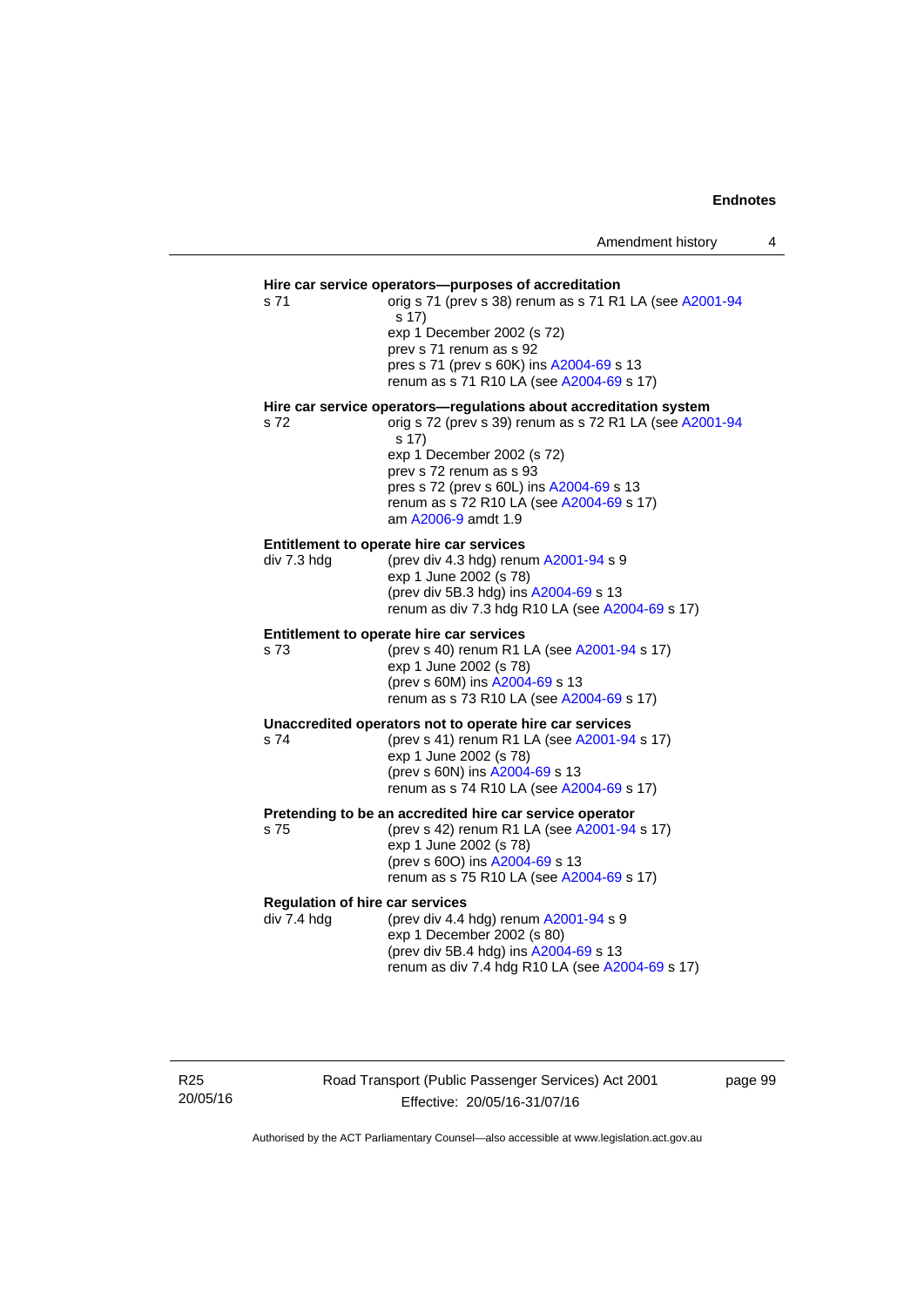|  | Amendment history |  |
|--|-------------------|--|
|--|-------------------|--|

| s 76                                              | Regulations about operation of hire car services by accredited people<br>(prev s 43) renum R1 LA (see A2001-94 s 17)<br>exp 1 June 2002 (s 78)<br>(prev s 60P) ins A2004-69 s 13<br>renum as s 76 R10 LA (see A2004-69 s 17)<br>am A2006-9 amdt 1.6, amdt 1.7 |
|---------------------------------------------------|---------------------------------------------------------------------------------------------------------------------------------------------------------------------------------------------------------------------------------------------------------------|
| s 77                                              | Regulations about operation of hire cars<br>(prev s 44) renum R1 LA (see A2001-94 s 17)<br>exp 1 June 2002 (s 78)<br>(prev s 60Q) ins A2004-69 s 13<br>renum as s 77 R10 LA (see A2004-69 s 17)<br>am A2006-9 amdt 1.8                                        |
| <b>Regulations about hire car drivers</b><br>s 78 | (prev s 45) renum R1 LA (see A2001-94 s 17)<br>exp 1 June 2002 (s 78)<br>(prev s 60R) ins A2004-69 s 13<br>renum as s 78 R10 LA (see A2004-69 s 17)                                                                                                           |
| s 79                                              | Regulations about conduct of hire car passengers<br>(prev s 46) renum R1 LA (see A2001-94 s 17)<br>exp 1 December 2002 (s 80)<br>(prev s 60S) ins A2004-69 s 13<br>renum as s 79 R10 LA (see A2004-69 s 17)                                                   |
| <b>Bus service licences</b><br>div 7.5 hdg        | (prev div 4.5 hdg) renum R1 LA (see A2001-94 s 17)<br>exp 1 December 2002 (s 82)                                                                                                                                                                              |
| <b>Small buses</b><br>div 7.6 hdg                 | (prev div 4.6 hdg) renum R1 LA (see A2001-94 s 17)<br>exp 1 June 2003 (s 84)                                                                                                                                                                                  |
| <b>Taxis</b><br>div 7.7 hdg                       | ins A2001-94 s 11<br>exp 2 March 2003 (s 92)                                                                                                                                                                                                                  |
| <b>Demand responsive services</b><br>pt 8 hdg     | (prev pt 6 hdg) ins A2001-94 s 8<br>renum as pt 8 hdg R10 LA (see A2004-69 s 17)<br>sub A2006-9 s 18                                                                                                                                                          |
| <b>Basic concepts</b><br>div 8.1 hdg              | ins A2006-9 s 18                                                                                                                                                                                                                                              |

page 100 Road Transport (Public Passenger Services) Act 2001 Effective: 20/05/16-31/07/16

R25 20/05/16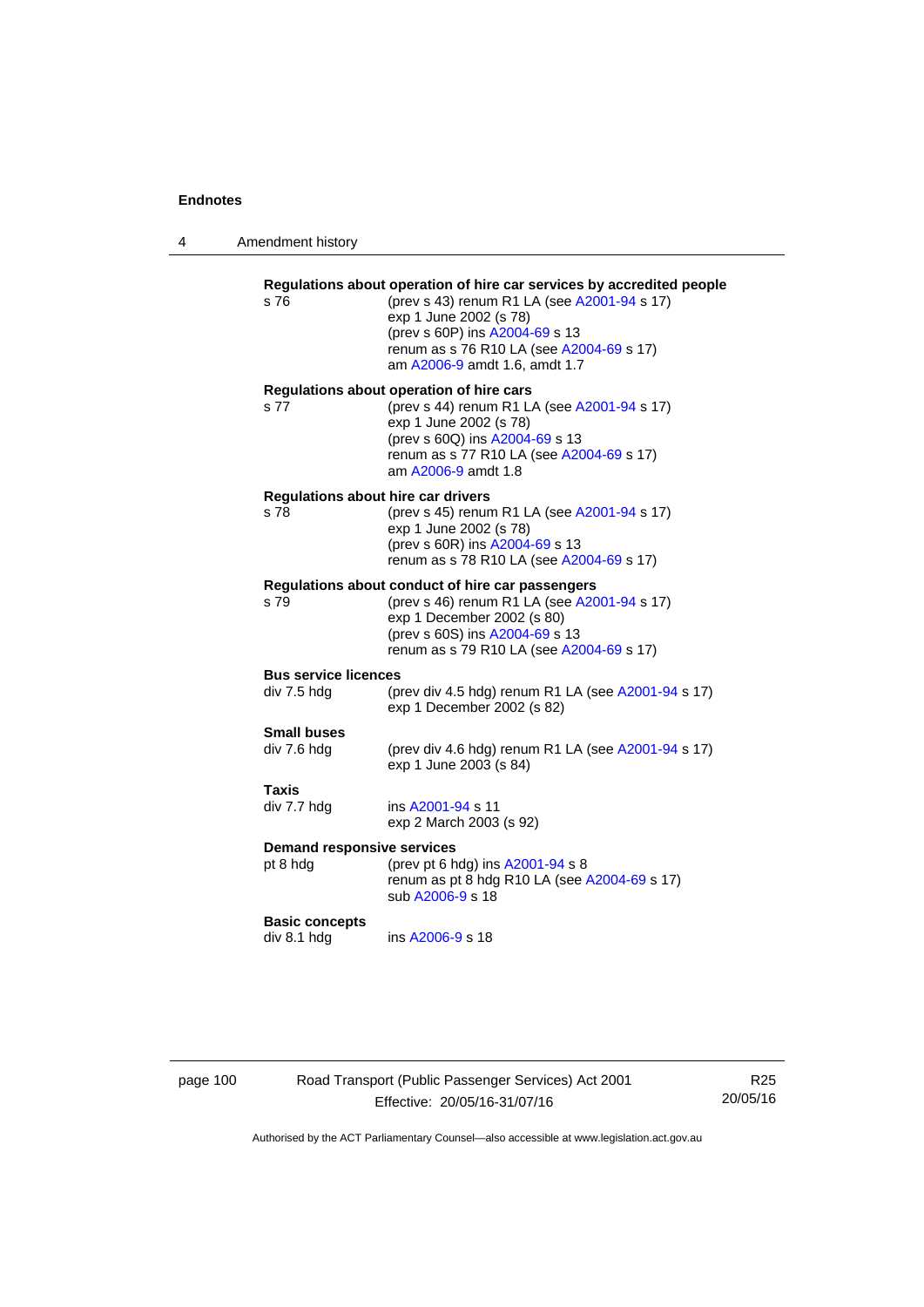| s 80             | Meaning of demand responsive service<br>(prev s 47) renum R1 LA (see A2001-94 s 17)<br>sub A2002-30 amdt 3.753<br>exp 1 December 2002 (s 80)<br>(prev s 60T) ins A2004-69 s 14<br>renum as s 80 R10 LA (see A2004-69 s 17)<br>sub A2006-9 s 18                                                              |
|------------------|-------------------------------------------------------------------------------------------------------------------------------------------------------------------------------------------------------------------------------------------------------------------------------------------------------------|
| s 81 hda<br>s 81 | Meaning of demand responsive service vehicle<br>bracketed note exp 30 June 2002 (s 4 (3))<br>(prev s 48) renum R1 LA (see A2001-94 s 17)<br>exp 1 December 2002 (s 82)<br>(prev s 32) sub A2001-94 s 8<br>renum as s 61 R1 LA (see A2001-94 s 17)<br>renum as s 81 R10 LA (see A2004-69 s 17)               |
| div 8.2 hdg      | sub A2006-9 s 18<br>Authorisations to operate demand responsive services<br>ins A2006-9 s 18                                                                                                                                                                                                                |
| s 82             | Demand responsive service authorisations<br>(prev s 32A) ins A2001-94 s 8<br>renum as s 62 R1 LA (see A2001-94 s 17)<br>sub A2002-30 amdt 3.750<br>renum as s 82 R10 LA (see A2004-69 s 17)<br>sub A2006-9 s 18                                                                                             |
| s 82A            | Territory's entitlement to operate demand responsive service<br>ins A2006-30 amdt 1.83<br>om A2006-9 s 18                                                                                                                                                                                                   |
| s 83             | Demand responsive services-guidelines for giving authorisations<br>(prev s 50) renum R1 LA (see A2001-94 s 17)<br>exp 1 June 2003 (s 84)<br>(prev s 32B) ins A2001-94 s 8<br>renum as s 63 R1 LA (see A2001-94 s 17)<br>renum as s 83 R10 LA (see A2004-69 s 17)<br>sub A2006-9 s 18                        |
| s 84             | Demand responsive services-regulations about authorisations<br>(prev s 51) renum R1 LA (see A2001-94 s 17)<br>sub A2002-30 amdt 3.755<br>exp 1 June 2003 (s 84)<br>(prev s 32C) ins A2001-94 s 8<br>renum as s 64 R1 LA (see A2001-94 s 17)<br>renum as s 84 R10 LA (see A2004-69 s 17)<br>sub A2006-9 s 18 |

R25 20/05/16 Road Transport (Public Passenger Services) Act 2001 Effective: 20/05/16-31/07/16

page 101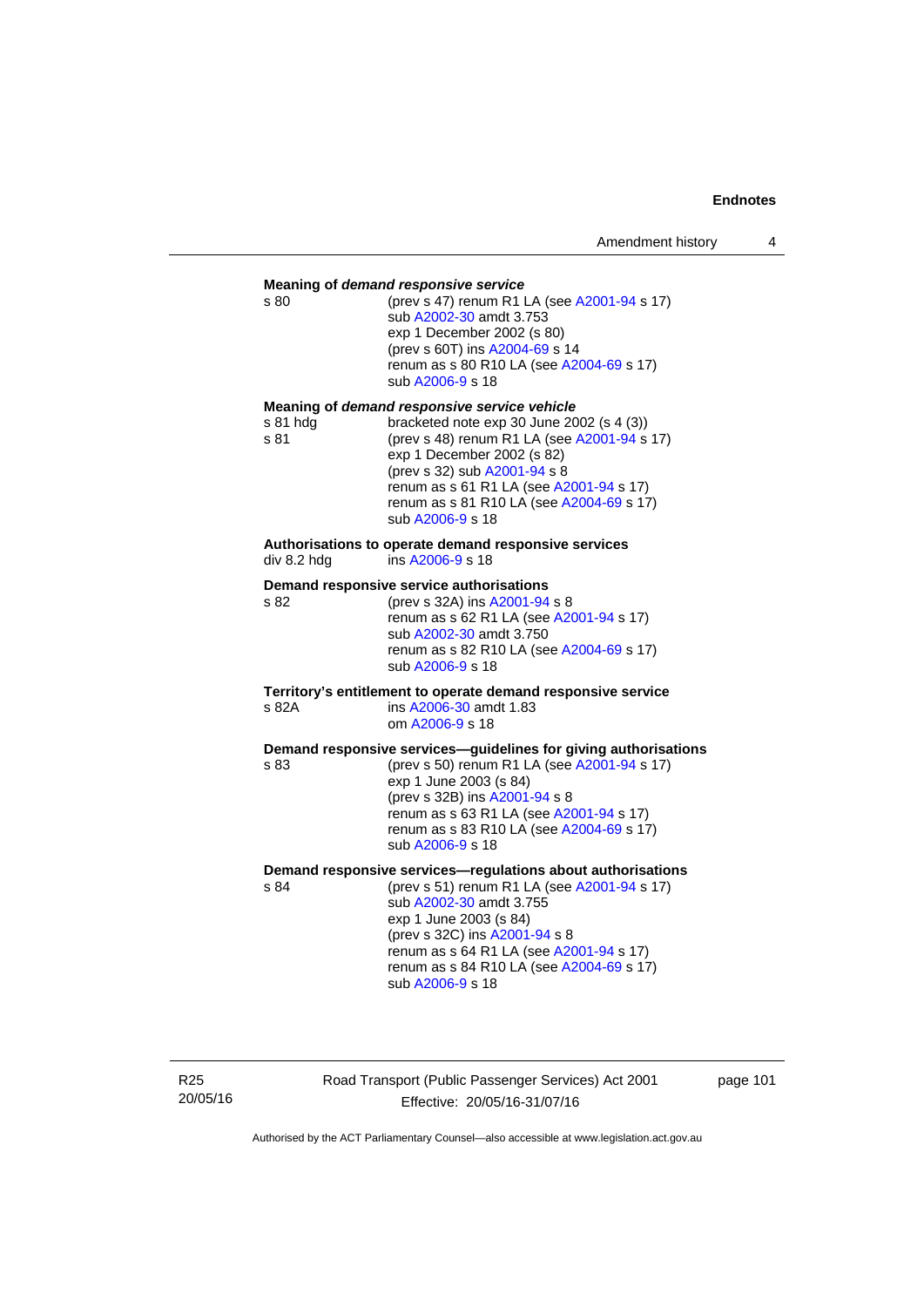4 Amendment history

| s 85 hda<br>s 85 | Use of vehicles for demand responsive services<br>bracketed note exp 30 June 2002 (s 4 (3))<br>(prev s 51A) ins A2001-94 s 11<br>renum R1 LA (see A2001-94 s 17)<br>exp 2 March 2003 (s 92)<br>(prev s 32D) ins A2001-94 s 8<br>renum as s 65 R1 LA (see A2001-94 s 17)<br>renum as s 85 R10 LA (see A2004-69 s 17)<br>sub A2006-9 s 18                                                                                                      |
|------------------|----------------------------------------------------------------------------------------------------------------------------------------------------------------------------------------------------------------------------------------------------------------------------------------------------------------------------------------------------------------------------------------------------------------------------------------------|
| s 86             | Representing vehicle as demand responsive service vehicle<br>(prev s 51B) ins A2001-94 s 11<br>renum R1 LA (see A2001-94 s 17)<br>exp 2 March 2003 (s 92)<br>(prev s 65A) ins A2004-69 s 15<br>renum as s 86 R10 LA (see A2004-69 s 17)<br>sub A2006-9 s 18                                                                                                                                                                                  |
| div 8.3 hdg      | Accreditation of demand responsive service operators<br>ins A2006-9 s 18                                                                                                                                                                                                                                                                                                                                                                     |
| s 87             | Demand responsive service operators--purposes of accreditation<br>(prev s 51C) ins A2001-94 s 11<br>renum R1 LA (see A2001-94 s 17)<br>exp 2 March 2003 (s 92)<br>(prev s 66) ins A2004-69 s 16<br>def annual weddings and school formals licence ins<br>A2004-69 s 16<br>def commencement ins A2004-69 s 16<br>def General Act ins A2004-69 s 16<br>renum as s 87 R10 LA (see A2004-69 s 17)<br>exp 9 March 2006 (s 93)<br>ins A2006-9 s 18 |
| system           | Demand responsive service operators-regulations about accreditation                                                                                                                                                                                                                                                                                                                                                                          |
| s 88             | (prev s 51D) ins A2001-94 s 11<br>renum R1 LA (see A2001-94 s 17)<br>exp 2 March 2003 (s 92)<br>(prev s 67) ins A2004-69 s 16<br>renum as s 88 R10 LA (see A2004-69 s 17)<br>exp 9 March 2006 (s 93)                                                                                                                                                                                                                                         |
|                  | ins A2006-9 s 18                                                                                                                                                                                                                                                                                                                                                                                                                             |

page 102 Road Transport (Public Passenger Services) Act 2001 Effective: 20/05/16-31/07/16

R25 20/05/16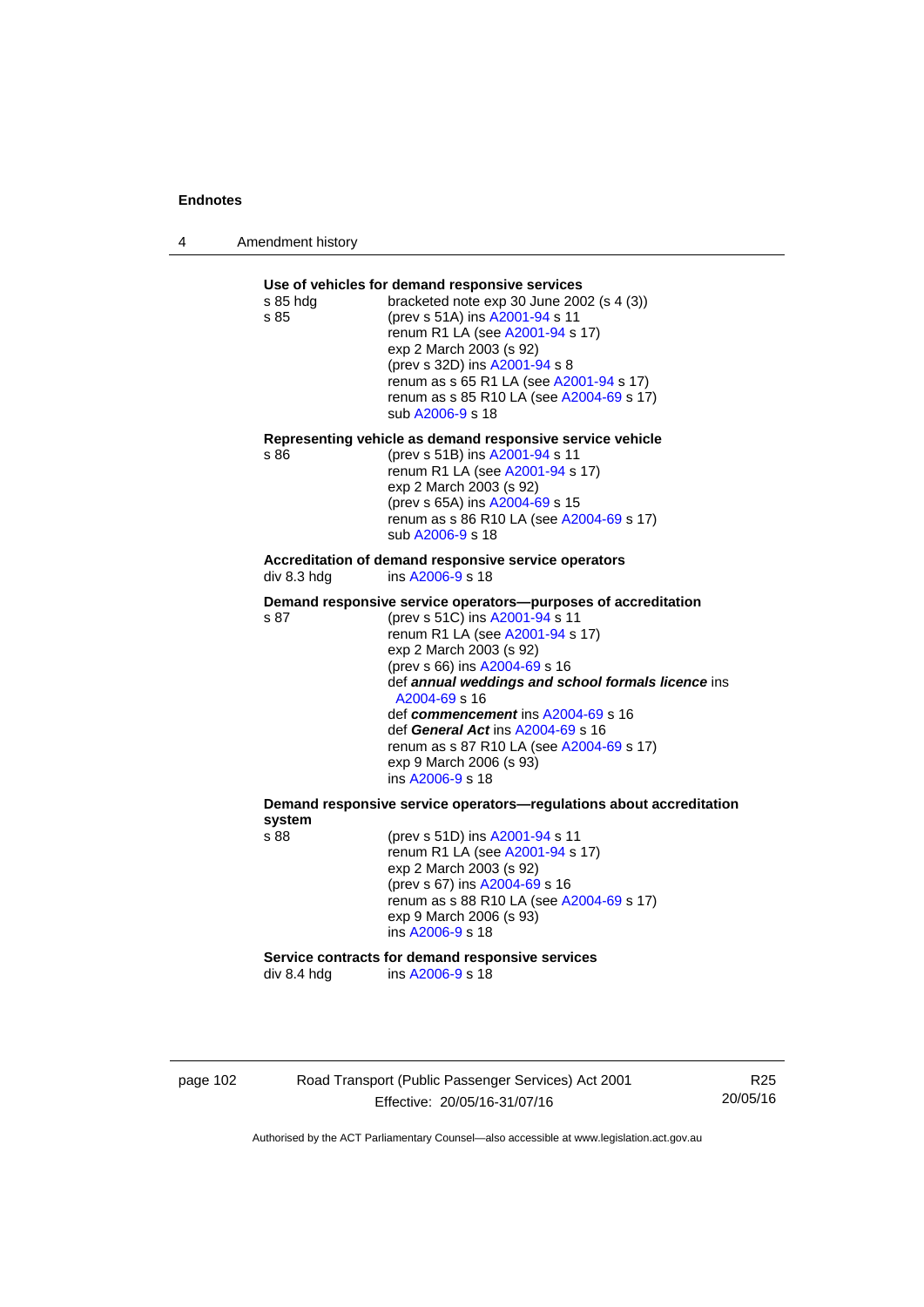#### **Service contracts—demand responsive services**

s 89 (prev s 51E) ins [A2001-94](http://www.legislation.act.gov.au/a/2001-94) s 11 renum R1 LA (see [A2001-94](http://www.legislation.act.gov.au/a/2001-94) s 17) exp 2 March 2003 (s 92) (prev s 68) ins [A2004-69](http://www.legislation.act.gov.au/a/2004-69) s 16 renum as s 89 R10 LA (see [A2004-69](http://www.legislation.act.gov.au/a/2004-69) s 17) exp 9 March 2006 (s 93) ins [A2006-9](http://www.legislation.act.gov.au/a/2006-9) s 18

**Entitlement to operate demand responsive services**  div 8.5 hdg ins [A2006-9](http://www.legislation.act.gov.au/a/2006-9) s 18

#### **Entitlement to operate demand responsive services**

s 90 (prev s 51F) ins [A2001-94](http://www.legislation.act.gov.au/a/2001-94) s 11 renum R1 LA (see [A2001-94](http://www.legislation.act.gov.au/a/2001-94) s 17) exp 2 March 2003 (s 92) (prev s 69) ins [A2004-69](http://www.legislation.act.gov.au/a/2004-69) s 16 renum as s 90 R10 LA (see [A2004-69](http://www.legislation.act.gov.au/a/2004-69) s 17) mod [SL2002-3](http://www.legislation.act.gov.au/sl/2002-3) s 246 (as am by [SL2005-4](http://www.legislation.act.gov.au/sl/2005-4) s 12) exp 9 March 2006 (s 93) ins [A2006-9](http://www.legislation.act.gov.au/a/2006-9) s 18 am [A2006-30](http://www.legislation.act.gov.au/a/2006-30) amdt 1.84

#### **Operating demand responsive service without entitlement**

s 91 (prev s 51G) ins [A2001-94](http://www.legislation.act.gov.au/a/2001-94) s 11 renum R1 LA (see [A2001-94](http://www.legislation.act.gov.au/a/2001-94) s 17) exp 2 March 2003 (s 92) (prev s 70) ins [A2004-69](http://www.legislation.act.gov.au/a/2004-69) s 16 renum as s 91 R10 LA (see [A2004-69](http://www.legislation.act.gov.au/a/2004-69) s 17) exp 9 March 2006 (s 93) ins [A2006-9](http://www.legislation.act.gov.au/a/2006-9) s 18 am [A2006-30](http://www.legislation.act.gov.au/a/2006-30) amdt 1.85

#### **Representing entitlement to operate demand responsive service**

s 92 (prev s 51H) ins [A2001-94](http://www.legislation.act.gov.au/a/2001-94) s 11 renum R1 LA (see [A2001-94](http://www.legislation.act.gov.au/a/2001-94) s 17) sub [A2002-30](http://www.legislation.act.gov.au/a/2002-30) amdt 3.756 exp 2 March 2003 (s 92) (prev s 71) ins [A2004-69](http://www.legislation.act.gov.au/a/2004-69) s 16 renum as s 92 R10 LA (see [A2004-69](http://www.legislation.act.gov.au/a/2004-69) s 17) exp 9 March 2006 (s 93) ins [A2006-9](http://www.legislation.act.gov.au/a/2006-9) s 18

# **Regulation of demand responsive services**

div 8.6 hdg ins [A2006-9](http://www.legislation.act.gov.au/a/2006-9) s 18

R25 20/05/16 Road Transport (Public Passenger Services) Act 2001 Effective: 20/05/16-31/07/16

page 103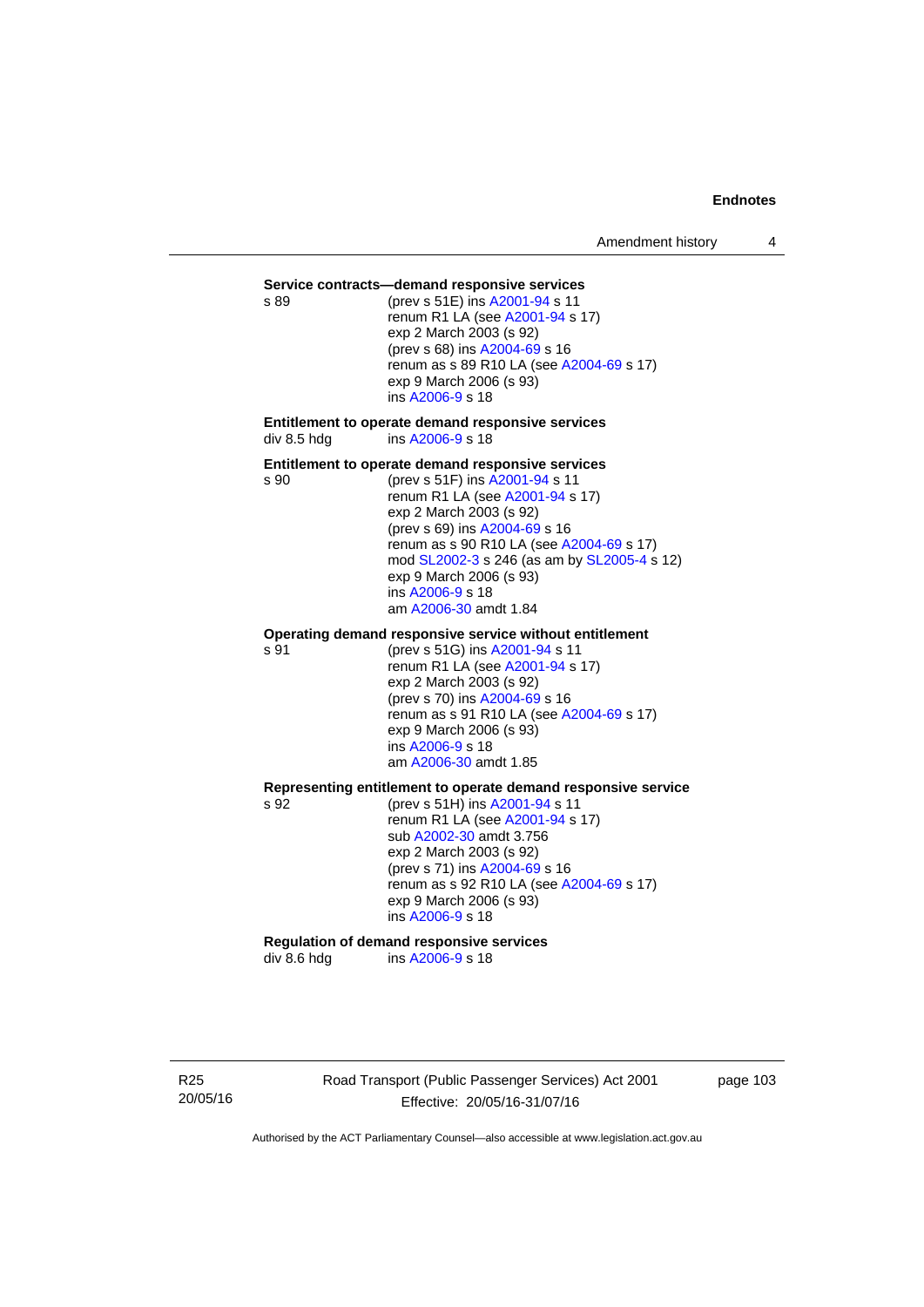| 4        | Amendment history                                                                                                                                                                                                                                |                                                                                                                                                                                                                                                                                                                                                                                                                                                                                      |                 |  |
|----------|--------------------------------------------------------------------------------------------------------------------------------------------------------------------------------------------------------------------------------------------------|--------------------------------------------------------------------------------------------------------------------------------------------------------------------------------------------------------------------------------------------------------------------------------------------------------------------------------------------------------------------------------------------------------------------------------------------------------------------------------------|-----------------|--|
|          | Demand responsive services-minimum fares<br>s 93<br>(prev s 72) ins A2004-69 s 16<br>renum as s 93 R10 LA (see A2004-69 s 17)<br>exp 9 March 2006 (s 93)<br>ins A2006-9 s 18                                                                     |                                                                                                                                                                                                                                                                                                                                                                                                                                                                                      |                 |  |
|          | s 94                                                                                                                                                                                                                                             | Regulations about operation of demand responsive services<br>ins A2006-9 s 18                                                                                                                                                                                                                                                                                                                                                                                                        |                 |  |
|          | s 95                                                                                                                                                                                                                                             | Regulations about operation of demand responsive service vehicles<br>ins A2006-9 s 18                                                                                                                                                                                                                                                                                                                                                                                                |                 |  |
|          | s 96                                                                                                                                                                                                                                             | Regulations about demand responsive service vehicle drivers<br>ins A2006-9 s 18                                                                                                                                                                                                                                                                                                                                                                                                      |                 |  |
|          | s 97                                                                                                                                                                                                                                             | Regulations about conduct of demand responsive vehicle passengers<br>ins A2006-9 s 18                                                                                                                                                                                                                                                                                                                                                                                                |                 |  |
|          | pt 8A hdg                                                                                                                                                                                                                                        | Additional public passenger vehicle insurance<br>ins as mod SL2008-37 mod 20.1<br>mod lapsed 5 July 2009 when sch 20 SL2008-37 om by<br>A2009-16 amdt 2.21                                                                                                                                                                                                                                                                                                                           |                 |  |
|          | Definitions-pt 8A<br>s 110                                                                                                                                                                                                                       | ins as mod SL2008-37 mod 20.1<br>mod lapsed 5 July 2009 when sch 20 SL2008-37 om by<br>A2009-16 amdt 2.21<br>ins A2009-16 amdt 3.4<br>def accredited operator ins as mod SL2008-37 mod 20.1<br>mod lapsed 5 July 2009 when sch 20 SL2008-37 om by<br>A2009-16 amdt 2.21<br>ins A2009-16 amdt 3.4<br>def <i>public passenger vehicle policy</i> ins as mod SL2008-37<br>mod 20.1<br>mod lapsed 5 July 2009 when sch 20 SL2008-37 om by<br>A2009-16 amdt 2.21<br>ins A2009-16 amdt 3.4 |                 |  |
|          | s 111                                                                                                                                                                                                                                            | Public passenger vehicle insurance compulsory<br>ins as mod SL2008-37 mod 20.1<br>mod lapsed 5 July 2009 when sch 20 SL2008-37 om by<br>A2009-16 amdt 2.21<br>ins A2009-16 amdt 3.4                                                                                                                                                                                                                                                                                                  |                 |  |
|          | Police officer or authorised person may require evidence of public<br>passenger vehicle insurance<br>ins as mod SL2008-37 mod 20.1<br>s 112<br>mod lapsed 5 July 2009 when sch 20 SL2008-37 om by<br>A2009-16 amdt 2.21<br>ins A2009-16 amdt 3.4 |                                                                                                                                                                                                                                                                                                                                                                                                                                                                                      |                 |  |
| page 104 |                                                                                                                                                                                                                                                  | Road Transport (Public Passenger Services) Act 2001                                                                                                                                                                                                                                                                                                                                                                                                                                  | R <sub>25</sub> |  |

Effective: 20/05/16-31/07/16

R25 20/05/16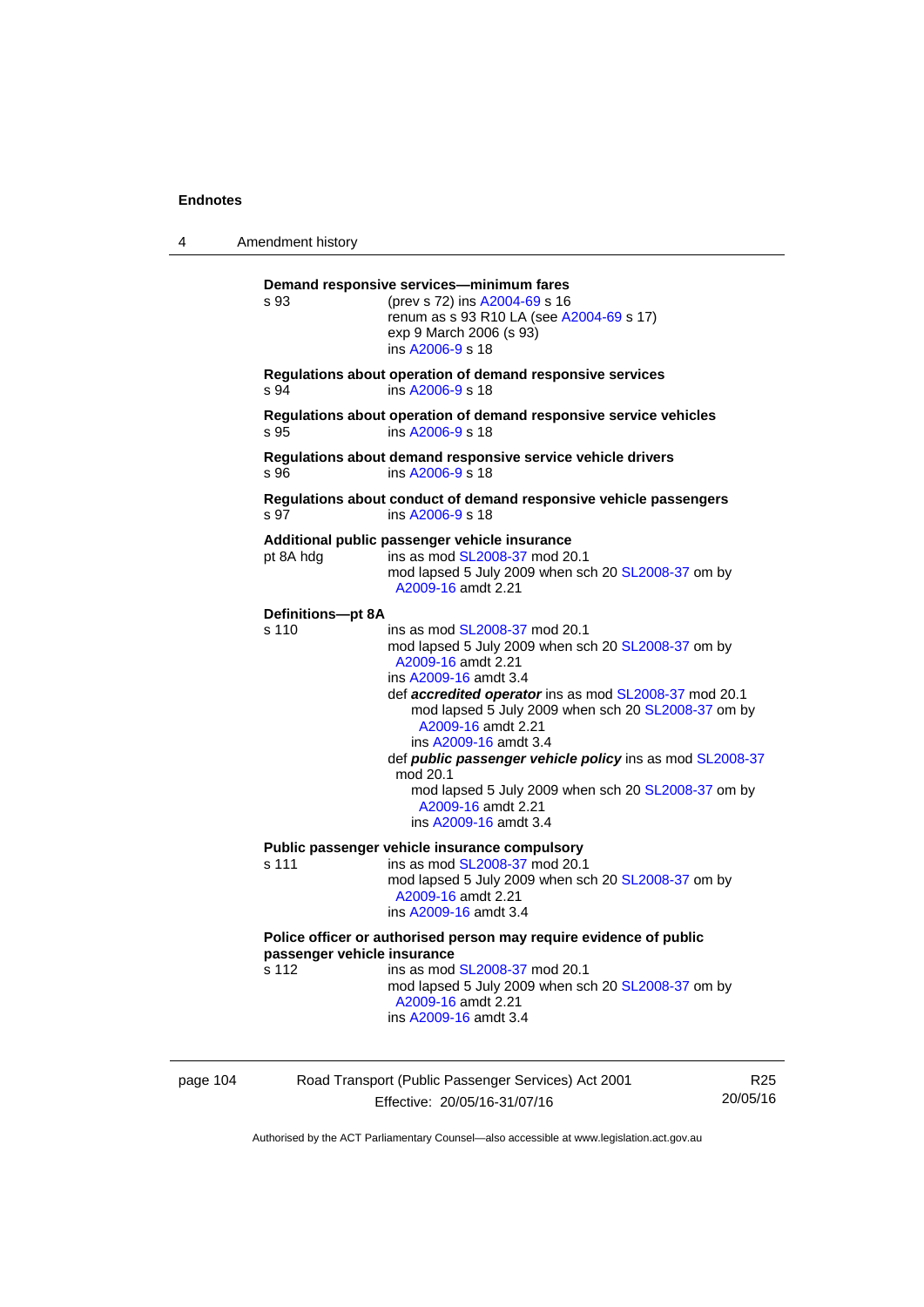|                                                                                                    | Application of Road Transport (Offences) Regulation to s 111 (1) and<br>s 112 (2)                                                                                             |                                                                                                                                                                                                                                |  |
|----------------------------------------------------------------------------------------------------|-------------------------------------------------------------------------------------------------------------------------------------------------------------------------------|--------------------------------------------------------------------------------------------------------------------------------------------------------------------------------------------------------------------------------|--|
|                                                                                                    | s 113                                                                                                                                                                         | ins as mod SL2008-37 mod 20.1<br>mod lapsed 5 July 2009 when sch 20 SL2008-37 om by<br>A2009-16 amdt 2.21                                                                                                                      |  |
|                                                                                                    | <b>Enforcement</b><br>pt 9 hdg                                                                                                                                                | orig pt 9 hdg<br>(prev pt 7 hdg) ins A2004-69 s 16<br>renum as pt 9 hdg R10 LA (see A2004-69 s 17)<br>exp 9 March 2006 (s 93)<br>prev pt 9 hdg<br>ins A2006-9 s 18<br>renum as pt 10 hdg<br>pres pt 9 hdg<br>ins A2006-26 s 14 |  |
| Purpose of powers under pt 9<br>s 115<br>Regulation 2002 s 229 by A2006-26 s 31                    |                                                                                                                                                                               | reloc from Road Transport (Public Passenger Services)                                                                                                                                                                          |  |
|                                                                                                    | Power to require records or information<br>reloc from Road Transport (Public Passenger Services)<br>Regulation 2002 s 230 by A2006-26 s 31                                    |                                                                                                                                                                                                                                |  |
| Power to inspect maintenance facilities<br>s 117<br>Regulation 2002 s 231 by A2006-26 s 31         |                                                                                                                                                                               | reloc from Road Transport (Public Passenger Services)                                                                                                                                                                          |  |
|                                                                                                    | Power to inspect and test vehicles<br>s 118<br>reloc from Road Transport (Public Passenger Services)<br>Regulation 2002 s 232 by A2006-26 s 31                                |                                                                                                                                                                                                                                |  |
|                                                                                                    | Power to require vehicles or equipment to be inspected and tested<br>s 119<br>reloc from Road Transport (Public Passenger Services)<br>Regulation 2002 s 233 by A2006-26 s 31 |                                                                                                                                                                                                                                |  |
| Attachment and removal of noncompliance notices<br>s 120<br>Regulation 2002 s 234 by A2006-26 s 31 |                                                                                                                                                                               | reloc from Road Transport (Public Passenger Services)                                                                                                                                                                          |  |
|                                                                                                    | s 121                                                                                                                                                                         | Police officer or authorised person--power to require name and address etc<br>reloc from Road Transport (Public Passenger Services)<br>Regulation 2002 s 235 by A2006-26 s 31<br>am A2009-49 amdt 3.153                        |  |
|                                                                                                    | <b>Miscellaneous</b><br>pt 10 hdg                                                                                                                                             | (prev pt 9 hdg) ins A2006-9 s 18<br>renum as pt 10 hdg A2006-26 s 13                                                                                                                                                           |  |
|                                                                                                    | s 125                                                                                                                                                                         | Unauthorised public passenger services<br>ins A2006-9 s 18                                                                                                                                                                     |  |
| R <sub>25</sub><br>20/05/16                                                                        |                                                                                                                                                                               | Road Transport (Public Passenger Services) Act 2001<br>page 105<br>Effective: 20/05/16-31/07/16                                                                                                                                |  |

Authorised by the ACT Parliamentary Counsel—also accessible at www.legislation.act.gov.au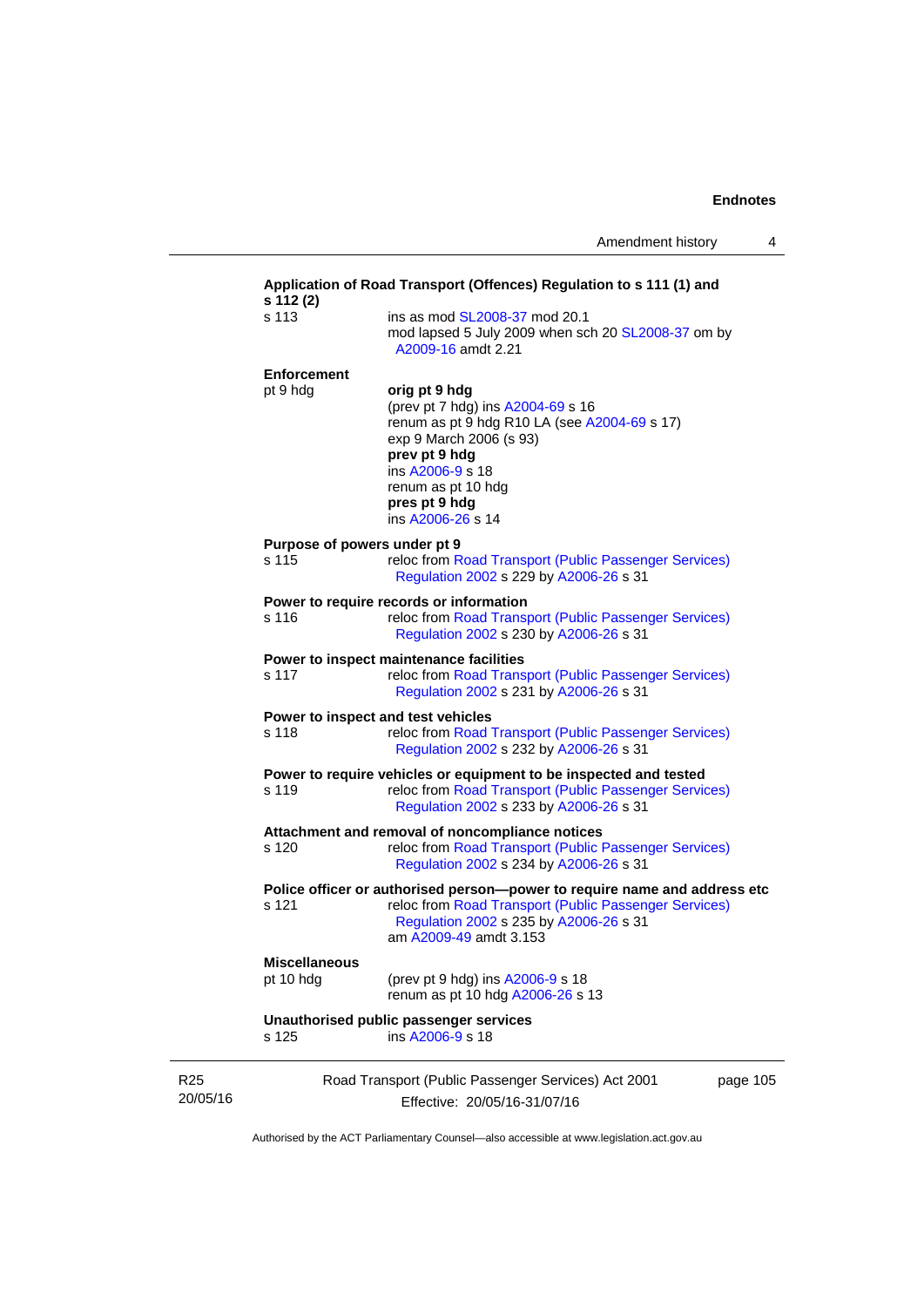4 Amendment history **Regulation-making power**  s 126 ins [A2006-9](http://www.legislation.act.gov.au/a/2006-9) s 18 am [A2008-1](http://www.legislation.act.gov.au/a/2008-1) amdt 1.33; ss renum R16 LA; [A2010-18](http://www.legislation.act.gov.au/a/2010-18) amdt 3.78 **Minister may exempt vehicles and people from Act**  s 127 ins [A2006-9](http://www.legislation.act.gov.au/a/2006-9) s 18 **Regulations may exempt vehicles and people from Act**  s 128 ins [A2006-9](http://www.legislation.act.gov.au/a/2006-9) s 18 **References to Motor Traffic Act, Traffic Act etc**  s 129 ins [A2006-9](http://www.legislation.act.gov.au/a/2006-9) s 18 **Transitional regulations**  s 130 ins [A2015-47](http://www.legislation.act.gov.au/a/2015-47) s 30 exp 20 May 2017 (s 130 (4)) **Transitional—Road Transport (Public Passenger Services) (Taxi Industry Innovation) Amendment Act 2015**  s 131 ins as mod [SL2016-12](http://www.legislation.act.gov.au/sl/2016-12/default.asp) s 3 (see endnote 7) exp 2 August 2016 (s 131 (2)) **Dictionary**  dict am [A2002-30](http://www.legislation.act.gov.au/a/2002-30) amdt 3.757; [A2009-49](http://www.legislation.act.gov.au/a/2009-49) amdt 3.154; [A2010-18](http://www.legislation.act.gov.au/a/2010-18) amdt 3.79; [A2013-19](http://www.legislation.act.gov.au/a/2013-19) amdt 3.429 def *accredited* sub [A2001-94](http://www.legislation.act.gov.au/a/2001-94) s 12 def *accredited bus operators register* om [A2001-94](http://www.legislation.act.gov.au/a/2001-94) s 14 def *accredited demand responsive service operator* ins [A2006-9](http://www.legislation.act.gov.au/a/2006-9) s 19 def *accredited hire car service operator* ins [A2004-69](http://www.legislation.act.gov.au/a/2004-69) s 18 def *accredited taxi network provider* ins [A2001-94](http://www.legislation.act.gov.au/a/2001-94) s 13 def *accredited taxi service operator* ins [A2001-94](http://www.legislation.act.gov.au/a/2001-94) s 13 def *affiliated* ins [A2001-94](http://www.legislation.act.gov.au/a/2001-94) s 13 def *another jurisdiction* om [A2010-18](http://www.legislation.act.gov.au/a/2010-18) amdt 3.80 def *authorisation* ins [A2006-9](http://www.legislation.act.gov.au/a/2006-9) s 19 def *authorised demand responsive service operator* ins [A2006-9](http://www.legislation.act.gov.au/a/2006-9) s 19 def *authority* om [A2010-18](http://www.legislation.act.gov.au/a/2010-18) amdt 3.81 def *bus* sub [A2005-20](http://www.legislation.act.gov.au/a/2005-20) amdt 3.373 def *demand responsive service* ins [A2006-9](http://www.legislation.act.gov.au/a/2006-9) s 19 def *demand responsive service vehicle* ins [A2006-9](http://www.legislation.act.gov.au/a/2006-9) s 19 def *fittings* ins [A2006-26](http://www.legislation.act.gov.au/a/2006-26) s 15 def *function* om [A2002-30](http://www.legislation.act.gov.au/a/2002-30) amdt 3.758 def *hire car* ins [A2004-69](http://www.legislation.act.gov.au/a/2004-69) s 18 def *hire car licence* ins [A2004-69](http://www.legislation.act.gov.au/a/2004-69) s 18 def *hire car service* ins [A2004-69](http://www.legislation.act.gov.au/a/2004-69) s 18 def *holder* sub [A2001-94](http://www.legislation.act.gov.au/a/2001-94) s 12; [A2004-69](http://www.legislation.act.gov.au/a/2004-69) s 19 om [A2005-20](http://www.legislation.act.gov.au/a/2005-20) amdt 3.374 def *inspect* ins [A2006-26](http://www.legislation.act.gov.au/a/2006-26) s 15

page 106 Road Transport (Public Passenger Services) Act 2001 Effective: 20/05/16-31/07/16

R25 20/05/16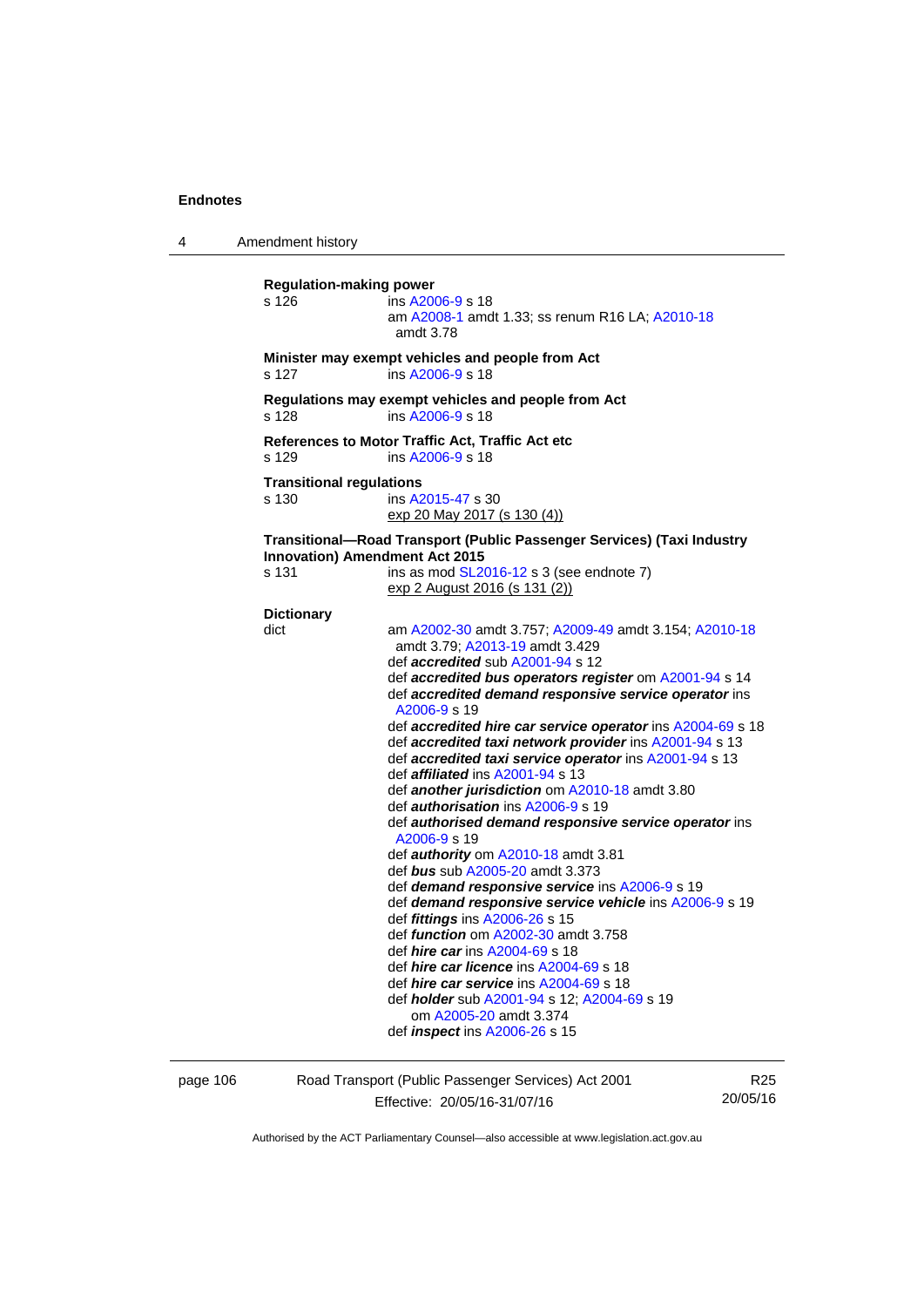```
 def jurisdiction om A2010-18 amdt 3.82
def licence ins A2001-94 s 13 
   om A2004-69 s 20 
def motor vehicle om A2010-18 amdt 3.82 
def noncompliance notice ins A2006-26 s 15 
def public bus sub A2005-20 amdt 3.375
def public passenger vehicle sub A2001-94 s 12; A2004-69
s 21 
   am A2006-9 s 20 
def public vehicle licence ins A2001-94 s 13 
def restricted hire car ins A2004-69 s 22 
def restricted hire car licence ins A2004-69 s 22 
def restricted hire car service ins A2004-69 s 22 
def restricted taxi ins A2001-94 s 13 
def restricted taxi licence ins A2001-94 s 13 
def restricted taxi service ins A2001-94 s 13 
def road am A2002-30 amdt 3.759, amdt 3.760 
def road related area am A2002-30 amdt 3.759, amdt 3.760 
def road transport authority om A2010-18 amdt 3.82
def service contract sub A2006-9 s 21 
def taxi ins A2001-94 s 13 
def taxi booking service ins A2001-94 s 13 
def taxi driver ins A2001-94 s 13 
def taxi licence ins A2001-94 s 13 
def taxi network ins A2001-94 s 13 
def taxi service ins A2001-94 s 13 
def taxi zone ins A2001-94 s 13 
def time of effect ins A2006-26 s 15 
def vehicle om A2013-19 amdt 3.430
```
**Consequential amendments**<br>sch 1 om R1 LA

om R1 LA (s 89 (3)) but see s 54

R25 20/05/16 Road Transport (Public Passenger Services) Act 2001 Effective: 20/05/16-31/07/16

page 107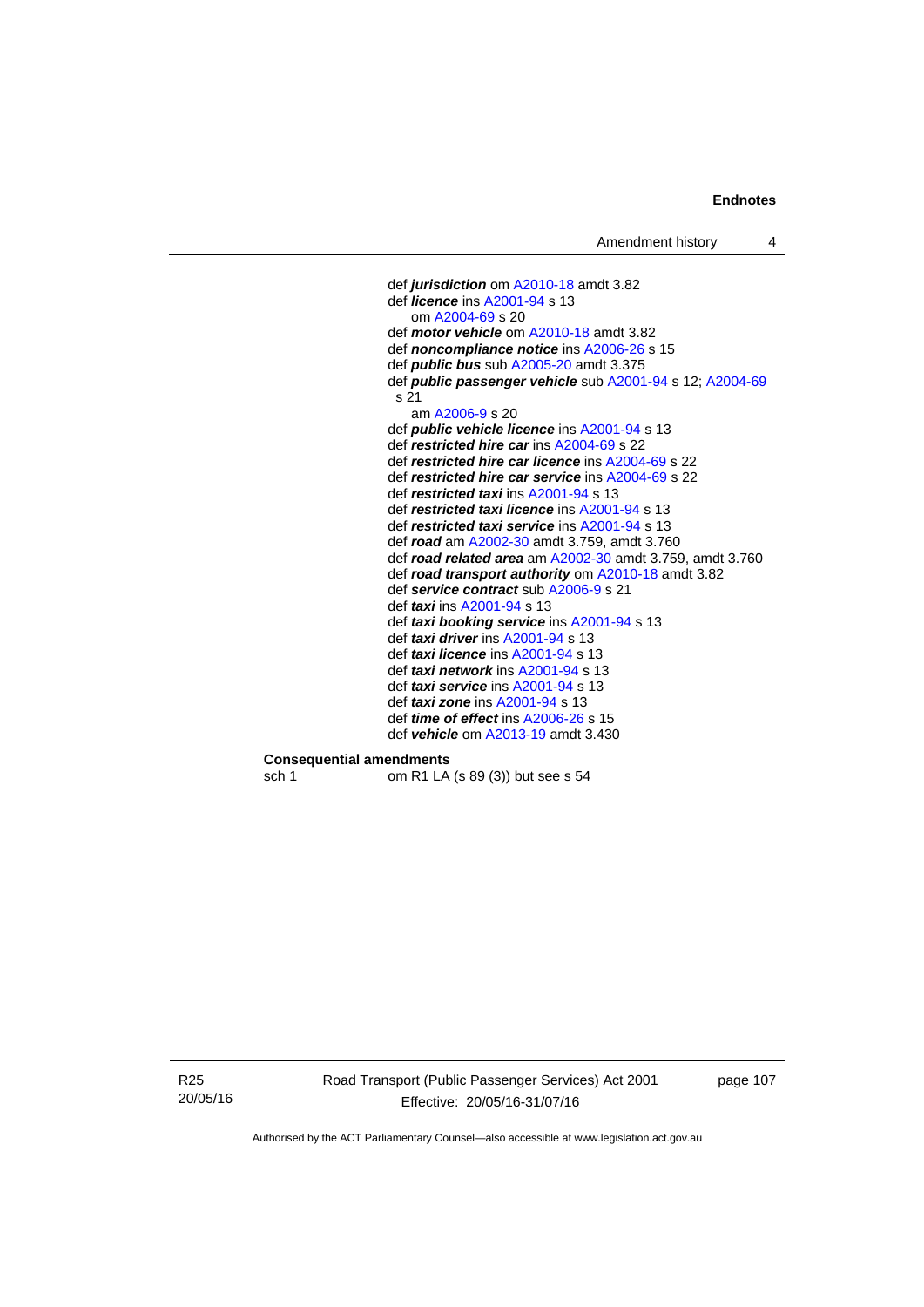page 108

5 Earlier republications

# **5 Earlier republications**

Some earlier republications were not numbered. The number in column 1 refers to the publication order.

Since 12 September 2001 every authorised republication has been published in electronic pdf format on the ACT legislation register. A selection of authorised republications have also been published in printed format. These republications are marked with an asterisk (\*) in column 1. Electronic and printed versions of an authorised republication are identical.

| <b>Republication</b><br>No and date                                    | <b>Effective</b>             | Last<br>amendment<br>made by | <b>Republication</b><br>for                                                                       |
|------------------------------------------------------------------------|------------------------------|------------------------------|---------------------------------------------------------------------------------------------------|
| R <sub>1</sub><br>5 Dec 2001                                           | 1 Dec 2001-<br>28 Feb 2002   | A2001-94                     | new Act                                                                                           |
| R <sub>2</sub><br>1 Mar 2002                                           | 1 Mar 2002-<br>1 June 2002   | A2001-94                     | amendments by<br>A2001-94                                                                         |
| R <sub>3</sub><br>3 June 2002                                          | 2 June 2002-<br>30 June 2002 | A2001-94                     | commenced expiry                                                                                  |
| R <sub>4</sub><br>1 July 2002                                          | 1 July 2002-<br>16 Sept 2002 | A2001-94                     | commenced expiry                                                                                  |
| R <sub>5</sub><br>3 Oct 2002                                           | 17 Sept 2002-<br>1 Dec 2002  | A2002-30                     | amendments by<br>A2002-30                                                                         |
| R <sub>6</sub><br>2 Dec 2002                                           | 2 Dec 2002-<br>16 Jan 2003   | A2002-30                     | commenced expiry                                                                                  |
| R7<br>17 Jan 2003                                                      | 17 Jan 2003-<br>2 Mar 2003   | A2002-49                     | amendments by<br>A2002-49                                                                         |
| R <sub>8</sub><br>3 Mar 2003                                           | 3 Mar 2003-<br>1 June 2003   | A2002-49                     | commenced expiry                                                                                  |
| R <sub>9</sub><br>2 June 2003                                          | 2 June 2003-<br>8 Mar 2005   | A2002-49                     | commenced expiry                                                                                  |
| $R10*$<br>9 Mar 2005                                                   | 9 Mar 2005-<br>1 June 2005   | A2004-69                     | amendments by<br>A2004-69 and<br>modifications by<br>SL2002-3 as<br>amended by<br><b>SL2005-4</b> |
| R <sub>11</sub><br>2 June 2005                                         | 2 June 2005-<br>9 Mar 2006   | A2005-20                     | amendments by<br>A2005-20                                                                         |
| R <sub>25</sub><br>Road Transport (Public Passenger Services) Act 2001 |                              |                              |                                                                                                   |

Effective: 20/05/16-31/07/16

20/05/16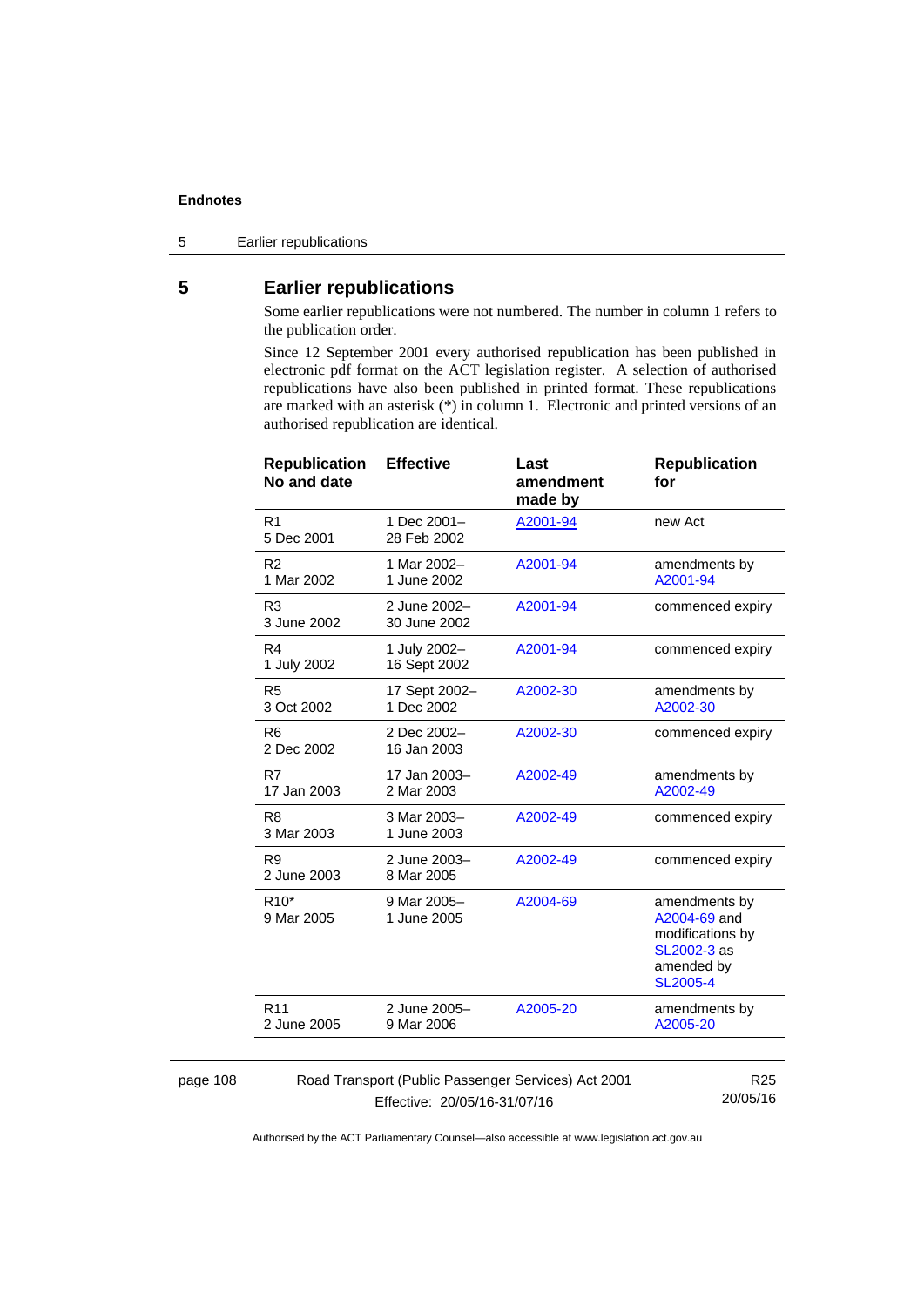| <b>Republication</b><br>No and date | <b>Effective</b>             | Last<br>amendment<br>made by | <b>Republication</b><br>for                                                                |
|-------------------------------------|------------------------------|------------------------------|--------------------------------------------------------------------------------------------|
| R <sub>12</sub><br>10 Mar 2006      | 10 Mar 2006-<br>30 June 2006 | A2005-20                     | commenced expiry                                                                           |
| R <sub>13</sub><br>1 July 2006      | 1 July 2006-<br>1 July 2006  | A2006-30                     | amendments by<br>A2006-9 and<br>A2006-30                                                   |
| R <sub>14</sub>                     | 2 July 2006-                 | A2006-30                     | amendments by                                                                              |
| 2 July 2006                         | 2 July 2006                  |                              | A2006-26                                                                                   |
| R <sub>15</sub>                     | 3 July 2006-                 | A2006-30                     | amendments by                                                                              |
| 3 July 2006                         | 30 Sept 2008                 |                              | A2006-30                                                                                   |
| R <sub>16</sub> *<br>1 Oct 2008     | 1 Oct 2008-<br>4 July 2009   | SL2008-37                    | amendments by<br>A2008-1 as<br>amended by<br>A2008-39 and<br>modifications by<br>SL2008-37 |
| R <sub>17</sub>                     | 5 July 2009-                 | A2009-16                     | amendments by                                                                              |
| 5 July 2009                         | 16 Dec 2009                  |                              | A2009-16                                                                                   |
| R <sub>18</sub>                     | 17 Dec 2009-                 | A2009-49                     | amendments by                                                                              |
| 17 Dec 2009                         | 2 Mar 2010                   |                              | A2009-49                                                                                   |
| R <sub>19</sub>                     | 3 Mar 2010-                  | A2009-49                     | amendments by                                                                              |
| 3 Mar 2010                          | 2 June 2010                  |                              | A2009-22                                                                                   |
| R <sub>20</sub>                     | 3 June 2010-                 | A2010-18                     | amendments by                                                                              |
| 3 June 2010                         | 31 Dec 2010                  |                              | A2010-18                                                                                   |
| R21*                                | 1 Jan 2010-                  | A2010-54                     | amendments by                                                                              |
| 1 Jan 2010                          | 13 June 2013                 |                              | A2010-54                                                                                   |
| R <sub>22</sub>                     | 14 June 2013-                | A2013-19                     | amendments by                                                                              |
| 14 June 2013                        | 9 Feb 2014                   |                              | A2013-19                                                                                   |
| R23                                 | 10 Feb 2014-                 | A2013-52                     | amendments by                                                                              |
| 10 Feb 2014                         | 16 Nov 2014                  |                              | A2013-52                                                                                   |
| R <sub>24</sub>                     | 17 Nov 2014-                 | A2014-49                     | amendments by                                                                              |
| 17 Nov 2014                         | 19 May 2016                  |                              | A2014-49                                                                                   |

Earlier republications

R25 20/05/16 Road Transport (Public Passenger Services) Act 2001 Effective: 20/05/16-31/07/16

page 109